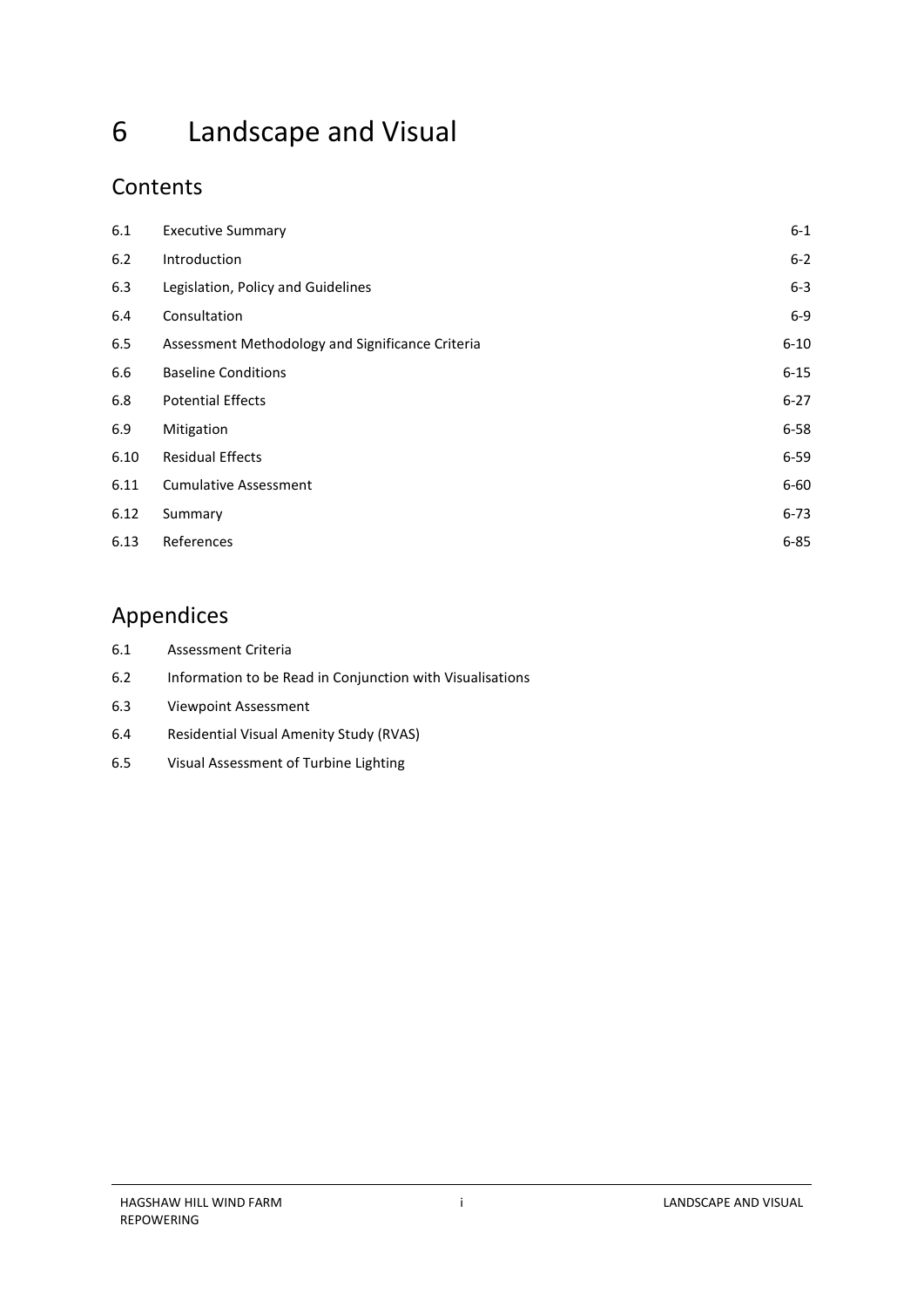This page is intentionally blank.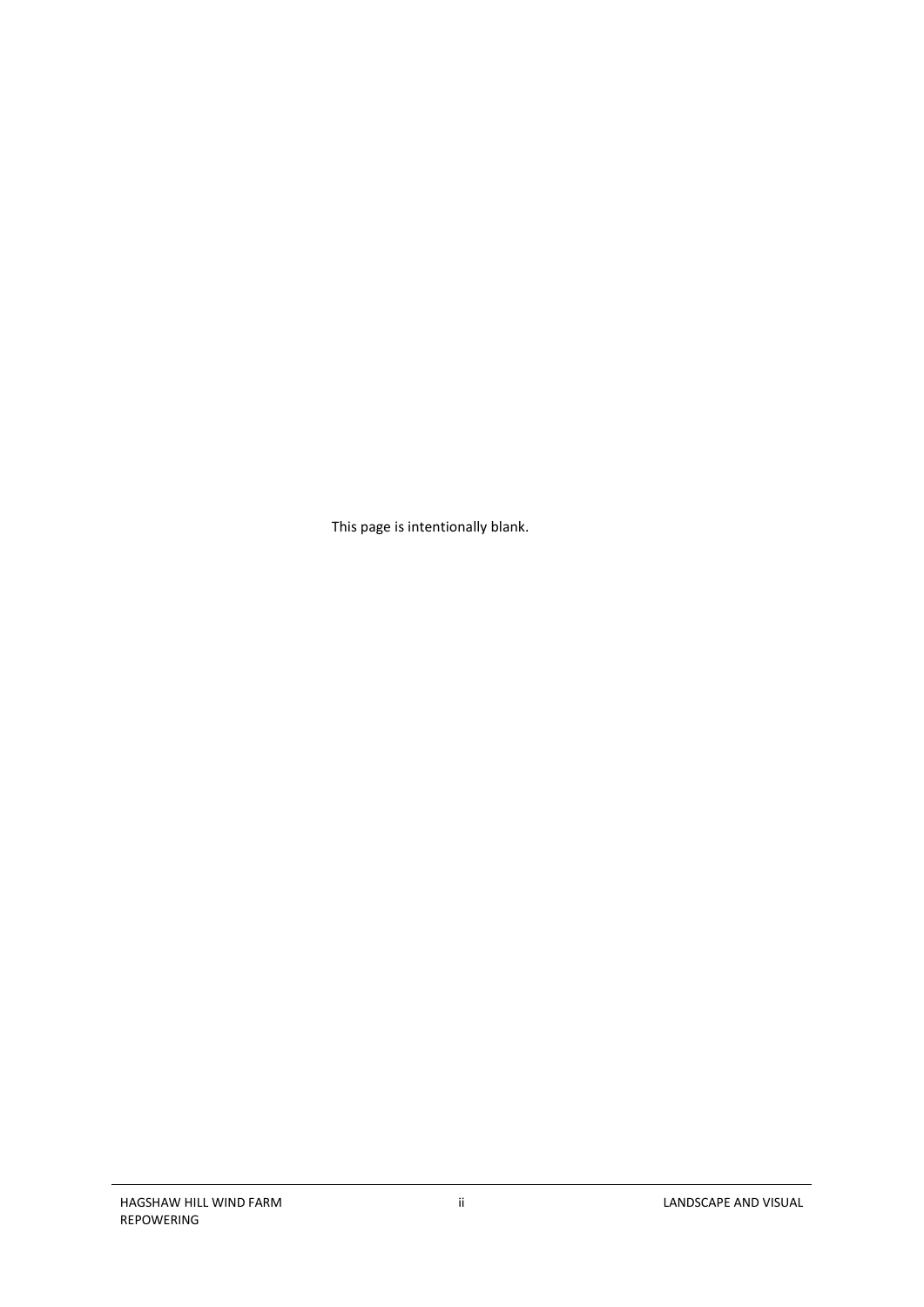# 6 Landscape and Visual

# <span id="page-2-0"></span>6.1 Executive Summary

- 6.1.1 This chapter assesses the effects of the Proposed Development against a theoretical baseline environment (i.e. assuming that the Existing Development has been removed). Notwithstanding this, it is acknowledged that the impact brought about by the Existing Development is a material consideration as part of the decision making process. As such, the chapter also includes a consideration of the difference between the impact of the Proposed Development and the Existing Development.
- 6.1.2 The main findings of the assessment are that there will be some inevitable significant landscape and visual effects upon the baseline environment as a result of the Proposed Development. In terms of landscape effects, if the consented schemes in the vicinity of the site are not considered to form part of the baseline, there would be significant effects upon some landscape character areas within up to 7 km of the proposed turbines. With respect to visual effects, there would be significant effects upon receptors located within just over 9 km of the proposed turbines. However, given the number of consented schemes in the vicinity of the site, it is the assessment of cumulative scenario 1, described below, where a lower level of effect is identified, which is perhaps the most realistic context against which the acceptability of the Proposed Development should be considered.
- 6.1.3 The Residential Visual Amenity Study concludes that although there would be significant visual effects experienced at six of the property groups within 2 km (one of which is owned by the Applicant and financially involved in the Proposed Development) none of these properties would become an unattractive place to live.
- 6.1.4 The assessment of visible turbine lighting has identified that the visible lighting would be screened by landform and topography from much of the surrounding 10km, in particular from large sections of the M74 and A70, with views generally seen in areas where night time lighting is a familiar element of the landscape. There would be the potential for significant effects on the character of the landscape in the immediate vicinity of the site during low-light levels. Additionally, significant effects have also been identified for visual receptors who are not in the vicinity of artificial light sources (such as car headlights, dashboard lights, or bright torches) in the vicinity of the A70 within up to around 3km of the site, in particular the section to the east of Glespin. Such an effect would however only be likely to be experienced by a relatively small number of transient receptors, as it is a sparsely populated area, with few receptors being likely to take in the view in the dark conditions away from artificial lighting.
- 6.1.5 In terms of cumulative effects, the assessment has considered three scenarios. In the first scenario, other consented (but as yet unbuilt) wind farms are taken into account in the baseline against which the effects of the scheme are assessed. These include the recently consented Douglas West, Dalquhandy, Poniel, and Cumberhead wind farms (as well as other consented wind farms in the surrounding landscape). To this end a 'future baseline' image has been included amongst the visual material prepared for each of the assessment viewpoints which illustrates this scenario. The findings of this scenario are that the level of effect identified in the main assessment would generally be reduced once the consented developments in the vicinity of the site are considered. The overall combined impact may well increase, but the level of significance would often occur in any event in the absence of the Proposed Development.
- 6.1.6 In scenario 2 it is not considered that the cumulative effects would be discernibly greater, given the relatively high number of operational and consented schemes considered in cumulative scenario 1. Scenario 3 extends the assessment to consider the scoping stage schemes at Douglas West Extension and the revised Cumberhead wind farm alongside the other consented and proposed schemes considered in scenarios 1 and 2. The effect of these schemes would be to further reinforce the wind farm landscape that is already present in the vicinity of the site.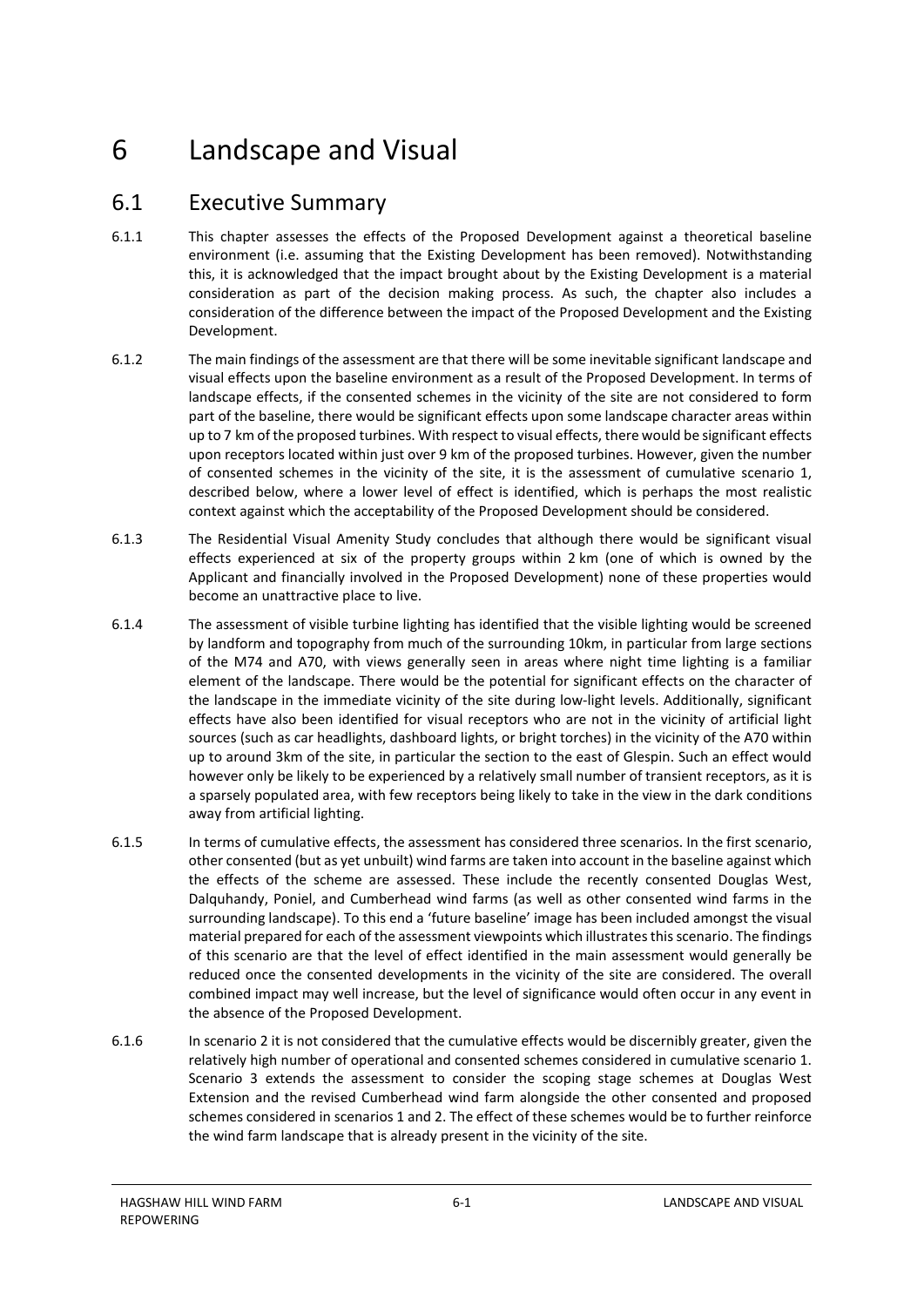- 6.1.7 In terms of a comparison with the Existing Development, it is clear that given the increase in size of the turbines there would be some increase in the landscape and visual effects that would arise. However, in the time which has passed since the Existing Development was constructed there have been a number of additional wind energy developments constructed or consented in the vicinity of the site. These schemes have served to establish the presence of modern commercial scale turbines in the local landscape and this context reduces the extent of the additional effects which would arise. The increase in effects between the existing and proposed schemes is therefore relatively limited.
- 6.1.8 Overall, the findings of this LVIA are that the Proposed Development would result in a series of landscape and visual effects, which would be expected with any commercial wind energy development. These effects are however reduced by the context of existing and consented wind energy developments in the vicinity of the site in which the Proposed Development would be located. In terms of the proposed 200 m turbine height, a review was undertaken during the design iteration process which established that the landscape had the capacity to accommodate turbines of this height without giving rise to effects on character or visual amenity that would greatly exceed those of the 150 m turbines consented in the immediate vicinity.
- 6.1.9 Whilst the LVIA identified some significant landscape and visual effects it is considered that the landscape has the capacity to accommodate the effects identified, particularly when the consented but as yet unbuilt wind farms are taken into account in the baseline.

# <span id="page-3-0"></span>6.2 Introduction

- 6.2.1 This chapter presents a Landscape and Visual Impact Assessment (LVIA) of the Proposed Development. The purpose of an LVIA when undertaken in the context of an Environmental Impact Assessment (EIA) is to identify any likely significant landscape and visual effects arising as a result of the Proposed Development. An LVIA must consider both:
	- **EXECTE ASSESS** on the landscape as a resource in its own right (the landscape effects); and
	- **EXECTE SHETE IS SET UPS A LOCAL EXECTE VIEGOS** effects on specific views and visual visual effects).
- 6.2.2 Therefore, this LVIA considers the potential effects of the Proposed Development upon:
	- **imally individual landscape features and elements;**
	- **Independent in the landscape character;**
	- **specific views; and**
	- people who view the landscape.
- 6.2.3 In this chapter, landscape and visual effects are assessed separately although the procedure for assessing each of these is closely linked.
- 6.2.4 The main objectives of the landscape assessment can be summarised as follows:
	- to identify, evaluate and describe the baseline landscape character of the site and its surroundings and also any notable individual landscape features within the site;
	- to determine the nature of the landscape receptor (*i.e.* the sensitivity of the landscape) through a consideration of its susceptibility to the type of development proposed and any values associated with it;
	- to identify and describe any impacts of the development in so far as they affect the landscape resource;
	- to evaluate the nature of the landscape effects (*i.e.* the magnitude, duration and reversibility of the effect);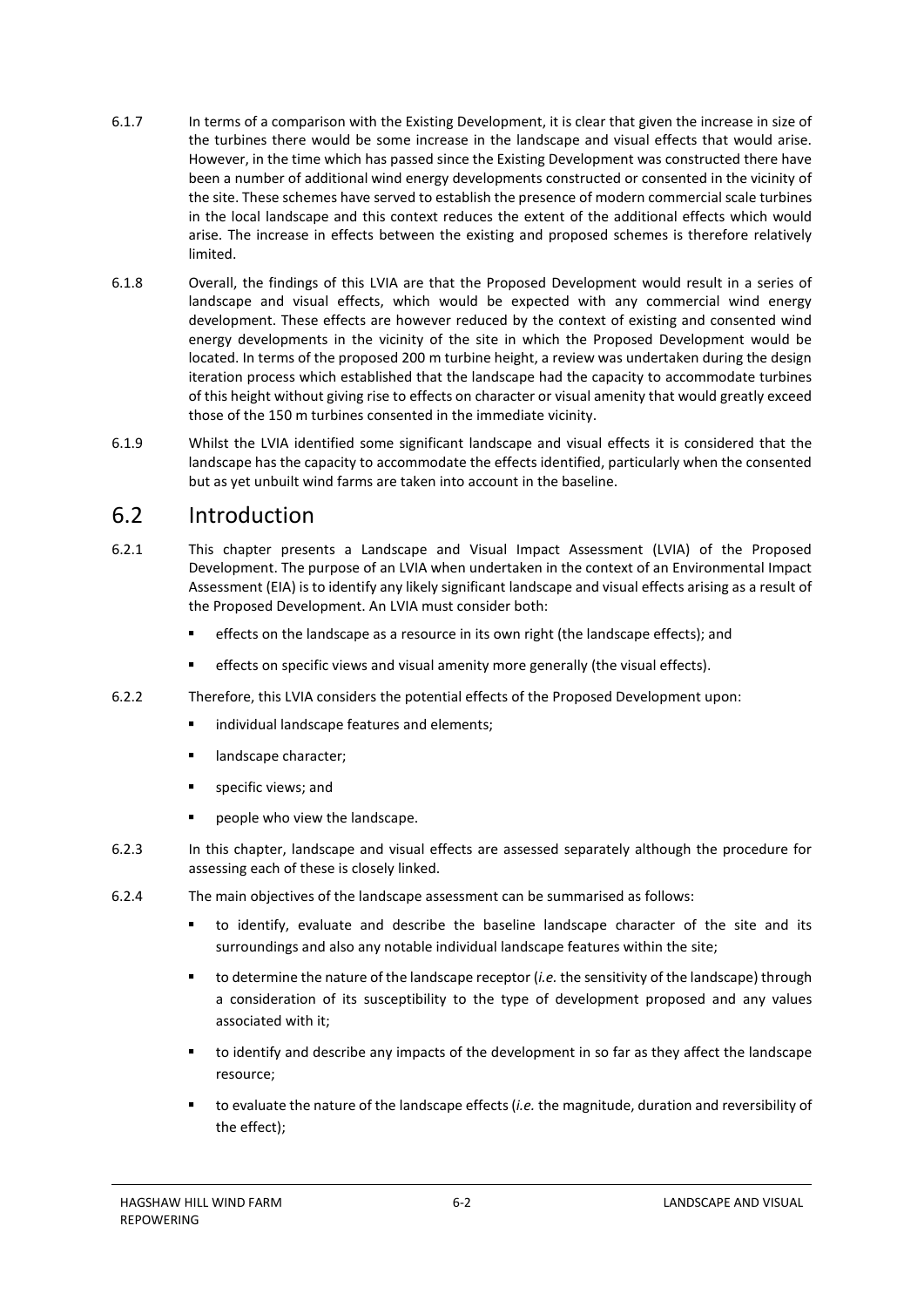- to identify and describe mitigation measures that have been adopted to avoid, reduce and compensate for landscape effects;
- to evaluate the relative significance of residual landscape effects; and
- to determine which landscapes effects, if any, are significant.
- 6.2.5 The main objectives of the visual assessment are similar and can be summarised as follows:
	- to identify, evaluate and describe the baseline visual context of the site and its surroundings with a focus on both specific views and the more general visual amenity experienced by people who have views of the site;
	- to determine the nature of the visual receptor (*i.e.* the sensitivity of the viewpoint or person whose visual amenity is affected) through a consideration of the susceptibility of the viewpoint/person to the type of development proposed and any values associated with either the viewpoint or visual amenity experienced;
	- to identify and describe any impacts of the development in so far as they affect a viewpoint or views experienced;
	- to evaluate the nature of the visual effects (i.e. the magnitude, duration and reversibility of the effect);
	- to identify and describe mitigation measures that have been adopted to avoid, reduce and compensate for visual effects;
	- to evaluate the relative significance of residual visual effects; and
	- to determine which visual effects, if any, are significant.
- 6.2.6 The LVIA also considers any cumulative landscape and visual effects which may arise as a result of the Proposed Development in conjunction with other wind farm developments.
- 6.2.7 The main LVIA presented in this chapter is supported by Figures in EIA Report Volume 2, Appendices in Volume 3 and Visualisations in Volume 4.
- 6.2.8 The location of the Proposed Development and the study area for the LVIA is illustrated on Figure 6.1. For reference, other operational, consented and proposed wind farms within 35 km which are referred to throughout this chapter are illustrated on Figures 6.2 and 6.3.

# <span id="page-4-0"></span>6.3 Legislation, Policy and Guidelines

# *Legislation*

# **European Landscape Convention**

- 6.3.1 The European Landscape Convention (ELC) is the first international convention to focus specifically on the landscape as a resource in its own right. The convention promotes landscape protection, management and planning, as well as European co-operation on landscape issues. Signed by the UK Government in February 2006, the ELC became binding from March 2007. It applies to all landscapes, towns and villages, as well as open countryside; the coast and inland areas; and ordinary or even degraded landscapes, as well as those that are afforded protection.
- 6.3.2 The UK Government has stated that it considers the UK to be compliant with the ELC's requirements and in effect the principle requirements of the ELC are already enshrined in the existing suite of national policies and guidance on the assessment of landscape and visual effects.
- 6.3.3 The ELC defines landscape as:

*'An area, as perceived by people, whose character is the result of the action and interaction of natural and/or human factors.' (Council of Europe 2000)*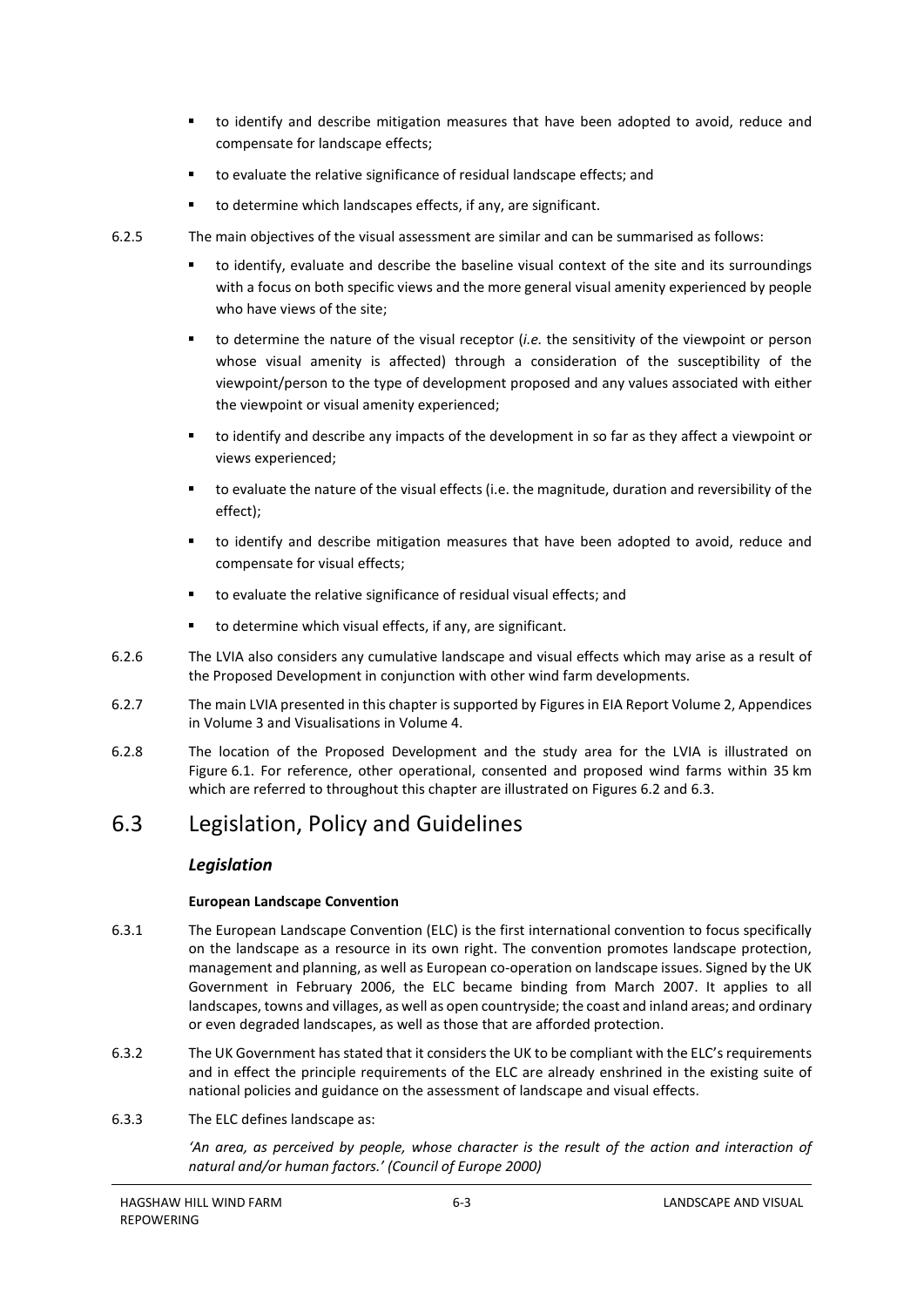- 6.3.4 It is important to recognise that the ELC does not require the preservation of all landscapes although landscape protection is one of the core themes of the convention. Equally important though is the requirement to manage and plan future landscape change.
- 6.3.5 The ELC highlights the importance of developing landscape policies dedicated to the protection, management and planning of landscapes. In this regard, South Lanarkshire Council has a suite of landscape character assessment and landscape capacity studies which enables decisions to be made with due regard to landscape character as promoted by the ELC.

# *Planning Policy*

- 6.3.6 The following current planning policy documents were reviewed as part of the desk study for the LVIA:
	- National Planning Framework for Scotland 3 (NPF3) (2014);
	- **Scottish Planning Policy (SPP) (2014);**
	- Glasgow and Clyde Valley Strategic Development Plan (2012);
	- **South Lanarkshire Local Development Plan (2015): and**
	- **South Lanarkshire Local Development Plan Supplementary Planning Guidance 10: Renewable** Energy (2016).
- 6.3.7 The following technical reports which provide the evidence base for the current policy were reviewed:
	- South Lanarkshire Landscape Character Assessment (2010);
	- **South Lanarkshire Validating Local Landscape Designations (2010); and**
	- South Lanarkshire Landscape Capacity for Wind Farms (2016).
- 6.3.8 A full and detailed consideration of national and local planning policy is contained in Chapter 5 of this ES and in the accompanying Planning Statement. This section provides an overview of the local policies and designations of particular relevance to the landscape and visual issues considered in this chapter.

# **Local Policy**

# *South Lanarkshire Local Development Plan (2015)*

6.3.9 Policy 4 (Development and placemaking) of the Local Development Plan (LDP) states that *'All development proposals will require to take account of and be integrated with the local context and built form. Development proposals should have no significant adverse impacts on the local community and where appropriate, should include measures to enhance the environment as well as address the six qualities of placemaking*'. The policy goes on to provide a long list of requirements that the Council will ensure including:

> *'There is no significant adverse impact on landscape character, built heritage, habitats or species including Natura 2000 sites, biodiversity and Protected Species nor on amenity as a result of light, noise, odours, dust or particulates.'*

6.3.10 Policy 15 (Natural and historic environment) of the LDP states that *'The Council will assess all development proposals in terms of their effect on the character and amenity of the natural and built environment.'* The policy further states that '*The Council will seek to protect important natural and historic sites and features…from adverse impacts resulting from development, including cumulative impacts*'. The policy goes on to provide a list and a table of Category 1, 2 and 3 sites as shown on the proposals map. Category 1 sites re international designations such as World Heritage Sites, Category 2 sites are of national importance and include Gardens and Designed Landscapes, and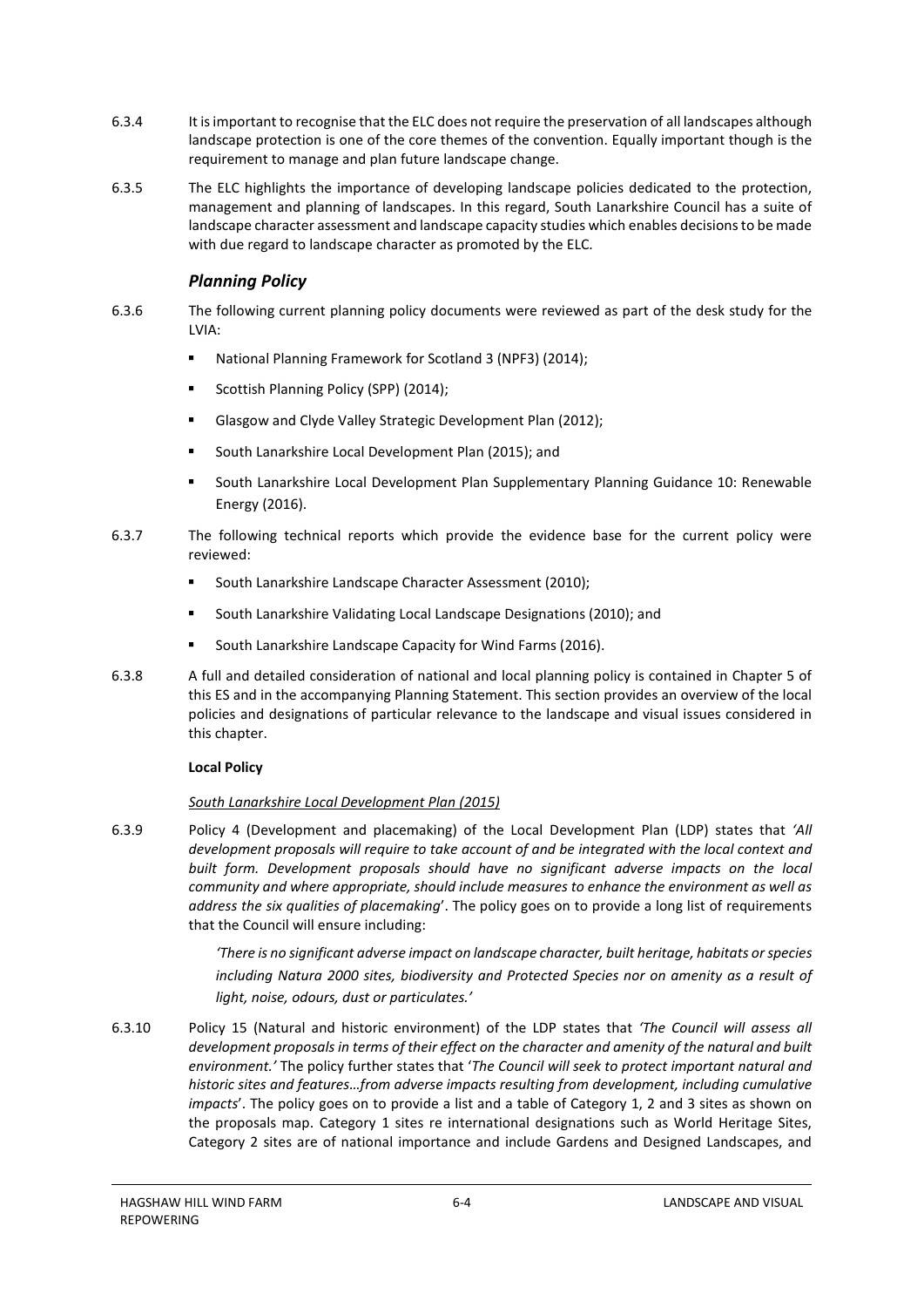Category 3 sites are locally important designations including Special Landscape Areas, Core paths and Rights of Way and Country Parks.

- 6.3.11 Policy 19 of the LDP deals with renewable energy. The policy states that '*Applications for renewable energy infrastructure developments will be supported subject to an assessment against the principles set out in the 2014 SPP, in particular, the considerations set out at paragraph 169 and additionally, for onshore wind developments, the terms of Table 1: Spatial Frameworks.'* The policy goes on to refer to statutory supplementary guidance which is discussed further below.
- 6.3.12 Table 1: Spatial Frameworks as set out in SPP establishes a three stage process for developing a spatial framework for onshore wind farms. The first stage requires the identification of 'Areas where Wind Farms will not be Acceptable'. The only designations that fall within this category (Group 1) are National Parks and National Scenic Areas, neither of which are applicable to the Proposed Development site.
- 6.3.13 The second stage requires the identification of 'Areas of Significant Protection'. Within these areas (Group 2) SPP states *'Recognising the need for significant protection, in these areas wind farms may be appropriate in some circumstances. Further consideration will be required to demonstrate that any significant effects on the qualities of these areas can be substantially overcome by siting, design or other mitigation*.' Notably local landscape designations such as SLAs do not fall within Group 2. None of the other designations or 'Other nationally important mapped environmental interests' are applicable to the Proposed Development site.
- 6.3.14 Table 1 in SPP does permit Councils in drafting spatial frameworks to include community separation for consideration of visual impact and states that the Areas of Significant Protection (Group 2) may include *'an area not exceeding 2km around cities, towns and villages identified on the local development plan with an identified settlement envelope or edge. The extent of the area will be determined by the planning authority based on landform and other features which restrict views out from the settlement.'* Critically however, this does not indicate that development within 2 km of settlements should be prohibited. It is recognised that the Proposed Development site does fall within 2 km of a settlement, namely Glespin. This matter is discussed further below and within the accompanying Planning Statement.

#### *South Lanarkshire Local Plan – Supplementary Planning Guidance 10: Renewable Energy (2016)*

- 6.3.15 The South Lanarkshire Local Development Plan SPG 10: Renewable Energy was adopted in 2016 and includes a Landscape Capacity Study for Wind Turbines, February 2016.
- 6.3.16 The Spatial Framework within the adopted Renewable Energy SPG identifies the Proposed Development site as being located within an *Area with Potential for Wind Energy Development*. Part of the site is located within the Douglas Valley Special Landscape Area (SLA), as illustrated on *Map 2 – Development Management Considerations for Renewable Energy*. The SPG states the following in relation to SLA's:

*'Any applications for wind energy development within or around SLAs should not have a significant adverse effect on the landscape character, scenic interest and special qualities and features for which the area has been recognised as described in Validating Local Landscape Designations report (2010).'*

6.3.17 SPG *Map 2 - Development Management Considerations* does identify the site as partly lying within an Area of Significant Cumulative Development (Area 7), which is derived from the Landscape Capacity Study 2016. Area 7 of the Area of Significant Cumulative Development relates to the north western portion of the site as it passes to the north of the coniferous plantation adjacent to the site.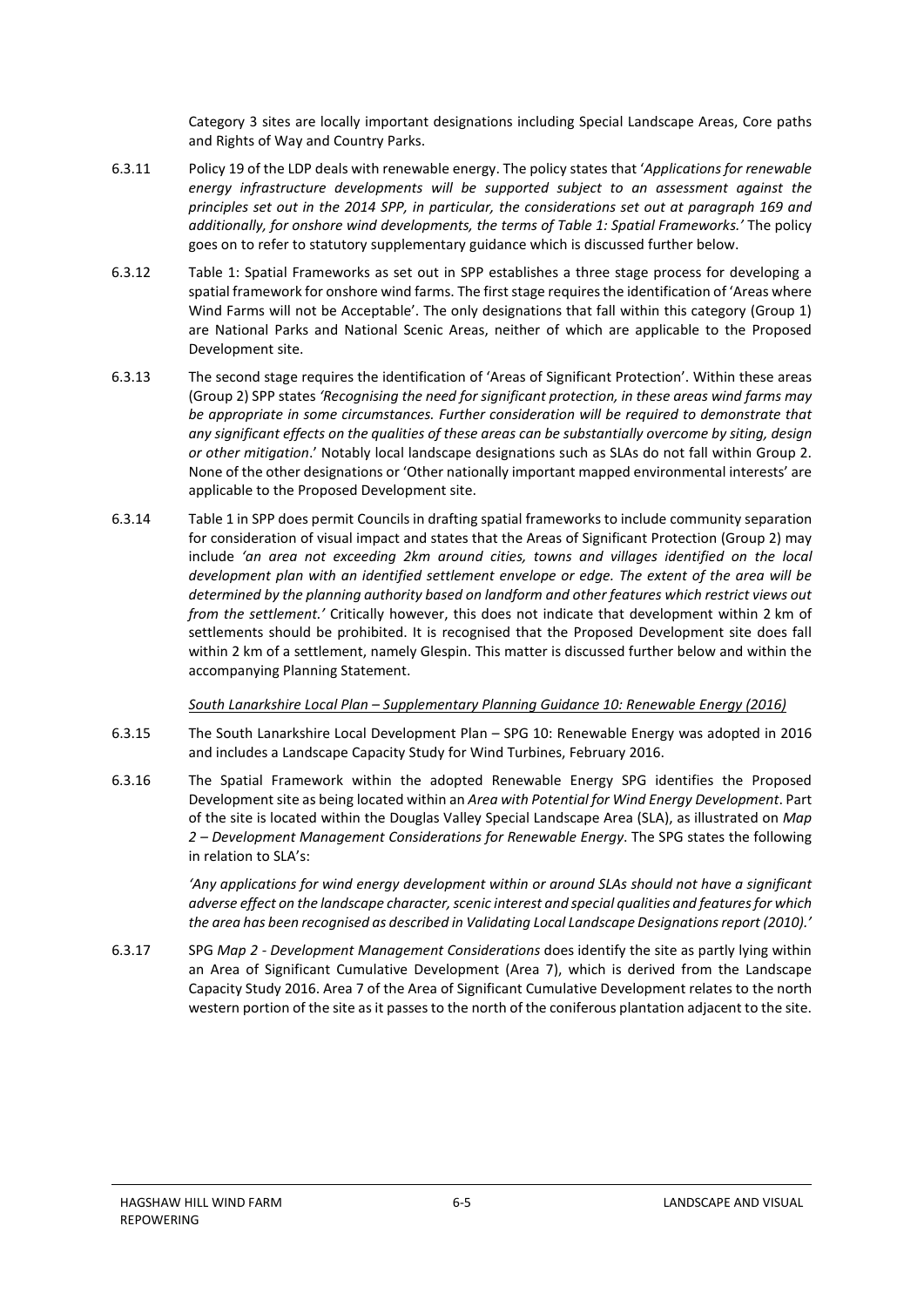#### 6.3.18 The SPG states the following with regards to Area 7:

| Description                                                                                                                                                                                                                                                                                                                                    | Key Development Guidance/Criteria                                                                                                                                                                                                                                                                                                                                          |  |  |
|------------------------------------------------------------------------------------------------------------------------------------------------------------------------------------------------------------------------------------------------------------------------------------------------------------------------------------------------|----------------------------------------------------------------------------------------------------------------------------------------------------------------------------------------------------------------------------------------------------------------------------------------------------------------------------------------------------------------------------|--|--|
| An area of Rolling Moorland and Plateau<br>Farmland between Douglas Water and the<br>Nethan Valley with over 85 turbines in four<br>wind farms: the operational Hagshaw Hill and<br>Nutberry wind farms together with the<br>consented Galawhistle and Dalguhandy wind<br>farms. These wind farms create an area of<br>Wind Turbine Landscape. | 1. Avoid coalescence with cumulative area 6 by<br>limiting developments in the intervening areas<br>of Upland River Valley (River Nethan), Rolling<br>Moorland. Plateau Farmland and Plateau<br>Moorland.<br>2. Limit further significant extension of the<br>cumulative area into adjacent Upland River<br>Valley (Douglas Water) landscape to the south<br>and southeast |  |  |
|                                                                                                                                                                                                                                                                                                                                                | 3. Give careful consideration to the position,<br>scale and cumulative effects of developments<br>close to the surrounding settlements including<br>Coalburn and Douglas.                                                                                                                                                                                                  |  |  |

6.3.19 The SPG then goes on to set out the requirements for cumulative impact assessments as follows:

*'Requirements for Cumulative Impact Assessments*

*Four or more turbines:*

 All applications for four or more wind turbines must contain a cumulative landscape and visual impact assessment prepared in accordance with current SNH guidance (see Appendix 6.1).

35 km cumulative study area - for all developments with four or more turbines.

To include single, two and three turbine development (above 15 metres in height) up to a 10 km radius of the proposed development (to be agreed with the planning authority).

# *Single/small scale developments (up to three turbines).*

*All cumulative landscape and visual impact assessments must include all operating and consented schemes and those that are the subject of valid but undetermined applications. Assessments must consider where appropriate, sequential effects that may extend beyond the Council area.'*

6.3.20 The SPG also sets out the Council's requirements in relation to residential amenity surveys as follows:

> *'The residential visual amenity survey should assess the impact of the proposal from the following parameters:*

- *distance of the property from the development*
- *extent of the development in the view from the property*
- *angle of view in relation to orientation of the property*
- *proportion of the view from the property occupied by the development*
- *local context in which the development is seen*
- *extent of other built development visible from the property, in particular vertical elements*
- *screening effect of intervening landscape elements such as local landform and vegetation (woodland tree cover and hedges).*

*The residential visual amenity survey and assessment should be undertaken in accordance with best practice guidance: 'Guidelines for Landscape and Visual Assessment, 3rd Edition'.*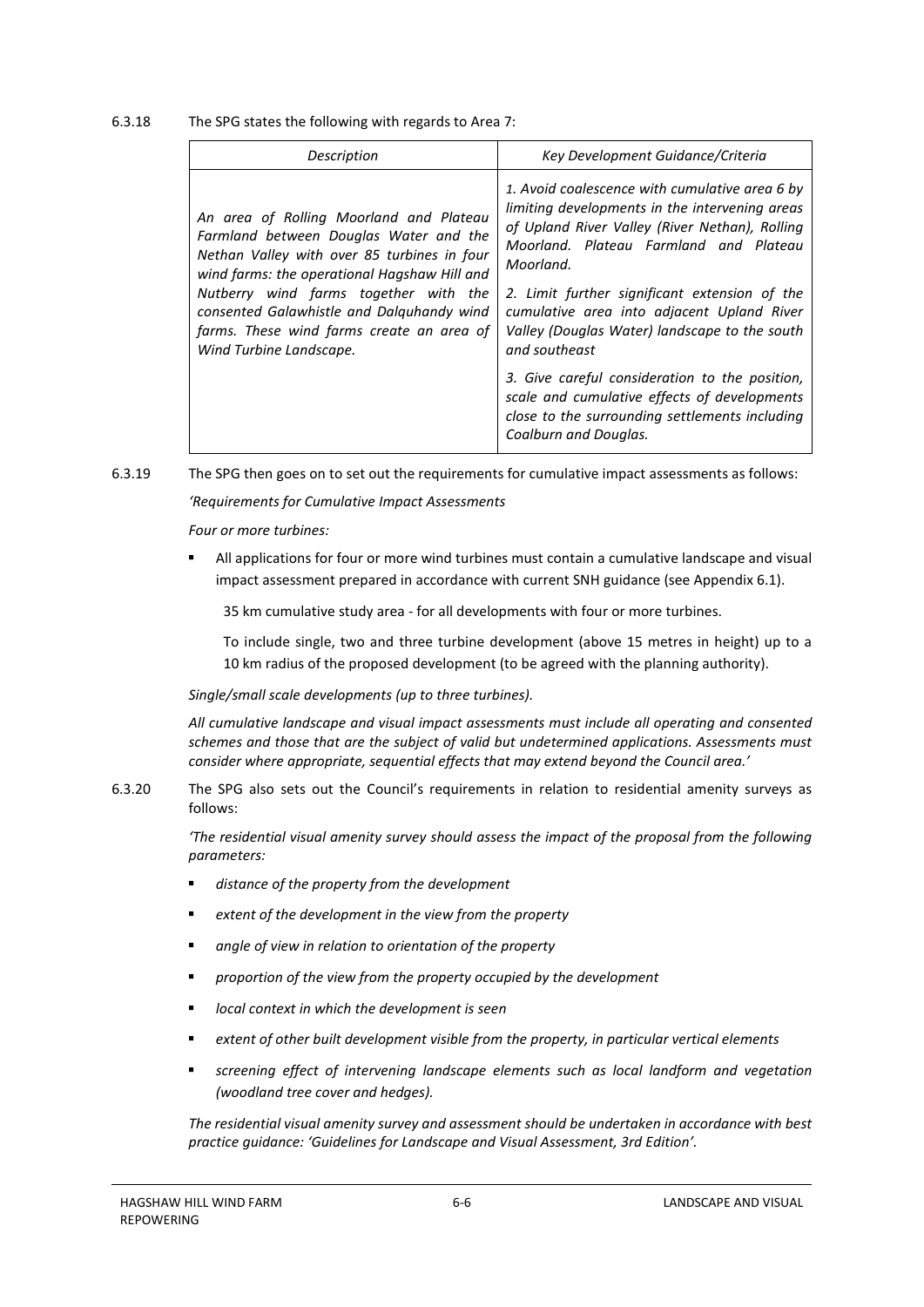6.3.21 Section 7 of the SPG sets out the assessment checklist for renewable energy developments. Policy RE2 - *Renewable energy developments,* sets out the requirements for renewable energy development applications which should be in accordance with the Development Management considerations and the content of the checklist at Table 7.1 of the SPG, which relates to SPP 2014 Spatial Frameworks for Windfarms. Table 7.1 includes criteria such as landscape and visual impacts, cumulative impacts, and residential visual amenity.

### *South Lanarkshire Landscape Capacity for Windfarms (2016)*

- 6.3.22 The *South Lanarkshire Landscape Capacity for Windfarms* (2016) was produced to inform the South Lanarkshire Renewable Energy SPG (2016).
- 6.3.23 The study makes reference to landscape character types and areas defined through *the South Lanarkshire Landscape Character Assessment* (2010).
- 6.3.24 As the title suggests, the *Landscape Capacity for Windfarms* report attempts to determine the capacity of 15 landscape character types across South Lanarkshire in relation to onshore wind farm development.
- 6.3.25 The landscape capacity judgements for each character area contained within the reports are noted and considered further in this LVIA as part of the appraisal of landscape sensitivity.
- 6.3.26 The key settlements, transport routes and important viewpoints identified on *Figure 4.1* of the report are recognised as potential visual receptor locations and discussed as necessary in the LVIA.

### *Tall Wind Turbines: Landscape Capacity, Siting and Design Guidance (September 2017)*

6.3.27 Tall Wind Turbines: Landscape Capacity, Siting and Design Guidance, September 2017 (TWT 2017) forms an Addendum to *Landscape Capacity for Windfarms* (2016) and provides further information on landscape capacity for turbines taller than 120m to blade tip, which was the limit of the assessment in the 2016 document. The TWT 2017 provides brief guidelines with regards to the location of tall turbines (defined as 120m to 200m) but does not provide guidance on landscape sensitivity. Notably in relation to repowering the guidance states that:

> *'Most of the areas in which the [tall] turbines could be most comfortably located either already host substantial wind energy development, or have similar developments consented. Turbines vary between 55m and 149.9m height. The addition of larger turbines could therefore often be, or at least perceived as, an extension to an operational or consented windfarm, or would be a repowering exercise, replacing existing turbines at the end of their commercial or consented life'.*

6.3.28 From the review of the overarching characteristics and sensitivity of the landscape in the area around the site, it is considered that the landscape in which the Proposed Development would be located does have capacity to accommodate further wind energy development of the type proposed. This matter is considered in further detail through the assessment of landscape character set out within this LVIA.

# *Technical Report - South Lanarkshire Validating Local Landscape Designations (2010)*

- 6.3.29 Whilst not a policy document, the above technical report is noted as it provides the evidence base for the local landscape designations in South Lanarkshire. The study undertaken by Ironside Farrar in 2010 sought to validate the local landscape designations in South Lanarkshire and refine as necessary boundaries to the designations.
- 6.3.30 Of particular relevance to this LVIA is Part 4 of Chapter 6 in which the Douglas Valley Special Landscape Area (SLA) is defined. It is recognised that the Proposed Development site boundary falls within the western part of this SLA, as shown in Figure 6.4.
- 6.3.31 It is also recognised that the Middle Clyde Valley SLA, Upper Clyde Valley and Tinto SLA and the Leadhills and Lowther Hills SLA all lie between 5 km and 10 km of the Proposed Development site.
- 6.3.32 The SLA designations are discussed further in relation to the Baseline Conditions (Section 6.5) of this LVIA.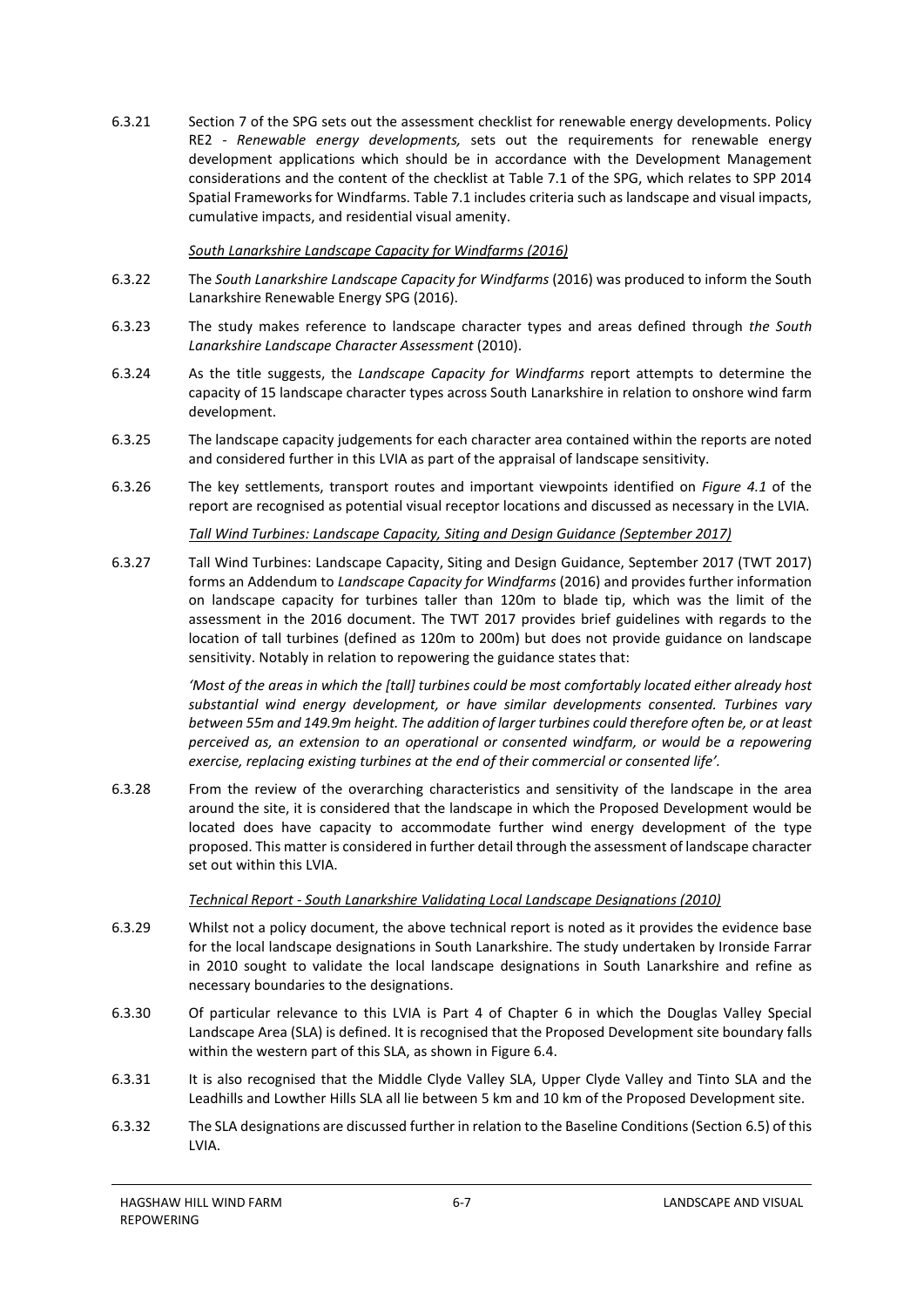# *Landscape Designations*

6.3.33 Landscape designations within 20 km of the Proposed Development site with specific geographical limits are illustrated at Figure 6.4.

## **National/International Landscape Designations**

### *World Heritage Sites*

6.3.34 Located approximately 13 km to the north-east of the site is the New Lanark World Heritage Site. New Lanark is a small 18th century cotton mill village, recently restored and designated as a World Heritage Site in 2001. The World Heritage Site lies largely outside of the Zones of Theoretical Visibility (ZTV).

### *National Parks*

6.3.35 There are no national landscape designations covering the site. The nearest National Park is the Loch Lomond and Trossachs National Park, which is located approximately 61 km to the north-west of the site. At this distance, no effects will be experienced from this designated landscape.

### **Local Landscape Designations**

### *Regional Scenic Areas*

6.3.36 The closest Regional Scenic Area within the Dumfries and Galloway Council area to the Proposed Development site, is the Thornhill Uplands, located approximately 13.3 km to the south.

### *Special Landscape Areas*

- 6.3.37 There are three Special Landscape Areas (SLAs) within the South Lanarkshire Council area which fall within 10 km of the Proposed Development site. The Proposed Development site boundary falls within the western part of the Douglas Valley SLA, as shown in Figure 6.4.
- 6.3.38 It is also recognised that the Middle Clyde Valley SLA, Upper Clyde Valley and Tinto SLA and the Leadhills and Lowther Hills SLA all lie between 5 km and 10 km of the Proposed Development.

# *Sensitive Landscape Areas*

6.3.39 The closest Sensitive Landscape Area identified within the East Ayrshire administrative area is the Southern Uplands SLA, which falls approximately 3.3 km to the west of the Proposed Development site.

#### *Conservation Areas*

- 6.3.40 There are two conservation areas within 10 km of the Proposed Development site. These are: Douglas, located approximately 3.2 km to the east and Lesmahagow located approximately 8.5 km to the north.
- 6.3.41 It is also noted that there are further conservation areas between 10 km and 20 km of the Proposed site. These are at Strathaven and Stonehouse to the north-west, Lanark and New Lanark to the northeast, and Sanquhar, Wanlockhead and Leadhills to the south.
- 6.3.42 Conservation Areas are referenced in this chapter as an indicator of townscape character and value associated with tracts of landscape. The LVIA also takes into consideration the visual effects as experienced by people within relevant Conservation Areas. This chapter does not, however, consider the effect on their setting in heritage terms as this is discussed as necessary within the Chapter 10 Historic Environment of this EIA Report.

#### *Registered Parks and Gardens*

6.3.43 There are three registered Historic Gardens and Designed Landscapes within 20 km of the site namely, the Falls of Clyde located approximately 12.6 km to the north-east, Lee Castle, located approximately 14.8 km to the north, and Scot's Mining House Company, located approximately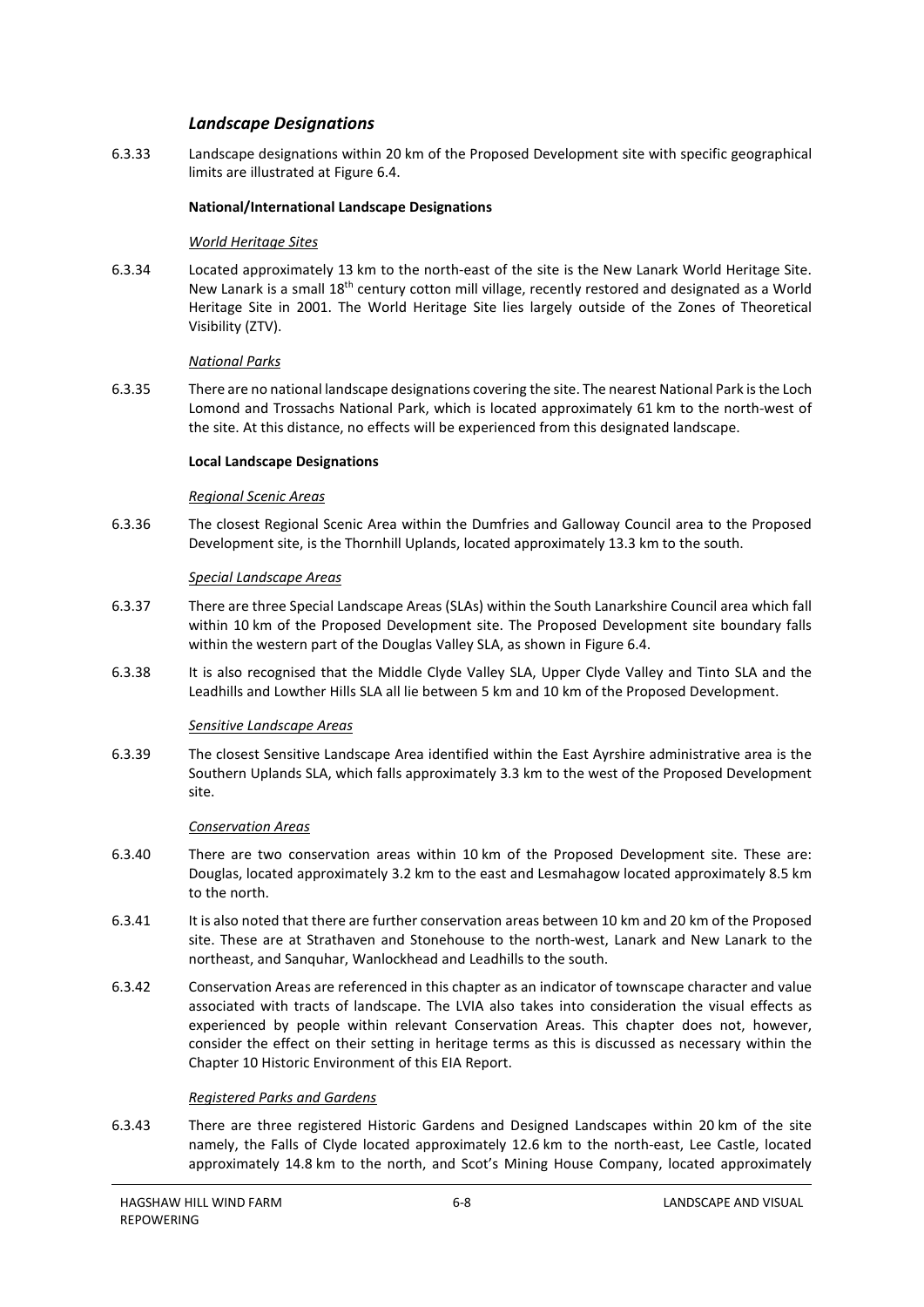17.1 km to the south-east of the Proposed Development. Scot's Mining House Company lies outside of the ZTV and is not discussed further within the LVIA.

# *Guidelines*

- 6.3.44 The primary source of best practice for LVIA in the UK is:
	- *The Guidelines for Landscape and Visual Impact Assessment, 3rd Edition* (GLVIA3) (Landscape Institute and the Institute for Environmental Management and Assessment, 2013).
- 6.3.45 The LVIA presented in this chapter has been undertaken in accordance with the principles established in this document. It must however be acknowledged that GLVIA3 establishes guidelines not a specific methodology. The preface to GLVIA3 recognises that:

*'This edition concentrates on principles and processes. It does not provide a detailed or formulaic 'recipe' that can be followed in every situation – it remains the responsibility of the professional to ensure that the approach and methodology adopted are appropriate to the task in hand.'* 

- 6.3.46 The methodology for this assessment has therefore been developed specifically for this LVIA to ensure that it is appropriate and fit for purpose.
- 6.3.47 Consideration has also been given to the following documents:
	- *An Approach to Landscape Character Assessment,* (2014) Natural England;
	- *Guidelines for Landscape Character Assessment*, (2002) Countryside Agency and Scottish Natural Heritage (SNH);
	- *Landscape Character Assessment Guidance for England and Scotland: Topic Paper 6: Techniques and Criteria for Judging Capacity and Sensitivity*, (2002) The Countryside Agency and Scottish Natural Heritage (SNH);
	- *Assessing the Cumulative Impact of Onshore Wind Energy Developments* (March 2012) SNH;
	- *Siting and Design of Wind farms in the Landscape, Version 3* (February 2017) SNH;
	- *Visual Representation of Wind farms – Version 2.2* (February 2017), SNH;
	- **-** *LI Advice Note 02/17 Visual representation of development proposals* (March 2017) Landscape Institute; and
	- *LI Advice Note 01/11 Photography and Photomontage in Landscape and Visual Impact Assessment*, (2011) Landscape Institute.
- 6.3.48 It is also noted that SNH published a consultation draft document 'Assessing the Impact of repowered wind farms on nature' in June 2018. This reiterates that LVIA for repowering applications should use the current guidance, as set out above, but includes some further suggested techniques which are specific to repowering schemes, albeit with the acknowledgement that their advice may evolve in response to future repowering experience.

# <span id="page-10-0"></span>6.4 Consultation

- 6.4.1 Consultation in respect of the proposed methodology and assessment viewpoints for the LVIA has been undertaken at various stages in the evolution of the Proposed Development.
- 6.4.2 Initial pre-application discussions were held with both South Lanarkshire Council (SLC) and the Energy Consents Unit (ECU) at the Scottish Government in respect of the Proposed Development. An LVIA Scoping document (refer to Appendix 4.1) was then prepared and issued to SLC, ECU and Scottish Natural Heritage (SNH) on 1 August 2018. A further pre-application consultation meeting was subsequently held with SLC, ECU and SNH on 7 August 2018, to discuss the proposed scope of the LVIA, including the proposed viewpoints. East Ayrshire Council (EAC) were also consulted on the LVIA scope, methodology and viewpoints proposed.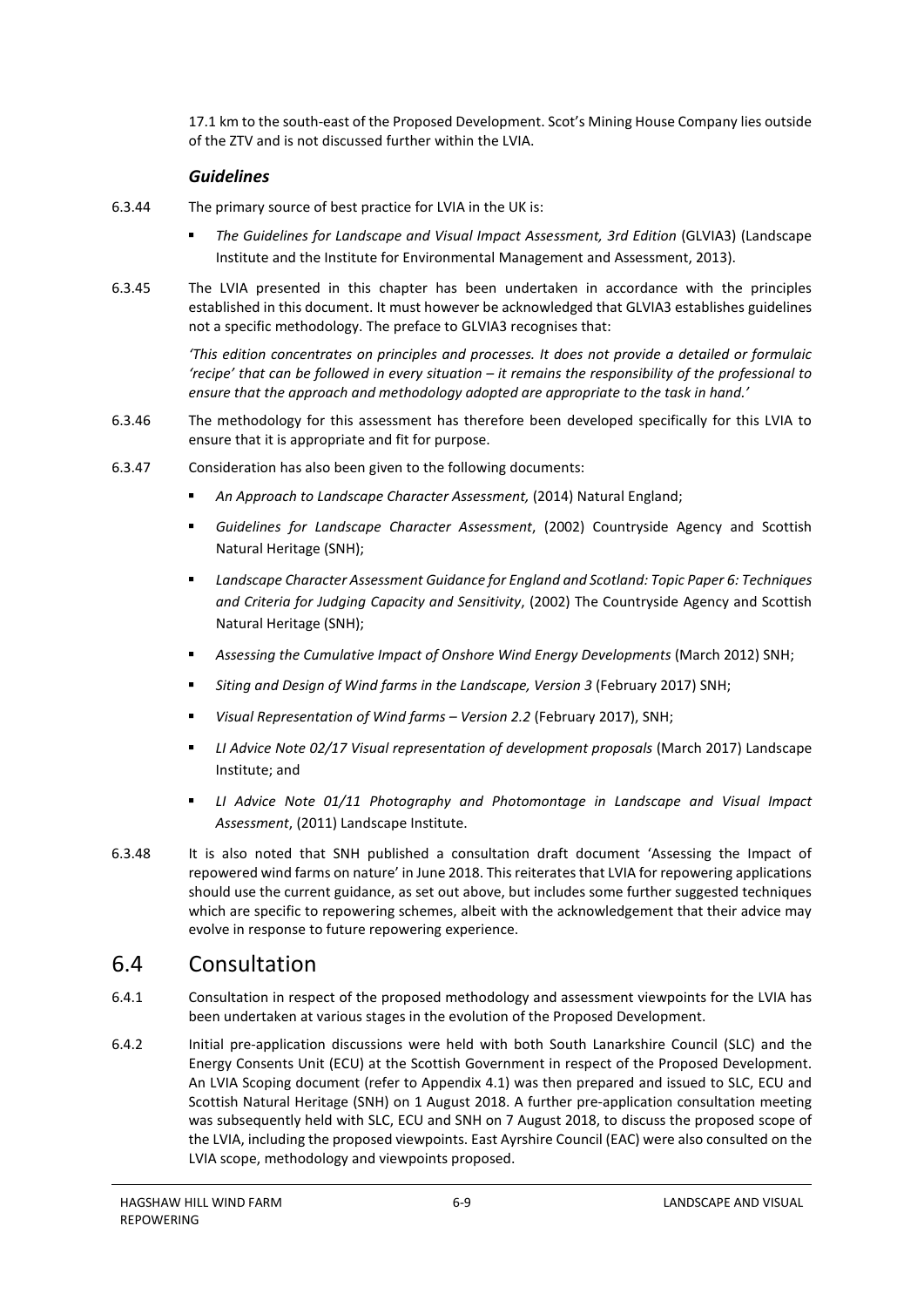- 6.4.3 In respect of the proposed viewpoints, it is noted that the proposed study areas and assessment viewpoint locations were informed by previous consultation held in relation to the consented Douglas West Wind Farm. As a consequence of this, there was only one additional daytime assessment viewpoint requested by the consultees, at the junction of the A70 and Station Road, in Douglas. This was included as viewpoint 17.
- 6.4.4 Regarding the night time assessment (refer to Appendix 6.5), one further visualisation location was requested by East Ayrshire Council in Muirkirk. This location was added in addition to the previously proposed locations in Douglas and Coalburn.

# <span id="page-11-0"></span>6.5 Assessment Methodology and Significance Criteria

# *Types of Impact Considered in the LVIA*

- 6.5.1 The LVIA assesses both the long term effects relating to the operational lifetime of the Proposed Development and also the short term temporary effects associated with the construction and ultimate decommissioning of the Proposed Development.
- 6.5.2 Where appropriate, the LVIA also considers any residual effects once the proposed wind turbines have been decommissioned and removed (assumed to be 30 years from the date of completed construction).
- 6.5.3 The LVIA considers both direct and indirect landscape and visual effects. It not only assesses the impacts associated with the turbines but also any related impacts resulting from the construction compound, underground cabling, site tracks, substation and battery storage compound, and access roads.
- 6.5.4 Consideration has been given to seasonal variations when assessing the visibility of the Proposed Development.
- 6.5.5 The LVIA also considers any cumulative and in combination effects arising in conjunction with other wind farm schemes in the study area defined below. Best practice guidelines identify two principal types of cumulative visual impact:
	- Combined visibility where the observer is able to see two or more developments from one viewpoint;
	- Sequential visibility where two or more sites are not visible at one location, but would be seen as the observer moves along a linear route, for example, a road or public right of way.
- 6.5.6 The guidelines state that 'combined visibility' may either be 'in combination' (where two or more sites are visible from a fixed viewpoint in the same arc of view) or 'in succession' (where two or more sites are visible from a fixed viewpoint, but the observer is required to turn to see the different sites). Both types are discussed in this LVIA. The published GLVIA3 also indicates a difference in emphasis between sequential effects that are frequent and those which are occasional.
- 6.5.7 In relation to both the effects of the addition of the Proposed Development to the landscape on its own, and the cumulative effects with other wind farm schemes in the study area, both beneficial (positive) and adverse (negative) effects are considered. Wind farms give rise to a wide spectrum of opinions, ranging from strongly negative to strongly positive, with a wide range of opinions lying somewhere between these two positions. Some people view wind turbines as incongruous or industrial structures whilst others view them as aesthetically pleasing, elegant structures and a positive response to climate change. This spectrum of opinion has come to be referred to in relation to wind farms as the concept of valency. For the avoidance of doubt, in considering the effects of the Proposed Development, a precautionary approach to the assessment has been adopted and it is assumed that, unless specifically stated otherwise, the effects of the proposal will be adverse in nature even though it is acknowledged that, for some people, the impacts could be considered to be beneficial.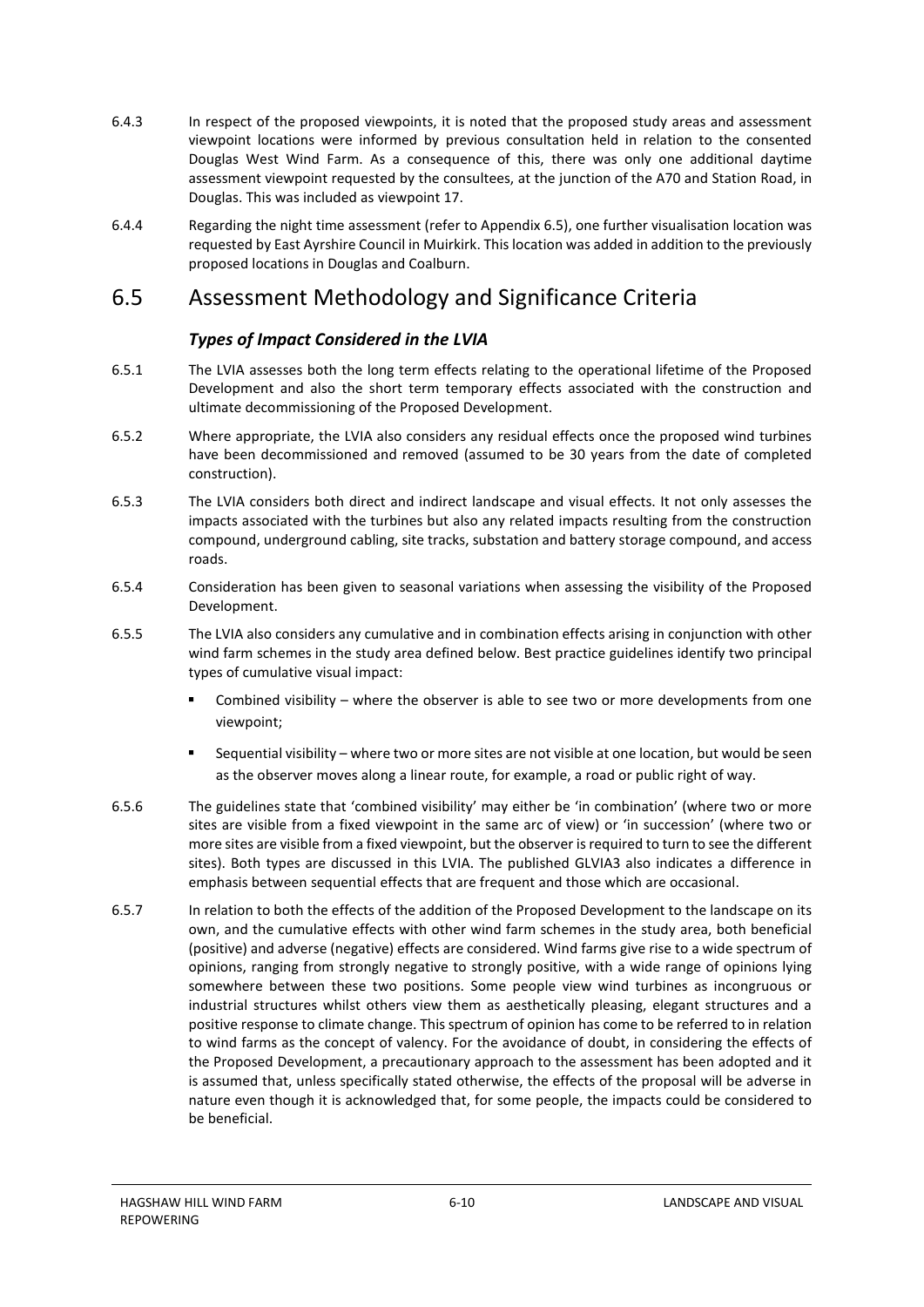# *Setting the Baseline against which Effects are Assessed*

- 6.5.8 For the purposes of clarification, it is helpful to set out the baseline against which the Proposed Development is assessed.
- 6.5.9 Notwithstanding that the site currently includes the Existing Development comprising 26 turbines up to 55 m to blade tip, this LVIA considers the Proposed Development against a 'future baseline' landscape in which these turbines are removed (i.e. as an undeveloped site) as recommended by the recent SNH draft guidance on repowering ('Assessing the Impact of repowered wind farms on nature', June 2018).However, in the case of this repowering proposal it is important to note that the Hagshaw Hill Extension turbines (9 no to the west and 11 no to the east of the Existing Development at 80 m to tip) would still remain operational on either side of the Existing Development site for many years beyond the decommissioning of the Existing Development (until at least 2033). Therefore, decommissioning and restoration of the Existing Development site would not lead to a "vacant hillside" scenario in this case. This matter is discussed further in the forthcoming assessment.
- 6.5.10 In addition, a summary is also provided at Table 6.8 which compares the LVIA findings in relation to the Proposed Development with those of the Existing Development, which it is understood is a separate, but material consideration, in relation to the decision making process.
- 6.5.11 In terms of cumulative assessment, the LVIA adopts the approach advocated in *paragraph 7.13* of GLVIA3 which indicates that existing schemes and those under construction should be considered as part of the baseline against which the scheme is assessed. As such, the cumulative impact assessment therefore extends the assessment, firstly to include consented schemes that have yet to be constructed, secondly to include other schemes that have not yet been granted consent but are the subject of a formal planning application, and thirdly to include a separate consideration of the nearby scoping stage scheme at Douglas West and the revised scheme at Cumberhead.

# *Study Area*

- 6.5.12 The extent of the primary study area for the landscape and visual impact assessment has been taken to be a 35 km radius from the site in all directions. The extent of this study area is illustrated in Figure 6.1. Initial site work informed by analysis of preliminary ZTVs however, indicated that significant landscape and visual effects are likely to occur within a much narrower radius from the site than this and therefore the level of assessment work in this LVIA incrementally decreases with distance from the site with the greatest focus of assessment being within broadly 15 km of the site. The intention is that the detail of the LVIA remains proportional to the likely significance of effects as advocated in GLVIA3.
- 6.5.13 In terms of cumulative effects, the intention has again been that assessment work is proportional to the likelihood of significant effects arising. The approach adopted in the cumulative LVIA has been to focus on other wind farms which are either operational, under construction, consented or the subject of a full planning application and which have the potential to give rise to significant cumulative effects when considered in combination with the Proposed Development. Rather than simply considering every other wind farm within a set distance of the Proposed Development, the approach has been to focus the assessment on those sites which genuinely have the potential to given rise to significant cumulative effects. Further details of this approach are set out in the cumulative impact assessment (Section 6.10) of the LVIA.

# *Landscape Assessment Methodology*

- 6.5.14 A baseline landscape assessment was carried out to determine the current features and character of the landscape within and surrounding the site.
- 6.5.15 The baseline landscape assessment involved firstly a review of desk material including:
	- Ordnance Survey maps at 1:250,000; 1:50,000; 1:25,000 and 1:10,000 scales;
	- Aerial photographs of the site and surrounding area;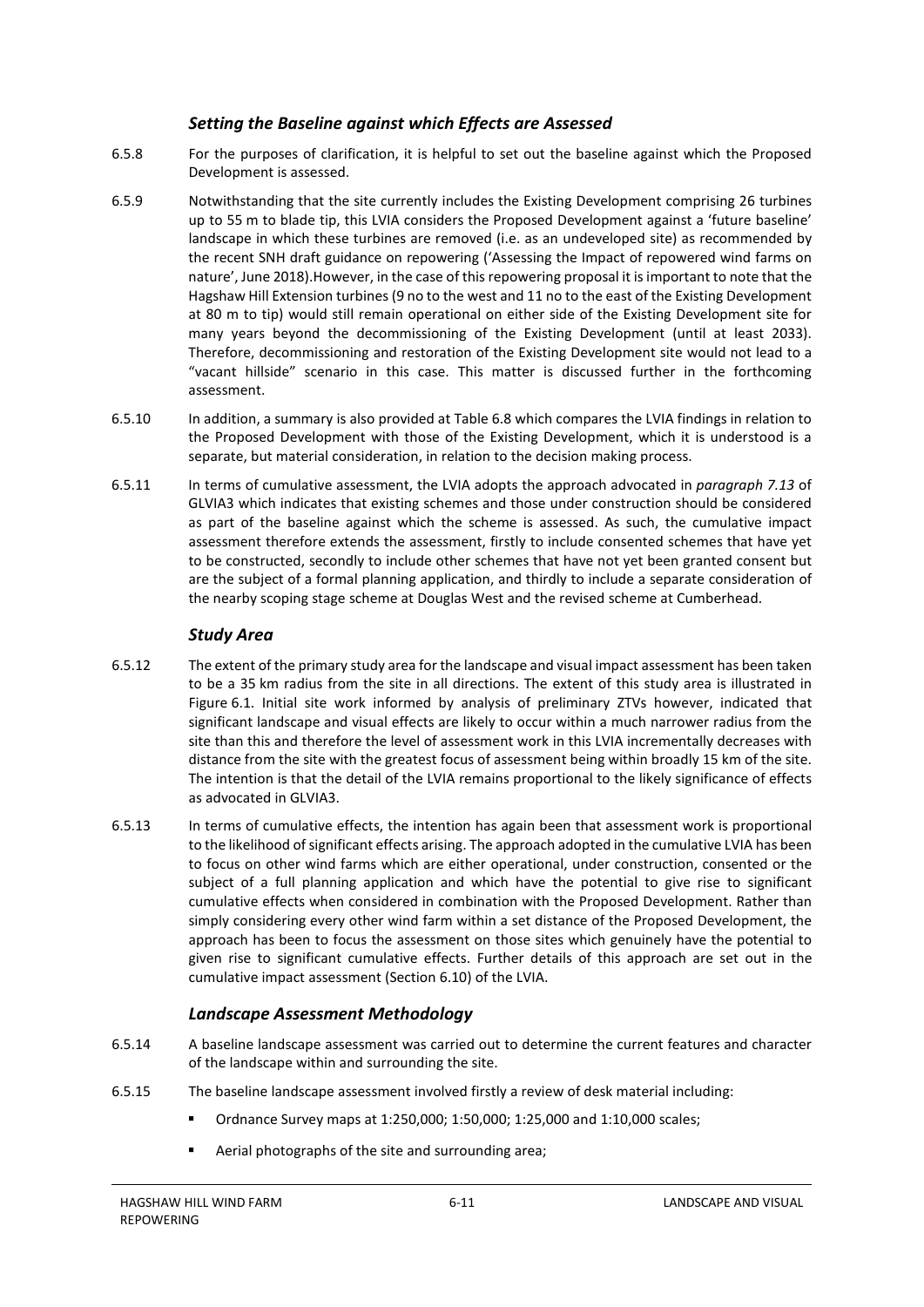- Topography;
- Current & historical land use;
- Geology and soil maps:
- **Historic Parks and Designated Landscapes;**
- Relevant planning policy;
- **Relevant landscape sensitivity/capacity studies;**
- Relevant landscape character assessments; and
- **Relevant Historic Landscape Character Assessments.**
- 6.5.16 Field visits have been conducted in a variety of weather conditions and at different times of the year throughout the application process of the Proposed Development and as part of earlier work in relation to the consented Douglas West Wind Farm. Surveys have been undertaken between June and July 2012, between March and May 2015, during June 2017 and during July and August 2018.
- 6.5.17 The baseline assessment identified the existing landscape features on the site, and in the immediate vicinity, and how these elements combine to give the area a sense of landscape character. Plans and construction details of the Proposed Development were used to determine the impacts of the scheme on landscape features and character.
- 6.5.18 The LVIA firstly assesses how the Proposed Development would impact directly on any existing landscape features or elements (e.g. removal of trees etc.).
- 6.5.19 The LVIA then considers impacts on landscape character with reference to landscape character areas/types identified in published landscape character documents.
- 6.5.20 The relative significance or level of effect on landscape features and character is determined by considering in tandem the nature (sensitivity) of the feature or character with the nature (magnitude) of change. The assessment criteria used to determine sensitivity and magnitude are set out in Appendix 6.1. A professional judgement is then provided as to whether the effect is significant or not. The effects which are identified as significant are those which, in the opinion of the professional assessor are likely to be most material in the decision making process.

# *Visual Assessment Methodology*

- 6.5.21 Potential visual receptors of the Proposed Development were identified by interpretation of digitally generated ZTVs (see Table 6.1 for an explanation of ZTVs and how they were produced).
- 6.5.22 A selection of viewpoints was chosen and agreed with statutory consultees to represent a range of views and viewer types as discussed in *Visual Representation of Wind farms – Version 2.1* (SNH, December 2014) and in *Paragraphs 6.16-6.20* of GLVIA3.
- 6.5.23 The viewpoints cover a variety of different character areas, are in different directions from the site and are at varying elevations. Some of the viewpoints are intended to be representative of the visual experience in a general location whereas other viewpoints illustrate the view from a specific or important vantage point. The viewpoints are located at a range of distances from the Proposed Development to illustrate the varying magnitude of visual impacts.
- 6.5.24 Visualisations were produced for each of the viewpoints; these are presented in ES Volume 4. An explanation of how they were produced and information to be read in conjunction with the visualisations is provided in Appendix 6.2.
- 6.5.25 Each of the representative viewpoints was visited to gain an understanding of the sensitivity of the viewpoint receptors and to make professional judgements on the likely visual effects arising from the Proposed Development. Furthermore, the entire extent of the study area was visited to appreciate visibility of the development as receptors move throughout the landscape.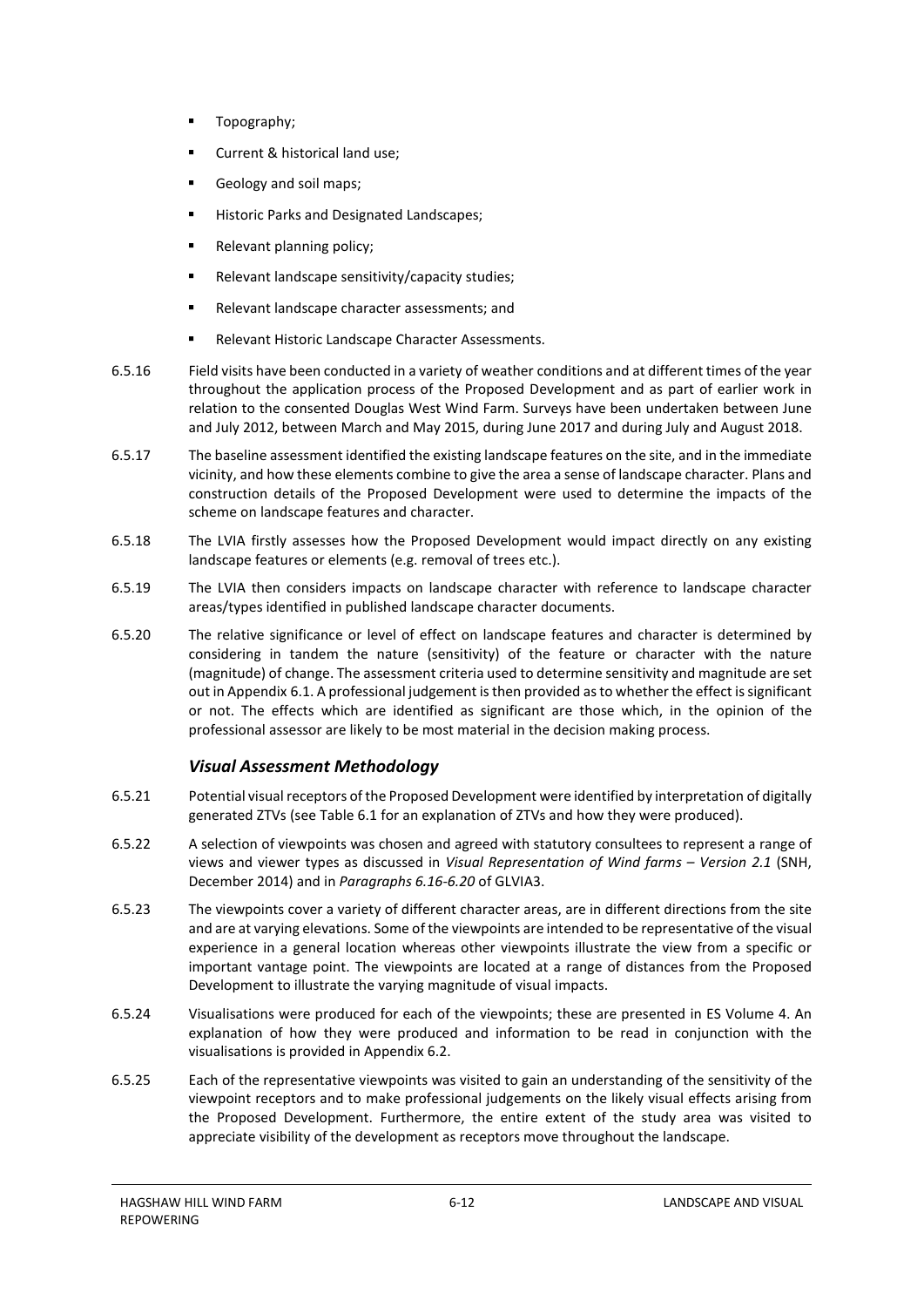- 6.5.26 The viewpoints were used as the starting point for considering the effects on visual receptors within the entire study area. The visual assessment does not rely solely on the viewpoint assessments to determine the significance of effects on different visual receptor groups throughout the study area. It should be recognised that the viewpoints illustrated in the LVIA simply represent a series of 20 snapshots from a small selection of the locations within the study area from where the Proposed Development will be visible. Following the viewpoint assessment, the LVIA considers the effect on visual amenity throughout the study area with reference to different visual receptor groups at varying distances from the site.
- 6.5.27 The relative significance or level of effect on views and visual amenity is determined by considering in tandem the nature (sensitivity) of the visual receptor with the nature (magnitude) of change. The assessment criteria used to determine sensitivity and magnitude are set out in Appendix 6.1. A professional judgement is then provided as to whether the effect is significant or not. The effects which are identified as significant are those which, in the opinion of the professional assessor, are likely to be a material consideration in the decision making process.

### **Table 6.1 - Production of ZTVs**

### **Production of Zone of Theoretical Visibility (ZTV) Maps**

A Zone of Theoretical Visibility (ZTV) illustrates the extents from which a feature would theoretically be visible within a defined study area.

ZTVs are generated assuming a 'bare ground' terrain model. This means that the ZTVs presented within this LVIA have been generated from topographical data only and they do not take any account of vegetation or the built environment which may screen views of the development. It is, as such, a 'worst case' zone of visual influence and considerably over-emphasises the actual visibility of the proposed scheme. In reality trees, hedges and buildings may restrict views of the development from many of the areas rendered as within the ZTV.

A further assumption of the ZTV is that climatic visibility is 100 % (*i.e.* visibility is not impeded by moisture or pollution in the air). In reality, such atmospheric conditions are relatively rare in this part of the country. Mist, fog, rain and snow are all common weather occurrences, which would regularly restrict visibility of the development from some of the areas within the ZTV; this being an incrementally more significant factor with distance from the site. Atmospheric pollution is not as significant as it is in other parts of the country but is still present and would also restrict actual visibility on some occasions, again more so with distance from the site.

The ZTVs were generated using Resoft WindFarm. The programme used topographical height data (OS Terrain 50) to build a terrain model. The programme then renders the model using a square grid to illustrate whether the turbines would be visible in each 50 m x 50 m square on the grid for a specified distance in every direction from the site.

Digital ZTVs have been prepared to illustrate the theoretical visibility of the turbine for a radius of 35 km around the site. Two sets of ZTVs have been produced, the first shows visibility of the turbines at hub height and the second shows visibility of the turbines to blade tip when the blade is at its highest possible position. Enlargements of the ZTVs have also been produced.

Cumulative ZTVs have been produced to show locations where the ZTVs of two or more operational, consented or proposed wind turbine sites overlap (in certain cases a number of wind farms which are at the same stage in development have been grouped together). In the cumulative ZTVs one colour has been used to illustrate the theoretical visibility of the Proposed Development and a second colour to illustrate the visibility of a second site. Where the ZTVs of the two sites overlap a third colour has been used to illustrate this potential cumulative visual influence.

It should be noted that there are several limitations to the use of ZTVs. For a discussion of these limitations please refer to *Visual Representation of Wind farms – Version 2.1* (SNH, 2014). In particular, it should be noted that the ZTV plans simply illustrate theoretical visibility and do not imply or assign any level of significance to those areas identified as being within the ZTV. The ZTVs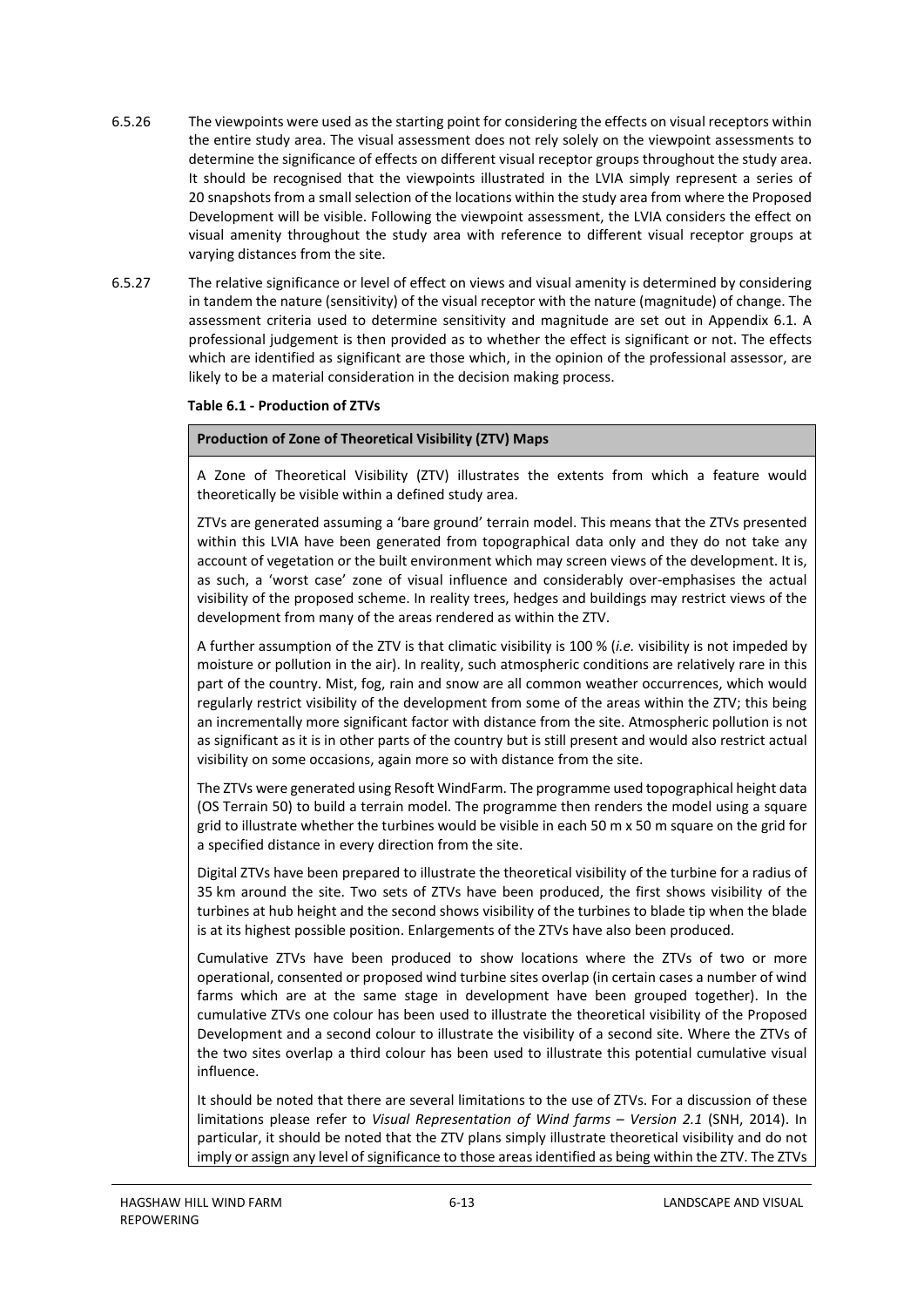# **Production of Zone of Theoretical Visibility (ZTV) Maps**

are a tool to assist the Landscape Architect to identify where the site would potentially be visible from. The assessment of landscape and visual effects in this chapter does not rely solely on the accuracy of the ZTVs. The ZTVs have been ground proofed and professional judgement has been used to evaluate the significance of effects.

# *Assessment Criteria*

- 6.5.28 The purpose of an LVIA when produced in the context of an EIA is to identify any significant landscape and visual effects within the study area to assist the determining authority in deciding the acceptability of the scheme under consideration.
- 6.5.29 In accordance with the *Landscape and Visual Impact Assessment Guidelines, 3rd Edition* (Landscape Institute and IEMA, 2013), the level (relative significance) of an effect is ascertained by considering in tandem the nature (sensitivity) of the baseline landscape or visual receptor and the nature (magnitude) of change as a result of the development. Professional judgement is then employed to determine whether the effect is significant or not.
- 6.5.30 The detailed assessment criteria used to determine landscape and visual sensitivity, magnitude of change and significance of effect are set out in Appendix 6.1.

# *Residual Effects*

- 6.5.31 Best practice for EIA in general terms requires that the significance of potential effects be assessed, mitigation proposals identified and the residual effect (with mitigation in place) then re-assessed to demonstrate the effectiveness of the mitigation proposed.
- 6.5.32 In the case of LVIA for wind farms this presents two interrelated problems:
	- Potential effects cannot be meaningfully assessed in the absence of an assumed layout; and
	- Landscape and visual mitigation principally focuses on refinement of the site layout ('mitigation by design').
- 6.5.33 The approach taken in this study has therefore been to build landscape and visual mitigation into the final layout (refer to Chapter 2). Mitigation has been taken into account as part of the iterative design process but as this mitigation is integral to the final layout, there is no difference between the assessed effects reported in the main body of this chapter and the residual effects.

# *Limitations to the Assessment*

- 6.5.34 The assessment of effects within this LVIA has been derived through the use of publicly available information only. Within such a large study area it is unfeasible to visit every single location from which the Proposed Development might be visible as illustrated on the ZTVs. The authors of the LVIA have, however, spent a considerable length of time 'in the field' and visited all important viewpoints and locations within the study area.
- 6.5.35 Limitations to the use of ZTVs are set out in Table 6.1 above and the limitations in relation to photography, wireframes and photomontages are also set out in Appendix 6.2.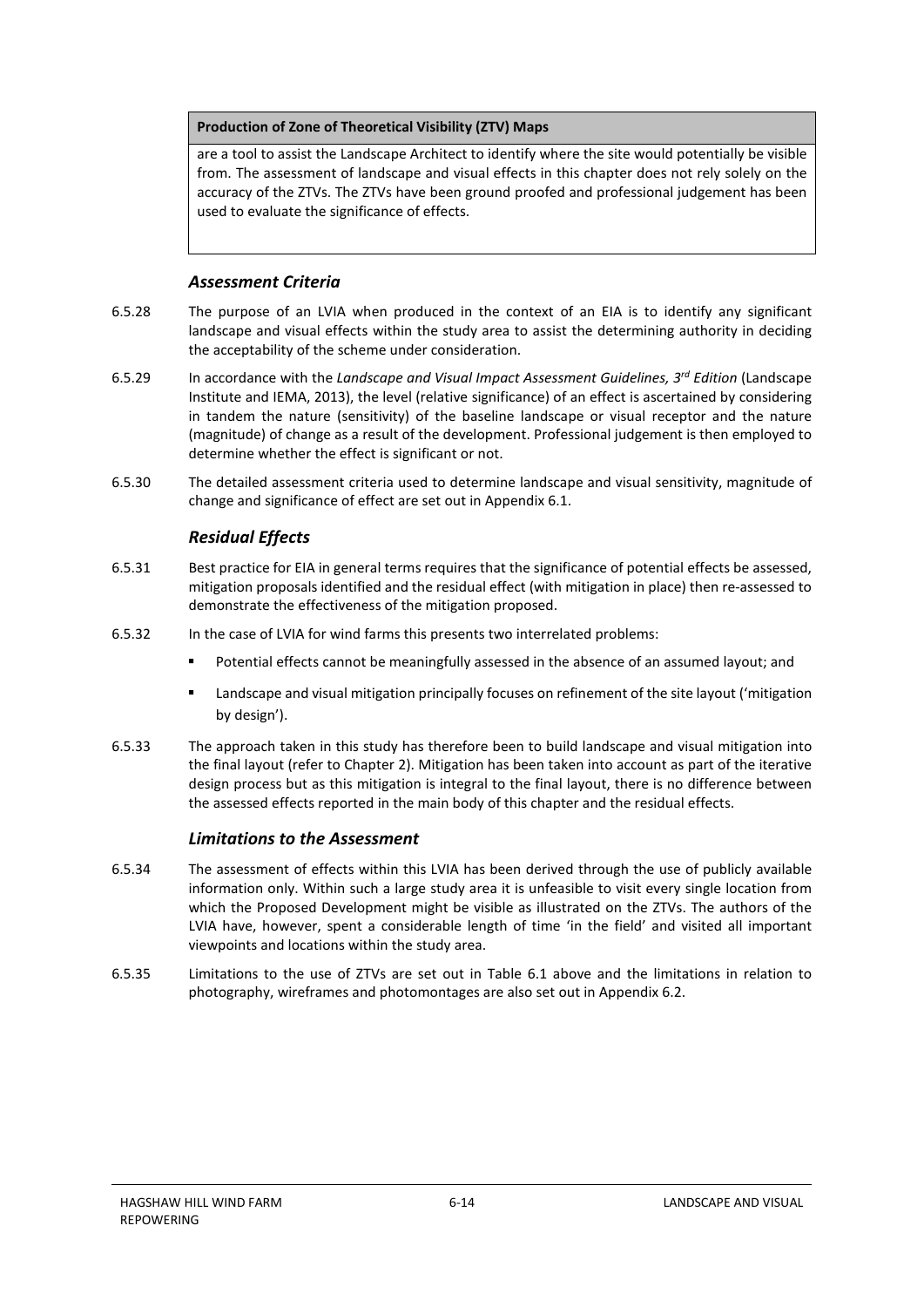# <span id="page-16-0"></span>6.6 Baseline Conditions

# *Site Location*

- 6.6.1 The Proposed Development site is located in South Lanarkshire, Scotland. The site is centred at approximately OS Grid Reference 279062 630366. The closest settlement to the proposed turbines is the small hamlet of Glespin, located approximately 1.6 km to the south. The village of Douglas is located approximately 3.2 km to the east and the village of Coalburn is located approximately 3.4 km to the north-east.
- 6.6.2 The nearest main highways are the A70, which passes approximately 1 km to the south of the nearest turbine, and the M74 which passes approximately 6 km to the east of the nearest turbine.
- 6.6.3 The location of the Proposed Development site is illustrated at Figures 1.1 and 6.1.

# *Published Landscape Character Descriptions*

- 6.6.4 A review was undertaken of the following published sources of information regarding regional and local landscape character, landscape value and landscape capacity:
	- South Lanarkshire Landscape Character Assessment, 2010, South Lanarkshire Council/Ironside Farrar;
	- South Lanarkshire Validating Local Landscape Designations, 2010, South Lanarkshire/Ironside Farrar;
	- South Lanarkshire Landscape Capacity Study for Wind Energy, 2016, South Lanarkshire/Ironside Farrar;
	- Glasgow and Clyde Valley Landscape Assessment, SNH Review No 116, 1999, Land Use Consultants and Glasgow University;
	- Ayrshire Landscape Assessment, SNH Review No 111, 1998, Land Use Consultants;
	- East Ayrshire Landscape Wind Energy Capacity Study, 2018, Carol Anderson Landscape Associates;
	- Wind Energy Consultancy Landscape Capacity and Cumulative Impact, 2013, Scottish Borders Council/Ironside Farrar;
	- Dumfries and Galloway Landscape Assessment, SNH Review No 94, 1998, Land Use Consultants;
	- Dumfries and Galloway Wind Farm Landscape Capacity Study, 2011, Carol Anderson in association with Alison Grant;
	- The Lothians Landscape Character Assessment, 1998, ASH Consulting Group; and
	- Landscape Capacity Study for Wind Energy in West Lothian, 2011, David Tyldesley Associate.
- 6.6.5 At this point, for clarity, it is necessary to distinguish between two terms that are frequently used in published guidance and this chapter. They originate from the *'Guidelines for Landscape Character Assessment'* (Countryside Agency and SNH, 2002):
	- Landscape Character Types (LCTs) are defined as tracts of landscape, which have a generic unity of character due to the particular combinations of landform, land cover, pattern and elements. The same landscape character type can occur at several different locations throughout a study area, and
	- Landscape Character Areas (LCAs) are defined as discrete geographical areas of a particular landscape character type and can only occur at a single location.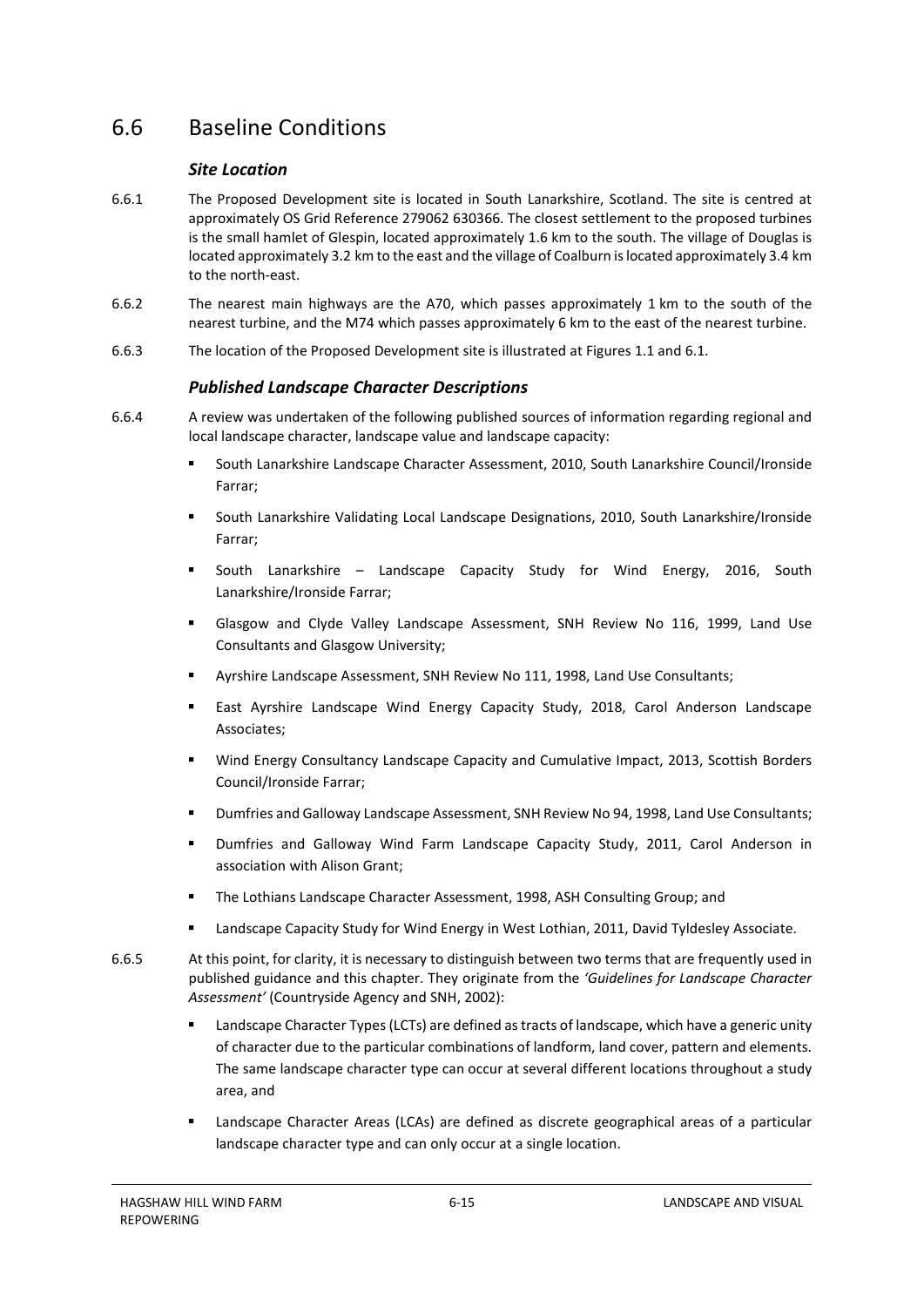- 6.6.6 At a local level the Proposed Development site falls within the area covered by the South Lanarkshire Landscape Character Assessment (Ironside Farrar, 2010). The landscape character assessment established 14 LCTs for the South Lanarkshire area.
- 6.6.7 The study also refers to Landscape Character Sub-types (LCSTs). The term sub-type is used within the study to define a further sub division of the primary character type.
- 6.6.8 In the case of South Lanarkshire, the relevant published studies refer mainly to LCTs/LCSTs. However, it is noted that discrete areas of a type or sub-type are often referred to. These are in effect landscape character areas.
- 6.6.9 LCTs and LCSTs as identified in the key landscape character assessments above are illustrated in Figures 6.5 and Figure 6.6 (out to 35 km and 20 km respectively). Additionally, Figure 6.19 presents the LCTs and LCAs within 20 km overlaid on the Zone of Theoretical Visibility.

### **Character Types/Areas Covering the Proposed Development Site**

- 6.6.10 Two LCTs/LCSTs cover the Proposed Development site. These are LCT 7 Rolling Moorland and LCST 7B – Rolling Moorland Windfarm.
- 6.6.11 The three most southerly turbines lie within LCT 7 Rolling Moorland; the remaining 11 turbines lie within LCST 7B - Rolling Moorland Windfarm.

### Character Type – 7 Rolling Moorland

- 6.6.12 The character assessment records the key characteristics, features and qualities of this LCT as follows:
	- **EXEDENT LIFE 1** Distinctive upland character created by the combination of elevation, exposure, smooth, rolling or undulating landform, moorland vegetation and the predominant lack of modern development;
	- These areas share a sense of apparent wildness and remoteness which contrasts with the farmed and settled lowlands and the windfarm-dominated Plateau Moorlands;
	- There are extensive views over the surrounding Ayrshire and Lanarkshire lowlands from the hilltops.
- 6.6.13 Having reviewed the key characteristics outlined for LCT 7 Rolling Moorland, it is noted that the Proposed Development site itself lies on the fringes of this character type in a transitional zone with the adjacent LCST 7B – Rolling Moorland Windfarm. The key characteristic of the LCST is described as follows:
	- Landscape influenced by the presence of windfarms such as at Hagshaw Hill.

#### **Other Character Types and Areas considered in this LVIA**

- 6.6.14 In order to consider the indirect effects of the Proposed Development on landscape character all other LCTs, LCSTs and LCAs within 35 km of the Proposed Development are illustrated in Figures 6.5 and 6.6.
- 6.6.15 As is evident from these figures, there are many discrete character types, sub-types and areas within 35 km of the site. An initial sieving exercise has therefore been necessary to determine which ones required detailed consideration in this LVIA. The intention has been to ensure that the level of attention given to each character type is proportionate to the likelihood of significant effects arising. The discussion below summarises the process followed in deciding which character types have the potential to experience significant effects and hence to scope out various character types from further consideration.
- 6.6.16 In different circumstances, it may be possible for significant effects on landscape character to occur at distances over 15 km away from a site. However, the defining elements of landscape character as experienced at any given location in the wider study area are most commonly derived from features of the landscape in relatively close proximity. In this case, other urban infrastructure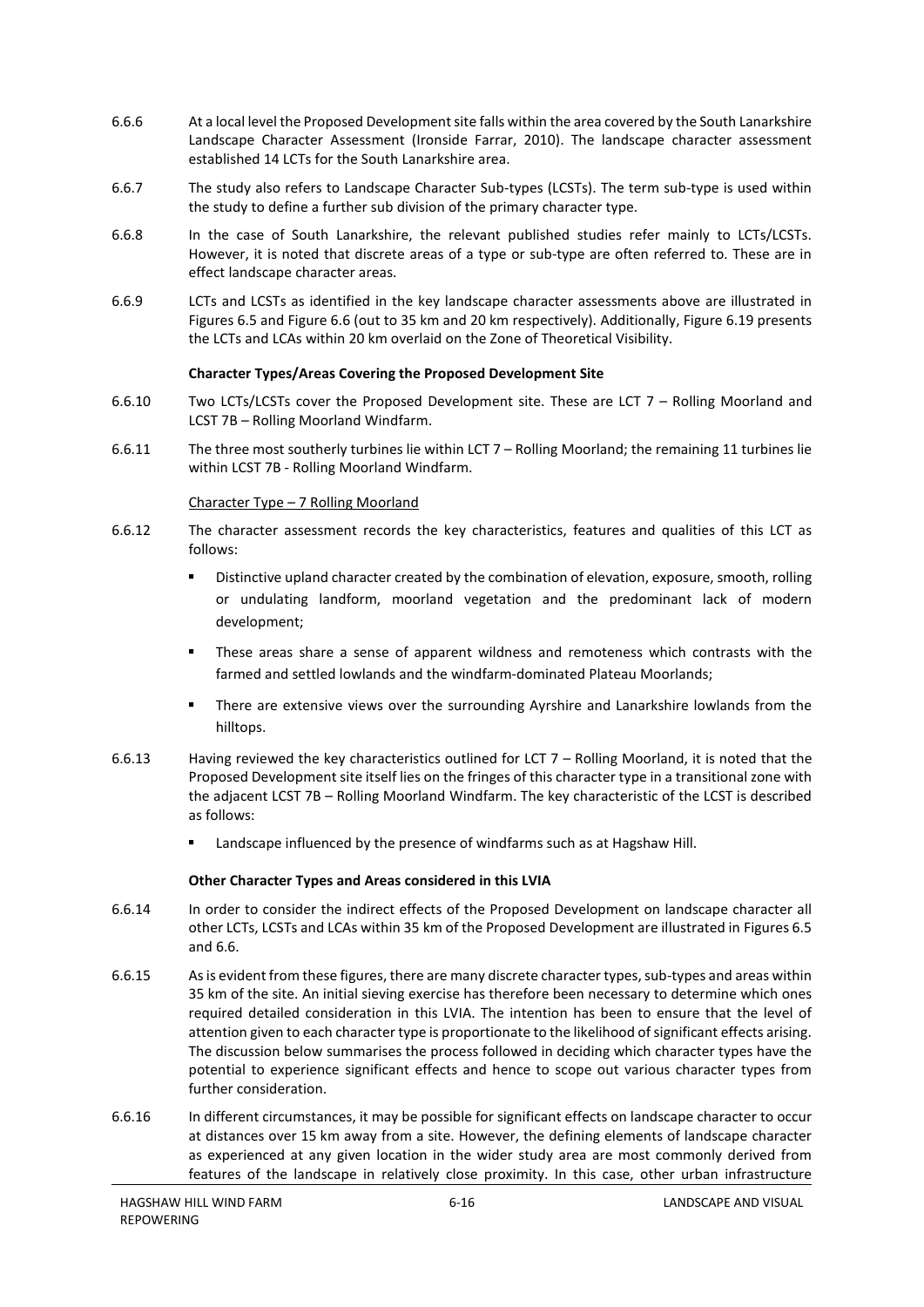present throughout the section of the 35 km study area between 15 km and 35 km from the site (including settlements, industry, highways, overhead lines and operational wind farms at for example Whitelee, Black Law and Muirhall) are likely to have a much greater effect on landscape character than the Proposed Development at a distance of at least 15 km away. In this instance, it was therefore considered appropriate to focus attention on character types that extend no further than 15 km from the Proposed Development. This is not to suggest that the turbines will not be visible from certain locations beyond 15 km and in some cases will have a minor effect on landscape character but rather an acknowledgement that at any given location in a landscape the physical and perceptual characteristics of the landscape in the immediate vicinity have a far greater impact on the sense of landscape character than distant features no matter how tall they may be.

- 6.6.17 Figure 6.19 which shows the character types within 20 km overlaid on the ZTV indicates widespread visibility to the Proposed Development across the surrounding South Lanarkshire LCTs and LCSTs within 10 km of the nearest turbine: LCT 5 – Plateau Farmland; LCST 5B – Plateau Farmland Opencast Mining; LCT 6 – Plateau Moorland; LCST 6D – Plateau Moorland Opencast Mining; LCT 7 – Rolling Moorland; LCST 7A – Rolling Moorland Forestry; LCST 7B – Rolling Moorland Windfarm; LCT 8 – Upland River Valley, LCST 8A – Upland River Valley Incised; LCST 8B – Upland River Valley Opencast Mining; LCT 9 – Broad Valley Upland; and LCT 10 - Foothills.
- 6.6.18 In addition, between 10 km and 15 km there is visibility within the following additional South Lanarkshire LCTs and LCSTs: LCT4 Rolling Farmland; LCST 5C – Plateau Farmland Windfarm; LCST 10A – Foothills Forestry; LCT 11 – Prominent Isolated Hills; LCT 13 Southern Uplands; LCST 13A Southern Uplands Forestry; and 13C. Southern Uplands Leadhills.
- 6.6.19 Within East Ayrshire, LCT 18a East Ayrshire Plateau Moorland and LCT 10 -Upland River Valley lie within 15 km to the west of the site, whilst within Dumfries and Galloway LCT19 – Southern Uplands lies within 15km to the south.
- 6.6.20 For reasons discussed below, not all of the LCTs and LCSTs that indicate widespread theoretical visibility are however considered in detail within the LVIA.
- 6.6.21 Character Type 7A Rolling Moorland Forestry, as the title suggests, corresponds directly with large tracts of commercial forestry. Therefore, even where the ZTV implies theoretical visibility, there would in reality be no views of the turbines due to the enclosure afforded by forestry. It is the forestry itself that defines character in this LCT. Therefore, despite the fact that LCT 7A extends close to the boundary of the Proposed Development site, it has not been deemed necessary to consider this LCT in detail in the LVIA. Similarly, despite the fact that the ZTV implies theoretical visibility within LCST 6A – Plateau Moorland Forestry; LCST 10A – Foothills Forestry; and LCT13A. Southern Uplands Forestry, in reality there would be no effect on character here due to their forested nature and hence they are not discussed further.
- 6.6.22 LCST 5C Plateau Farmland Windfarm and LCST 6B Plateau Moorland Forestry Windfarm are both, as the title suggests, already defined by the presence of the existing operational wind farms. As the character of these LCSTs is already a wind farm landscape, the Proposed Development is unlikely to result in any further significant effect on landscape character and hence they are not discussed further.
- 6.6.23 The opencast sub type of LCT 5 Plateau Farmland, LCT 6 Plateau Moorland and LCT 8 Upland River Valley (i.e. LCST 5B Plateau Farmland Opencast Mining, LCST 6D – Plateau Moorland Opencast Mining and LCST 8B - Upland River Valley Opencast Mining) are not considered sufficiently sensitive that indirect effects arising from a wind farm in a different character area could give rise to significant effects on landscape character. On this basis, these LCSTs are also scoped out of the assessment.
- 6.6.24 Finally, LCT14 Upland Glen, which lies around 14 km to the south-east of the site, lies outside of ZTV coverage and therefore with no visibility of the proposed turbines, would have no potential for impacts to landscape character.
- 6.6.25 It is recognised that there are two discrete areas of LCT 8 Upland River Valley within 10 km of the Proposed Development site (associated with Douglas Water to the south-east and River Nethan to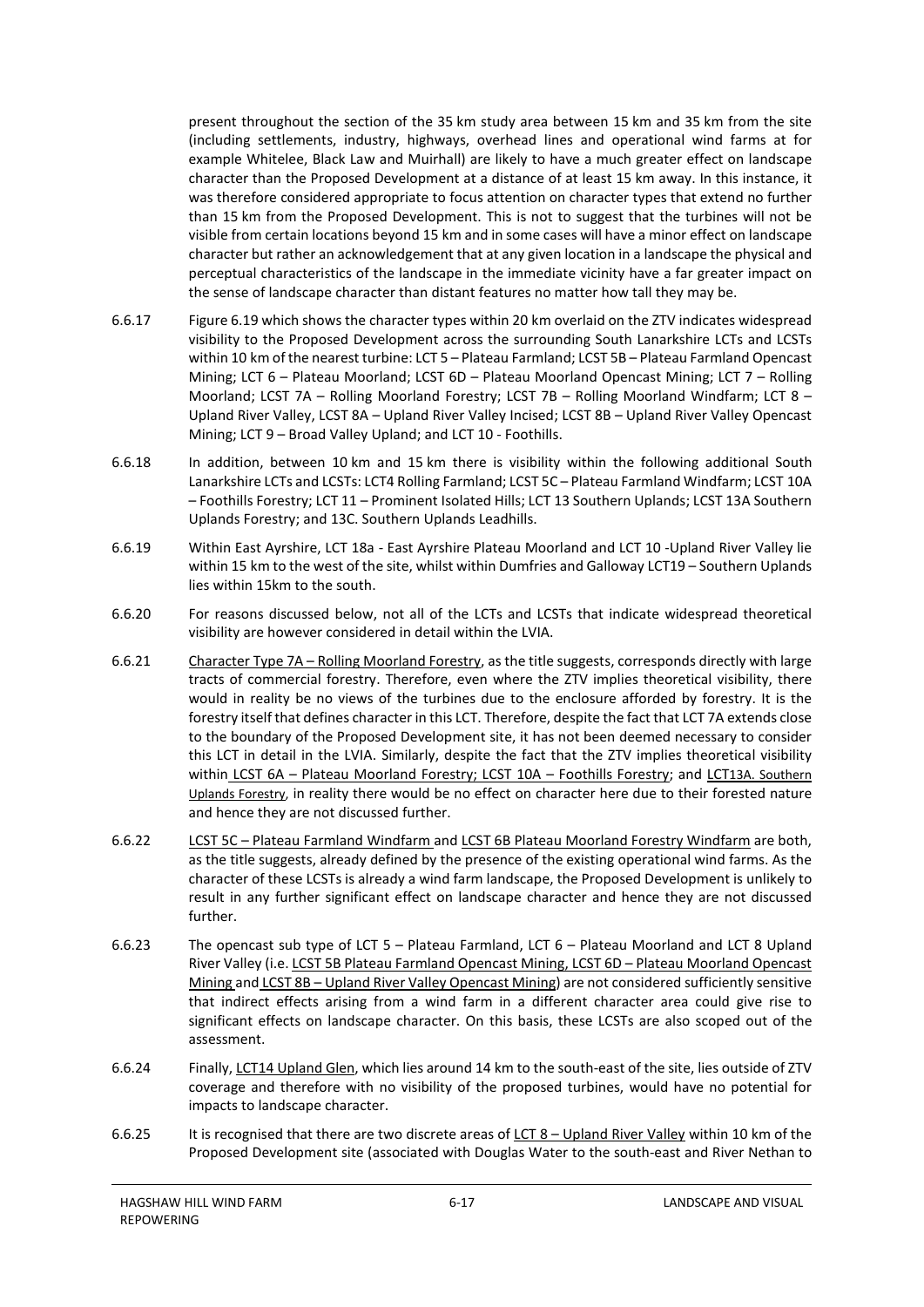the north-west). The ZTV indicates visibility within both of these valleys. On this basis, it has been considered appropriate to consider both these two areas of LCT 8 in the LVIA.

- 6.6.26 As the name suggests LCT 11 Prominent Isolated Hills are susceptible to long distance views. The ZTV indicates some visibility of the proposed turbines within two areas of LCT 11 which at their closest points lie around 13 km and 14 km from the Proposed Development site. Given the prominent nature of these areas, this LCT is also considered within this LVIA.
- 6.6.27 Beyond the South Lanarkshire area, there are also character areas within East Ayrshire and Dumfries and Galloway within 15 km which have ZTV coverage and have been included for further analysis.
- 6.6.28 Table 6.2 below provides a summary of the LCTs and LCSTs considered further within this LVIA as identified through the sieving exercise discussed above.

| Table 6.2 - Landscape Character Types/Sub Types within 15 km and those to be considered in |  |  |  |  |  |
|--------------------------------------------------------------------------------------------|--|--|--|--|--|
| <b>Further Detail in the LVIA</b>                                                          |  |  |  |  |  |

| Landscape Character Type/Sub-type                                 | <b>Approximate Distance</b><br>from Nearest Turbine | Deemed necessary for<br>further consideration of<br>potential character<br>effects yes/no |  |  |  |  |
|-------------------------------------------------------------------|-----------------------------------------------------|-------------------------------------------------------------------------------------------|--|--|--|--|
| South Lanarkshire Landscape Capacity Study for Wind Energy (2016) |                                                     |                                                                                           |  |  |  |  |
| 4. Rolling Farmland                                               | 10.5 km                                             | Yes                                                                                       |  |  |  |  |
| 5. Plateau Farmland                                               | 5.5 km                                              | Yes                                                                                       |  |  |  |  |
| 5B. Plateau Farmland Opencast Mining                              | 2.5 km                                              | <b>No</b>                                                                                 |  |  |  |  |
| 5C. Plateau Farmland Windfarm                                     | 14 km                                               | No                                                                                        |  |  |  |  |
| 6. Plateau Moorland                                               | 4 km                                                | <b>Yes</b>                                                                                |  |  |  |  |
| 6D. Plateau Moorland Opencast Mining                              | 8 km                                                | No                                                                                        |  |  |  |  |
| 7. Rolling Moorland                                               | 0 km                                                | Yes                                                                                       |  |  |  |  |
| 7A. Rolling Moorland Forestry                                     | $0.1 \text{ km}$                                    | No                                                                                        |  |  |  |  |
| 7B. Rolling Moorland Windfarm                                     | 0 km                                                | Yes                                                                                       |  |  |  |  |
| 8. Upland River Valley                                            | 1 km                                                | Yes                                                                                       |  |  |  |  |
| 8A. Upland River Valley Incised                                   | 1 km                                                | Yes                                                                                       |  |  |  |  |
| 8B. Upland River Valley Opencast Mining                           | 4 km                                                | <b>No</b>                                                                                 |  |  |  |  |
| 9. Broad Valley Upland                                            | 7 km                                                | Yes                                                                                       |  |  |  |  |
| 10. Foothills                                                     | 7 km                                                | Yes                                                                                       |  |  |  |  |
| 10A. Foothills Forestry                                           | 9.5 km                                              | <b>No</b>                                                                                 |  |  |  |  |
| 11. Prominent Isolated Hills                                      | 12.5 km                                             | Yes                                                                                       |  |  |  |  |
| 13. Southern Uplands                                              | 10 km                                               | Yes                                                                                       |  |  |  |  |
| 13A. Southern Uplands Forestry                                    | 10.5 km                                             | No.                                                                                       |  |  |  |  |
| 13C. Southern Uplands Leadhills                                   | 12.5km                                              | Yes                                                                                       |  |  |  |  |
| 14. Upland Glen                                                   | 13km                                                | <b>No</b>                                                                                 |  |  |  |  |
| East Ayrshire Landscape Wind Capacity Study (2018)                |                                                     |                                                                                           |  |  |  |  |
| 10. Upland River Valley                                           | 3 km                                                | Yes                                                                                       |  |  |  |  |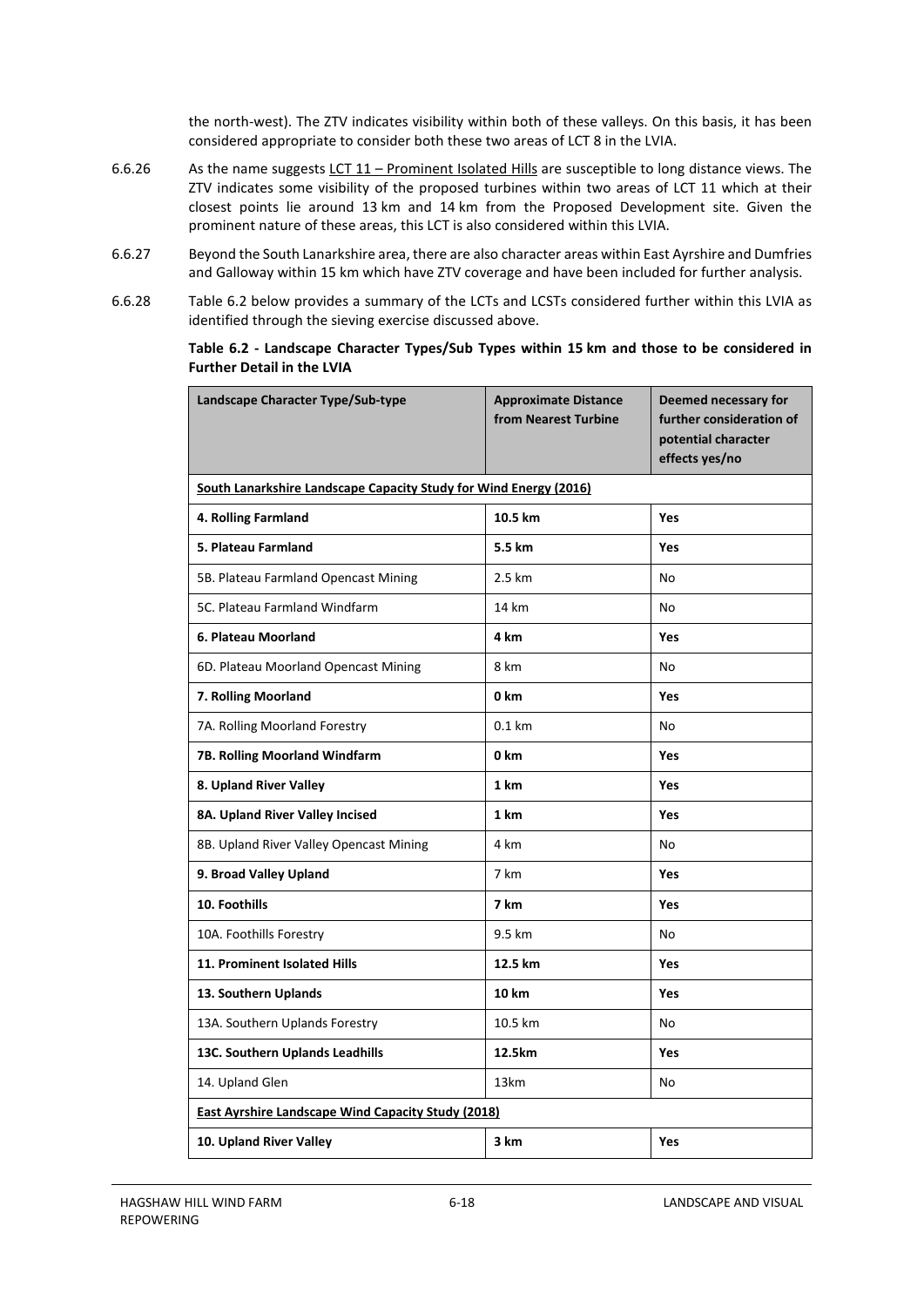| Landscape Character Type/Sub-type                               | <b>Approximate Distance</b><br>from Nearest Turbine | Deemed necessary for<br>further consideration of<br>potential character<br>effects yes/no |  |  |  |  |
|-----------------------------------------------------------------|-----------------------------------------------------|-------------------------------------------------------------------------------------------|--|--|--|--|
| 18a East Ayrshire Plateau Moorlands                             | 2.5 km                                              | Yes                                                                                       |  |  |  |  |
| Dumfries and Galloway Wind Farm Landscape Capacity Study (2013) |                                                     |                                                                                           |  |  |  |  |
| 19. Southern Uplands                                            | 10 km                                               | Yes                                                                                       |  |  |  |  |

# *Local Landscape Description and Character Appraisal*

6.6.29 A plan showing the landscape features/elements within the site and its immediate context (2 km radius of the turbines) is provided in Figure 6.20. The following discussion provides an overview of the physical and perceptual characteristics of the site and immediately surrounding landscape without particular reference to established landscape character type/area boundaries.

# **Landform and Topography**

- 6.6.30 Topography and relief within 35 km of the Proposed Development site is illustrated in Figure 6.21.
- 6.6.31 The Proposed Development site lies on a ridge of hills including Henry's Hill (445 m AOD), Common Hill (488 m AOD) and Hagshaw Hill (470 m AOD) and their associated lower southern slopes. It occupies an area of rolling moorland landscape to the south of Cumberhead Forest.
- 6.6.32 To the south-east the land gently undulates before falling away to the relatively wide river valley of the Douglas Water. On the far side of the valley the land then rises through the village of Douglas to a series of hills including the hill top at Pagie Hill at approximately 388 m AOD. The Douglas Valley runs in a south-west to north-east direction. The upper reaches of the valley some several kilometres south-west are more incised and a number of other incised valleys cut a path down to Douglas Water from the moors above.

#### **Watercourses and Drainage**

- 6.6.33 Within the Proposed Development site there are two main watercourses which drain off the moorland running ultimately into the Douglas Water to the south. These are Smithy Burn and Windrow Burn.
- 6.6.34 The Douglas Water is the primary watercourse within the vicinity of the Proposed Development site and located approximately 1.5 km to the south of the nearest proposed turbine at its closest point. The Douglas Water meanders through a valley from the south-west in a north easterly direction before converging with the River Clyde south of Lanark. A number of small lakes occupy positions in the floodplain of the river.

# **Vegetation**

- 6.6.35 The site consists primarily of rough moorland grassland cover. The site is however situated immediately to the south of a large area of plantation woodland known as Cumberhead Forest. Around 2 km further to the east lies Long Plantation which is of more historic origins and associated with the village of Douglas. This is a designated Ancient Woodland which is understood to have been planted in the late 19<sup>th</sup> century to screen the mineral railway line to Douglas West in views from Douglas Castle and the village of Douglas.
- 6.6.36 It was noted that a significant amount of reforestation/restoration is currently taking place within the vicinity of the site on the former open cast mining sites. There is extensive young plantation planting located to the east and south east of Coalburn, south of Bellfield Road. There is also evidence of forest planting further east of Coalburn, in the vicinity of Coalburn Moss, to both sides of Bellfield Road.
- 6.6.37 Within the Douglas Water Valley, south of Long Plantation, the vegetation takes on a parkland character with various copses, small plantations and individual parkland trees.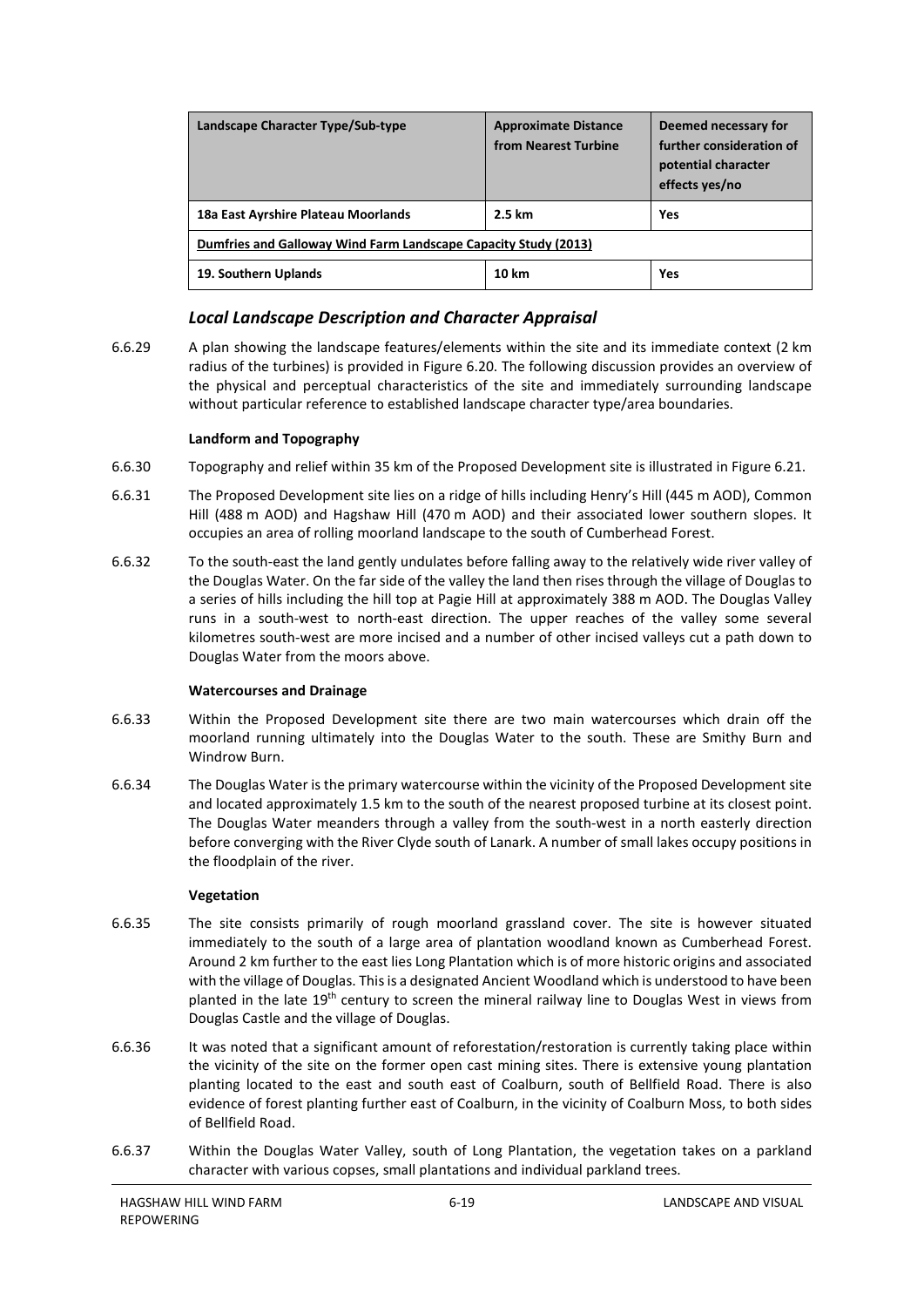#### **Built Infrastructure**

- 6.6.38 The Proposed Development site has hosted the Existing Development for more than 23 years since its construction in 1995. In 2006, a further 20 turbines were consented immediately adjacent to the site to both the east on Burnt Rig (441 m) and Windrow Hill (397 m) as an extension to the Existing Development with a tip height of 80 m ("the Hagshaw Hill Extension"). The landscape local to the site has seen further wind farms constructed and consented, with recent consent granted for turbines up to 149.9 m to blade tip in the landscape immediately to the east and north-east of Hagshaw Hill, at Douglas West Wind Farm. Hazelside Farm wind turbine was erected in 2016 and is 74 m to blade tip. Planning permission exists for a further turbine at Hazelside of the same dimensions but this is yet to be built. Galawhistle Wind Farm is now operational and adjoins the Hagshaw Hill Extension to the west, comprising 22 turbines at 121 m in height. Nutberry Wind Farm lies to the north and is also operational, consisting of 6 turbines which have a maximum blade tip height of 125 m. Other consented (but as yet unbuilt) commercial wind farm proposals exist in Cumberhead Forest and Dalquhandy to the north. Refer to Figure 6.3.
- 6.6.39 Elsewhere in the nearby local landscape, much of the area to the north and north-east of Cumberhead Forest was worked for minerals during the 1980s and 1990s and whilst the landscape has been substantially restored, there remains much evidence of the previous activities in the landscape.
- 6.6.40 The most prominent feature of this former minerals working is a large area of hardstanding to the west of Long Plantation which was the site of the main processing activities during the works and now houses a large biomass CHP plant. The footprints of some former buildings are evident as is the former weighbridge.
- 6.6.41 A former coal haul road (which now forms part of the access to the Proposed Development) starts at the B7078, by Junction 11 of the M74, heads in a south westerly direction past a large industrial complex at Poniel. The access road initially follows the line of the dismantled Muirkirk Branch railway. At the large area of hardstanding (DP), the access road continues in a westerly direction across the now consented Douglas West Wind Farm site. The access track then continues in a north westerly direction, through the adjoining part of the Dalquhandy Opencast Coal Site, towards the southern edge of Coalburn. A number of passing places remain alongside the road. There are also several other lesser tracks which cross the site.
- 6.6.42 A dismantled railway line runs in the landscape between Douglas and the Proposed Development site (which again forms part of the new access route to the Proposed Development). Little evidence of the railway line remains, other than the linear remains of the line travelling through the landscape and a few bridges.
- 6.6.43 There is an existing electricity substation at Douglas West. From here a number of overhead electricity lines cross the landscape to the north-east of the site. One line of pylons and overhead wires cross cut through the forest plantation heading for Coalburn. This line is now disused. A further double row of overhead wires runs in a northerly direction past the M74.
- 6.6.44 From the substation, there is also an access track leading to the Existing Development via Arkney Hill and this also acts as an access point to the Nutberry Wind Farm and commercial forestry activities which lie to the west of the site. This access track is also included in the application site boundary for the Proposed Development. As discussed in Chapter 3 (Proposed Development), access would not be taken from Station Road (as was the case for the Existing Development) but via a dedicated new access route running direct from Junction 11 of the M74 along the alignment of the former dismantled railway, turning to access the site from a south-easterly direction, near to High Broomerside, between the Smithy Burn and Windrow Burn. The existing access track at Arkney Hill may be used to access parts of the site.
- 6.6.45 In the slightly wider context, the village of Coalburn lies to the north and Douglas lies to the southeast, with the settlement of Glespin to the south. There are also a number of individual properties along the A70 to the south of the site, including a cluster at Hazelside which are under control of the Applicant.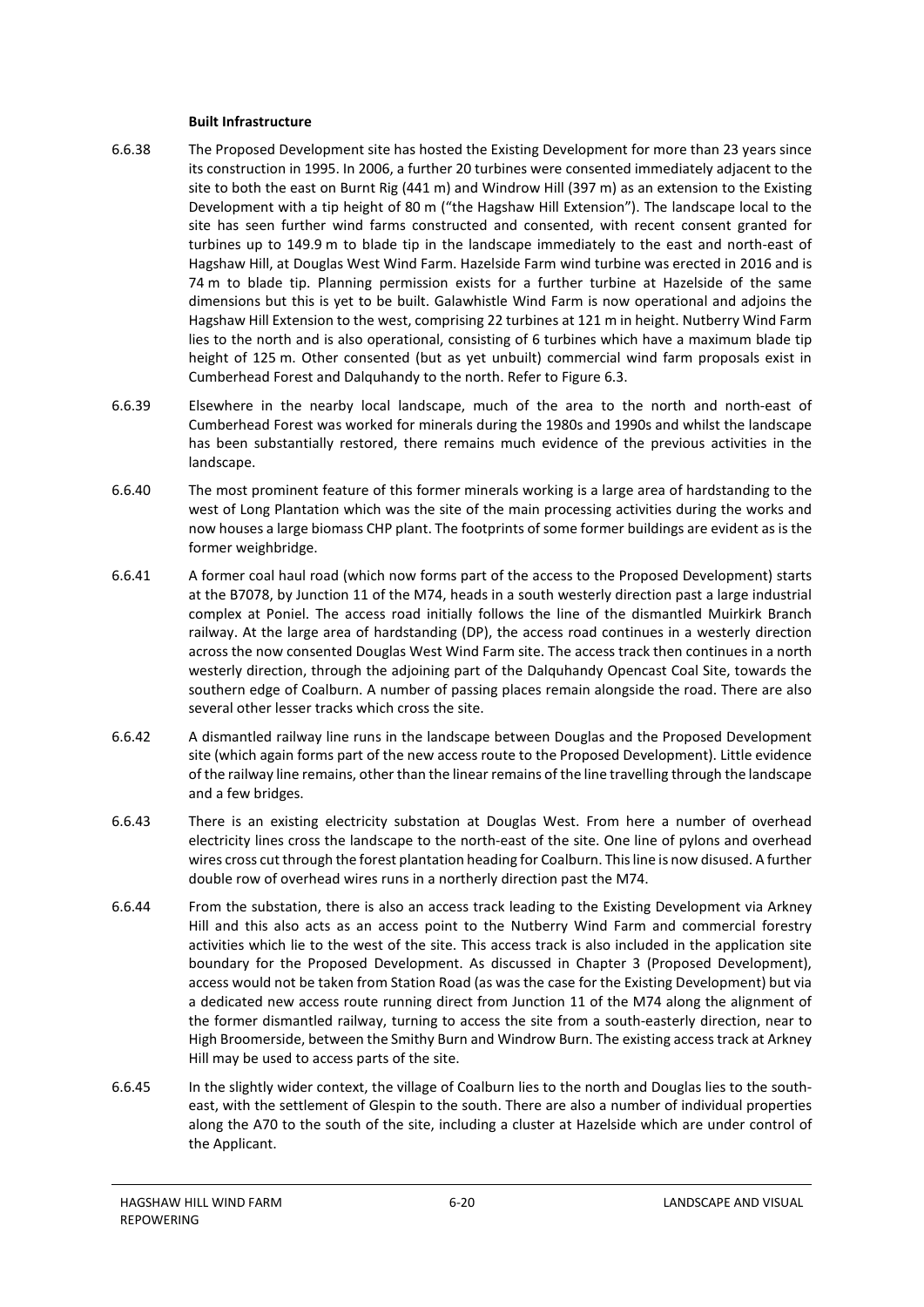#### **Sensory and Perceptual Characteristics**

- 6.6.46 The Proposed Development site is an open and exposed rolling moorland. Therefore, there is little sense of enclosure. As a consequence, the site and immediate surroundings have a relatively large scale. The restoration of the wider local landscape following mineral working has been relatively successful but nevertheless the condition of the landscape is evidently diminished by its previous land use. Relicts of the minerals operations ensure that there remains a strong sense of past industrial activity in the immediate landscape context.
- 6.6.47 The former opencast coal extraction operations in the nearby landscape, and associated colliery spoil heaps and mineral railway lines, the existing biomass CHP plant, the large (and expanding) bonded warehousing complex at junction 11, the M74 motorway itself, the existing operational wind farms, and the urban development in the surrounding landscape and commercial forestry adjacent to the site, lends the landscape a sense of intensive human influence over many decades. It has regularly been described as a "productive landscape".
- 6.6.48 In the last 20 years, wind energy has become a defining element of the character of the local moorland landscape and whilst the Existing Development is not formally considered to form part of the baseline for this LVIA, the adjacent Hagshaw Hill Extension development has been operational for over 10 years and with other operational and consented developments in the local area give rise to the perception of a landscape within which wind farms are a familiar and established feature.
- 6.6.49 In contrast, the Douglas Water valley to the south of the site has historic character and recreational interests as recognised by its designation as an SLA. Here the character is less exposed although the width of the valley means that it is not enclosed. The scale of this landscape is smaller and the condition of the landscape features is more intact.

#### **Forces for Future Change in the Landscape**

- 6.6.50 It is helpful to consider the future forces for change in the baseline landscape in order for the landscape effects of the Proposed Development to be set in context.
- 6.6.51 The landscape restoration proposals for part of the former Dalquhandy Opencast Coal mine to the north of the Proposed Development site includes the aspiration of restoring the land to open moorland and plantation forestry, although it is acknowledged that there may not be any further work done on this site until the consented wind farm project commences (see below).
- 6.6.52 Four commercial wind farm developments have been consented within just over 5 km of the Proposed Development site, namely: the Douglas West Wind Farm of 13 turbines (149.9 m to blade tip) the Dalquhandy Wind Farm of 15 turbines (131 m to blade tip) on part of the former Dalquhandy Opencast mine noted above, the 11 turbine Cumberhead Wind Farm (126.5 m to blade tip) and the Poniel development of three turbines (100 m to blade tip). There are several other individual large and medium scale turbines consented between 5 km and 10 km, mostly north-east of the Proposed Development site between Lesmahagow and Coalburn but also two 74 m turbines at Hazelside Farm adjacent to the Proposed Development site – one of which is built and operational. There are also various other larger wind farms which are consented in the wider landscape including those at Penbreck, Kennoxhead and Kype Muir Extension.
- 6.6.53 In agreement with the relevant statutory consultees, the nearby consented schemes are taken into account in the baseline against which the Proposed Development is assessed as there is a high degree of certainty that these schemes will be constructed in the coming years and influence the landscape character of the study area.
- 6.6.54 It is also widely recognised that climate change will have an impact on the future character of the British landscape.

# *Visual Receptors*

6.6.55 Due to the height of the proposed turbines and the undulating landform in the surrounding study area, there is the potential for the development to be visible at considerable distances in several directions, most notably to the north and north-east of the proposed site. However, at an early stage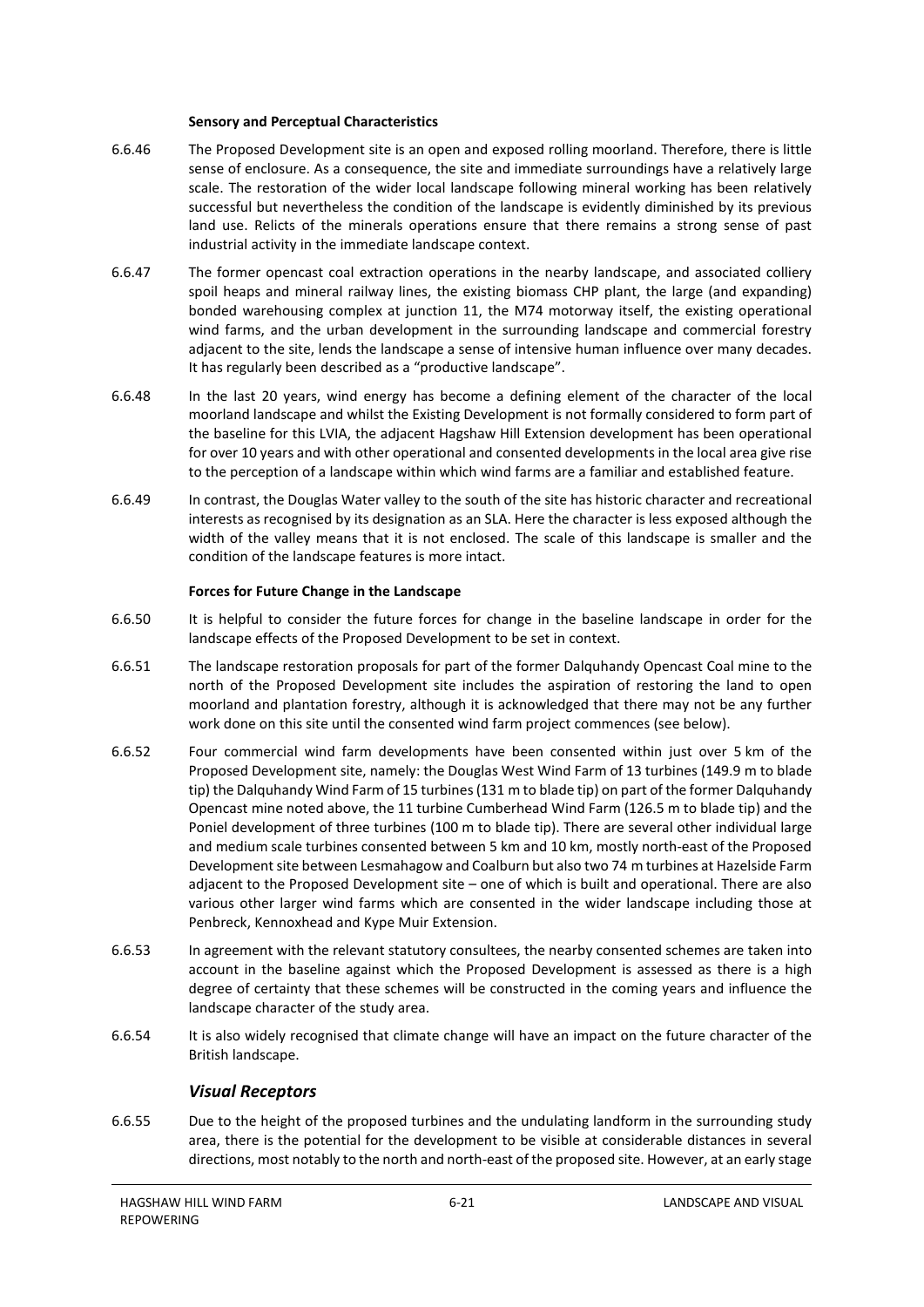in the assessment, it was determined that there was little potential for the development to result in any notable visual effects at distances over 35 km from the site and furthermore that with distance from the site, the likelihood of significant visual effects occurring incrementally decreases. Therefore, whilst the study area for this LVIA extends out to 35 km and the various figures which accompany this report illustrate a 35 km study area, sensitive visual receptors are identified with a decreasing level of detail with distance from the site.

6.6.56 Interpretation of the ZTVs (Figures  $6.7 - 6.18$ ) assisted to identify potentially sensitive visual receptors of the Proposed Development. Principal visual receptors within the surrounding landscape are illustrated at Figure 6.22 and are identified below.

### **Residential Receptors and Settlements**

- 6.6.57 Residential visual receptors have been identified in bands of distance from the nearest turbine with a greater level of detail provided in relation to properties nearest to the Proposed Development. It is however recognised that there would be views from individual properties and clusters of properties throughout the study area.
- 6.6.58 There are 23 individual residential properties or groups within approximately 2 km of the proposed turbine locations, including three rows of properties within the settlement of Glespin along Ayr Road, Driverholm Terrace and Hillview Crescent. These are identified and discussed in detail within the Residential Visual Amenity Study (RVAS) presented at Appendix 6.4. In summary, the properties considered within the RVAS are as follows (approximate measurements are taken from nearest turbine tower to the nearest façade of the habitable part of the residential building in each case):
	- *Monkshead Farm (1.80 km)\*;*
	- Debog Farm (1.99 km);
	- Shielpark (1.95 km);
	- **Monksfoot (1.05 km);**
	- $\blacksquare$  The Shieling (1.13 km);
	- $\blacksquare$  Inches Cottage (1.13 km);
	- *Low Broomerside (0.52 km)\*;*
	- Carmacoup Farm Cottage (1.81 km);
	- Carmacoup Farm (1.88 km);
	- Viaduct Cottage (1.78 km);
	- Bungalow Cottage (2.03 km);
	- **Longhouse Cottage (1.74 km);**
	- 1 Braeface Cottage (1.68 km);
	- 2 Braeface Cottage (1.69 km);
	- Tablestane (1.73 km);
	- *Properties at Hazelside Farm (1.70 km)\*\**;
	- *Hazelside (1.72 km)\*\*;*
	- *Hazelside Lodge (1.87 km)\*\*;*
	- Station House (2.1 km); and
	- *Blackwood Cottage (2.2 km)\*\*;*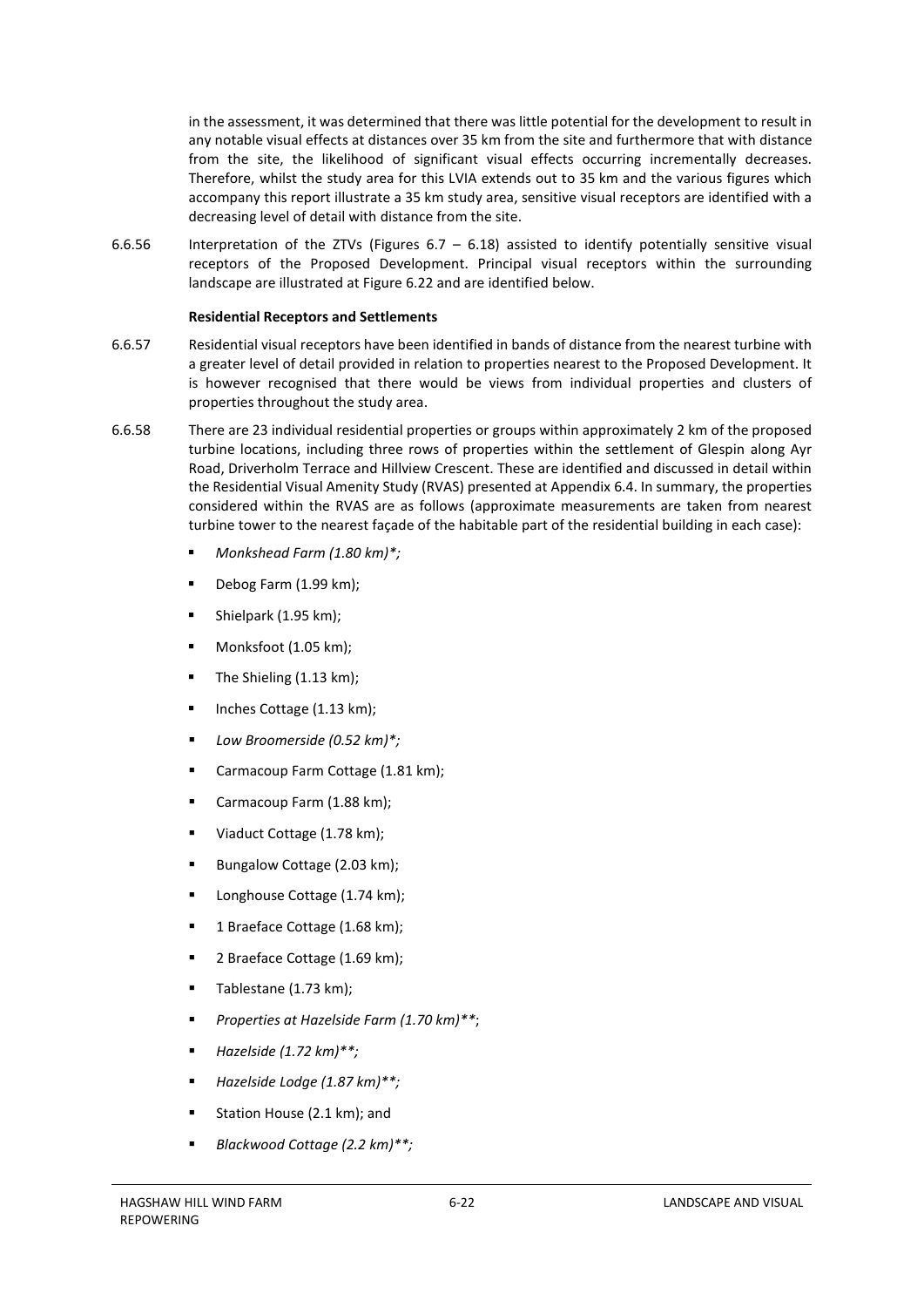*\*It is understood that Property 1 Monkshead Farm is abandoned and no longer forms a residential property and that Property 7 Low Broomerside is owned by the Applicant and will be taken out of residential use.*

*\*\*It is acknowledged that Properties 19-21 and 23 are also owned by the Applicant and have an involvement in the scheme. However, for the purposes of this RVAS all properties have been assessed in the same manner irrespective of any involvement or otherwise*

- 6.6.59 The closest of the properties within the identified groups within settlement of Glespin are as follows:
	- **Driverholm Terrace (1.68 km);**
	- Ayr Road (1.68 km); and
	- Hillview Crescent (1.60 km).
- 6.6.60 Aside from the villages of Coalburn and Douglas, there are no other sizeable settlements within 5 km of the site.
- 6.6.61 Between 5 km and 10km of the Proposed Development site, there are three further settlements, namely Lesmahagow to the north, Muirkirk to the west and Rigside to the east.
- 6.6.62 Further afield and within the 35 km study area are the larger towns of Lanark, Carluke, Larkhall, Biggar, Sanquhar, Cumnock, Kilmarnock and Strathaven. The south-eastern edge of the city of Glasgow, including Wishaw, Motherwell, Hamilton, East Kilbride and Coatbridge, also fall within the 35 km study area.

#### **Recreational and Long Distance Walking and Cycling Routes**

- 6.6.63 There are several recreational and long distance walking and cycling routes within the 35 km study area of the Proposed Development and it is acknowledged that there is the possibility that there will be a link put in place between the River Ayr Way and the Clyde Walkway in the vicinity of the site in the future. There are no national walking or cycling routes within 2 km of the site, however there is one long distance walking route within 5 km of the Proposed Development, described below:
	- River Ayr Way The River Ayr Way follows the length of the River Ayr from its source at Glenbuck Loch to the Firth of Clyde at Ayr. As it lies within a river valley corridor, it generally falls outside of the ZTV, however there is a section of the route, approximately 9 km in length to the south of the settlement of Muirkirk, which passes within the ZTV.
- 6.6.64 Within 10 km of the site there is a National Cycle Network route, described below:
	- NCN 74 This cycle route connects Gretna with Glasgow, travelling via Lockerbie and Abington. This route originates in Gretna, and from Abington, the route continues in a north-westward direction travelling along the B7078 to Lesmahagow and beyond to Larkhall and Hamilton via the minor road network. The closest section of the route to the Proposed Development is located approximately 6 km to the east at the B7078, southeast of Douglas.
- 6.6.65 Other long distance routes between 10 km and 35 km of the site include the following (all of which are sufficiently distant or fall outside of the ZTV so that no significant effects are predicted):
	- The Clyde Walkway (approximately 13 km to the north-east of the nearest turbine and outside of the ZTV);
	- Southern Upland Way (approximately 14 km to the south of the nearest turbine);
	- NCN 756 (approximately 28 km to the northwest of the nearest turbine);
	- NCN 75 (approximately 31 km to the north of the nearest turbine);
	- John Buchan Way (approximately 32 km to the east of the nearest turbine).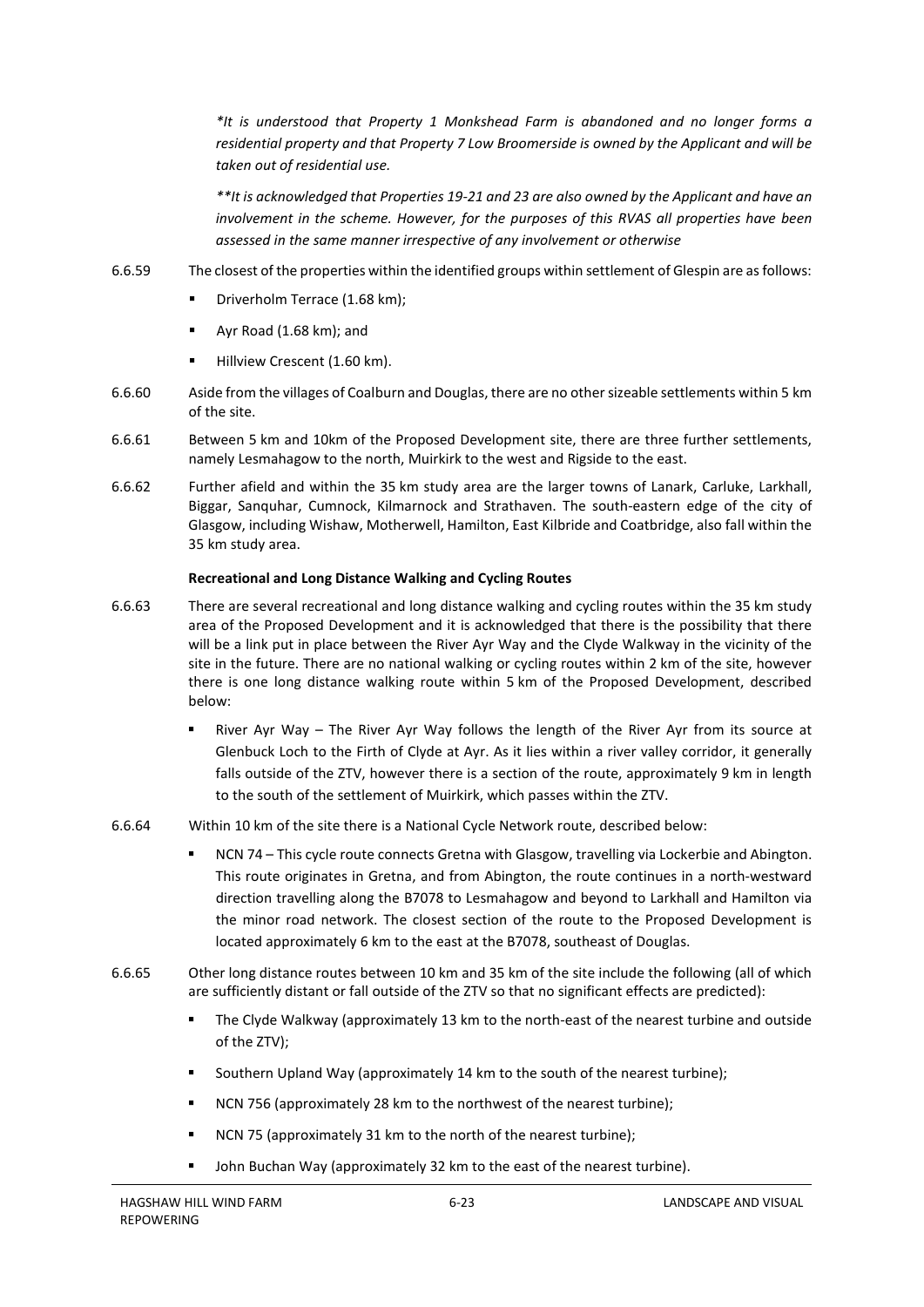#### **Core Paths and other Routes**

- 6.6.66 Within the 35 km study area, there are inevitably numerous core paths and other routes and it would be impossible to describe them all in this chapter.
- 6.6.67 The core paths and other routes in the immediate vicinity of the site are described below. They are also illustrated within the Landscape Context Plan (Figure 6.20).
- 6.6.68 A core path has been defined which follows the access tracks of the Existing Development. The route, CL/3457/1, travels west from the outdoor centre at Douglas before dividing in two on Arkney Hill, where a separate path, CL/5724/1, runs into Cumberhead Forest. The path which runs on to the site then becomes known as CL/3458/1 and then CL/3461/1, CL/3459/1, CL/3460/1 and CL/3460/2 within the site.
- 6.6.69 Core path CL/3452/1 also travels in a south-westerly direction from the outdoor centre, along the dismantled railway line (which forms part of the access route to the Proposed Development), while core paths CL/3344/2 and CL/3344/1 travel in a north-easterly direction along the dismantled railway.
- 6.6.70 An aspirational core path connects to core path CL/3344/1 and continues in a north-easterly direction along the dismantled railway line and proposed access track to the M74 at Junction 11.
- 6.6.71 To the north of the site on part of the old opencast workings, there is also an extensive network of core paths, aspirational core paths and wider network paths which extend into Coalburn. One core path runs along the western edge of Coalburn in a north south direction. This path is transected by another core path which runs from the plantation to the west of Coalburn, easterly, over Coalburn Road, along Manse View towards the dismantled railway. An additional core path then travels in a northerly direction along the dismantled railway.
- 6.6.72 To the east of the site, a series of core paths and wider network paths cross throughout Long Plantation. One core path, CL/3337/1, exits Long Plantation next to Gardens House, running in a southerly direction past Castle Dangerous, then splits to travel around each side of Stable Lake, CL/3332/1 and CL/3331/1, continuing to the south west towards Douglas. A network of core paths run throughout Douglas, including one in-particular which heads in a north-westerly direction along the northern boundary of the recreational ground and on towards Long Plantation, namely CL/3342/1. Core Path CL/3343/1 runs in a south-westerly direction through Long Plantation, along the dismantled railway, becoming CL/3344/1 leading towards Station Road. At the Outdoor Centre on Station Road the core path splits, with one route, CL/3452/1, continuing southwards along the dismantled railway. The other route, CL/3457/1, continues in a north-westerly direction along the southern boundary of the proposed site continuing westwards through the Existing Development site. An aspirational core path runs around Henry's Hill through the plantation to the north parallel to the core path CL/3458/1.
- 6.6.73 A Public Access Strategy will be prepared for the Proposed Development which will aim to improve linkage between existing path networks in the area and to create a Visitor Welcome Area on the landholding is further discussed in Chapter 3 Proposed Development.

#### **Road and Rail Network**

- 6.6.74 An extensive network of major and minor roads traverses the landscape within the 35 km study area.
- 6.6.75 The A70 runs to the south of the site through the Douglas Valley, between Lanark and Ayr. As this road passes to the south of the site, on the western side of Glespin, it passes approximately 1.13 km from the nearest proposed turbine (T1).
- 6.6.76 The M74, a major motorway linking Glasgow with the north of England, runs in a north north-west to south south-east direction to the east of the site. At its closest point between junctions 11 and 12 near Happendon Services, the M74 passes approximately 6 km to the east of the nearest turbine (T14).
- 6.6.77 Two notable B roads which run within 10 km of the site, include: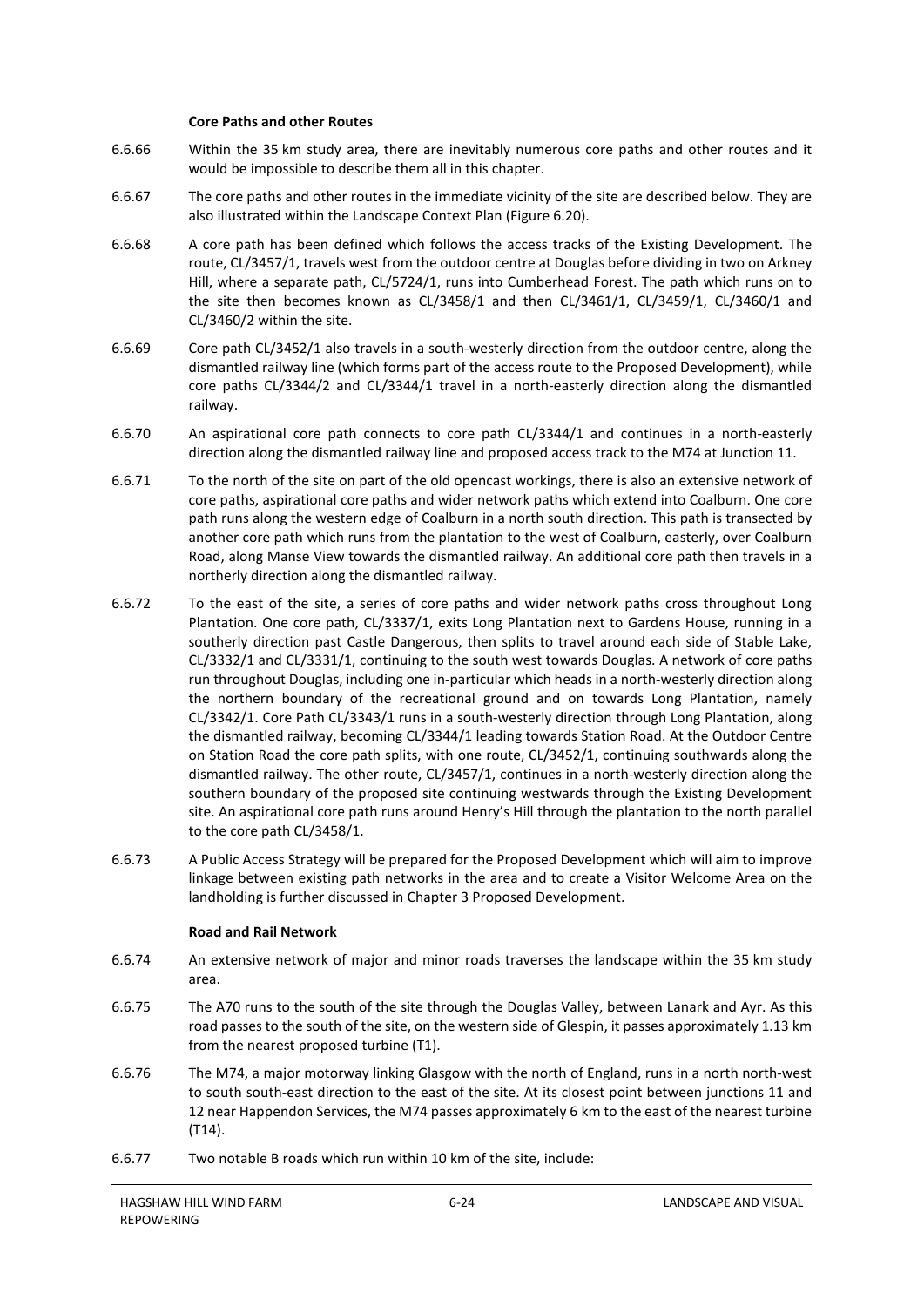- the B7078 which runs in parallel to the M74 to the east of the site; and
- the B743 located to the west of the site.
- 6.6.78 The nearest railway line to the site is the Carlisle to Glasgow line which passes approximately 13 km to the east of the site at its nearest point. The Carlisle to Glasgow line splits at Carstairs Junction, with one branch continuing towards Edinburgh. The railway lines fall largely outside of the ZTV other than small sections around 20 km from the site and therefore are not discussed further.

#### **Centres of Recreational and Tourism Activity**

- 6.6.79 The main centre of local recreational activity in the vicinity of the Proposed Development is the area to the north and north-east of Douglas centred on the Douglas Castle, known as the 'Douglas Castle Policies'. This publicly accessible area of recreation is used principally by walkers and attracts some visitors from outside the area. The Douglas Castle Policies contains the ruins of Castle Dangerous, the remnants of a castle built in 1457, which inspired Sir Walter Scott's novel of the same name. It also hosts the Cameronian Memorial unveiled in 1968, to honour the Regiment after 300 years of service, on its disbandment and is situated a mile away from where the Regiment was raised by the Earl of Angus in 1689. The memorial has recently been restored with new seating around it. The Polish Memorial Garden commemorates the Polish allies of the United Kingdom who were based in the Policies during the Second World War. Between the village and Castle Dangerous is Stable Lake, used for fishing by the local community during the coarse fishing season, and for curling by the Douglas Curling Club in the winter (when the lake freezes). A 1.4 km circular all abilities walkway has been created around it and throughout the valley there are picnic benches and other benches. The undulating terrain and the permanent hunt jumps, provide for the Pony Club who hold regular Hunter Trials in the shadow of Castle Dangerous.
- 6.6.80 Within Douglas village there is a heritage trail which includes the Douglas Heritage Museum, St Bride's Church, the war memorial and the Earl of Angus Monument amongst others.
- 6.6.81 The site of the former Dalquhandy Opencast Coal Mine has also been opened up to public access but until restoration proposals start to mature, at present it is not particularly appealing as a recreational centre, but there are opportunities for the future.
- 6.6.82 To the north-east of the site is the New Lanark World Heritage Site (WHS), which includes attractions such as the restored cotton mill village, a roof garden viewing platform, a visitor centre, the Falls of Clyde, restaurants and accommodation. The majority of the WHS lies in a steeply sided, wooded valley from which there would be no view of the proposed turbines. Figure 6.11 illustrates that there would be no theoretical visibility of the proposed turbines from the vast majority of the WHS. In reality, when taking into consideration the topographical variation between the WHS and the site, and the high degree of vegetation within the intervening landscape, the Proposed Development is not likely to be visible. Therefore, effects on the WHS are not discussed further.
- 6.6.83 The assessment of effects on tourism and local recreation is also further assessed in Chapter 13 of this EIA Report (Socio-Economics, Tourism and Recreation.

#### **Viewpoints in the South Lanarkshire Spatial Framework and Landscape Capacity for Wind Farms**

- 6.6.84 The above document identifies a number of key panoramic vantage points (or viewpoints) which it considers to be of importance. A number of these located within the study area are noted below:
	- **Douglas Castle**
	- **Tinto**
	- **Hyndford Bridge**
	- **Black Hill**
	- Biggar Common
	- Culter Fell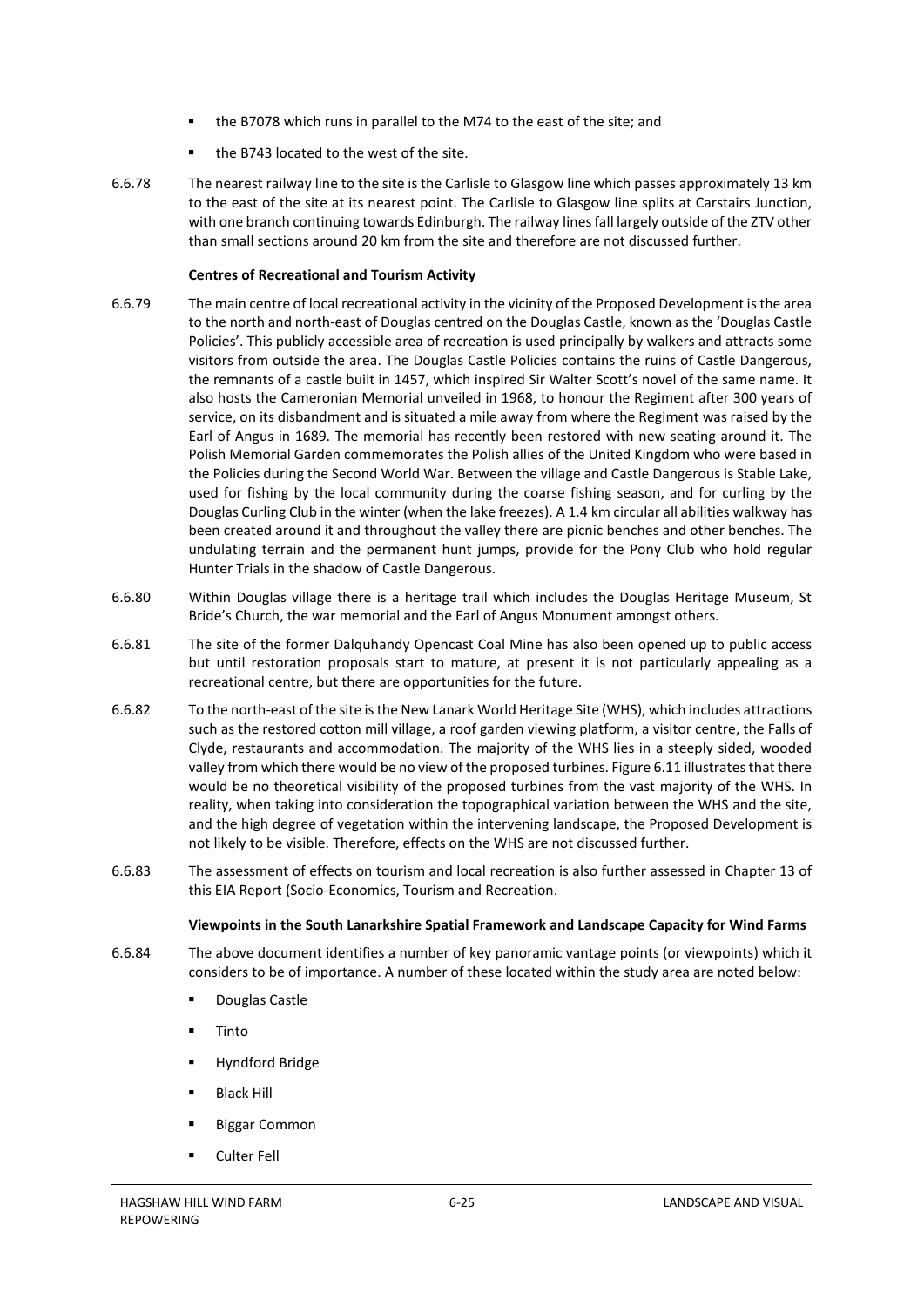- **Little Sparta**
- Forth
- **Motherwell Heritage Centre**
- 6.6.85 A number of the above viewpoints have been adopted as individual assessment viewpoints in the LVIA. It is also noted that Red Moss and Abington Services which are also identified in the above document and lie in relatively close proximity to the site do not fall within the ZTV and are therefore not discussed further.

# *Assessment Viewpoints*

- 6.6.86 The desk studies, site visits and interpretation of the ZTVs, alongside consultation with statutory consultees, helped to identify 17 assessment viewpoints. These were considered to be representative of the range of views towards the Proposed Development site. They are not intended to cover every single possible view but are representative of a range of distances from the site and receptor types (e.g. residents, walkers, road users).
- 6.6.87 Table 6.3 identifies the 17 assessment viewpoints. The locations of these assessment viewpoints are illustrated on Figure 6.23.
- 6.6.88 Appendix 6.3 provides a baseline description of the view from each assessment viewpoint followed by a detailed analysis and assessment of effects on the viewpoint (VP).

| <b>VP</b><br>No. | Location                                            | <b>OS Grid</b><br><b>Reference</b> | Approximate<br><b>Distance to site</b><br>boundary (km) | <b>Character Area</b>                       |
|------------------|-----------------------------------------------------|------------------------------------|---------------------------------------------------------|---------------------------------------------|
| 1                | Braehead*                                           | 281512, 634519                     | 3.5 km                                                  | 5 - Plateau Farmland                        |
| $\overline{2}$   | M74 Overbridge                                      | 284562, 635389                     | 6.2 km                                                  | 5 - Plateau Farmland                        |
| 3                | Douglas Castle                                      | 284119, 631737                     | 4.0 km                                                  | 8 - Upland River Valley                     |
| 4                | B7078 south of<br>Lesmahagow                        | 283190, 637213                     | 6.3 km                                                  | 5 - Plateau Farmland                        |
| 5                | A70 Rigside                                         | 287701, 635190                     | 9.0 km                                                  | $10$ – Foothills                            |
| 6                | <b>Black Hill</b>                                   | 283198, 643547                     | 12.7 km                                                 | 4 - Rolling Farmland                        |
| $\overline{7}$   | <b>Hyndford Bridge</b>                              | 291447, 641479                     | 15.5 km                                                 | 9 - Broad Valley Upland                     |
| 8                | <b>Tinto Hill</b>                                   | 295320, 634369                     | 15.6 km                                                 | 11 - Prominent Isolated Hills               |
| 9                | Carmacoup (A70)                                     | 278634, 628453                     | 1.5 km                                                  | 8A - Upland River Valley Incised            |
| 10               | Victory Park, Muirkirk*                             | 268891, 627079                     | 9.8 km                                                  | 10 - Upland River Valley (East<br>Ayrshire) |
| 11               | Cairn Kinney                                        | 278473, 621427                     | 8.4 km                                                  | 7 - Rolling Moorland                        |
| 12               | Glespin (on A70)                                    | 282048, 628728                     | 1.8 km                                                  | 8 - Upland River Valley                     |
| 13               | Auchensaugh Hill                                    | 285337, 627198                     | 7.0 km                                                  | 7 - Rolling Moorland                        |
| 14               | Nether Wellwood<br>(A70)                            | 264483, 625095                     | 14.3 km                                                 | 18a - Plateau Moorlands (East<br>Ayrshire)  |
| 15               | Cairn Table                                         | 272573, 624278                     | 8.6 km                                                  | 7 - Rolling Moorland                        |
| 16               | Douglas, Crabtree<br>Street*                        | 283541, 631002                     | 3.6 km                                                  | 8 - Upland River Valley                     |
| 17               | Junction of A70 and<br><b>Station Road, Douglas</b> | 283297, 630323                     | 3.3 km                                                  | 8 - Upland River Valley                     |

**Table 6.3 - Assessment Viewpoints**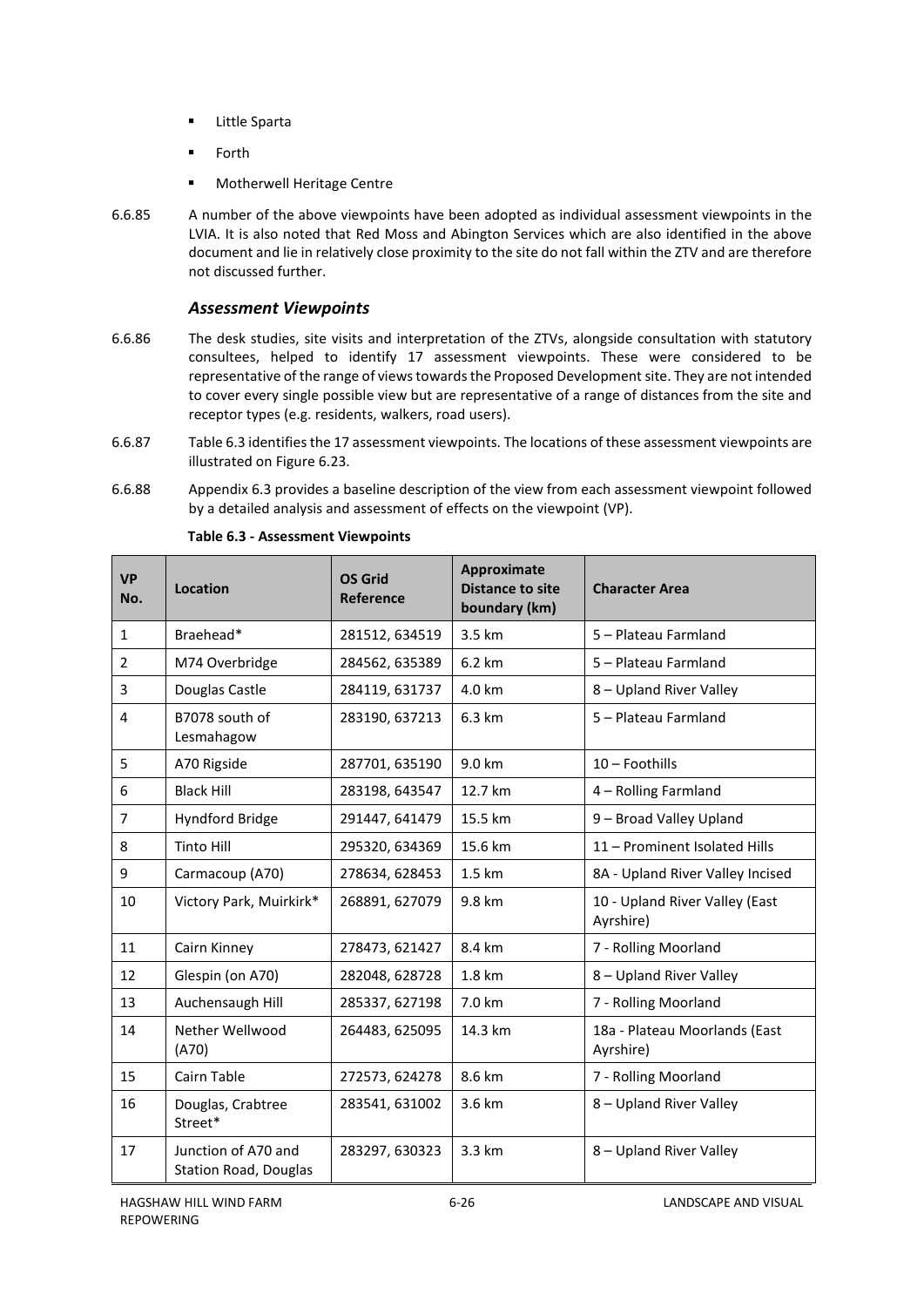\*Viewpoints 1, 10 and 16 were also identified as appropriate viewpoints to assess night-time lighting impacts of the Proposed Development which is covered in Appendix 6.5.

# <span id="page-28-0"></span>6.7 Potential Effects

- 6.7.1 Following a brief summary of the Proposed Development, this section of the report considers the effects of the Proposed Development on landscape features, landscape character and visual amenity. It considers the effects at three different stages in the lifetime of the Proposed Development:
	- **u** during construction of the Proposed Development;
	- during the operational lifetime of the Proposed Development; and
	- during decommissioning of the Proposed Development after 30 years of operation.
- 6.7.2 Effects during the first and third of these phases are considered to be temporary and would have a short duration. Effects associated with the operational phase of the Proposed Development are considered to be long term, reversible effects.

# *Project Description*

- 6.7.3 A detailed description of the Proposed Development is set out in Chapter 3. The Proposed Development description below summarises those details of the Proposed Development that have particular relevance to the LVIA.
- 6.7.4 The Proposed Development will principally comprise the following visible features which may have an impact on landscape character or visual amenity:
	- 14 wind turbines, up to 200 m to blade tip (the proposed turbines are three bladed horizontal axis machines, the finish and colour of the turbines will be semi matt and pale grey in colour);
	- crane hardstanding areas (50 m by 30 m);
	- site access tracks (5 m wide);
	- a substation, control room and battery storage facility compound (approximately 100 m by 60 m with heights of around 5 m);
	- a construction compound/concrete batching area (100 m by 60 m);
	- a temporary turbine laydown area (150 m x 70 m);
	- **\*** two borrow pit search areas and the potential recovery of material from Douglas West bing;
	- two new anemometer masts (100 m steel lattice structure).

# *Effects on Existing Landscape Features*

# **Effects during Construction of the Proposed Development on Existing Landscape Features**

6.7.5 Access to the Proposed Development site would be firstly via an existing wide road which was previously the coal haul road for the Dalquhandy Opencast site. It is sufficiently wide so there would be no need to undertake any road widening and hence the access route would not result in any effect on any existing landscape features at this point. At approximately 282770, 632447 the access track would divide from the Coal Road and would take a new route along the alignment of the now dismantled railway which runs immediately to the north of Long Plantation, up until it meets the end of Station Road, at Douglas West. From here, the route would divide with one section following the existing access track to the Hagshaw Hill Extension, and the remaining section continuing to follow the dismantled railway until a point near the Windrow Burn where it turns to runs up the flanks of Broomerside Hill on to the site.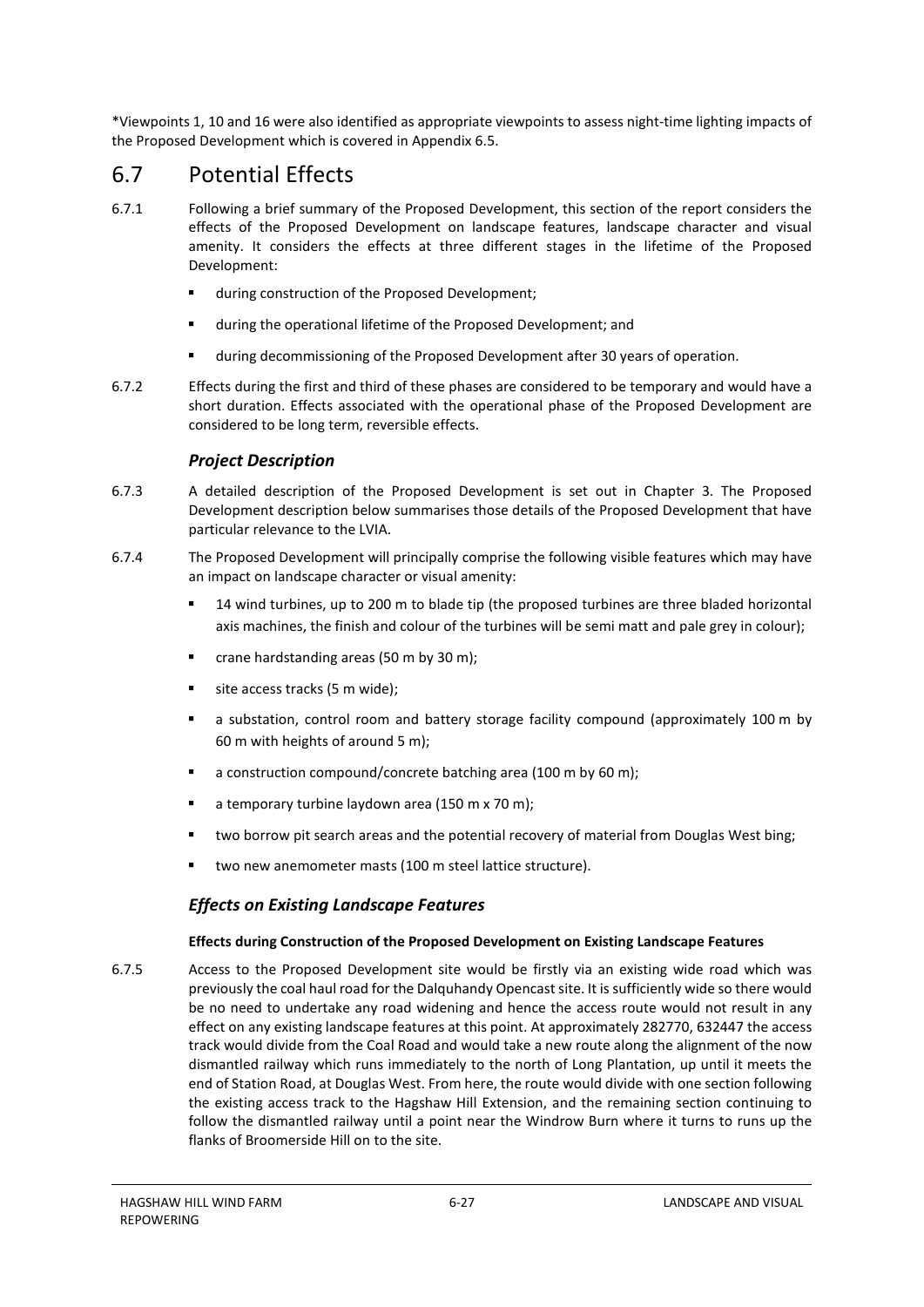- 6.7.6 The proposed turbines, the main construction compound, the new anemometer mast, their associated foundations and crane pads, and all new access tracks would all be located within areas of primarily moorland vegetation which is commonplace across this part of the South Lanarkshire landscape and generally of a low sensitivity.
- 6.7.7 There are two proposed borrow pit search areas within the site. These areas of search have been located to minimise effects upon the landscape, sited in a lower lying part of the site and generally screened from view by the adjacent Windrow Wood. Potential also exists to recover construction materials from the colliery spoil heap at Douglas West (refer to Chapter 3 and Figure 3,10). The borrow pits and/or colliery spoil working would result in the temporary disturbance of the ground, but as with the remainder of the development, once the Proposed Development has been constructed, the land would be reinstated as appropriate. Overall, it is considered that there would be a low magnitude of effect upon landscape features giving rise no greater than a **moderate/minor** effect which is **not significant**.
- 6.7.8 In summary, no notable landscape features would be affected. Therefore, it is considered that there would be no significant effects on existing landscape features during the construction phase.

# *Effects on Landscape Character*

# **Sensitivity of Landscape Character to Wind Energy Development**

- 6.7.9 The first stage in assessing the effects of the Proposed Development on landscape character is to evaluate the sensitivity of the receiving landscape to the type of change proposed. As indicated within GLVIA3 sensitivity of landscape character should be determined through a consideration of both susceptibility to change and any values associated with the landscape.
- 6.7.10 A number of documents assist in this process. In considering landscape susceptibility and landscape values for those landscape character types within South Lanarkshire it is helpful to draw upon the analysis contained within the *South Lanarkshire Landscape Character Assessment* (2010) and the *South Lanarkshire Landscape Capacity Study for Wind Energy* (2016).
- 6.7.11 Therefore, for each character type considered, a discussion is provided regarding any analysis of landscape sensitivity within the *South Lanarkshire Landscape Character Assessment*.
- 6.7.12 Reference is then made to the *South Lanarkshire Landscape Capacity Study for Wind Energy*  (SLLCSWE) (2016). However, these two studies should be read with caution as they do not necessarily just consider landscape sensitivity (susceptibility and value).
- 6.7.13 Firstly, the document combines judgements about landscape character sensitivity (which is broadly the same as the concept of landscape susceptibility as defined in GLVIA3) and landscape value with judgements about visual sensitivity to formulate opinions about landscape capacity (i.e. the quantity of development that a landscape can accommodate). It is important therefore to disaggregate the relevant judgements contained within these studies such that perceived visual constraints do not factor in the judgements regarding landscape sensitivity as required for the purposes of this LVIA.
- 6.7.14 Furthermore, it should be noted that these documents, although only a few years old, are already dated to some extent by wind farm developments which have been either consented or constructed in the intervening period. It is therefore necessary to evaluate whether changes to the baseline (in terms of recently consented or constructed wind farms) have altered sensitivity as reported in these studies.
- 6.7.15 *Appendix 6* of the SLLCSWE considers the physical and perceptual characteristics of each character type to wind energy development and forms a judgement concerning the sensitivity of each characteristic before coming to an overall judgement about landscape character sensitivity (broadly the same concept as landscape susceptibility as defined in GLVIA3). The same appendix considers landscape values. Therefore, for each character type considered, the findings of the SLLCSWE in relation to landscape character sensitivity and landscape values are reported and commented upon as necessary. An overall judgement regarding landscape sensitivity taking account of landscape susceptibility and values is then formed for each character type.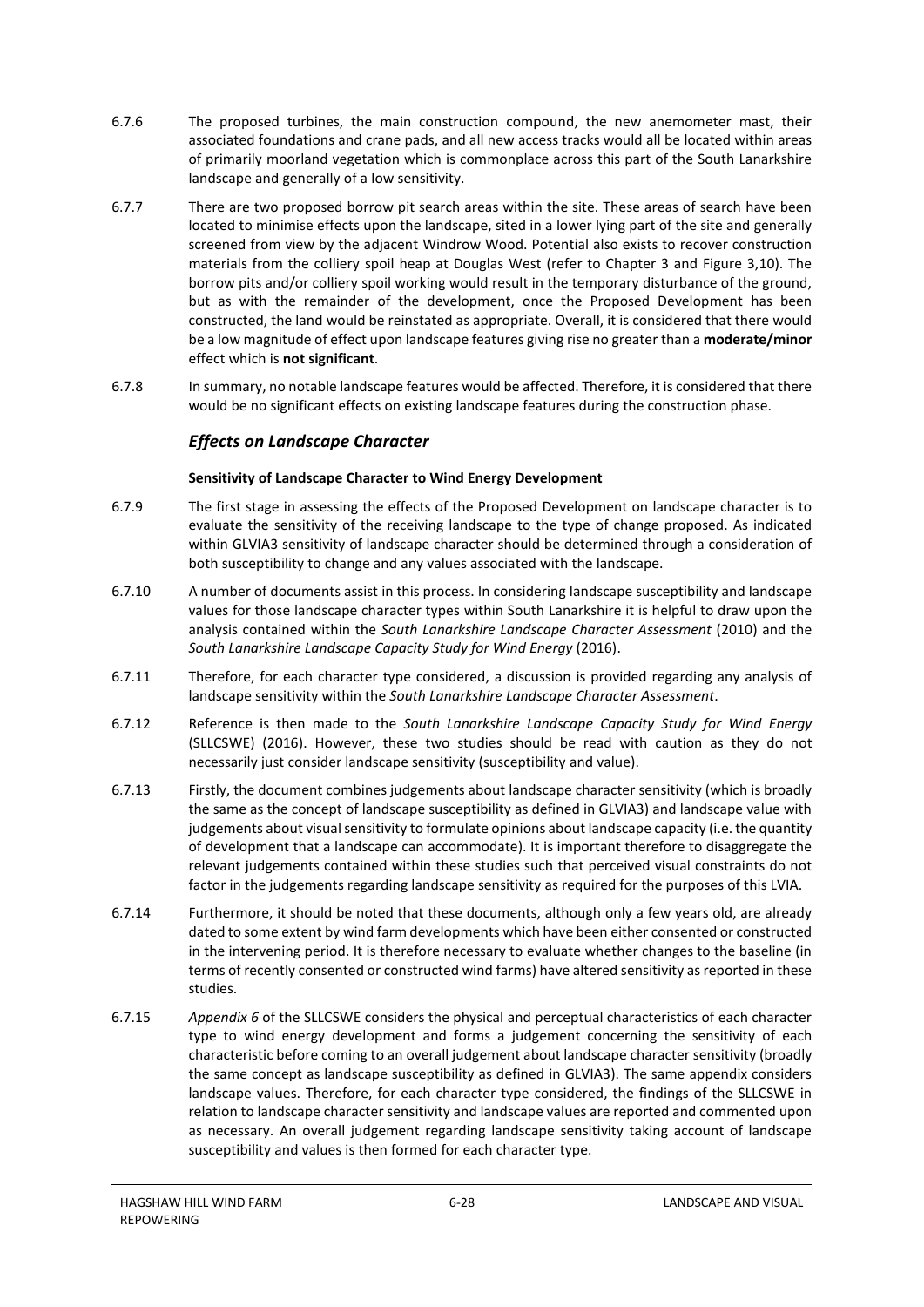- 6.7.16 It should be noted that the sensitivity judgements provided in this section of the report take into account the presence of other operational wind farms and those under construction (where relevant), in addition to the other consented (but as yet unbuilt) wind farms in the vicinity of the site.
- 6.7.17 Key sensitivities and capacity judgements from the SLLCSWE are also identified where relevant but updated where necessary with reference to recently constructed wind farms.

**Summary** 

6.7.18 For each LCT considered in detail in this LVIA, Table 6.4 below summarises the professional judgements made for the purposes of this report concerning the susceptibility to change and the value associated with each LCT before drawing a conclusion finally on the landscape sensitivity of each LCT to the type of development proposed.

| <b>LCT/LCST</b>                                | <b>Susceptibility to</b><br>the Type of<br><b>Change Proposed</b> | Landscape<br><b>Values</b> | Sensitivity to the<br><b>Type of Development</b><br>Proposed |  |  |  |  |
|------------------------------------------------|-------------------------------------------------------------------|----------------------------|--------------------------------------------------------------|--|--|--|--|
| South Lanarkshire                              |                                                                   |                            |                                                              |  |  |  |  |
| 2A. Incised River Valley Broad<br>Valley Floor | High                                                              | Medium/High                | Medium/High                                                  |  |  |  |  |
| 4. Rolling Farmland                            | Medium/High                                                       | Medium/High                | Medium/High                                                  |  |  |  |  |
| 5. Plateau Farmland                            | Medium                                                            | Medium                     | Medium                                                       |  |  |  |  |
| 5B. Plateau Farmland Opencast<br>Mining        | Low                                                               | Medium/Low                 | Low                                                          |  |  |  |  |
| 6. Plateau Moorland                            | Medium/Low                                                        | Medium/Low                 | Medium/Low                                                   |  |  |  |  |
| 7. Rolling Moorland                            | Medium                                                            | Medium                     | Medium                                                       |  |  |  |  |
| 7B. Rolling Moorland Windfarm                  | Low                                                               | Medium/Low                 | Medium/Low                                                   |  |  |  |  |
| 8. Upland River Valley                         | Medium/High                                                       | Medium/High                | Medium/High                                                  |  |  |  |  |
| 8A. Upland River Valley Incised                | Medium/High                                                       | Medium/High                | Medium/High                                                  |  |  |  |  |
| 10. Foothills                                  | Medium                                                            | Medium/High                | Medium                                                       |  |  |  |  |
| 11. Prominent Isolated Hills                   | Medium/High                                                       | High                       | Medium/High                                                  |  |  |  |  |
| 13. Southern Uplands                           | Medium                                                            | Medium/High                | Medium/High                                                  |  |  |  |  |
| 13C. Southern Uplands Leadhills                | Medium                                                            | Medium/High                | Medium/High                                                  |  |  |  |  |
| <b>East Ayrshire</b>                           |                                                                   |                            |                                                              |  |  |  |  |
| 10. Upland River Valley                        | High                                                              | Medium/High                | Medium/High                                                  |  |  |  |  |
| 18a East Ayrshire Plateau<br>Moorlands         | Medium/High                                                       | Medium/High                | Medium/High                                                  |  |  |  |  |
| <b>Dumfries and Galloway</b>                   |                                                                   |                            |                                                              |  |  |  |  |
| 19. Southern Uplands                           | Medium/High                                                       | Medium/High                | Medium/High                                                  |  |  |  |  |

**Table 6.4 Summary of Landscape Sensitivity to the Development Proposed**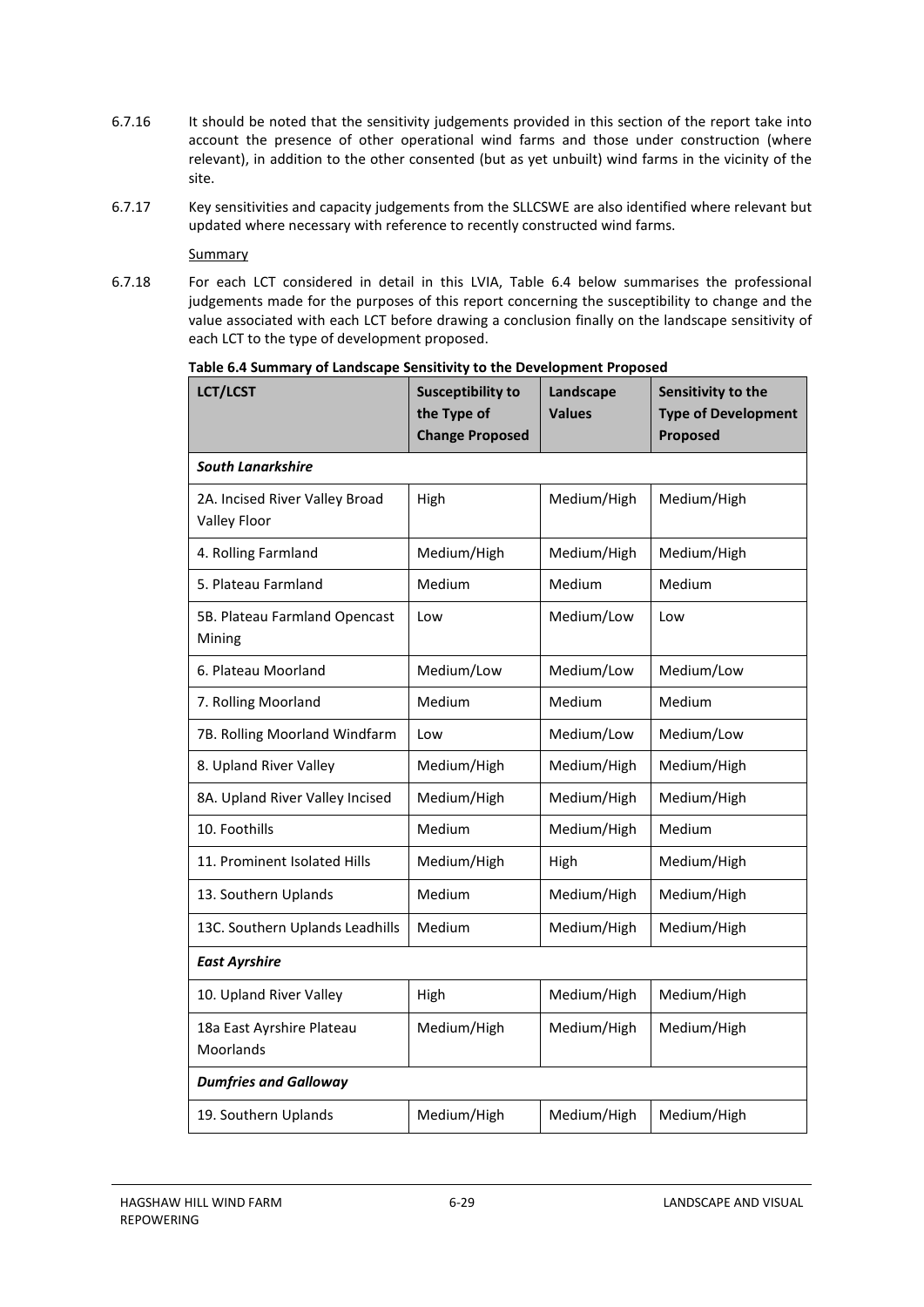#### **Effects on Landscape Character during Construction**

- 6.7.19 The Proposed Development is located within LCT 7B Rolling Moorland Windfarm (11 turbines); LCT 7 – Rolling Moorland (3 turbines and most of the other ancillary development). The first part of the access track also runs through LCT 5 - Plateau Farmland, albeit that this section runs along a route which is an existing road to the former opencast mining operation and that has already been upgraded as part of the redevelopment of the former opencast site. The route serves to access the existing wood-fired CHP Plant and will also form the access to the consented Douglas West Wind Farm and the consented Dalquhandy Wind Farm.
- 6.7.20 It is recognised that there would be some additional temporary effects during construction over and above those assessed under the heading of 'Operational Effects' below. The additional effects resulting from construction activities would be localised and relatively incidental when viewed in the context of the turbines being erected.
- 6.7.21 The effects on landscape character would therefore increase incrementally as construction progresses and as more turbines and associated foundations and hardstanding are constructed.
- 6.7.22 As previously discussed, there would be no effect on any existing landscape features of note such as mature vegetation (with the exception of some scrub clearance along the former railway line as part of the road construction works).
- 6.7.23 There would be earth movements associated with the construction of foundations, hardstandings borrow pit search areas, and other features of the Proposed Development. Such activities would all result in some soil disturbance. The additional impact on landscape character would arise therefore from the temporary stockpiling of soil, exposure of relatively small areas of bare earth and the movement of construction vehicles. In the context of the former use of much of the local landscape as an opencast mine, these earthmoving activities would be of much smaller scale and not be uncharacteristic in the local context.
- 6.7.24 The main construction and storage compound and concrete batching area will also result in temporary direct effects within LCT 7.
- 6.7.25 Cranes would be involved in the erection of the turbines but these would be on-site for a relatively short period during the overall construction phase. The cranes would form noticeable vertical features in the landscape for a short period of time but be relatively incidental to the turbines being erected.
- 6.7.26 Overall, it is considered that there would be a low to medium magnitude of additional change (over that during the operation phase) for the reasons outlined above. This would result in no greater than a **minor to moderate** temporary additional effect on the LCT 7B - Rolling Moorland Windfarm and LCT 7 – Rolling Moorland within which the Proposed Development is located over and above the permanent effects dealt with under the heading of 'Operational Effects' below. The construction effects would be temporary in nature and are unlikely to all occur at the same time during the construction phase.
- 6.7.27 It is noted that there will be no additional direct effects on LCT 5 Plateau Farmland, as the section of the access route which passes through the LCT is an existing road.
- 6.7.28 The construction effects of the development on landscape character are deemed to be **not significant**.

# **Effects on Landscape Character during Operational Phase**

- 6.7.29 The effects on landscape character are discussed below in relation to each LCT/LCST as identified in Table 6.4. The magnitude of change on landscape character as a result of the Proposed Development has been determined using professional judgement based on the following factors:
	- The percentage of the character type from where the site would theoretically and actually be visible;
	- The distance between the character type and the site;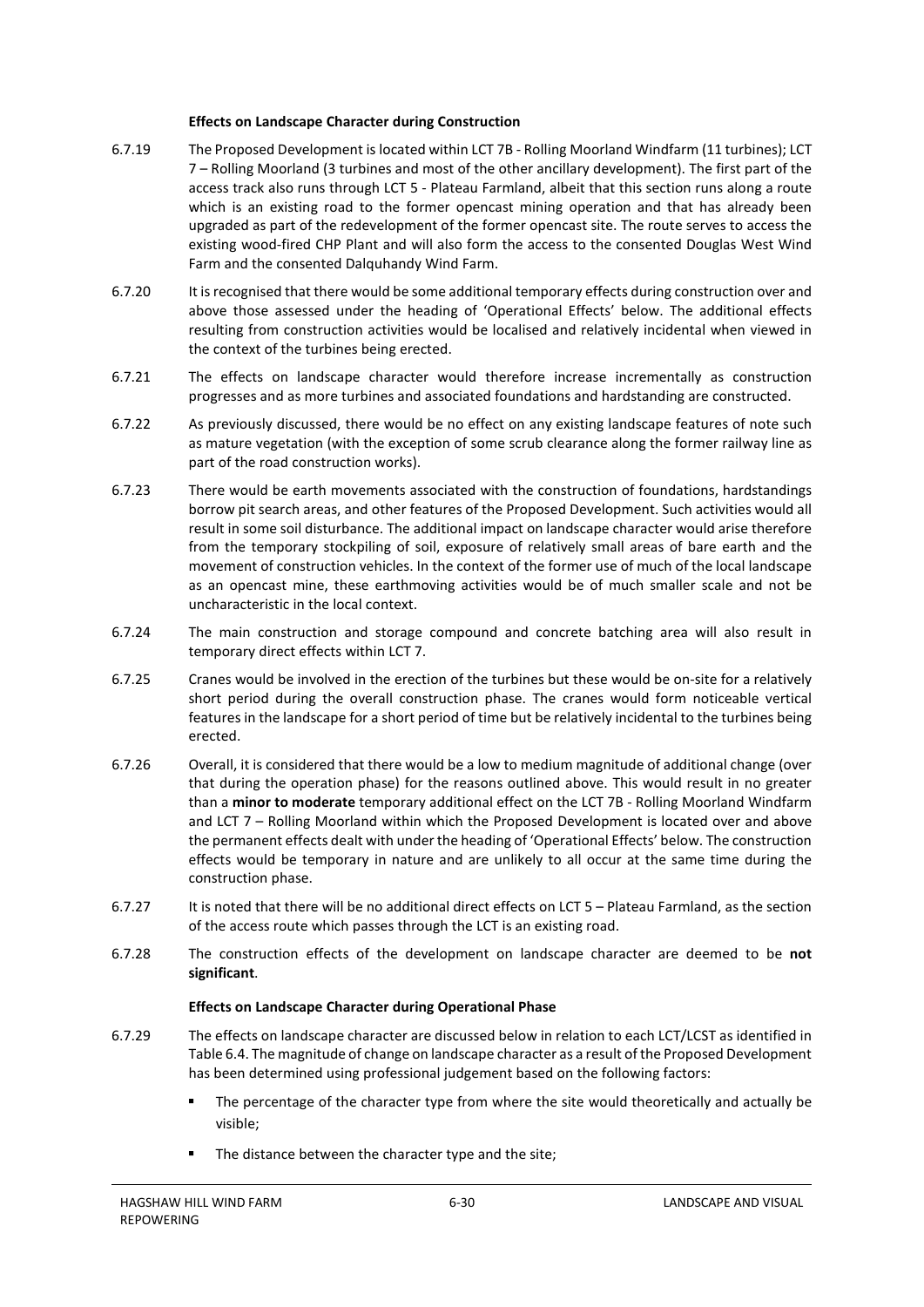- The likely prominence of the turbines from the character type taking account of existing locally dominant characteristics in the character type, including existing views of other wind turbines; and
- The degree to which the physical and perceptual characteristics of the landscape would change as a result of the Proposed Development.
- 6.7.30 To reiterate a point made earlier in the LVIA, GLVIA3 suggests that the baseline against which the effects are considered in this part of the report should include other wind farms which are operational or under construction but not those which are consented (but not as yet built) and those in planning. However, in the case of this assessment it has been deemed appropriate to also include consideration of the consented, but not yet under construction, turbines at Douglas West, Dalquhandy, Cumberhead and Poneil wind farms within the baseline. Therefore, in the discussion below it is important to recognise that the Hagshaw Hill Extension, Nutberry, Galawhistle, and Hazelside Farm wind farms/turbines are taken into account as part of the baseline alongside these other consented schemes. Other consented schemes in the wider landscape, or those in planning are addressed separately in the cumulative impact assessment, alongside a separate discussion of the proposed scoping schemes, in the vicinity of the site including Douglas West Wind Farm Extension and Cumberhead Revised.
- 6.7.31 To aid the consideration of effects on landscape character, the ZTV has been overlaid on the character types within 20 km of the site. This is illustrated in Figure 6.19.
- 6.7.32 Beyond a short distance from the site, the ground level components of the Proposed Development would not be visible and the substation/control/battery storage building(s) would not generally be visible beyond LCTs 7, 7B and 8. Therefore, impacts on landscape character as experienced in the wider landscape arise primarily in relation to the introduction of the proposed turbines into the landscape and the resultant impact on the perceptual experience of landscape character.
- 6.7.33 It is noted that in general, the magnitude of change in landscape character will incrementally decrease with distance from the turbines as they become gradually less prominent. Some of the character types considered in this appraisal extend from relatively close to the Proposed Development out to beyond 15 km from the site. Inevitably therefore, the effect on landscape character in the tract of landscape nearest the site will be more greatly affected than the same landscape character type at a greater distance from the site. As a consequence, it has been necessary to describe the effects on landscape character for some LCT/LCST in bands of distance from the site.
- 6.7.34 The Proposed Development (excluding existing access road) would be entirely located within LCT7 – Rolling Moorland Windfarm and LCT7 – Rolling Moorland, and therefore the Proposed Development will have a direct effect on the character of these LCTs. Effects on surrounding LCTs/LCSTs are considered to be indirect.
- 6.7.35 A summary of the effects on landscape character is presented in Table 6.5. Note that for all character types stated within Table 6.5 the duration of the Proposed Development is considered to be long term and the reversibility of this element is considered to be non-permanent.

# *Landscape Character Types in which the Turbines are located*

# LCT 7B – Rolling Moorland Windfarm

- 6.7.36 Eleven of the 14 Proposed Development turbines are located within this LCT which is defined to cover the area of rolling moorland in and around the Existing Development and Hagshaw Hill Extension turbines. As would be expected with the repowering of a wind farm which has its own named LCT sub type, the Proposed Development would occupy a substantial proportion of this relatively small LCT.
- 6.7.37 Analysis of Figure 6.19, which shows the ZTV to blade tip overlaid on top of the LCT boundaries, indicates that there would be clear visibility of the entire Proposed Development from the whole of this particular LCT.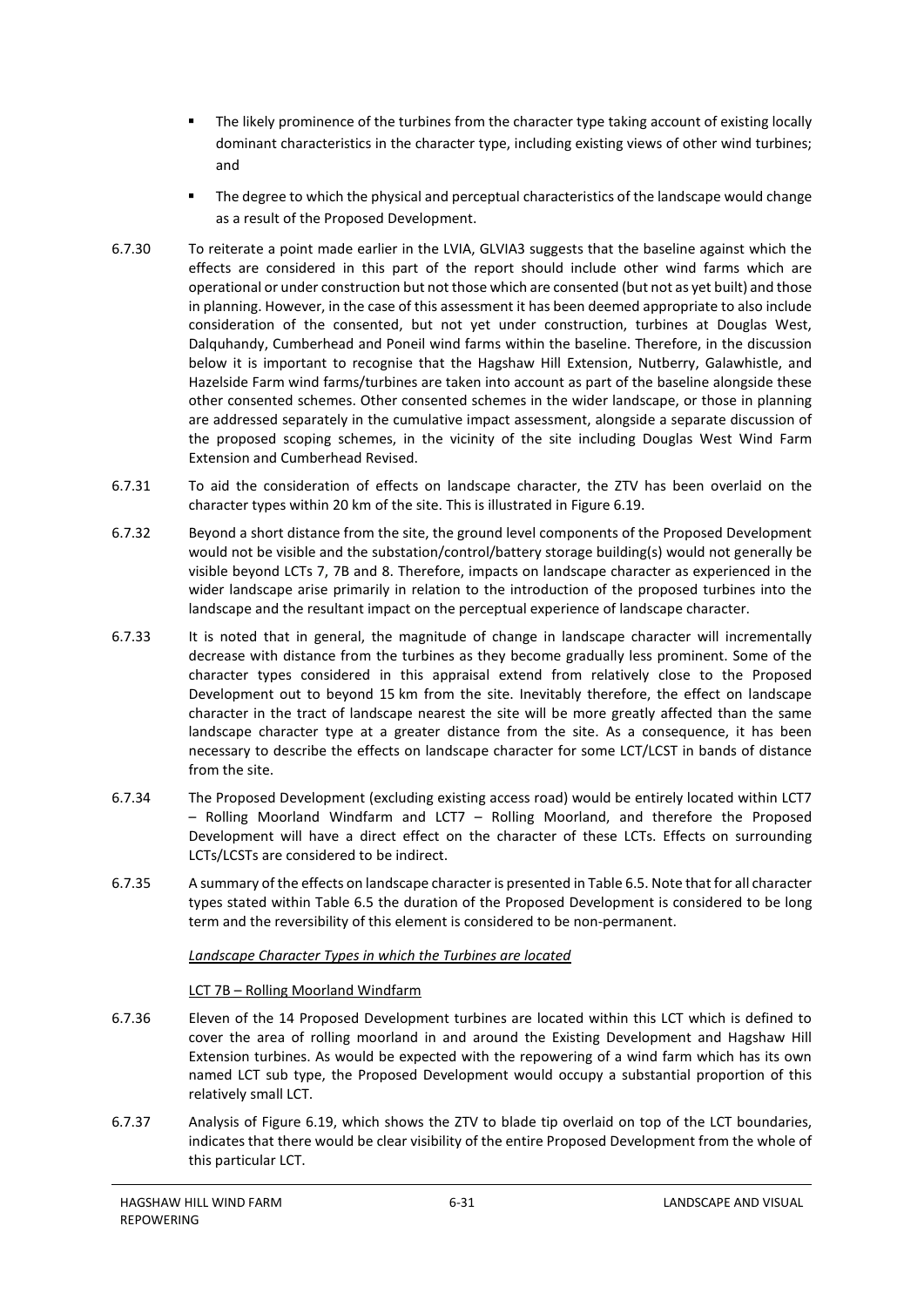- 6.7.38 The ground level components of the Proposed Development (i.e. the access tracks and the crane hard standing areas) would also be visible throughout the LCT. The crane hardstanding areas would be prominent in their immediate environs but post-construction restoration works will improve the appearance of much of the land between and surrounding the proposed turbines. Once weathered, it is anticipated that the appearance of the hardstanding areas will not be vastly dissimilar to the land cover currently experienced across LCT 7B in relation to the Hagshaw Hill Extension. The substation/control building/battery storage facility and concrete batching area in the adjacent LCT7 landscape would also be visible across much of LCT7B.
- 6.7.39 It has already been established that there would be no significant effects on any existing landscape features. Therefore, the effects on landscape character within LCT 7B principally relate to the introduction of the new turbines (both those actually within the LCT and those directly adjacent in LCT 7).
- 6.7.40 The Proposed Development turbines would lie at the same level as the existing ground levels across the site and would not directly affect the landform or topography of the surrounding landscape to any significant degree. The existing profile of the rolling moorland across the site would prevail.
- 6.7.41 The structural form of the proposed turbines is such that a high degree of visual permeability would be maintained and hence the sense of openness experienced across the LCT would not be greatly altered by the introduction of the turbines. The proposed turbines are relatively slender structures which would not obstruct the longer distance views when experienced from any direction. Whilst undeniably tall structures, the scale of the underlying rolling moorland is of a medium to large scale. Within this context the proposed turbines would not diminish the overall scale of the local landscape although in the immediate vicinity of the turbines the presence of the turbines would be clearly dominant. It is therefore recognised that the introduction of the turbines and the movement of the blades when operating will be highly prominent becoming a characterising influence on the LCT alongside the existing Hagshaw Hill Extension turbines, and other turbines in the nearby local landscape.
- 6.7.42 There is little sense of remoteness or wildness in the LCT due to the existing wind energy development and the proximity to built development in the Douglas Valley and therefore the proposed turbines would not serve to diminish the wildness of the landscape.
- 6.7.43 The rotational speed of the proposed turbines is also relatively sedate, particularly when compared with the Existing Development turbines which have characterised the landscape over the last 23 years and therefore despite the movement of the blades the moorland would retain a slow pace of activity.
- 6.7.44 The Proposed Development would relate closely to the existing Hagshaw Hill Extension turbines in the same LCT and to the adjacent turbines in the LCT7 landscape both to the west and north east. Indeed, it could be argued that such is the established presence of wind energy in the vicinity, the boundary of the LCT 7B - Rolling Moorland Windfarm landscape could now already be said to extend to cover a greater area, including much of the nearby LCT7 Rolling Moorland and LCT7A Rolling Moorland Forestry landscape.
- 6.7.45 In this context of an established presence of wind energy in the local landscape, the potential for the Proposed Development to result in impact to the character of the landscape is diminished. Notwithstanding this it is recognised that due to the scale of the turbines proposed, within the relatively small LCT 7B landscape, which extends to no more than 2 km from the site, there would still be a high magnitude of change, resulting in a **major/moderate** effect on landscape character which would be significant and would be long term but non-permanent.

# LCT 7 – Rolling Moorland

6.7.46 Three of the 14 Proposed Development turbines (along with the substation/battery/control building, construction compound and concrete batching area) are located within a relatively small unit or area of this LCT which covers the rolling moorland landscape to the west of the Hagshaw Hill Extension turbines on Avermarks Hill, up to the boundary with East Ayrshire approximately 2.5 km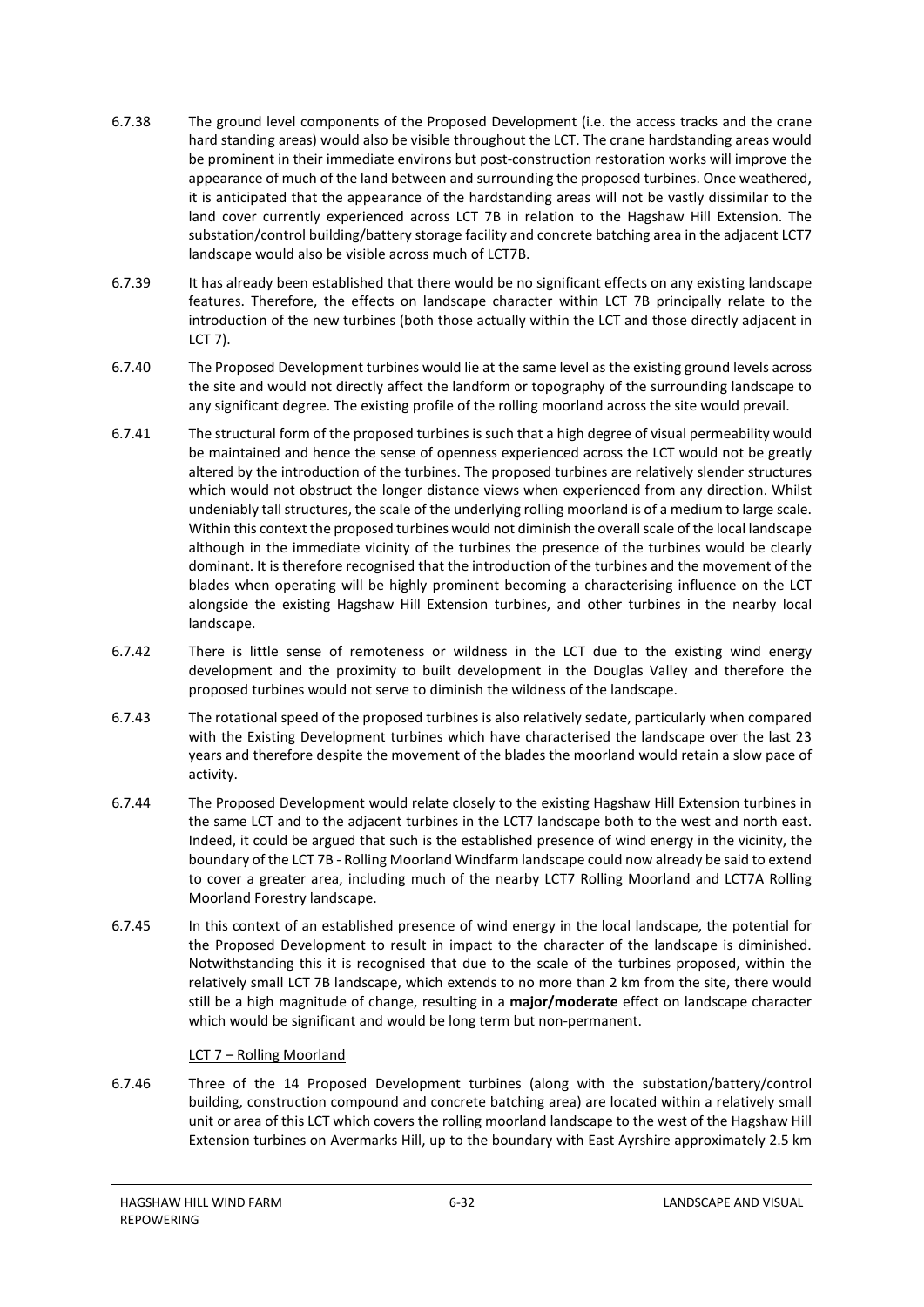to the west. The three turbines are located towards the eastern extent of the area, adjacent to the existing Galawhistle and Hagshaw Hill Extension turbines.

- 6.7.47 Analysis of Figure 6.19, which shows the ZTV to blade tip overlaid on top of the LCT boundaries, indicates that there would be clear visibility of the Proposed Development from much of this particular sub unit of the LCT, but with visibility more limited in the valleys formed by Monks Water and Galawhistle Burn.
- 6.7.48 The ground level components of the Proposed Development within this LCT (i.e. the access tracks, crane hard standing areas substation/battery/control building, construction compound and concrete batching area) would be visible from the whole of the eastern part of the LCT sub unit and would be prominent in their immediate environs. However, this is an area which is already heavily influenced by existing wind energy development, including the Galawhistle Wind Farm turbines which have been constructed in this section of the LCT since the character assessment was undertaken.
- 6.7.49 It has already been established that there would be no significant effects on any existing landscape features. Therefore, the effects on landscape character within this unit of LCT 7 principally relate to the introduction of the new turbines (both those actually within the LCT and those directly adjacent in LCT 7B).
- 6.7.50 The Proposed Development turbines would lie at the same level as the existing ground levels across the site and would not directly affect the landform or topography of the surrounding landscape to any significant degree. The existing profile of the rolling moorland across the site would prevail.
- 6.7.51 The structural form of the proposed turbines is such that a high degree of visual permeability would be maintained and hence the sense of openness experienced across the LCT would not be greatly altered by the introduction of the turbines. The proposed turbines are relatively slender structures which would not obstruct the longer distance views when experienced from any direction. Whilst undeniably tall structures, the scale of the underlying rolling moorland is of a medium to large scale. Within this context the proposed turbines would not diminish the overall scale of the local landscape although in the immediate vicinity of the turbines the presence of the turbines would be clearly dominant. It is therefore recognised that the introduction of the turbines and the movement of the blades when operating will be highly prominent becoming a characterising influence on the eastern section of the LCT sub unit, alongside the existing Galawhistle Wind Farm and Hagshaw Hill Extension turbines, and other turbines in the nearby local landscape.
- 6.7.52 Further to the west within the LCT unit, towards the boundary with East Ayrshire, in the vicinity of Hareshaw Hill and the upper slopes of Meikle Auchinstilloch, the influence of the Proposed Development turbines would begin to diminish, as they become a smaller element in the view, seen in the context of other existing turbines located in closer proximity, including the Galawhistle and Nutberry Wind Farm turbines located to the east and north-east respectively.
- 6.7.53 There is little sense of remoteness or wildness in the LCT sub unit due to the existing wind energy development and development along the A70, therefore the proposed turbines would not serve to diminish the existing wildness of this section of the landscape.
- 6.7.54 The Proposed Development would relate closely to the existing Galawhistle Wind Farm turbines in the same LCT and to the adjacent Hagshaw Hill Extension turbines in the LCT7B landscape to the north. Indeed, as noted above in relation to LCT 7B, it could be argued that such is the established presence of wind energy in the vicinity, the boundary of the LCT 7B - Rolling Moorland Windfarm landscape could now already be said to extend to cover a greater area, including much of this unit of LCT7 Rolling Moorland landscape and the adjacent LCT7A Rolling Moorland Forestry landscape.
- 6.7.55 In this context of an established presence of wind energy in the local landscape, the potential for the Proposed Development to result in impact to the character of the landscape is diminished. Notwithstanding this it is recognised that due to the scale of the turbines proposed, within this relatively small sub unit of LCT 7, which extends to no more than 2.5 km from the site, there would still be a high magnitude of change, resulting in a **major/moderate** effect on landscape character which would be significant and would be long term but non-permanent.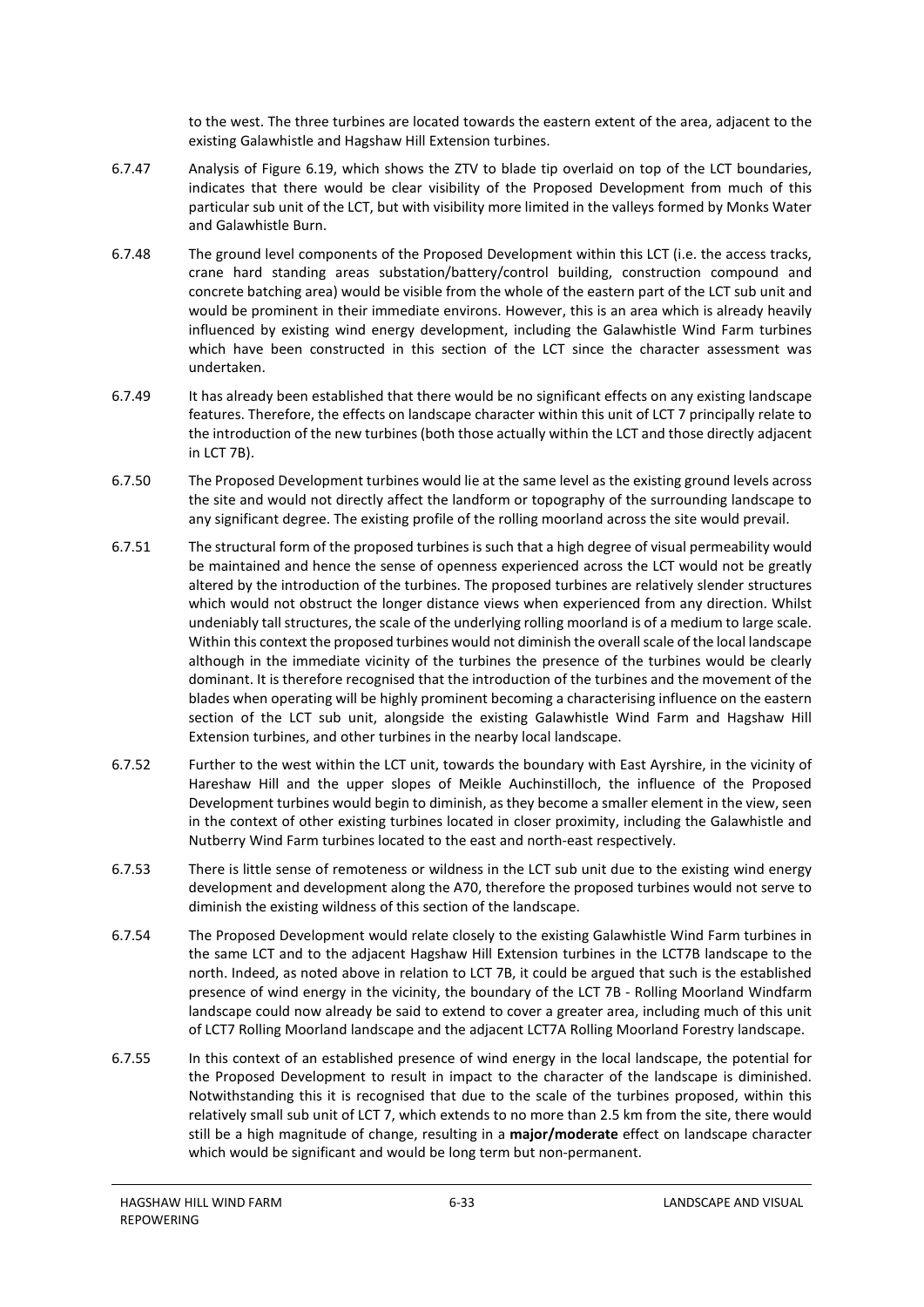- 6.7.56 Aside from the area of LCT 7 within which the Proposed Development is partly located there are seven further discrete areas of the same type within 10 km of the Proposed Development.
- 6.7.57 Figure 6.19, which shows the ZTV to blade tip overlaid on top of the LCT boundaries, indicates that there would be visibility of the Proposed Development from some section of each of these areas, which are discussed in turn below.
- 6.7.58 One small area of LCT7 lies around 2 km to the north-east of the Proposed Development. The consented Douglas West Wind Farm lies within this sub unit and has changed the character of the small area such that it can already be considered to be characterised by wind energy and would already in reality now form part of an extended area of LCT7B – Rolling Moorland Windfarm. In this context it is not considered that any view of the Proposed Development from this area would have the potential to change this existing character and so there would be no effect on this landscape sub unit.
- 6.7.59 A further very small area of LCT7 lies around 4 km to the north-west, surrounded by Cumberhead Forest on three sides, in the vicinity of Cumberhead. The ZTV indicates that there would be limited visibility of the Proposed Development from this area, which lies close to the exiting Nutberry Wind Farm turbines and in future the consented Dalquhandy Wind Farm. In this context it is not considered that there would be any more than a negligible effect on the character of this landscape sub unit.
- 6.7.60 The other sub unit of LCT 7 within 10 km to the north of the site, covers a tract of landscape which begins around 6 km to the north-west, beyond Cumberhead Forest, and covers the landscape around Grouse Hill, Dunside Rig and Auchrobert Hill. The ZTV indicates that there would be partial visibility of the Proposed Development from this area, on the upper slopes of the moorland. Wherever the Proposed Development would be visible from this area, there would already be existing views of wind energy in the vicinity of the site and visible wind turbines are an established feature of the character of this section of the landscape. In this context it is considered that there would be no more than a low magnitude of change, resulting in a **minor** effect on landscape character.
- 6.7.61 The landscape within 10 km to the south of the Proposed Development contains a further four sub units of the LCT 7 – Rolling Moorland. The closest of these areas to the site lies across the Douglas Valley to the south-east, beginning around 4 km away and covers the moorland landscape in and around Pagie Hill and Auchensaugh Hill. Assessment viewpoint 13 represents Auchensaugh Hill and serves to illustrate the landscape character of this area of LCT7, which is visible in the foreground of the view. The existing character of the landscape is one in which views of wind energy are a regular feature, be that the existing Hagshaw Hill Extension turbines in the direction of the site, or the Andershaw Wind Farm turbines, located to the south. In this context, the potential for the Proposed Development turbines to bring about a change to the character of this area is reduced. Notwithstanding this, the turbines would form a new element which was visible from this part of the landscape which would serve to reinforce the existing influence of wind energy on the character of the area. In this context it is considered that there would be no more than a medium magnitude of change, resulting in a **moderate** effect on landscape character, which would be significant.
- 6.7.62 An additional area of LCT7 lies to the south-west of the site, covering a tranche of the landscape between the Douglas Water valley and Cairn Table, including the landscape around Little Cairn Table (517 m) and Urit Hill (451 m). The closest part of this area of LCT7 to the site lies around 3 km, with Cairn Table lying at 8 km. Assessment viewpoint 15 represents Cairn Table and serves to illustrate the landscape character of this area of LCT7, which is visible in the foreground of the view. Wind energy is an existing feature in views from this tract of the LCT7 landscape, with views from more elevated areas, of the schemes at Bankend Rig and Dungavel to the north-west, as well as the existing Galawhistle Wind Farm and Hagshaw Hill Extension turbines, to the north-east, in the direction of the site. In this context the turbines would represent a new feature in views from this tract of LCT, but one which would serve to reinforce the existing experience of wind energy as a part of the character of the landscape. It is considered that there would be no more than a medium magnitude of change, resulting in a **moderate** effect on landscape character up to a distance of 6 km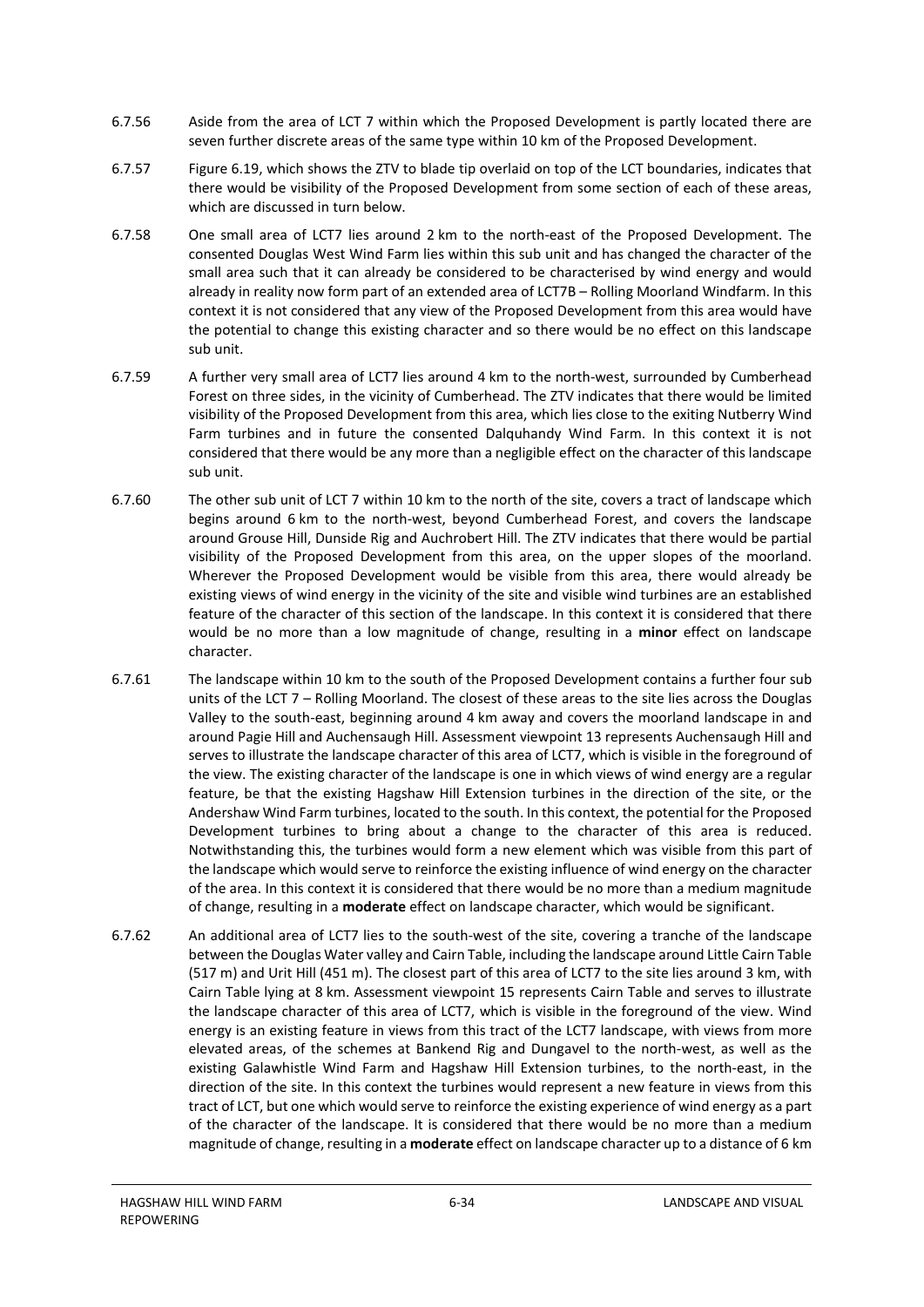from the site, which would be significant. Beyond this distance, there would be no more than a low magnitude of change, resulting in a **minor** effect on landscape character.

6.7.63 The two remaining areas of LCT7 to the south of the site cover tracts of the landscape around Pinkstone Rig and White Hill, and also the area extending between Auchendaff Hill and Cairn Kinney. Both of these sections of the landscape generally lie at least 5 km from the Proposed Development and in the case of the landscape in and around Cairn Kinney, the potential visibility of the turbines is limited to the upper slopes of the hillsides only. Assessment viewpoint 11 represents Cairn Kinney and serves to illustrate the landscape character of this area of LCT7, which is visible in the foreground of the view. The existing Andershaw Wind Farm turbines are a notable feature when viewed from this part of the landscape in addition to the existing Galawhistle Wind Farm and Hagshaw Hill Extension turbines, in the direction of the site to the north. This context serves to limit the potential for additional wind turbines at a distance of at least 5 km to impact on the character of the landscape, in which views of wind energy are an existing feature of its character, in particular when views are available in the direction of the site. It is considered that there would be no more than a medium magnitude of change, resulting in a **moderate** effect on landscape character up to a distance of 6 km from the site, which would be significant. Beyond this distance, there would be no more than a low magnitude of change, resulting in a **minor** effect on landscape character.

*Other Landscape Character Types within 10 km*

- *South Lanarkshire*

LCT 8 – Upland River Valley

- 6.7.64 LCT 8 occurs in two discrete locations within 10 km of the site (associated with Douglas Water to the south-east and River Nethan to the north).
- 6.7.65 The Douglas Water area of LCT 8 lies closest and the boundary of this area is approximately 1.5 km to the south-east of the nearest proposed turbine location.
- 6.7.66 Analysis of Figure 6.19, which shows the ZTV to blade tip overlaid on top of the LCT boundaries, indicates that theoretically there would be visibility of the turbines throughout this area of LCT 8. In this case, it is important to stress the theoretical aspect of the ZTV. Long Plantation lies along the northern edge of the LCT and there are further plantations elsewhere within this area of LCT 8 which would limit views of the turbines. The result of this is that the theoretical extents of the illustrated ZTV within LCT 8 are notably more extensive than would actually be the case once the screening effect of vegetation is taken into account.
- 6.7.67 For instance, the ZTV suggests theoretical visibility across the whole of Long Plantation itself from within which there would be no view of the turbines. It is recognised however that on the southeastern side of Douglas Water and rising up the valley past Douglas, the proposed turbines would be prominent where they are not screened by vegetation or built form. This can be seen with reference to the visualisations prepared for assessment viewpoints 1, 3, 12, 16 and 17.
- 6.7.68 The Hagshaw Hill Extension and the Hazelside turbines are already visible from this same tract of land, as will the consented Douglas West Wind Farm turbines once they are built, and therefore the Proposed Development turbines would not become the first or only turbines visible from within this valley. In certain locations, primarily towards the southern section of this area of LCT 8 the proposed turbines would be more prominent in the view by virtue of their larger size. However, where the proposed turbines would be visible, it would be evident that they related to the upper sections of the rolling moorland landscape, and were separated from the lower lying valley landscape of the Douglas Water in which the character area is located.
- 6.7.69 In this context, it is not considered that the Proposed Development turbines would have such a degree of impact on the sense of scale, or prevent an appreciation of the underlying valley, to the extent that they would prevent an understanding of the existing landscape character.
- 6.7.70 It is recognised that within this LCT, (where vegetation or buildings do not obstruct views of the turbines), and in the scenario where both the Existing Development and the consented Douglas West Wind Farm do not form part of the baseline of the view, the Proposed Development would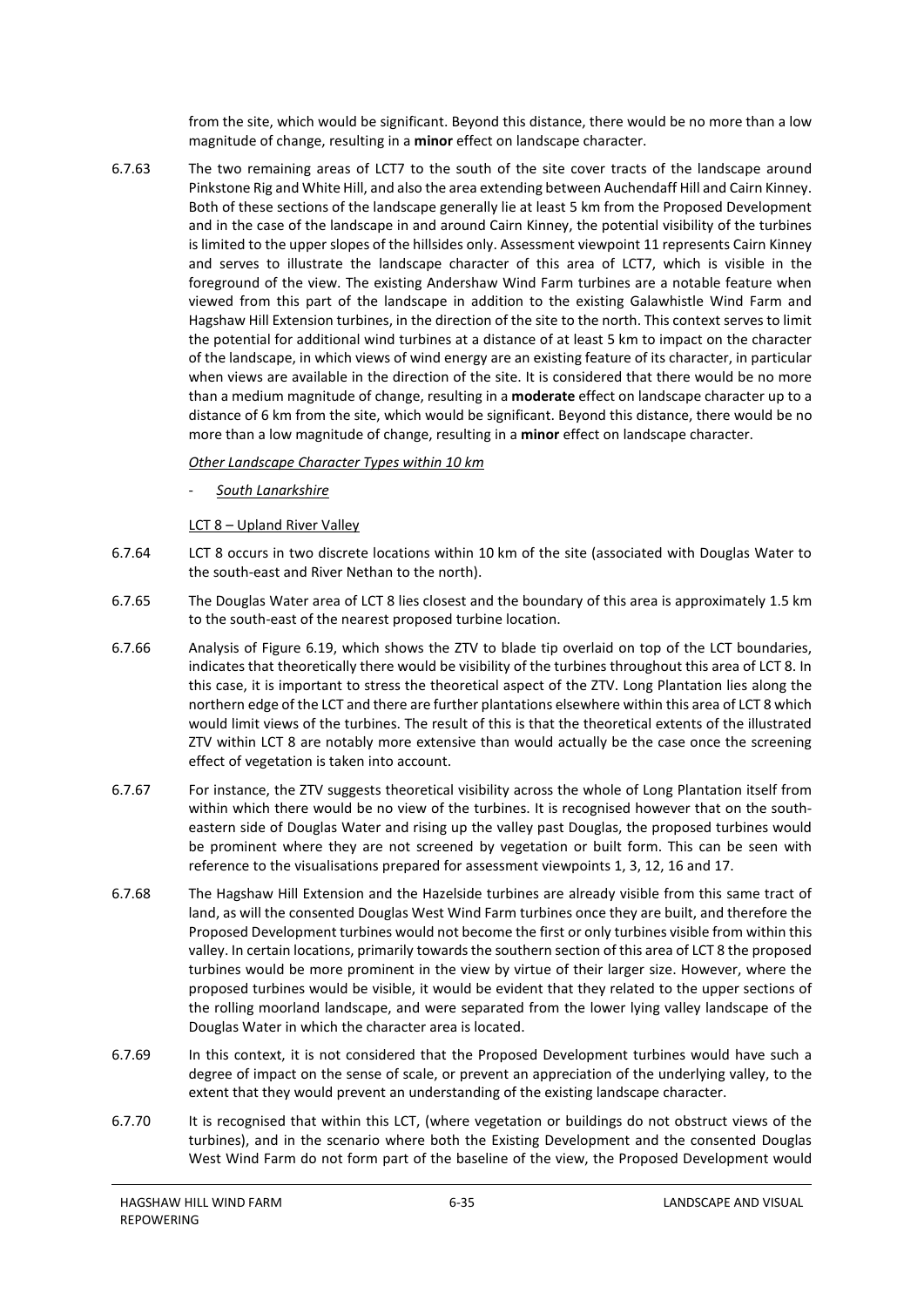give rise to a high magnitude of change in the character of the valley at distances of up to 3 km from the proposed turbines and that this would result in a **major/moderate** effect which would be significant. However, with the consent granted to Douglas West Wind Farm, it is the assessment of this area which is set out in cumulative scenario 1, discussed subsequently in this chapter, where a moderate effect is identified which is more relevant consider. Between 3 km and 4.5 km within this area of LCT8, there would be no more than a medium magnitude of change to character as the influence of the proposed turbines when compared with the existing turbines already present within views would reduce. In particular, visibility within the core of Douglas would be limited by other buildings within the village itself. Therefore, there would be a **moderate** and significant effect on the section of the LCT between 3 km and 4.5 km of the site. For the remainder of LCT8 beyond 4.5 km from the site, the impact would reduce to low with a minor to moderate effect, which is not significant.

- 6.7.71 At its closest, the River Nethan area of LCT 8 lies approximately 3 km to the north of the nearest proposed turbine but extends to over 8 km away. Analysis of the ZTV to blade tip overlaid on top of the LCT boundaries, indicates that theoretically there would be visibility of the turbines throughout the majority of this area of LCT 8, with the exception of the Logan Water valley. However, in reality the lower slopes of parts of the River Nethan valley are well wooded and actual visibility would be considerably less than indicated by the ZTV.
- 6.7.72 From a few upper slopes of this valley the turbines would be visible where intervening vegetation does not obstruct views. The forested rolling moorland, including Shiel Plantation to the north of the Proposed Development site forms the context of the view in which the Nutberry Wind Farm turbines are already prominent on the skyline, and the consented turbines at Dalquhandy Wind Farm and Cumberhead Wind Farm would also be notable features in due course once they were constructed. In this context, the potential for the Proposed Development to impact on the character of the landscape, which is already heavily influenced by wind turbines, is diminished.
- 6.7.73 Within this part of LCT 8 (where the turbines were not screened by vegetation) the Proposed Development would have no more than a low magnitude of change on landscape character when considered against the established baseline resulting in a **minor** effect. Further away from the site within the LCT the effect on landscape character would further diminish. There would be no significant effect on any part of this area of LCT 8.

## LCT 8A – Upland River Valley Incised

- 6.7.74 The area of LCT 8A within the vicinity of the site covers the section of the Douglas Water valley to the west of Glespin, and the Kennox Water valley which runs as a tributary to the Douglas Water. At its closest point the LCT lies within around 1 km to the south of the site and extends to approximately 5k m away at the head of the Kennox Water valley.
- 6.7.75 Analysis of Figure 6.19, which shows the ZTV to blade tip indicates that some sections of the Douglas Water valley to the immediate west of Glespin would have no visibility of the Proposed Development due to the screening effects of the sharply inclined valley sides. Similarly, visibility would also not be available from a tract of the landscape in the vicinity of Glenbruck Loch, due to screening by the adjacent hillsides of Shiel Hill. From the remainder of the LCT there would be the potential for visibility of the proposed turbines and in some cases at relatively close proximity, however in all cases where the turbines would be seen there are already views of existing turbines, in particular the Galawhistle Wind Farm, which are an existing component of the landscape character, and these serve to reduce the potential for the Proposed Development turbines to bring about a change to the character of the landscape.
- 6.7.76 Notwithstanding this, it is recognised that due to the scale of the Proposed Development, within some sections of the closest parts of this relatively small sub unit of LCT 8, extending to no more than 2.5 km from the site, there would be a medium to high magnitude of change, resulting in a **moderate** effect on landscape character which would be significant. Beyond this distance the magnitude would reduce to medium and the effect would become **moderate**, but not significant in the context of the other built wind energy development present in the vicinity of the site.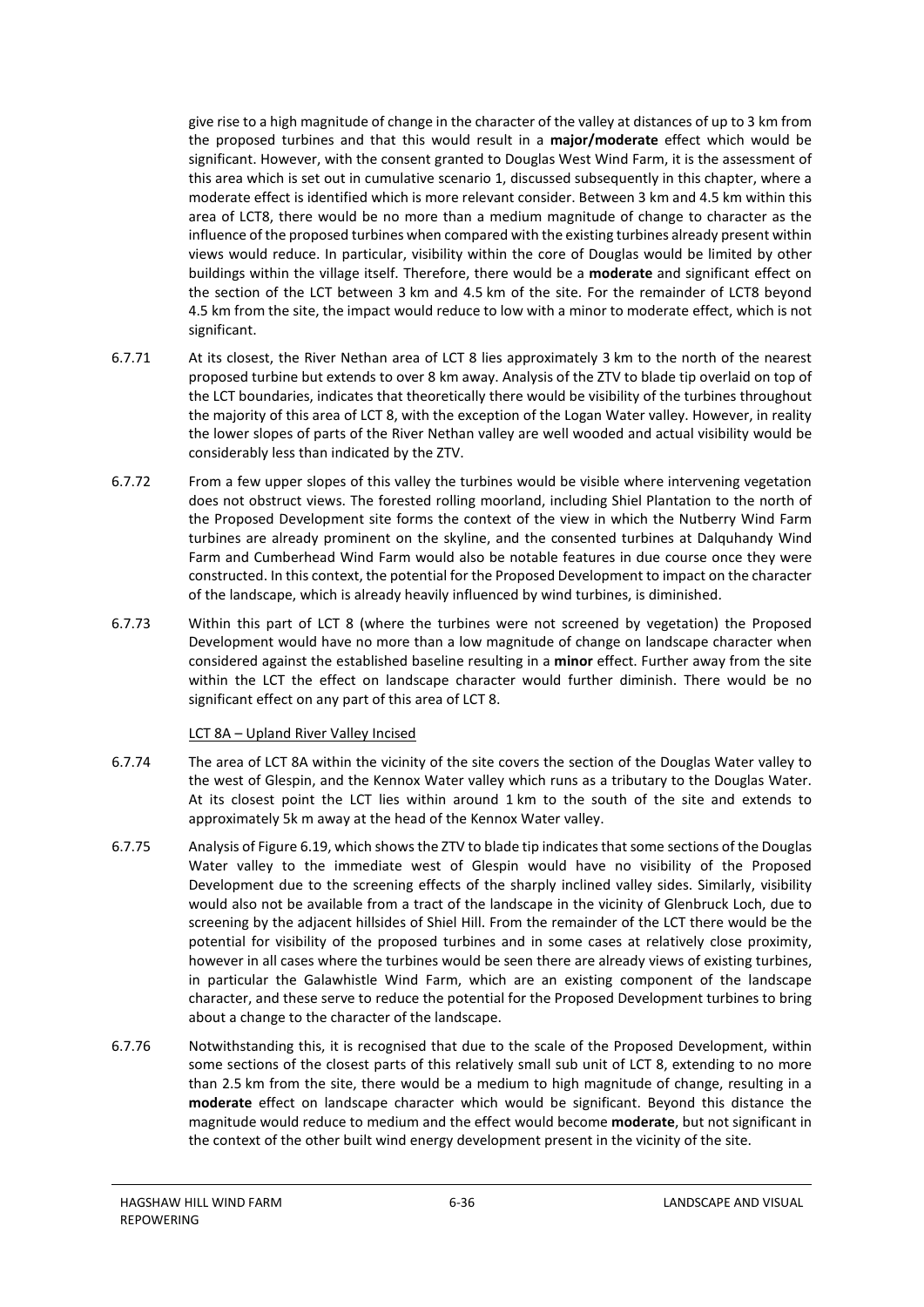#### LCT 5 – Plateau Farmland (excluding LCST 5B – Plateau Farmland Opencast Mining)

- 6.7.77 A large area of LCT 5 extends from approximately 3 km to the north-east of the proposed turbines to over 15 km away. As a consequence of the size of this area, effects on landscape character across this tract of LCT 5 will inevitably decrease with distance from the site.
- 6.7.78 Analysis of Figure 6.19, which shows the ZTV to blade tip overlaid on top of the LCT boundaries, indicates that there would be clear visibility of the proposed turbines from almost all of the section of the LCT between Junction 12 of the M74 and Lesmahagow, but that west and north-west of Lesmahagow, visibility would become intermittent or restricted by landform. However, from this section of the landscape wind turbines already form a prominent element of the landscape character, and this will be particularly the case once the consented Douglas West Wind Farm, Dalquhandy Wind Farm and Poneil turbines are constructed. As a consequence of this, the potential for the Proposed Development to impact on the character of the landscape is reduced.
- 6.7.79 Assessment Viewpoints 1, 2 and 4 are located within this LCT, with VP1 representative of the closest point within the LCT to the Proposed Development.
- 6.7.80 At 3 km from the Proposed Development the turbines would be clearly noticeable elements of the view, where in some cases intervening obstructions such as woodland and buildings do not provide screening, however they would be less prominent than the existing wind energy which is already visible. Furthermore, as distance increases from the turbines whilst much of this LCT is very open, it is punctuated by infrastructure such as pylons and highways which are also notable existing influences on the character of the landscape.
- 6.7.81 Within that part of LCT 5 Plateau Farmland which lies west of the B7078 and south of the row of pylons which run south of Auldtonheights (i.e. within approximately 3 to 7 km of the proposed turbines) the Proposed Development would have a medium magnitude of change on landscape character when considered against the current baseline. Within this part of LCT 5, there would be a **moderate** effect, which would be significant. North of this row of pylons and west of Lesmahagow, whilst in some locations the turbines would remain visible, the magnitude of change in landscape character would be less as other existing built infrastructure gains greater prominence in the landscape and the proposed turbines become indistinguishable amongst the overall cluster of wind energy development at the locality of the site. Therefore, beyond a distance of approximately 7 km from the site there would be no more than a low magnitude of change resulting in a **minor** effect.
- 6.7.82 A further small area of LCT 5 covers the landscape just to the south of the Logan Water, around 5 km to the north of the site. Between this tract of landscape and the site liesthe Nutberry wind farm and a number of the Galawhistle turbines, and the effects of these schemes on the character of the area will be further reinforced following the construction of the Cumberhead Wind Farm and Dalquhandy Wind Farm. In this context the potential for the Proposed Development to bring about a change to the character of the landscape is severely limited and any effects on this area would therefore be no greater than minor.

## LCT 6 – Plateau Moorland

- 6.7.83 LCT 6 occurs in two locations within 15 km of the site. The first area is geographically relatively modest in size compared to some other types in the study area. It lies between around 3 km and 5 km of the site. Whilst defined separately in the landscape character assessment, it shares many of its characteristics with LCT 5 as discussed above and is in reality only differentiated by the predominance of moorland land cover instead of farmland. However, it should be noted that much of this area has been planted with forestry in recent years and in a number of years it would probably be appropriate to reclassify this area as LCT 6A – Plateau Moorland Forestry.
- 6.7.84 Analysis of the ZTV to blade tip overlaid on top of the LCT boundaries, indicates that there would be clear visibility of the proposed turbines from the vast majority of the LCT although recently planted forestry is starting to restrict visibility slightly and the effect of this will increase over time.
- 6.7.85 Across this area of LCT 6 the turbines would be noticeable where intervening vegetation does not obstruct views but would be seen in the context of multiple other operational and consented wind energy developments, much of which would lie in the foreground of the view when compared to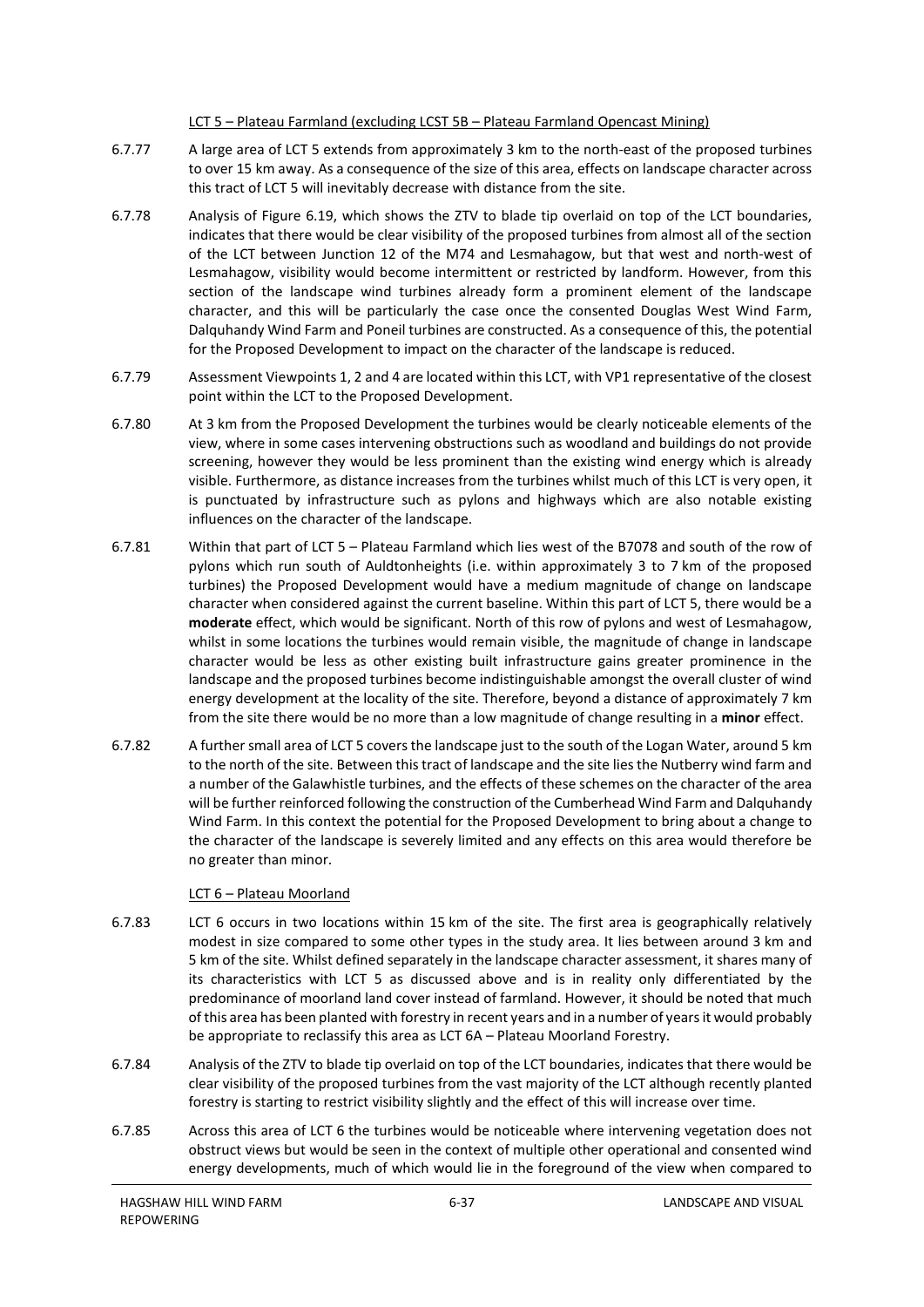the Proposed Development. The existing schemes already have a notable influence of the character of the landscape and this would be heavily reinforced by the additional consented schemes once they are built out, as discussed separately in cumulative scenario 1, later in the Chapter.

- 6.7.86 Within the current context, this area of LCT 6 would experience no more than a medium magnitude of change on landscape character when considered against the baseline. Within this part of LCT 6 there would be a **moderate** effect, which would be significant.
- 6.7.87 The second area lies between Auchensaugh Hill and Crawfordjohn, 6 km to the south-east of the site at its closest point. The area includes the site of the Middle Muir Wind Farm which is currently under construction and lies only partly within the ZTV of the proposed turbines. In the context of the Middle Muir Wind Farm turbines and the adjacent Andershaw Wind Farm, which is already operational, there would be limited potential for the Proposed Development to result in any impact to the character of this area of LCT. There would be no more than a low magnitude of change and a **minor** effect, as a result of the Proposed Development.

# LCT 10 – Foothills

6.7.88 There is one area of LCT 10 within 15 km of the site, lying around 7 km to the east of the site at its closest point and covering the landscape to the east of the B7078. The area has partial coverage on the ZTV to blade tip, generally the western facing slopes of the hills. The M74 lies in the foreground of the view towards the proposed turbines and in the vicinity of the site there are already numerous operational and consented wind energy developments. In this context, and with regard to the other built infrastructure in the same direction (including the large industrial units at Poniel, pylons and the operational turbines outlined above) and the distance from the site, there would be no potential for greater than a **minor** effect on the landscape character of the area.

# LCT 9 – Broad Valley Uplands

- 6.7.89 LCT 9 only occurs in one location within 10 km of the site, along the Douglas Water, and at its closest lies approximately 7 km north-east of the site but it also extends to beyond 20 km away.
- 6.7.90 Analysis of the ZTV to blade tip overlaid on top of the LCT boundaries, indicates that there would be clear visibility of the proposed turbines from most of the LCT. However, that part of the LCT which lies closest to the proposed turbines is either within or directly behind Happendon Wood such that in reality visibility of the turbines would be restricted to beyond 8 km in this LCT.
- 6.7.91 Beyond 8 km and where there are no obstructions, the proposed turbines would be visible in this LCT in a south westerly direction up the broad valley with the forested moorlands as the backdrop. Viewpoints 5 and 7 a representative of the views from within this LCT.
- 6.7.92 In views from this area, the Hagshaw Hill Extension turbines are already visible, adjacent to the site, as are the Nutberry Wind Farm turbines. These will be supplemented by views of the Poniel, Douglas West Wind Farm and Dalquhandy Wind Farm turbines once these are constructed, such that views in the direction of the site from the LCT were already characterised by turbines.
- 6.7.93 In the context of other built infrastructure in the same direction (including the large industrial units at Poniel, pylons and the operational turbines outlined above as well as single turbines in the intervening farmland) the potential for the proposed turbines to have a notable impact on the character of the landscape is reduced. There would be no potential for greater than a low to very low magnitude of change and a **minor** effect.

## *Other Landscape Character Types within 10 km*

- *East Ayrshire*

# LCT 10 –Upland River Valley

6.7.94 East Ayrshire LCT 10 covers the landscape along the River Ayr valley westwards from the boundary with South Lanarkshire, near Glenbuck, which lies around 3 km from the site, and extends for around 15 km. LVIA viewpoint 10 is located in Muirkirk, within this landscape character area and serves as useful indicator of the potential impact on those parts of the landscape from which the turbines would be visible.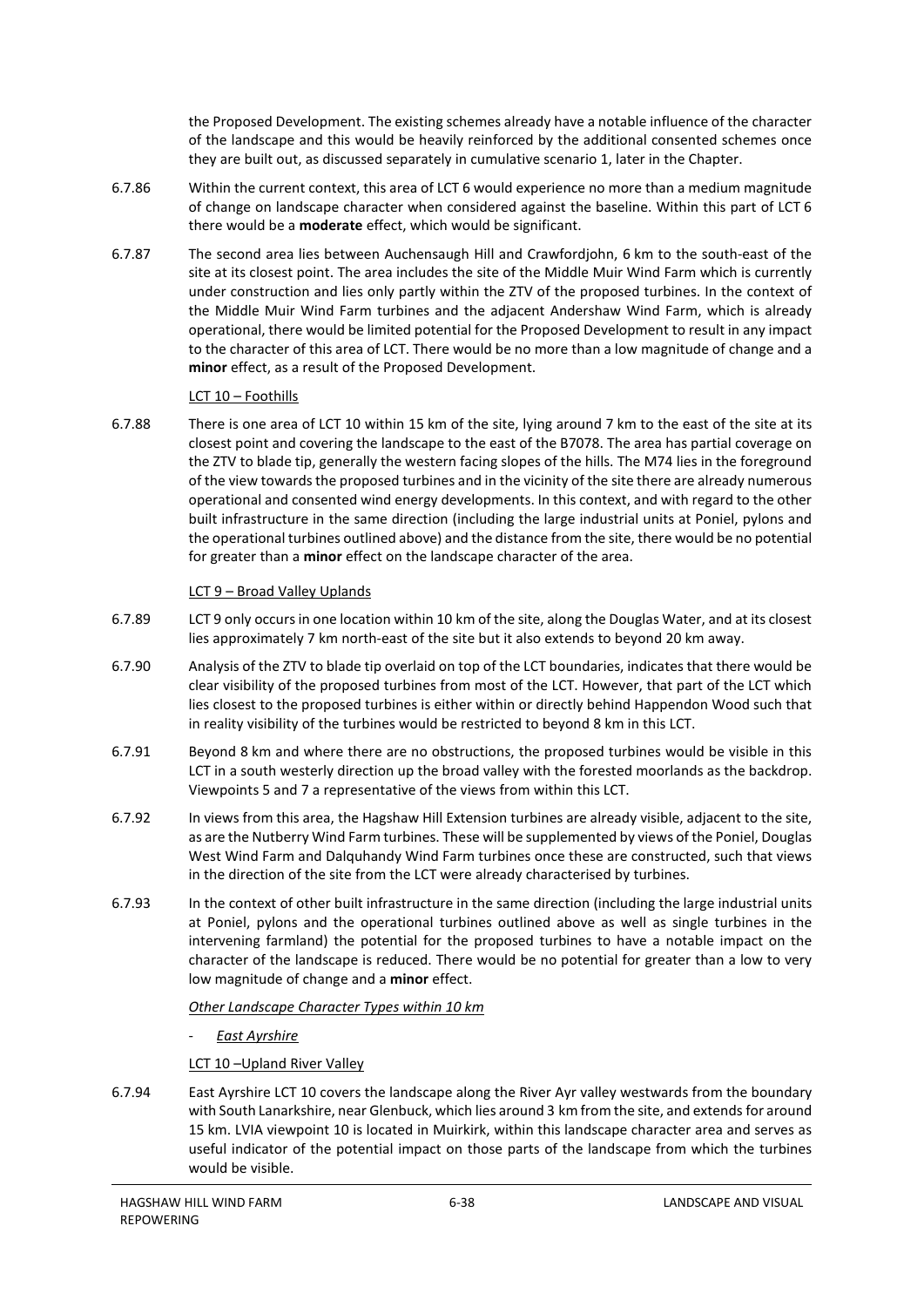6.7.95 Much of the landscape of this LCT from the Local Authority boundary up until Muirkirk would have reduced visibility of the Proposed Development, with no sections of this area having theoretical visibility of all of the Proposed Development turbines. From locations where the turbines would be visible there are existing views of the Galawhistle Wind Farm and Hagshaw Hill Extension turbines in the same angle of view. The Galawhistle turbines are located closer to the viewer on the elevated ground of Hareshaw Hill, such that notwithstanding their greater height, the Proposed Development turbines do not extend the vertical height of visible turbines in the landscape beyond that which is already established by the Galawhistle Wind Farm. In this context, the potential for the Proposed Development turbines to result in a change to the character of the landscape is reduced. Whilst they would form noticeable features in the view from parts of the LCT 10 landscape, the turbines would not introduce a new element which was not already an established feature of the character of the landscape in views westwards towards South Lanarkshire. There would be no greater than a medium impact and a **moderate** effect to the character of the landscape, which would not be significant, and which would further reduce with increased distance along the Ayr Valley away from the site.

## LCT 18a – East Ayrshire Plateau Moorlands

- 6.7.96 The landscape of LCT18a covers the area both to the north and south of the Ayr River Valley to the west of the site and extends across a large tract of the landscape to the south-west of the site including land beyond 20 km away from the Proposed Development. ZTV coverage over this area is generally limited, with coverage within 15 km focussed on the areas around Sclanor Hill, Middlefield Law and to the north of Wardlaw Hill.
- 6.7.97 The landscape around Sclanor Hill lies immediately adjacent to the boundary with South Lanarkshire and is in effect an extension of the rolling moorland landscape in which the site is located. The area lies in very close proximity to the Galawhistle Wind Farm, views of which already form a key characteristic of the landscape in this area. In this context, whilst the Proposed Development turbines would be noticeable elements in the view at a distance of around 4.5 km away they would result in no more than a **moderate** effect on the character on this tract of the LCT18a landscape, which would not be significant.
- 6.7.98 The landscape around Middlefield Law lies around 10 km to the west of the site, with Middlefield Law itself rising to 466 m. The area is part of an expansive section of the plateau moorlands from which long distance view are available, in which wind energy development is a noticeable feature in several directions, including the existing developments in the vicinity of the site, in particular the Galawhistle Wind Farm turbines. In this context, the proposed turbines would not add an element to the characteristics of the landscape around Middlefield Law which is not already feature. At a distance of around 10 km away the turbines whilst visible, would not result in more than a **minor to moderate** effect on the character of the landscape.
- 6.7.99 The landscape to the north of Wardlaw Hill, including Wood Hill slopes gradually down towards the River Ayr valley to the north and lies generally, over 10km from the site. A broad expanse of moorland, the area is already partly characterised by distant views of wind energy development, including the Galawhistle scheme in the vicinity of the site. The consented wind farm schemes at Penbreck and Kennoxhead will introduce further wind turbines between Wardlaw Hill and the Proposed Development site. The proposed turbines would be noticeable in the landscape, but in the context of their distance and given the existing turbines already present (and soon to be present) in views in the same direction the potential for impacts to landscape character would be no more than **minor**.

## *Other Landscape Character Types between 10km and 15km*

## - *South Lanarkshire*

## LCT 4 - Rolling Farmland

6.7.100 LCT 4 occurs in three separate locations within 15 km of the site. The first of these, in the landscape to the south of Strathaven, lies entirely outside the ZTV of the Proposed Development and would have no visibility of the scheme. The second of the areas lies to the west of New Lanark, on the south-western side of the river Clyde. There is only partial visibility of the Proposed Development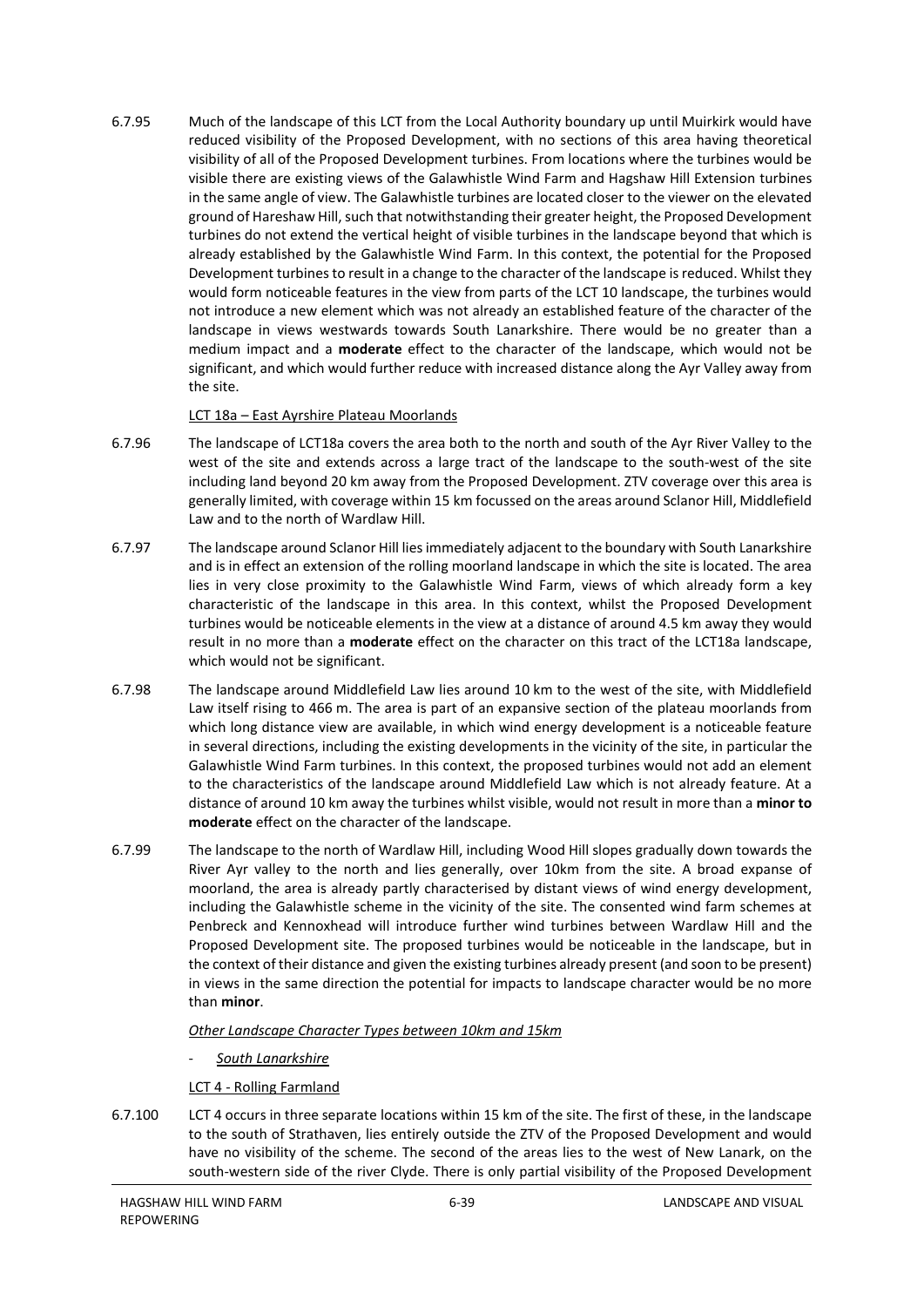from this tract of the LCT, mostly towards its southern section, which lies a minimum of 11 km from the site. Wind energy is already an established feature of views from this section of the landscape, and in the direction towards the site there are already turbines visible in the middle distance of the landscape along the M74 corridor, as well as in the immediate vicinity of the site itself. In this context, whilst the turbines may be a noticeable feature in views from some parts of this area of LCT 4, there would be no potential for greater than a **minor to negligible** effect.

6.7.101 The final area of LCT 4 within 15 km of the site lies on the opposite side of the River Clyde and covers the landscape to the south and south-east of New Lanark. Much of the area lies within the ZTV of the Proposed Development, but this does not pick up the woodland which characterises parts of this section of the landscape and would serve to restrict views. With a closest point to the site from this area of around 14 km, again whilst noticeable there would be no potential for greater than a **minor to negligible** effect on the character of the landscape.

#### *LCT 11 -* Prominent *Isolated Hills*

- 6.7.102 There are two areas of LCT 11 which lie within 15 km of the site, both of which are located to the east of the Proposed Development. The first area covers the Tinto Hills and lies around 13 km from the site at its closest point. Much of the area lies outside of the ZTV but some upper section of the hills, including the summit of Tinto Hill itself, would allow for views of the Proposed Development. The visualisations prepared for LVIA viewpoint 8 illustrate the view from Tinto Hill and demonstrates the extent to which already consented turbines in the same angle of view as the Proposed Development would already characterise the landscape in this direction, a matter addressed in cumulative scenario 1. In the current context, the proposed turbines would be a noticeable additional feature in the landscape, which would extend the visibility of turbines to a greater vertical extent than the existing turbines seen in this direction, but would not form such a notable new element in the view as to represent more than a **moderate** effect on the character of the landscape, which would not be significant, in those sections of LCT 11 from which the scheme would be visible.
- 6.7.103 The second area of LCT 11 covers Dungavel Hill, which also lies around 13 km to the east of the site. In a similar manner to the experience from the Tinto Hills, from this small tract of landscape the turbines would be seen in the context of numerous other turbines. As such, the Proposed Development whilst appearing as the tallest element of the visible wind energy developments, would not appear incongruous with the existing characteristics of the landscape. There would be no more than a **moderate** and non-significant effect on the character of the Dungavel Hill tract of LCT 11.

## LCT 13 – Southern Uplands and 13C - Southern Uplands Leadhills

6.7.104 There are a number of tracts of LCT 13 in the landscape beyond 10km to the south-east of the site. From these areas ZTV coverage of the site is generally limited to upper slopes with a north-west facing aspect. In addition, LCT 13C also lies in this same vicinity, extending to a distance of over 15 km from the site. In this area of the landscape the existing Andershaw Wind Farm and adjacent under construction Middle Muir Wind Farm are visible in the mid distance of the view with the site seen beyond, in the vicinity of the existing cluster of consented developments around Hagshaw Hill. In the context of views in which wind energy is already a notable element of the character the Proposed Development would not introduce a feature which was not in keeping with the existing experience of the landscape. As such whilst noticeable as a distinct element of the view the potential for effects on the overall character of the landscape would be limited and would be no greater than **minor**.

## Other Landscape Character Types between 10 km and 15 km

*- Dumfries and Galloway*

## LCT 19 – Southern Uplands

6.7.105 There is one Character type in Dumfries and Galloway within 15 km which would have the potential for visibility of the Proposed Development, the Southern Uplands. From this area, which begins approximately 10 km from the site, there is limited theoretical visibility of the Proposed Development on the ZTV, with views limited to the uppermost sections of the landscape. From these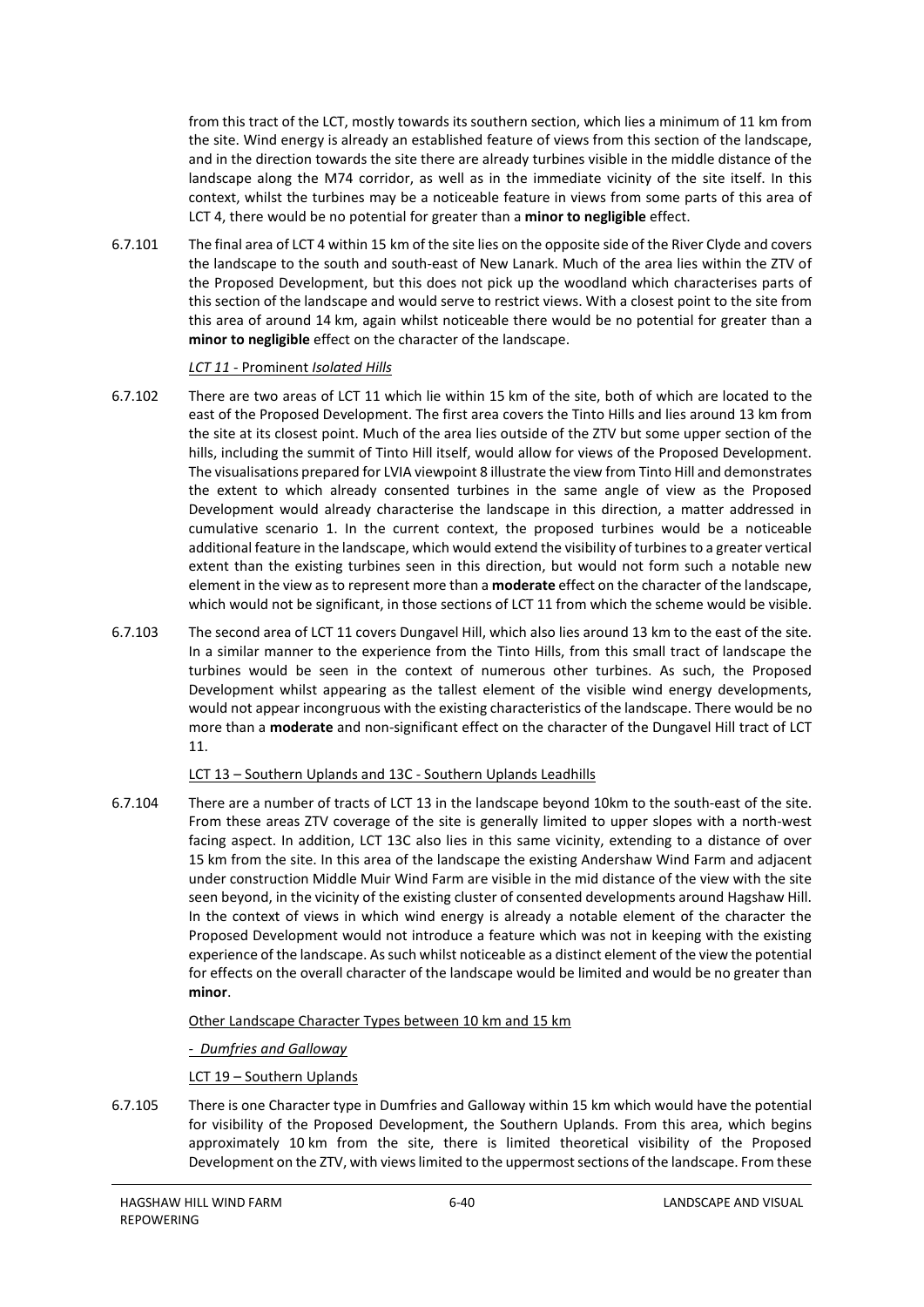upper slopes, there are generally panoramic views available across the wider landscape including existing wind turbines in a number of different directions. Where the Proposed Development turbines would be seen they would be viewed in the context of other immediately adjacent schemes and overall there would be no potential for greater than a **negligible** effect on the character of the Southern Uplands landscape.

| <b>Landscape Character</b><br>Type/Sub-type                                          | <b>Sub Area/Location</b>                                                                                                                                                                 | <b>Magnitude</b><br>of Change | Level of<br><b>Effect</b> | Significant |
|--------------------------------------------------------------------------------------|------------------------------------------------------------------------------------------------------------------------------------------------------------------------------------------|-------------------------------|---------------------------|-------------|
|                                                                                      | Landscape Character Types in which the Turbines are located                                                                                                                              |                               |                           |             |
| 7B. Rolling Moorland<br>Windfarm                                                     | Up to 2 km from the site                                                                                                                                                                 | High                          | Major/<br>moderate        | Yes         |
| 7. Rolling Moorland                                                                  | Sub-areas up to 2.5 km from the site                                                                                                                                                     | High                          | Major/<br>moderate        | Yes         |
|                                                                                      | Medium<br>Sub-areas between 2.5 km and 6 km from<br>the site                                                                                                                             |                               | Moderate                  | Yes         |
|                                                                                      | Sub-areas beyond 6 km from the site                                                                                                                                                      | Low                           | Minor                     | <b>No</b>   |
| <b>Other Landscape Character Types within 10km</b>                                   |                                                                                                                                                                                          |                               |                           |             |
| 8. Upland River Valley                                                               | Up to 3 km from the site                                                                                                                                                                 | High                          | Major/<br>moderate        | Yes         |
|                                                                                      | Between 3 km and 4.5 km from the site                                                                                                                                                    | Medium                        | Moderate                  | Yes         |
|                                                                                      | Beyond 4.5 km from the site                                                                                                                                                              | Low                           | Minor to<br>Moderate      | No          |
| 8A. Upland River Valley<br>Incised                                                   | Up to 2.5 km from the site                                                                                                                                                               | Medium to<br>High             | Moderate                  | Yes         |
|                                                                                      | Beyond 2.5 km from the site                                                                                                                                                              | Medium                        | Moderate                  | <b>No</b>   |
| 5. Plateau Farmland<br>(excluding 5B. Plateau<br><b>Farmland Opencast</b><br>Mining) | Area west of the B7078 and south of the<br>Medium<br>row of pylons which run south of<br>Auldtonheights (i.e. within approximately<br>3 to 7 km of the Proposed Development<br>turbines) |                               | Moderate                  | Yes         |
|                                                                                      | Beyond 7 km from the site                                                                                                                                                                | Low                           | Minor                     | <b>No</b>   |
| 6. Plateau Moorland                                                                  | Area between around 3 km and 5 km of<br>the site                                                                                                                                         | Medium                        | Moderate                  | Yes         |
|                                                                                      | Area between Auchensaugh Hill and<br>Crawfordjohn                                                                                                                                        | Low                           | Minor                     | <b>No</b>   |
| 10. Foothills                                                                        | Area lying around 7 km to the east of the<br>site at its closest point                                                                                                                   | Low                           | Minor                     | No.         |
| 9. Broad Valley<br>Uplands                                                           | Area along the Douglas Water, at its<br>closest approximately 7 km north-east of<br>the site                                                                                             | Low to<br>very low            | Minor                     | No.         |
| 10. Upland River Valley<br>(East Ayrshire)                                           | Area which lies around 3 km from the site<br>and extends for around 15 km                                                                                                                | Medium                        | Moderate                  | <b>No</b>   |
|                                                                                      | Area around Sclanor Hill                                                                                                                                                                 | Medium                        | Moderate                  | No          |

**Table 6.5 - Summary of Effects on Landscape Character**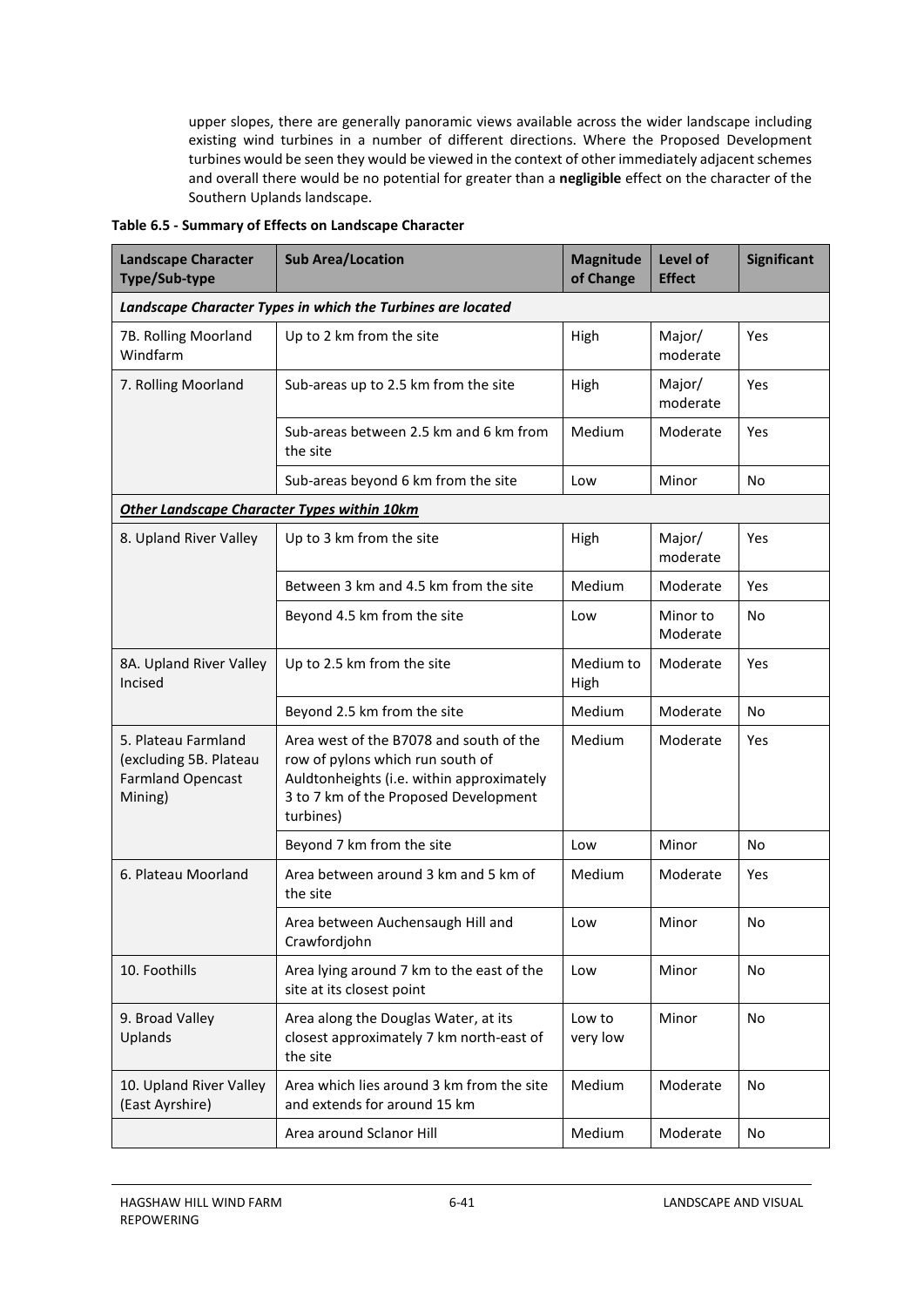| Landscape Character<br>Type/Sub-type                  | <b>Sub Area/Location</b>                 | <b>Magnitude</b><br>of Change | Level of<br><b>Effect</b> | <b>Significant</b> |  |
|-------------------------------------------------------|------------------------------------------|-------------------------------|---------------------------|--------------------|--|
| 18a. Plateau<br>Moorlands (East<br>Ayrshire)          | Area around Middlefield Law              | Low to<br>Medium              | Minor to<br>Moderate      | <b>No</b>          |  |
|                                                       | Area to the north of Wardlaw Hill        | Low                           | Minor                     | No                 |  |
| Other Landscape Character Types between 10km and 15km |                                          |                               |                           |                    |  |
| 4. Rolling Farmland                                   | All sub-areas                            | Very Low                      | Minor to<br>Negligible    | <b>No</b>          |  |
| 11. Prominent Isolated<br><b>Hills</b>                | Tinto Hills Area and Dungavel Hill area  | Medium                        | Moderate                  | <b>No</b>          |  |
| LCT 13. Southern<br>Uplands                           | All sub-areas                            | Low                           | Minor                     | No                 |  |
| 13C. Southern Uplands<br>Leadhills                    | Area south-east of the site              | Low                           | Minor                     | No                 |  |
| 19. Southern Uplands<br>(Dumfries and<br>Galloway)    | Area beginning around 10 km to the south | Very Low                      | Negligible                | No.                |  |

## **Effects on Landscape Character during Decommissioning**

- 6.7.106 It is recognised that there would be some additional temporary effects during decommissioning of the Proposed Development after 30 years over and above those assessed under the heading of 'Operational Effects' above. The additional effects resulting from decommissioning activities would be localised and relatively incidental when viewed in the context of the Proposed Development being removed.
- 6.7.107 The effects on landscape character would therefore decrease incrementally as decommissioning progresses and as more turbines and associated foundations and hardstanding are removed.
- 6.7.108 The effects would be similar to those during the construction phase but in reverse.
- 6.7.109 Overall, it is considered that there would be a low magnitude of additional change (over that during the operational phase) for the reasons outlined above. This would result in no greater than a **minor** temporary effect on the Rolling Moorland and Rolling Moorland Windfarm LCTs within which the Proposed Development is located. Beyond the site, in the context of the other existing wind energy developments in the immediate vicinity the effects on landscape character would be no more than **minor to negligible**. The decommissioning effects would be temporary in nature and are unlikely to all occur at the same time during this phase.
- 6.7.110 The decommissioning effects of the development on landscape character are deemed to be **not significant**.

#### **Douglas Valley Special Landscape Area**

- 6.7.111 The Validating Local Landscape Designations (VLLD) report produced by South Lanarkshire (Nov 2010) sets out that the various SLA descriptions should incorporate landscape character and landscape qualities. It is therefore appropriate to consider the various assessments for the relevant identified landscape character types as set out above when considering effects upon the Douglas Valley SLA.
- 6.7.112 The VLLD report goes on to suggest that information should be recorded for the various aspects of landscape character including: typicality, rarity or uniqueness and condition or quality as well as landscape qualities including: Scenic, Enjoyment, Cultural and Naturalness. Both landscape character aspects and landscape qualities have been taken into consideration when determining the various landscape sensitivities as set out above and resulting effects on the various landscape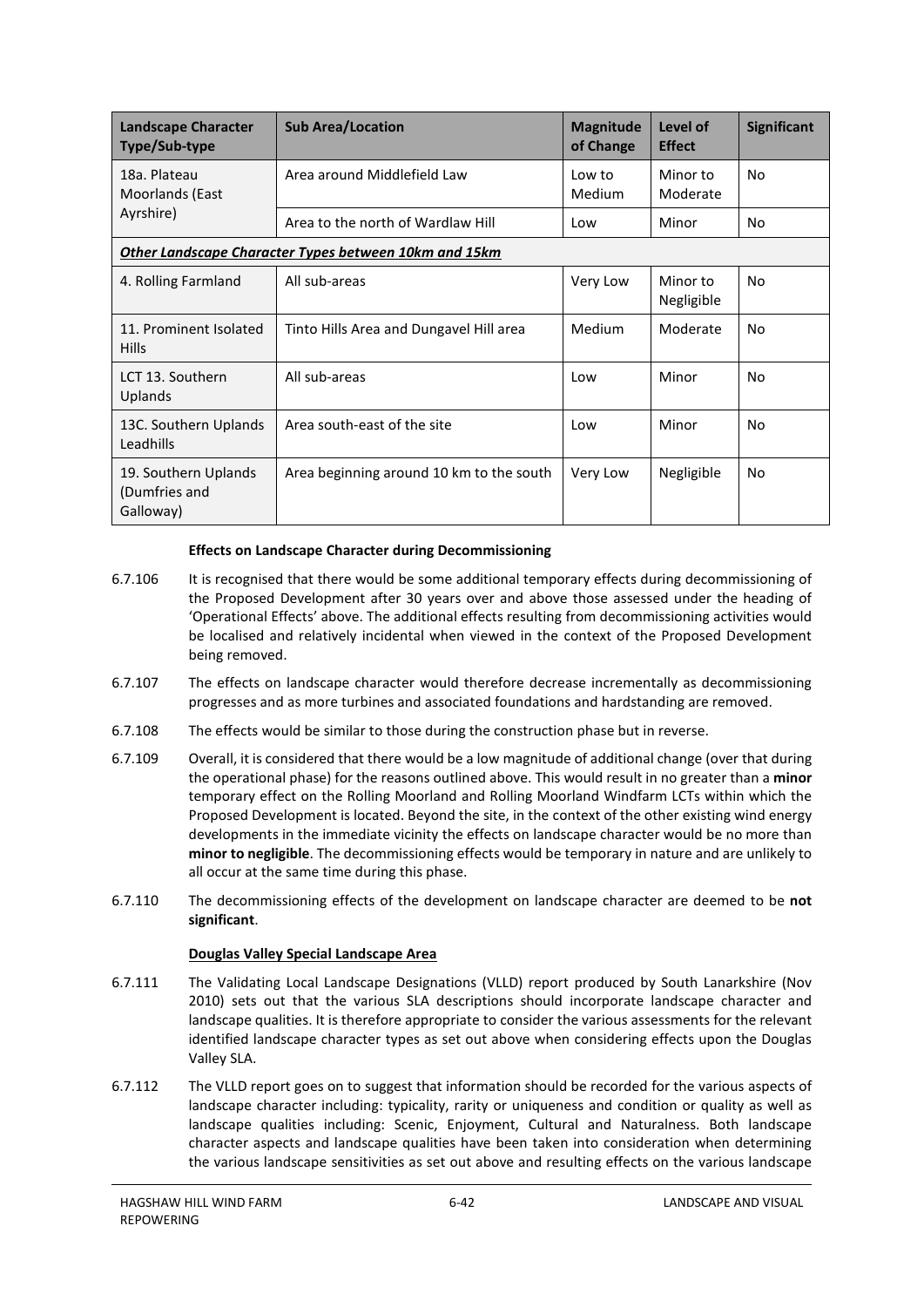character types. Therefore, the above judgements about effects on landscape character can be read as a representation of the effect on the Special Landscape Area designation.

- 6.7.113 The Douglas Valley Special Landscape Area comprises a number of Landscape Character types as follows:
	- 5 Plateau Farmland;
	- 7 Rolling Moorlands;
	- 8 Upland River Valley;
	- 8A Upland River Valley Opencast Mining;
	- 9 Broad Valley Upland; and
	- 10 Foothills
- 6.7.114 When referring to area '8A' Upland River Valley Opencast Mining', it is assumed that this is a typographic error as the correct numbering as stated elsewhere in the Validating Local Landscape Designations (VLLD) report (South Lanarkshire Nov 2010), is '8B'. Additionally, the Landscape Character Type within which the Proposed Development is located, LCT 7 Rolling Moorland Windfarm, was also omitted from the list within the VLLD.
- 6.7.115 VLLD describes the Douglas Valley SLA as follows:

"*The Douglas Valley is a sheltered valley containing a well preserved designed landscape with significant mature woodland planting. It is centred around the historic village of Douglas and provides an accessible, contained and tranquil landscape in contrast to the open and expansive rolling moorland to both the south and north of the valley*."

- 6.7.116 VLLD acknowledges that the Existing Development and the Hagshaw Hill Extension '*have and will continue to affect the landscape'* of the SLA. However, the document considers that these developments are '*relatively limited or transient features that will not affect the key landscape characteristics sufficiently to be excluded from the designated area'*.
- 6.7.117 It is noteworthy that the boundary of the Douglas Valley SLA was drawn to incorporate part of the Existing Development. This demonstrates that wind farm development can be accommodated both immediately adjacent to an SLA and also within the designated landscape without detrimental effects upon the overall quality and integrity of the designated landscape area. In this regard, it is noted that a number of other wind energy developments have been consented within or close to the Douglas Valley SLA since the VLLD was published.
- 6.7.118 VLLD goes on to identify the significance of the scenic and cultural features of the Douglas Valley SLA, which are as follows:
	- *Scenic compositional qualities of a meandering upland river passing through a sheltered, mature pastoral landscape enclosed by moorland hills;*
	- *Cultural features include the designed landscape of the Douglas Castle and historic village of Douglas together and their historic associations with the Douglas Family, the Cameronians regiment and literary associations with Sir Walter Scott;*
	- *A network of mature policy woodlands and shelterbelts and a high quality water environment; and*
	- *Frequently visited, as the M74 passes through the eastern end of the designated area and intersects with the main east-west route of the A70 which passes along the valley. The village and castle are visitor destinations with well-maintained footpaths through the designed landscape*.
- 6.7.119 Having regard to the scenic compositional qualities of the Douglas Valley, it is considered that the Proposed Development would not detrimentally affect the notable landscape fabric of the SLA as described within the VLLD. The Proposed Development would be located on the uppers slopes of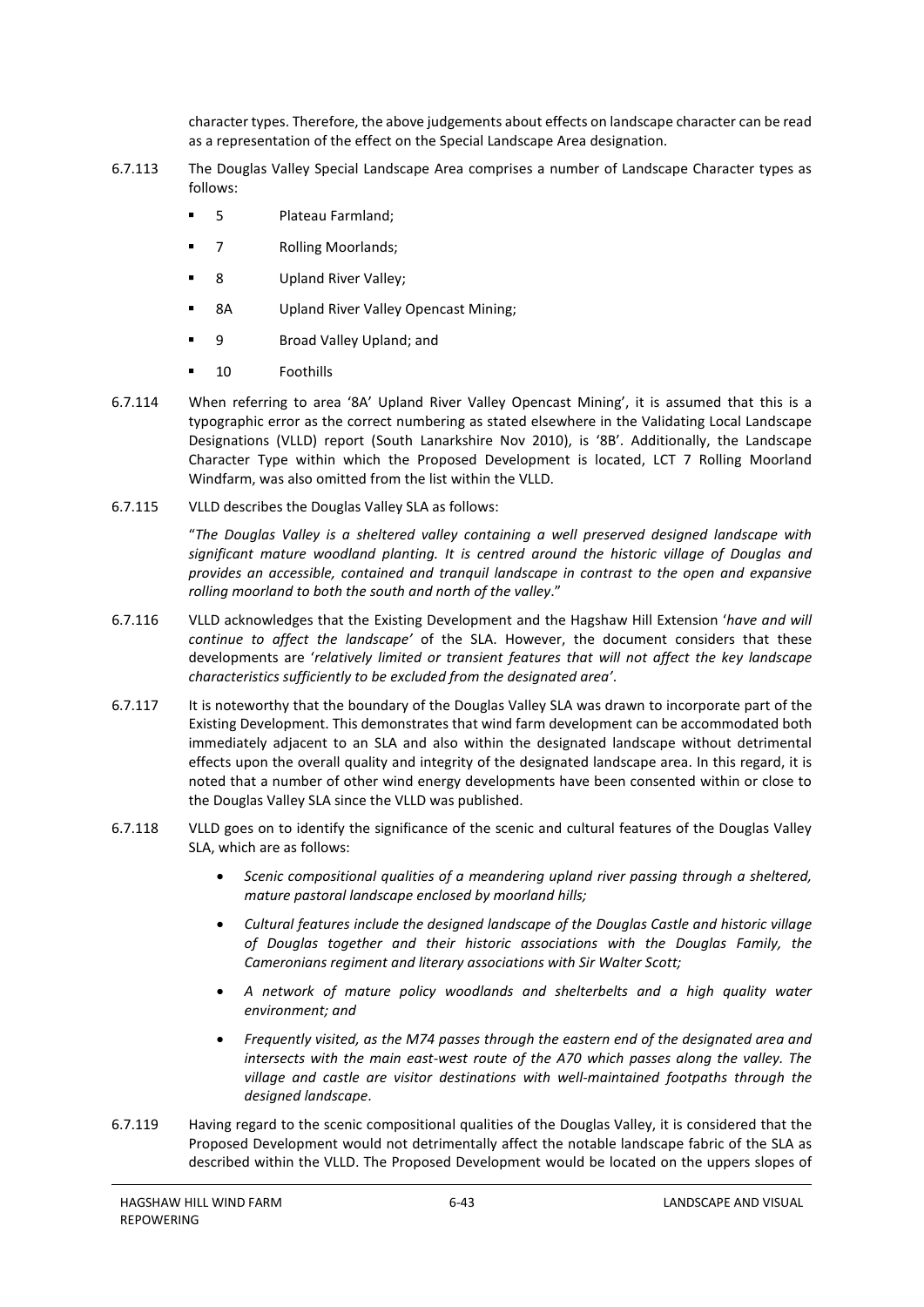the rolling moorland, beyond the '*meandering upland river'* landscape, and as such would appear separate to the distinctive pastoral lower lying landscape of the SLA.

- 6.7.120 VLLD states, with regards to the choice of boundary for the Douglas Valley SLA, that the boundary considers the visual envelope and setting of the valley and that it includes Hagshaw Hill, which encloses the valley in views to the west and north. The north western boundary is noted to follow '*the hill crest and forestry boundary of Curly Brae towards Douglas Wes*t. *It then rises to meet the hill crest and forestry on Hagshaw Hill to join the western boundary at Wedder Hill'*. When viewed on an accompanying plan (See Figure 6iv of VLLD), it is noted that the boundary of the SLA largely reflects physical boundaries of forestry, fences, watercourses, and the interface between forestry and moorland.
- 6.7.121 It is acknowledged that the Proposed Development is located within the SLA, but the character of this upland section of the SLA landscape is markedly different to the core lower lying Douglas Water Valley landscape and has been acknowledged to be able to accommodate wind energy development without detrimentally altering the perception or enjoyment of the core SLA landscape.
- 6.7.122 In terms of impact on cultural features, whilst it is noted that the Proposed Development has the potential to result in visual effects upon views from certain more elevated, south eastern, parts of the grounds of the Douglas Castle, it is noted that the existing Hagshaw Hill Extension and Hazelside turbines are also visible from Douglas Castle and its grounds, and from the majority of the Douglas Valley, as will be the case for parts of the consented Douglas West Wind Farm, as discussed in cumulative scenario 1. Whilst the Proposed Development will appear larger in certain views within the grounds of the Douglas Castle than the existing built turbines, they will not affect the ability to perceive and appreciate the cultural features located within the Douglas Valley. Further assessment is given to the impact of the Proposed Development on Cultural Heritage features within Chapter 10 of the EIA Report.
- 6.7.123 The Proposed Development would not adversely affect the network of mature policy woodlands and shelterbelts and a high quality water environment within the Douglas Valley.
- 6.7.124 In terms of the Proposed Development's impact on visitor routes and attractions within the area, a detailed assessment of these potential impacts has been undertaken and it is considered that although the Proposed Development would give rise to some limited worst case major effects upon routes that could be used by tourists and visitors to the Douglas Valley, such effects would not have a detrimental impact on the overall perception of the SLA as an attractive valley landscape. It is considered that the most visited parts of the SLA are the village of Douglas and the Douglas Caste Grounds which, once there, feel quite separate from the upper slopes of the hill ground beyond.
- 6.7.125 Based on the findings of likely effects upon landscape character as set out above, it is assessed that there would be a range of landscape effects on the Douglas Valley SLA, from major/moderate where the Proposed Development is located, to no effect where there is very limited intervisibility between the Proposed Development and wider reaches of the SLA. The areas assessed as being of a major/moderate and significant effect are relatively localised and occur due to the close proximity of these areas to the Proposed Development. It should be noted that the impacts on this SLA are limited due to the varying degrees of intervisibility across and area which is currently influenced by wind turbine development in the form of Hagshaw Hill Extension, Hazelside Farm turbines, Galawhistle Wind Farm and Andershaw Wind Farm. The consented Douglas West Wind Farm will also influence the character of parts of the SLA once built, as discussed further in cumulative scenario 1.
- 6.7.126 It is therefore considered that there would be an overall **Moderate** but not significant level of effect on the Douglas Valley SLA (whilst recognising that the effect would be major/moderate in some locations and less than moderate elsewhere).
- 6.7.127 In summary, having regard to the potential impact of the Proposed Development on the key scenic and cultural features of the Douglas Valley SLA, it is considered that the worst case effects identified would not detrimentally affect the overall quality and perception of the designated landscape area.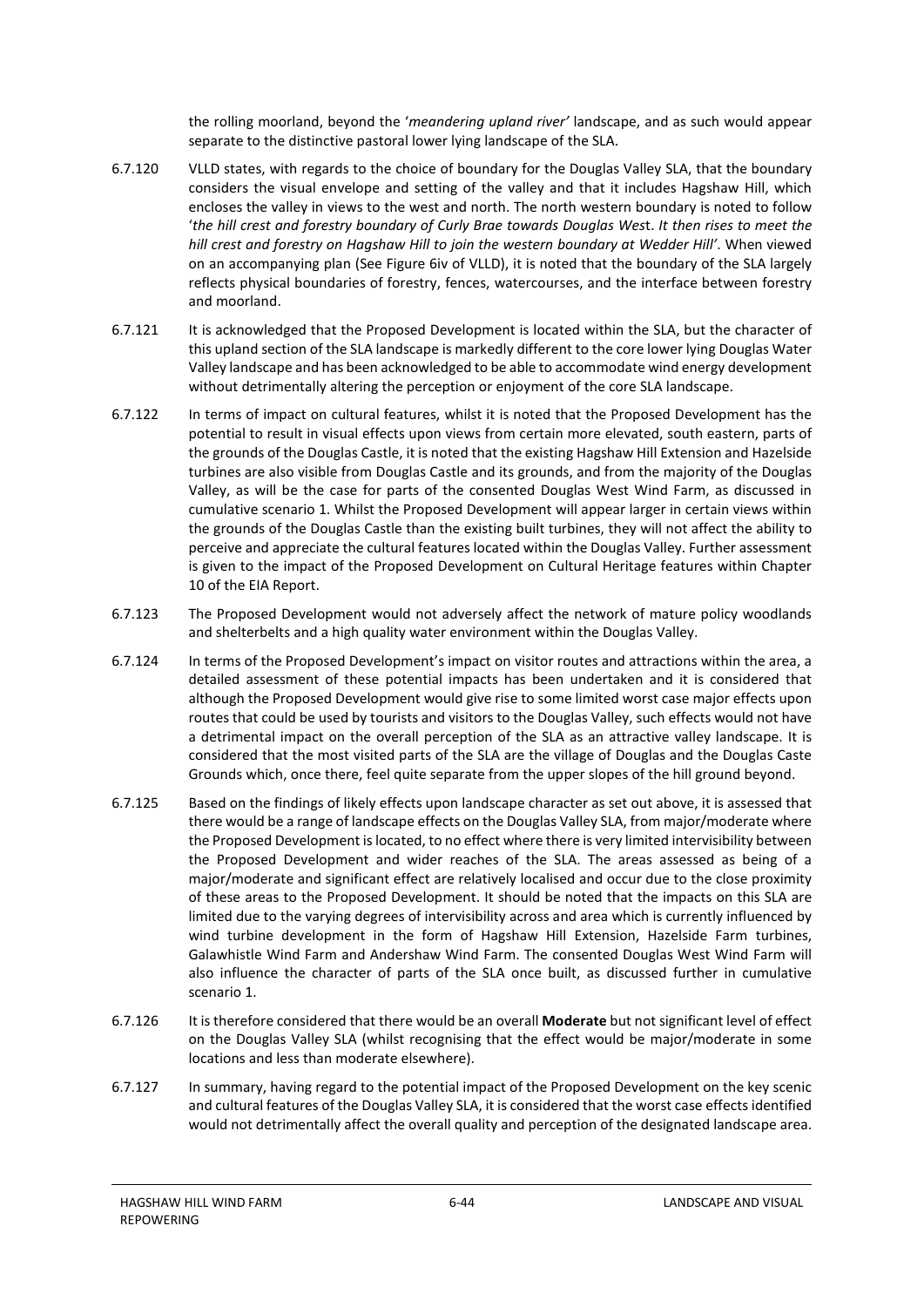# *Assessment of Visual Effects at Representative Viewpoints*

#### **Construction Effects**

6.7.128 Beyond the immediate vicinity of the site, ground level activity associated with the turbine construction would not be clearly visible or discernible from the vast majority of the study area and therefore, from the majority of the assessment viewpoints, the only additional visual effects over and above those addressed under the heading of 'Operational Effects' would arise in relation to views of the cranes erecting the turbines. The cranes would be visible for a relatively short period and would be incidental when considered in the context of the turbines being erected. There are a number of locations within the study area that may experience glimpsed views of construction activity at ground level; however, it is assessed that any view of these works will also be incidental and **not significant**, in relation to the overall effects identified as a result of the Proposed Development.

#### **Operational Effects**

- 6.7.129 A detailed viewpoint assessment of the operational phase effects is presented at Appendix 6.3 and this considers the long-term visual effects during the operational phase of the Proposed Development for each of the 17 assessment viewpoints agreed with ECU, SLC, EAC and SNH.
- 6.7.130 For each of the representative viewpoints, a short description is firstly given of the baseline view and a judgement is provided regarding the sensitivity of the key receptors likely to experience the view.
- 6.7.131 This is followed by a description of the features of the Proposed Development that would be visible from that viewpoint. This includes a description of how many turbine hubs and blades would be visible and also, where relevant, whether any ground level components of the Proposed Development would be visible. For each viewpoint, there is a comment on how vegetation, buildings or topography would affect the actual visibility of the turbines. A judgement is then provided as to the assessed magnitude of change that would be experienced at each viewpoint.
- 6.7.132 Following this, professional judgement is then provided regarding the resulting level of effect on the view and a statement is provided to clarify whether the effect is deemed to be significant or not.
- 6.7.133 A summary of the sensitivity of the view, magnitude of change in the view and level/significance of effect is given in Table 6.6. Where a viewpoint is representative of more than one type of visual receptor, the assessment carried forward to Table 6.6 is that which represents the most sensitive receptor group represented by the viewpoint.
- 6.7.134 It has been assessed that there would be a significant visual effect at 10 of the 17 representative viewpoints. These are as follows:
	- Viewpoint 1 Braehead, Coalburn;
	- Viewpoint 2 M74 Overbridge;
	- Viewpoint 3 Monument at Douglas Castle;
	- Viewpoint 4 B7078 south of Lesmahagow Douglas;
	- Viewpoint 5 A70 Rigside;
	- Viewpoint 9 A70 east of Monksfoot Bridge;
	- Viewpoint 12 A70, East of Glespin;
	- **Viewpoint 13 Auchensaugh Hill;**
	- **U** Viewpoint 16 –Douglas, Crabtree Street; and
	- Viewpoint 17 Junction of A70 and Station Road, Douglas.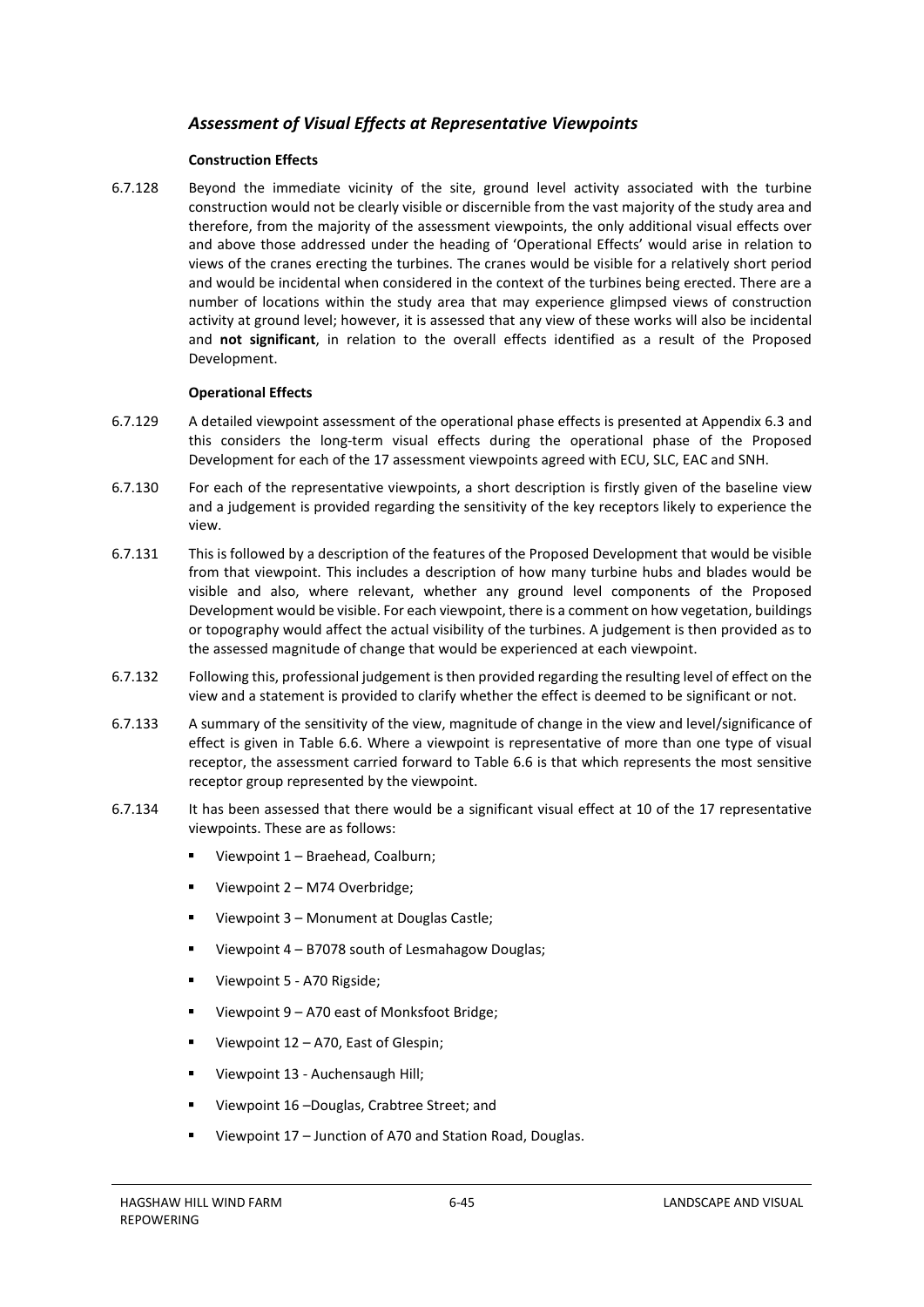| Name/Receptor                                    | <b>OS Grid Ref</b> | <b>Distance to nearest</b><br>turbine | Sensitivity of<br>the Receptor | <b>Magnitude of</b><br>Change | <b>Level of Effect</b>     | <b>Significant</b> |
|--------------------------------------------------|--------------------|---------------------------------------|--------------------------------|-------------------------------|----------------------------|--------------------|
| 1. Braehead, Coalburn                            | 281527, 634520     | 3,778 m (T14)                         | High                           | Medium                        | Moderate                   | Significant        |
| 2. M74 Overbridge                                | 284424, 635419     | $6,339$ m (T14)                       | Medium                         | Medium                        | Moderate                   | Significant        |
| 3. Monument at Douglas Castle                    | 284112, 631743     | $4,380 \text{ m}$ (T6)                | High                           | <b>Medium</b>                 | Moderate                   | Significant        |
| 4. B7078 south of Lesmahagow                     | 283120, 637377     | 7,049 m (T14)                         | Medium                         | Medium                        | Moderate                   | Significant        |
| 5. A70 Rigside                                   | 287708, 635192     | 9,017 m (T14)                         | High                           | Medium                        | Moderate                   | Significant        |
| 6. Black Hill                                    | 283198, 643552     | 12,794 m (T14)                        | High                           | Medium to Low                 | Moderate to Moderate/Minor | Not Significant    |
| 7. Hyndford Bridge                               | 291488, 641453     | 15,659 m (T14)                        | High                           | Low to Medium                 | Moderate/Minor to Moderate | Not Significant    |
| 8. Tinto Hill                                    | 295316, 634372     | 15,861 m (T6)                         | Very High                      | Low                           | Moderate/Minor             | Not Significant    |
| 9. A70 east of Monksfoot Bridge                  | 278760, 628789     | $1,172 \text{ m (T1)}$                | Medium                         | High                          | Moderate                   | Significant        |
| 10. Victory Park, Muirkirk                       | 269388, 627320     | $9,625$ m (T1)                        | High                           | Medium                        | Moderate                   | Not Significant    |
| 11. Cairn Kinney                                 | 278468, 621429     | $8,136$ m (T1)                        | High                           | Medium                        | Moderate                   | Not Significant    |
| 12. East of Glespin (on A70)                     | 282035, 628719     | 2,463 m (T3)                          | Medium                         | High                          | Moderate                   | Significant        |
| 13. Auchensaugh Hill                             | 285330, 627198     | $6,091 \text{ m}$ (T3)                | High                           | Medium                        | Moderate                   | Significant        |
| 14. Nether Wellwood (A70)                        | 264995, 625824     | 14,252 m (T1)                         | Medium                         | Low                           | Moderate/Minor             | Not Significant    |
| 15. Cairn Table                                  | 272410, 624235     | 8,279 m (T1)                          | High                           | Medium                        | Moderate                   | Not Significant    |
| 16. Douglas                                      | 283575, 631020     | $3,654 \text{ m}$ (T6)                | High                           | Medium                        | Moderate                   | Significant        |
| 17. Junction of A70 and Station<br>Road, Douglas | 283297, 630323     | 3,284 m (T6)                          | High                           | Medium to High                | Moderate                   | Significant        |

**Table 6.6 - Summary of Operational Effects on Assessment Viewpoints**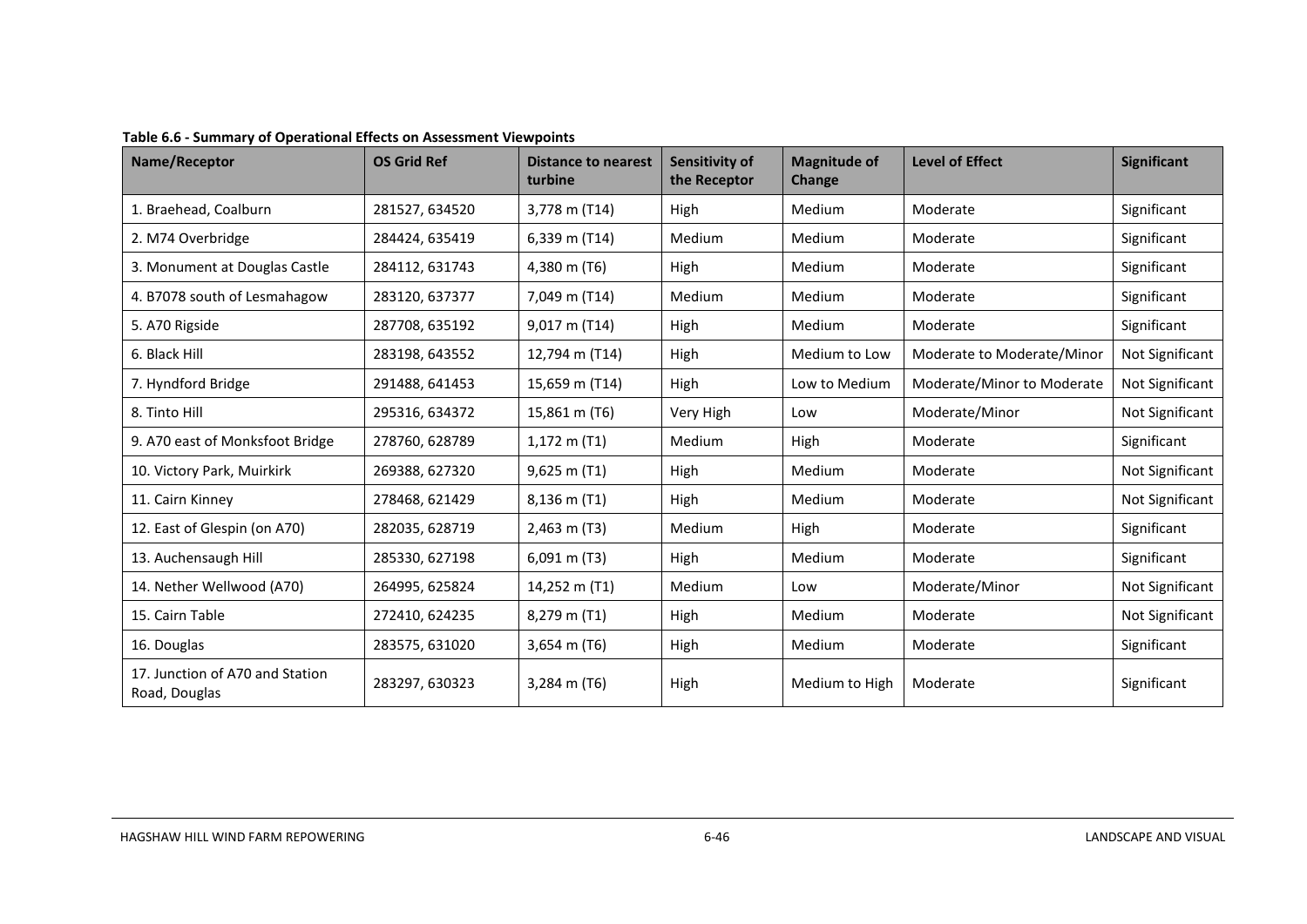# *Assessment of Effects on Visual Receptor Groups*

- 6.7.135 From analysis of the assessment viewpoints it is possible to draw some conclusions about the level of effect on views and visual amenity experienced by different receptor groups at different distances from the Proposed Development.
- 6.7.136 In this section, the effects of the Proposed Development on various different visual receptor groups are considered.

# **Construction Effects on Visual Receptor Groups**

- 6.7.137 It is recognised that there would be some additional temporary visual effects during the construction of the Proposed Development over and above those assessed under the operational phase.
- 6.7.138 The vast majority of effects, of note, when considering the construction phase would be experienced in the immediate vicinity of the site. Due to the nature of the surrounding landform and vegetation, the construction activities will not be visible from much of the surrounding area and hence have no more than a minor effect on visual receptors within the majority of these areas.
- 6.7.139 A number of Core Paths, Aspirational Core Paths and a Wider Network paths pass within close proximity as well as through the site including, CL/346/1, CL/3459/1, CL/3460/2, CL/3458/1, CL/3452/1, CL/3457/1 and CL/3344/2, along with a number of Aspirational Core Paths and Wider Network paths as illustrated at Figure 6.20.
- 6.7.140 Receptors using these routes would have largely unobstructed views of at least some of the construction activities associated with the Proposed Development. The clearest views would be experienced from the core path network which follows the access tracks of the Existing Development turbines, however, it is recognised that a temporary diversion of this route will be required during the construction phase.
- 6.7.141 It is assessed that there would be a worst-case medium magnitude of additional effect on these routes during construction, over and above the operational phase effects assessed below. This would result in a temporary **moderate** additional effect which would be significant and these effects need to be considered in conjunction with the operational effects identified below. However, it should be recognised that the Core Paths which are formed by the access tracks of the Existing Development only came into being as a consequence of them being laid out as access tracks to the wind farm. They are therefore inherently related to the development of wind energy at the site and would continue to be so should the Proposed Development be consented.

## **Operational Effects on Visual Receptor Groups**

6.7.142 Views of the ground level components of the Proposed Development will be limited to a relatively short radius around the site. Except where indicated, the discussion below therefore relates primarily to views of the proposed turbines of the Proposed Development.

# *Residential Properties within 2 km of the Proposed Turbines*

- 6.7.143 There are 23 residential properties or groups of properties within 2 km of the proposed turbines, including the small village of Glespin. Of these, it is understood that Monkshead Farm is abandoned and no longer forms a residential property. In addition, Low Broomerside, is owned by the Applicant will be taken out of residential use. A further group of properties at Hazelside is also under the control of the Applicant, as is Blackwood Cottage. The properties are identified and assessed in detail within the Residential Visual Amenity Study (RVAS) presented at Appendix 6.4.
- 6.7.144 The RVAS concludes that there would be significant effects experienced at six of the assessed properties or groups, namely: The Shieling, Inches Cottage, Carmacoup Farm Cottage, Carmacoup Farm, properties at Hazelside Farm and Station House, but the residents would not experience such an overbearing effect on visual amenity that any property would become an unattractive place to live or visit.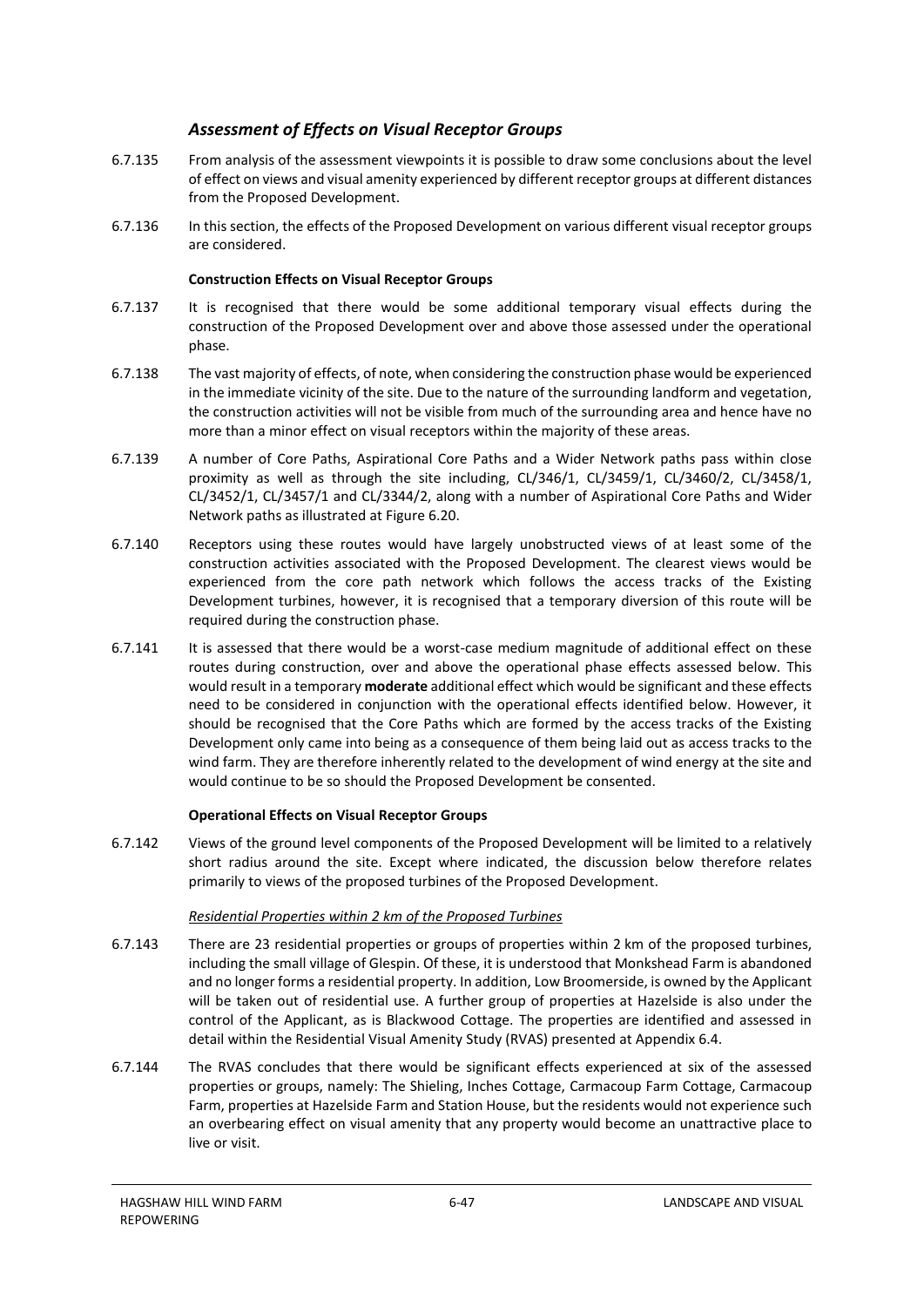6.7.145 A further property, Monksfoot, would experience a moderate, but non-significant effect, whilst the residents of the remaining properties would experience no greater than a **moderate/minor** effect on views from the property and curtilage.

## *Glespin*

- 6.7.146 The properties within Glespin village are considered in further detail within a series of different grouped areas as part of the RVAS. However, in summary, the primary open views from the village are to the south across the Douglas Water valley to the farmland beyond, rather than northwards towards the site, where the steeply rising topography limits the potential for any views of the turbines. It is assessed that there would be no more than a **minor** level of effect on any of the properties in Glespin which may be able see the tops of a small number of blades only, with the majority of properties having no view of the turbines and thus experiencing no more than a **negligible** effect.
- 6.7.147 Consultation with SLC in relation to the previous Douglas West Wind Farm application, lead to the selection of Viewpoint 12 on the A70 east of Glespin to illustrate the potential effects from the approach to the village, as the nearest suitable location to the settlement where turbines can be viewed. However, it should be noted that the view from Viewpoint 12 is not typical of the view from any of the residential properties in Glespin and its primary purpose in this LVIA is therefore to represent users of the A70 as they pass through this section of the landscape.

#### *Properties Located between 2 km and 5 km of the Proposed Turbines*

- 6.7.148 Between 2 km and 5 km of the proposed turbines, the majority of the residential properties lie within, and surrounding, the villages of Coalburn and Douglas, which are discussed separately below. A number of further individual farmsteads and small clusters of properties are also scattered throughout the surrounding landscape.
- 6.7.149 To the south-east of the site, off the A70, there are a number of farmsteads located within the ZTV of the Proposed Development, as shown at Figure 6.7. Such properties include Weston and Midtown. The existing view from the front elevation of Weston looks directly towards the existing Hagshaw Hill Extension and comprises a pastoral landscape with belts of coniferous forest, such as that at Windrow Wood, and rough grassland and moorland covering the upper hill slopes. The farmstead at Midtown is located within a locally undulating landscape, which is also heavily wooded, which encloses views in the direction towards the site, although views of the Existing Development are likely to be available from the wider farmstead. The nature of views towards the site from the A70 in the vicinity of Weston is shown at Figure 6.43 in relation to Viewpoint 12.
- 6.7.150 Overall, the dwelling house at Weston will experience direct and open views towards the site and the Proposed Development will be seen in the context of the existing Hagshaw Hill Wind Farm Extension turbines. There will be a medium magnitude of change in the view, at a distance of just over 3 km, giving rise to a moderate effect that is significant. With regard to Midtown, the magnitude of change from the farm house will be medium to low due to its location in the landscape, but from the wider farmstead there will be a medium magnitude of change. There will be a worst case **moderate** effect that is significant.
- 6.7.151 To the south west of the site there are a small number of scattered dwellings and farmsteads at Glenbuck, however these are located outside the ZTV of the Proposed Development, as shown at Figure 6.7 and landform will screen views towards the Proposed Development. Further west along the A70, within 5 km of proposed turbines, ZTV coverage is limited and the Proposed Development will not be visible from Parish Holm, Darnhunch.

## *Coalburn, Braehead and Bellfield*

6.7.152 The linked settlements of Coalburn, Braehead, and Bellfield are situated to the north north-east to north-east of the site with the majority of the properties falling between 4 km and 5 km of the proposed turbines. Whilst it is recognised that these settlements are often referred to collectively as just Coalburn, for the purposes of this discussion Coalburn is considered to be that part of the settlement north of the junction between Coalfield Road and Bellfield Road whilst Braehead is that part of the settlement to the east of this junction. Bellfield is located to the east of Braehead and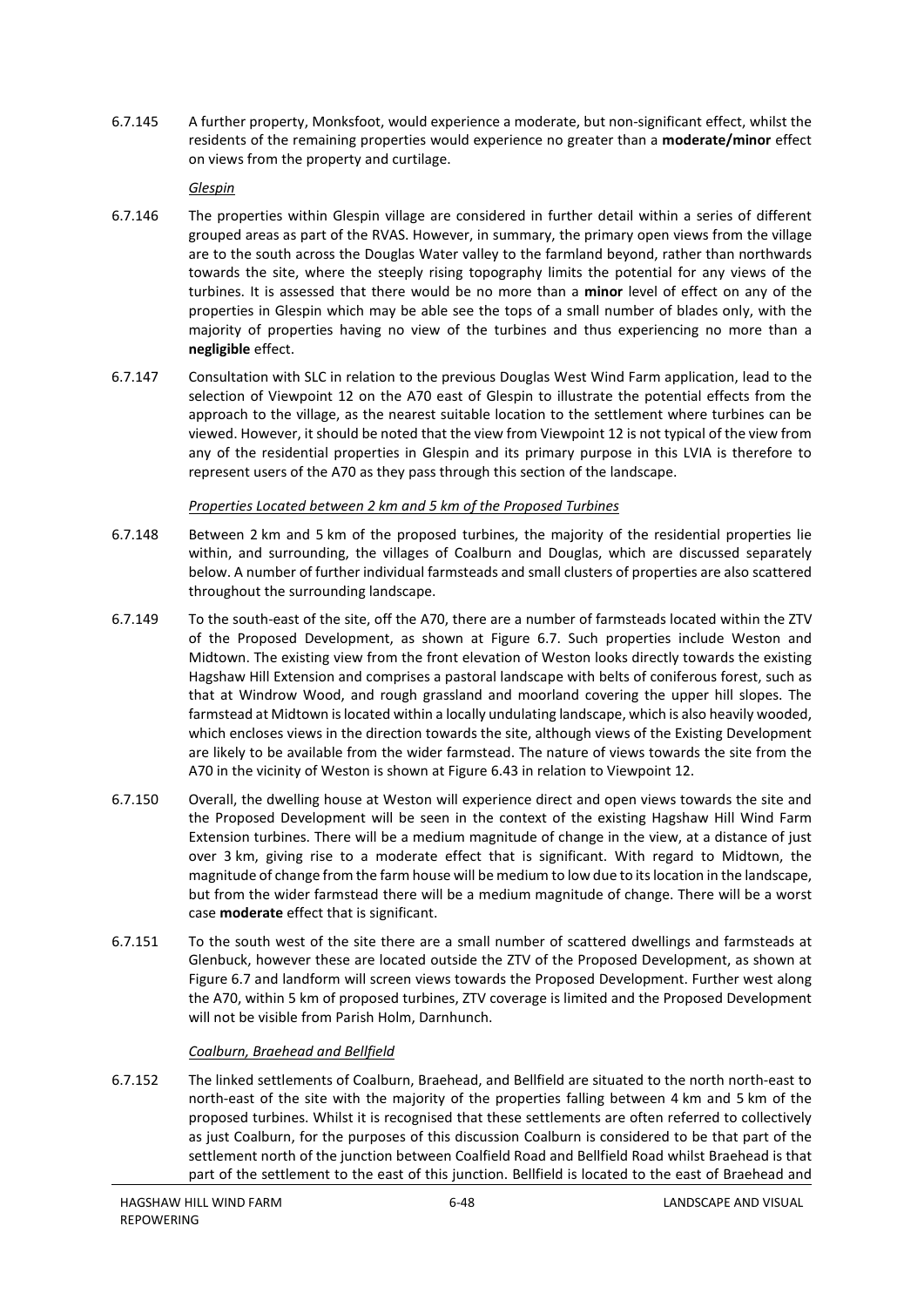comprises scattered farmsteads and dwellings along Bellfield Road. The visual effects on the individual areas are discussed separately below.

- 6.7.153 Dealing first with Coalburn, the main road through the settlement, Coalburn Road, rises in elevation to the north. Many properties within Coalburn currently experience views which are internally focused within the residential context and are orientated away from the direction of the site. However, there are longer distance views available in the direction of the Proposed Development directly along Coalburn Road in a southerly direction, particularly from the road as it travels over higher ground in the vicinity of Manse View and Dunn Crescent. There are a small number of properties located on Dunn Crescent and Manse View that are orientated towards the site, as are a small number of dwellings on School Road. It is likely that the Proposed Development would be visible from first floor windows beyond the intervening urban context.
- 6.7.154 As one travels south along Coalburn Road, Manse View and Dunn Crescent, as well as Schoolhouse Avenue, the Proposed Development will be seen in the context of the existing Hagshaw Hill Extension turbines, beyond the immediate landscape, which is subject to planning consent for numerous wind farm developments, including Douglas West Wind Farm, Dalquhandy Wind Farm and Cumberhead Wind Farm. The consented turbines will form the primary feature of the view, with the Proposed Development located at distance beyond. In this context, as discussed further in cumulative scenario 1, the Proposed Development would reinforce the existing character of the view, and would not appear out of scale, resulting in a non-significant effect. It is this assessment of cumulative scenario 1 which is understood to be most relevant when considering the merits of the Proposed Development. However, for the purpose of the main LVIA assessment it is assumed that these turbines are not present and in this context there would be a medium to high magnitude of change in the view resulting in a **moderate** to **major** visual effect which is significant.
- 6.7.155 It is acknowledged that there is outline planning consent granted for a small housing development to the south of Middlemuir Road, Coalburn, named 'Gunsgreen'. The properties located within this development would lie immediately north of an area consented for wind energy development, and the Proposed Development would be located beyond. The proposed turbines would therefore be seen in the context of a large area of other turbines, and the ultimate magnitude of change in the view would be low. There would be no greater than a **moderate/minor** visual effect upon residents of any new development, should it come to fruition, and such effect is not significant.
- 6.7.156 The properties in Braehead, located to either side of Bellfield Road, are not orientated directly towards the site but it is acknowledged that there will be views towards the Proposed Development across the immediate formerly mined landscape. The existing Hagshaw Hill Extension turbines will be visible in the view beyond the immediate landscape, which is subject to planning consent for numerous wind farm developments, including Douglas West Wind Farm, Dalquhandy Wind Farm and Cumberhead Wind Farm. The consented turbines will form the primary feature of the view, with the Proposed Development located at distance beyond. In this context, the Proposed Development would reinforce the existing character of the view, and would not appear out of scale, as shown at Figure 6.32 in relation to Viewpoint 1. However, for the purpose of the main LVIA assessment it is assumed that these turbines are not present and in this context there would be a medium magnitude of change giving rise to a **moderate** effect which is significant.
- 6.7.157 The farmsteads and dwellings scattered along the eastern side of Bellfield Road are orientated in various directions, with direct views towards the site experienced from a small number of the properties, namely those located to the immediate east of Braehead. The visual experience with be similar that shown at Figure 6.32 in relation to Viewpoint 1. The Proposed Development would in due course be seen in the context of the consented development of Douglas West Wind Farm, which will occupy the near view. The Proposed Development would be seen at greater distance, in the context of the existing Hagshaw Hill Extension turbines. Overall, there would be a medium magnitude of change giving rise to a **moderate** effect which is significant.

## *Douglas*

6.7.158 The village of Douglas is situated to the east of the Proposed Development. Most properties are situated between 3 km and 4.5 km but with several properties scattered around the outskirts of the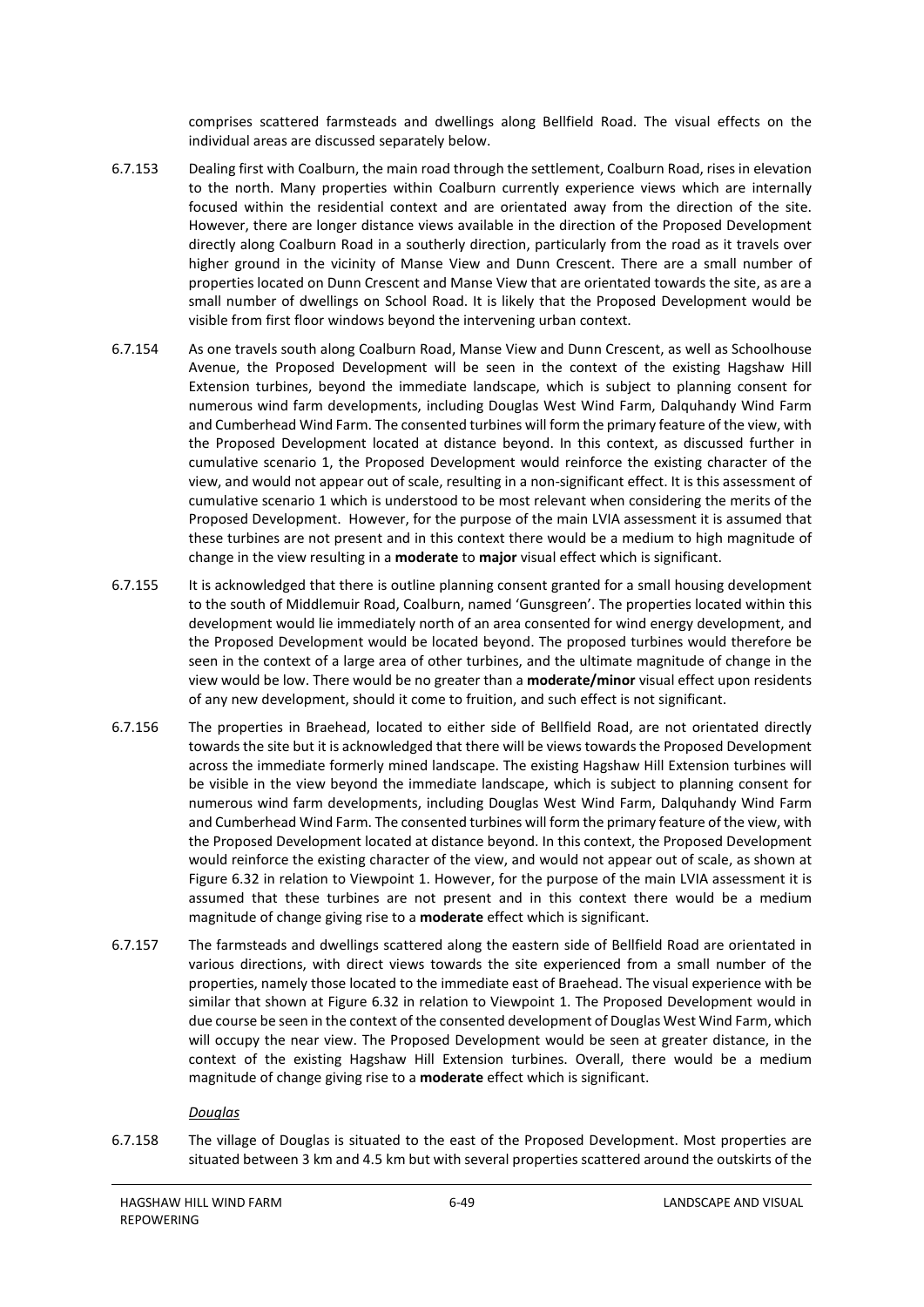village. The entirety of Douglas and many of the surrounding properties fall within the Douglas Valley SLA. A Conservation Area designation also covers the northern part of the village.

- 6.7.159 Douglas is situated on the south-eastern slope of the Douglas Valley, and many views from the village are orientated in a north-westerly direction towards the opposite valley side. Although a significant number of the residential properties within Douglas face inwards and towards other properties, the sloping hillside that Douglas is situated on allows an equally significant number of properties to experience views towards the opposing hillside of the Douglas Water Valley. The northern part of the village has narrower streets, denser clusters of buildings and mature vegetation throughout and within communal areas, such as, the church yard of St Brides Chapel. The northern historic core therefore has relatively limited views out at ground level except along the very northern edge. South of the A70 the housing and street pattern is more modern; roads are typically wider with larger gaps between housing. As these houses occupy rising land with a north easterly aspect they tend to have more opportunities to experience views out of the village towards the surrounding landscape but less of a view of the Conservation Area. Views from Douglas are represented by Viewpoints 3, 16 and Viewpoint 17.
- 6.7.160 Mature vegetation throughout and around Douglas is a characteristic of the village and provides some filtering of views in the direction of the site, with buildings also screening views towards the turbines from many properties. However, it is assessed that the proposed turbines are likely to be visible from several groups of properties in Douglas, namely those located on the western edge of the village, and the housing estate located on higher ground to the south east of the village. These areas are discussed further below.
- 6.7.161 The western edge of Douglas is relatively open, but it is largely located on lower ground on the periphery of the Douglas Water valley. Views towards the site from within the tightly clustered residential area are restricted by intermittent vegetation and by the presence of other buildings. That said, there will be views available from properties located on the periphery of the village, where views are also orientated towards the site, such as from the rear of Blackwood Court, Blue Tower, and properties off Ayr Road. The Proposed Development will be seen alongside the existing Hagshaw Hill Extension turbines, beyond the consented Douglas West Wind Farm turbines in the near view once they are constructed.
- 6.7.162 Similar views will also be gained from higher ground within the village, and from Ayr Road as one approaches the mini roundabout within the centre of the settlement. The existing Hagshaw Hill Extension can be seen from Braehead, Orchard Brae, and the car park to the front of Douglas Parish Church. To the south west of the village a housing estate is located on the north west facing hillside enabling views towards the site from the streets that are orientated generally east to west within the estate. Views from dwellings located on the higher ground within the village would experience views of the Proposed Development over the rooflines of the immediate built form. Again, the proposed turbines would be seen in the same part of the landscape as the Hagshaw Hill Extension turbines, beyond the consented Douglas West Wind Farm turbines in the near view.
- 6.7.163 To the south of the centre of Douglas there are a number of properties located along Ayr Road and the junction of Station Road. The view from the junction is shown at Figure 6.48 in relation to Viewpoint 17. The Proposed Development would be seen in the same part of the view as the existing Hagshaw Hill Extension turbines, marginally extending the horizontal array of turbines in the view. The proposed turbines would be seen beyond the consented Douglas West Wind Farm turbines which will form a prominent feature in eastern portion of the near view.
- 6.7.164 Without the Douglas West Wind Farm turbines considered in the baseline, the introduction of the proposed turbines would result in a worst-case high magnitude of change in the view from some residential properties within Douglas, which is considered to be significant. It is noted that the Proposed Development would slightly extend the visual presence of turbines within the view, but they would not appear out of scale with other wind energy developments within the local landscape.
- 6.7.165 Many of the properties in the village however would experience either no change in the view or limited views of the proposed turbines but not to a degree that would result in significant effect.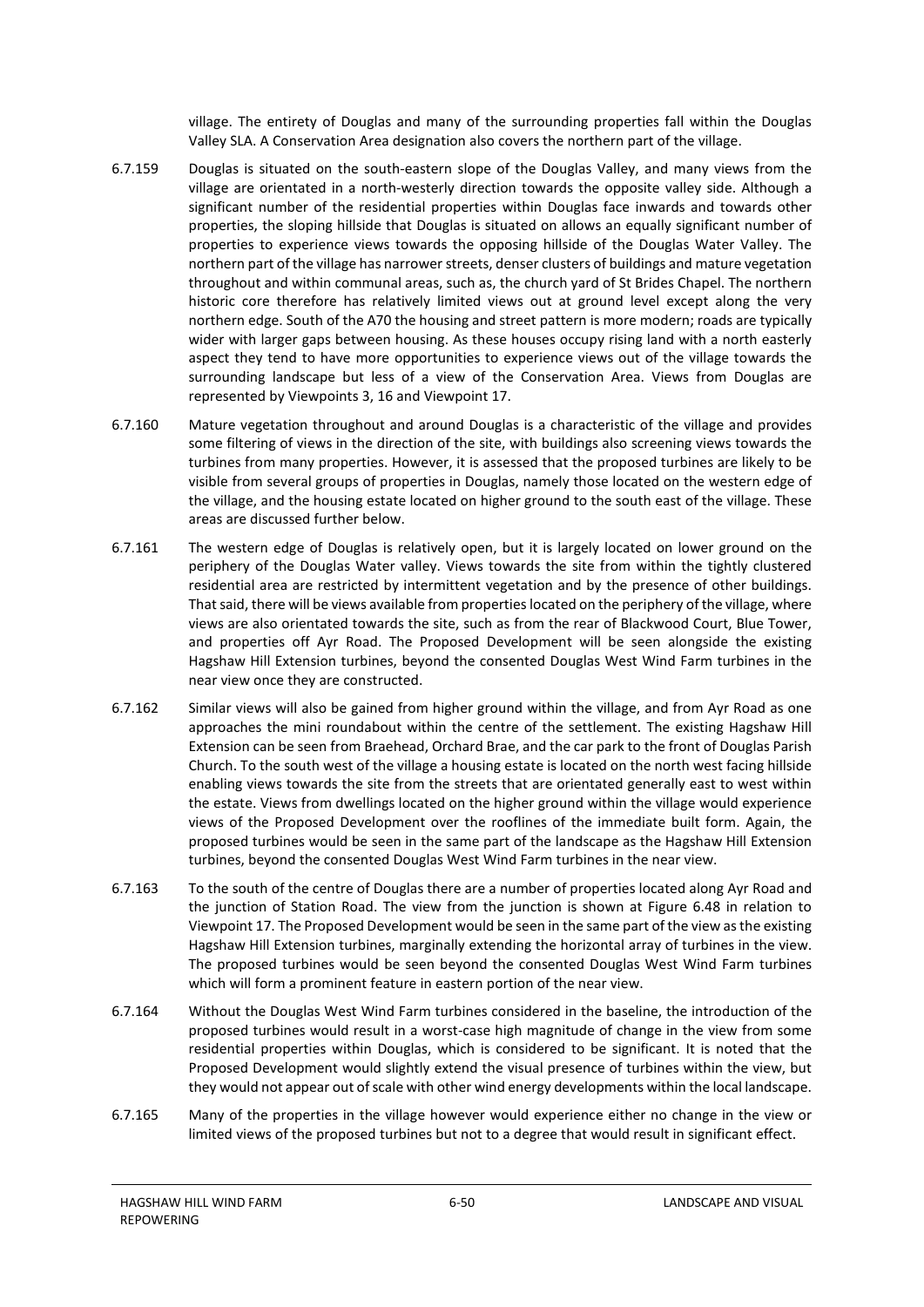6.7.166 Along the A70 and situated relatively close to the village of Douglas is Lady Home Hospital. The main building is orientated in a north-east direction. An area of woodland is located to the immediate south west of the hospital, interrupting views in the direction of the site. It is likely that views towards the Proposed Development will be heavily filtered or screened in summer and filtered during months of leaf loss. The would be a worst case low magnitude of change from the hospital resulting in a **moderate/minor** effect which is not significant.

#### *Settlements between 5 km and 10 km of the Site*

- 6.7.167 Settlements between 5 km and 10 km of the proposed turbines include Lesmahagow, Brocketsbrae, Douglas Water, Rigside, and Muirkirk. Smaller clusters of properties between 5 km and 10 km of the proposed turbines include Auchlochan, Stockbriggs, Cairnhouses, and Uddington.
- 6.7.168 The ZTV at Figure 6.7 implies a degree of visibility across Lesmahagow, Brocketsbrae, Hawksland, Douglas Water and Rigside, in reality the turbines would not be perceptible from ground level or from the vast majority of properties within central parts of these settlements. There may be some occasional glimpsed views of the proposed turbines from upper floors of dwellings but at distances at 5 km to 10 km from the Proposed Development, and in the context of the M74 motorway and the wider panoramas likely to be visible, the turbines would result in no greater than a medium magnitude of change in the majority of views. Viewpoint 5 from the A70 illustrates one of the small number of locations where the proposed turbines would be more noticeable in this area, and in the scenario where consented schemes are not considered in the baseline there would be worse-case **moderate** and significant effects from this area. In cumulative scenario 1 however, as discussed further subsequently in this LVIA, the additional visual effects in the context of the consented turbines would not be significant from these towns and villages.
- 6.7.169 Muirkirk is located 9 km 10 km to the west of the site within a lower lying valley. The ZTV at Figure 6.7 indicates varying degrees of visibility within the settlement. Figure 6.41 in relation to Viewpoint 10 shows the likely nature of the most open views from within the village. The worst case views of the Proposed Development are likely to occur on the western side of the village, as indicated by the ZTVs. The proposed turbines will be seen at distance, beyond the existing Galawhistle Wind Farm turbines that occupy the skyline to the east. The proposed turbines would appear similar in scale to the existing turbines that are visible to the east. The proposed turbines will also be seen in the context of the existing Hagshaw Hill Extension turbines. There would be a medium magnitude of change in the view resulting in a **moderate** effect that is not significant.
- 6.7.170 Elsewhere within the settlement, particularly the east, there is local variation in the landform that interrupts views towards the site. The ZTV also indicates that a smaller number of the proposed turbines will be visible. Where visible, the proposed turbines would be seen in the context of the existing turbines that occupy the skyline, at distance, to the east. There would be a worst-case medium magnitude of change in the view resulting in a **moderate** effect that is not significant.
- 6.7.171 Auchlochan is a retirement village located over 6.5 km to the north of the site. The village, and the associated golf course to the south, include a significant amount of vegetation and the overall feeling of the development provides a sense of enclosure with limited opportunities to view the wider landscape. Most views are focused inwards towards the maintained grounds. Views to the south are significantly screened by a roadside bund, layers of deciduous vegetation and fencing. It is considered that due to the internally focused layout and enclosed nature of the retirement village that there would be minimal changes in the view from this cluster of retirement homes, therefore the visual effects would be no greater than **minor** and not significant.
- 6.7.172 Stockbriggs is a small cluster of properties located to the south of Auchlochan. The hamlet is relatively enclosed by deciduous vegetation with occasional glimpsed long distance views gained through gaps in roadside vegetation. Any views of the proposed turbines from this area will be heavily filtered or screened by the intervening belts of coniferous and deciduous trees within the landscape. The proposed turbines will not be overly prominent features in the landscape, and they will be seen in the context of existing wind energy development in the landscape. Overall, there would be no greater than a low magnitude of change in the view. This would result in a **moderate/minor** effect which is not significant.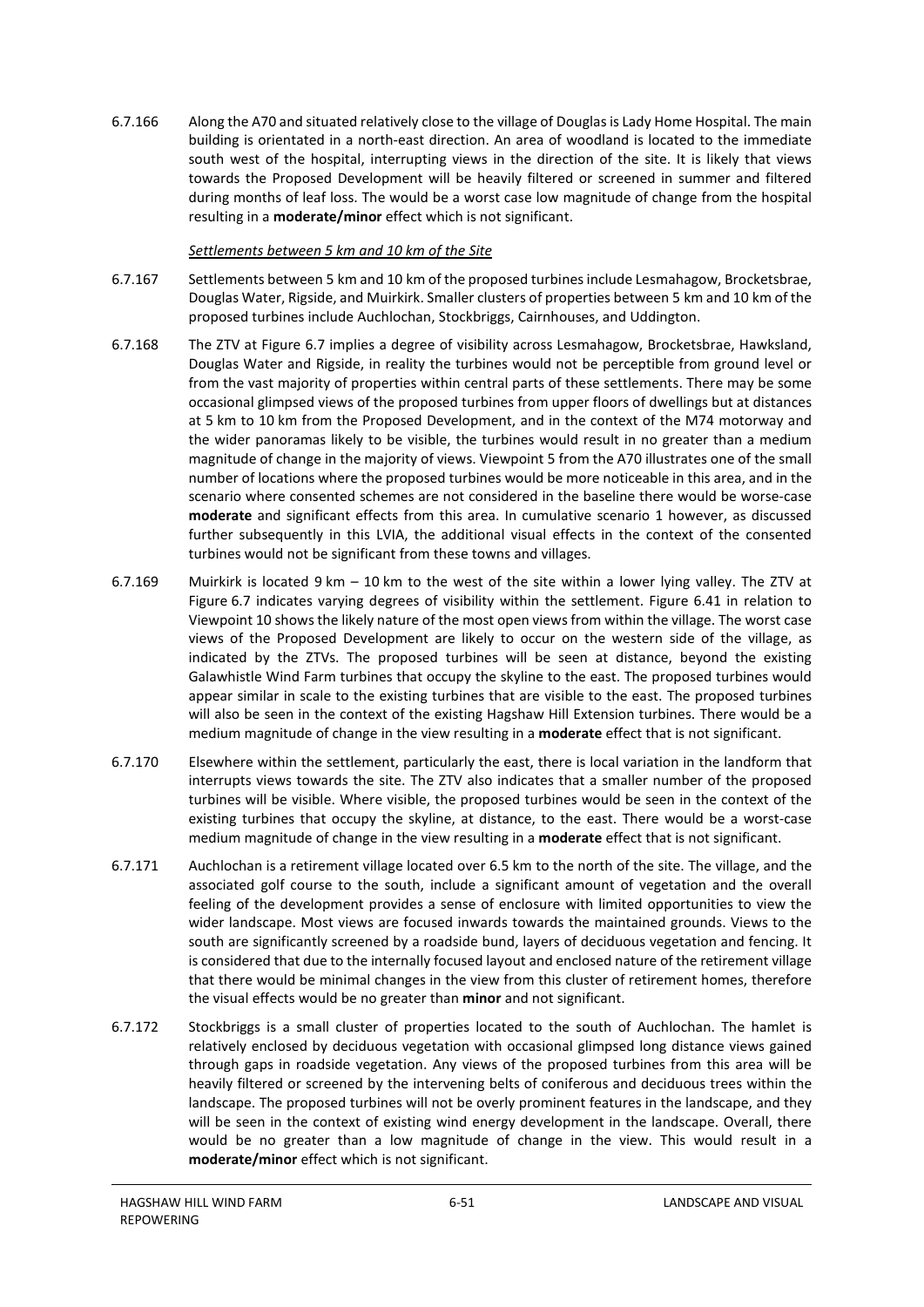6.7.173 Uddington comprises several properties located at a relatively low part of the Douglas Water Valley strung out along an undulating section of the A70 Ayr Road. Located on the eastern side of the M74, the properties are situated within a sheltered landscape which includes large areas of woodland and tree belts in the intervening landscape to the Proposed Development. Most of the properties face towards the immediate roadside and therefore would have oblique angles of view in the direction of the proposed turbines. As Uddington is situated within the Douglas Water valley, views along the valley are available and there are views of distant hillsides including opportunities to view the existing Hagshaw Hill Extension and Nutberry Wind Farm turbines. It is assessed that the proposed turbines would be visible from some of these properties; however, the degree of visibility will be restricted by layers of dense vegetation and the undulating landform. Where visible, the turbine would be seen in the context of the other existing turbines and they would not appear out of scale in the landscape. The resulting magnitude of change is assessed as being medium. There would therefore be a **moderate** level of effect which is not considered to be significant due to the distance, layers of dense woodland and the existence of the existing turbines in the view.

## **Villages, towns and other properties beyond 10 km**

- 6.7.174 Beyond 10 km of the Proposed Development turbines, opportunities for clear views of the turbines from built up areas would be increasingly limited.
- 6.7.175 Whilst the ZTVs suggest that the turbines would be visible from large parts of the landscape beyond 10 km to the north, including parts of Lanark, Carluke, Motherwell and beyond towards Glasgow, in reality at distances of over 10 km the turbines would not be clearly visible from ground level or from the vast majority of properties within these villages and towns. The turbines would be no more than incidental features in the distance of wider panoramic views that include existing wind farm development. At these distances, and in the context of the foreground urban fringe landscapes, the turbines would result in no greater than a low magnitude of change tending towards a very low magnitude of change if any on views from the landscape beyond 10 km. This would not form a significant effect.
- 6.7.176 It is therefore assessed that beyond 10 km of the turbines, there would be no greater than a moderate/slight effect on the views from any residential properties and that this level of effect would be experienced by a small percentage of the total population within the study area. The vast majority of properties beyond 10 km of the site would experience no change in the view. In no instance would there be a significant effect on the views from any properties over 10 km from the proposed turbines.

#### **Core Paths and Other Routes including Long Distance and Recreational Trails**

- 6.7.177 Throughout the 35 km study area as a whole, there are numerous Core Paths and other routes, several of which pass through or within close proximity to the Proposed Development.
- 6.7.178 When in very close proximity to a commercial turbine such as the type proposed at the site, turbines can have a locally dominating impact on the view. It is anticipated that the proposed turbines would have such an effect on core paths CL/5724/1, CL/3461/1, CL/3459/1, CL/3460/1 and CL3460/2 which traverse, and indeed were formed by, the Existing Development and the Hagshaw Hill Extension, access tracks within the site. There would be a high to very high magnitude of change in the view resulting in **major** and significant visual effect. However, it is recognised that such effects are experienced at present from stretches of these core paths.
- 6.7.179 Beyond the site boundary, the main core path in close proximity to the Proposed Development is route CL/5724/1 which passes through coniferous plantation on Henry's Hill. The ZTV illustrates that theoretically visibility is reduced in this part of the landscape. The proposed turbines are unlikely to be visible in any case from within the plantation.
- 6.7.180 Aspirational Core Path CL/3457/1 passes along Station Road to Arkney Hill along the access track to the Existing Development. The Proposed Development will form a prominent feature in the view to the west. The Proposed Development turbines would be seen above the near horizon immediately beyond the existing turbines in the near view. There would be a high magnitude of change in the view resulting in a **major** and significant effect.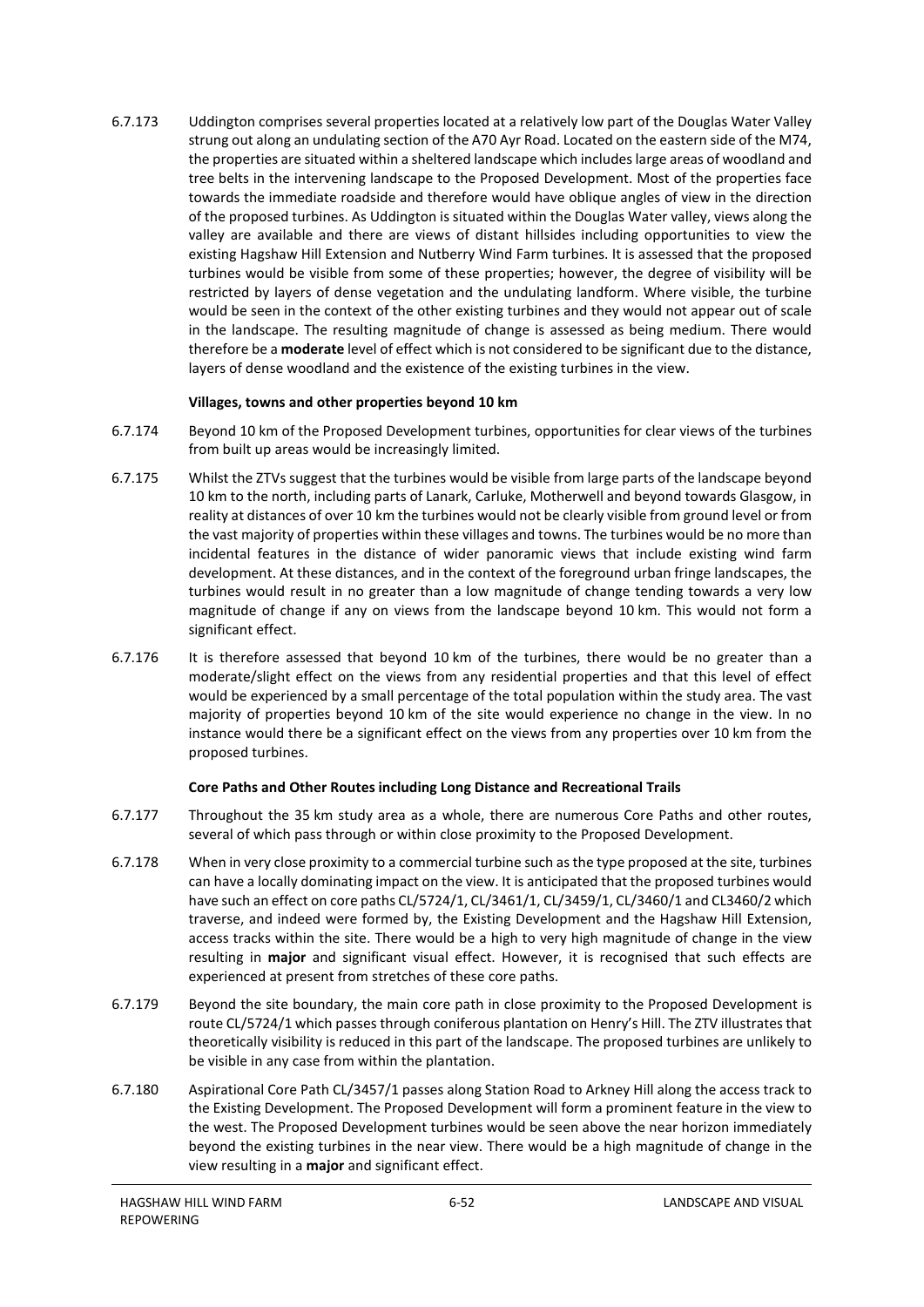- 6.7.181 To the north west of the site is an aspirational Core Path CL/5766/1 which passes above Galawhistle Burn. The route passes around the existing Galawhistle Wind Farm which forms the primary feature in the near view. The ZTV indicated that there would be reduced visibility of the Proposed Development due to the nature of the landform. The Proposed Development, where visible, would be seen beyond the existing Galawhistle Wind Farm, in the same part of the view. The existing Hagshaw Hill Extension turbines would also be visible beyond the Proposed Development. There would be a medium magnitude of change resulting in a **moderate** effect which is significant due to the proximity of the receptor to the site.
- 6.7.182 To the south of the site there is a cluster of Core Paths in and around Glespin, with further aspirational routes around Carmacoup. The Proposed Development would form a prominent feature in the view to the north where there are open aspect views available. Where routes pass through plantation, the proposed turbines are unlikely to be visible. There would be a worst case medium to high magnitude of change in the view resulting in a **moderate to major** visual effect that is significant.
- 6.7.183 There are further Core Paths located to the east of the site, beyond Douglas, many of which pass within or within close proximity to woodland and plantation. The Proposed Development will be clearly visible above the horizon where open aspect visibility is available along the routes. It should be noted that once the Douglas West Wind Farm, Cumberhead Wind Farm and Dalquhandy Wind Farm are constructed, the baseline landscape will be greatly altered, and the Proposed Development will be seen beyond the cluster of wind farms in the near landscape. In the absence of these consented developments, there will be a medium magnitude of change and a **moderate** and significant effect.
- 6.7.184 It is acknowledged that there will be open views towards the Proposed Development from the dismantled railway that runs along the Douglas Water Valley (CL/3453/1) between Douglas and Glespin. The proposed turbines would appear as prominent features in the relatively simple landscape to the north and north west alongside the existing Hagshaw Hill Extension turbines. There would be a medium tending to high magnitude of change in views in the direction of the proposed turbines and the resulting **moderate** tending to **major** effect which is significant.
- 6.7.185 Further footpaths in the wider landscape located between the site and the village of Coalburn will experience no more than a medium magnitude of change in the view, resulting in a **moderate** level of effect which is not considered significant due to the presence of vegetation and built form which would curtail or interrupt views towards the turbines.
- 6.7.186 Beyond 5 km to 6 km distance from the Proposed Development, the visual presence of the turbines will be reduced and the visual effects upon the rights of way network will also be reduced, particularly in the context of the number of other wind energy developments located within the wider landscape. The visual effects would not be significant.

## **National Cycle Network**

*NCN74*

- 6.7.187 The closest point of National Cycle Network route 74 to the Proposed Development is where the route originates approximately 6 km to the east of the site, at the junction of the B7078 with the A70. South of the junction the route follows the B7078 from where there would be no view of the proposed turbines (as discussed further below). There would therefore be **no effect** on this section of NCN74.
- 6.7.188 North of the junction with the A70, the route follows the B7078 in a northerly direction towards Lesmahagow, running parallel with the M74. The Proposed Development would be visible from parts of the route in the view to the west, with some sections screened by woodland. The Proposed Development would be seen in the distance with the site forming the furthest visible element of the view in the context of the existing Hagshaw Hill Extension turbines and others in the close vicinity including the Nutberry Wind Farm and Douglas West Wind Farm turbines. The existing Auchobert Wind Farm turbines are also visible in the view to the middle distance view to the north-west. There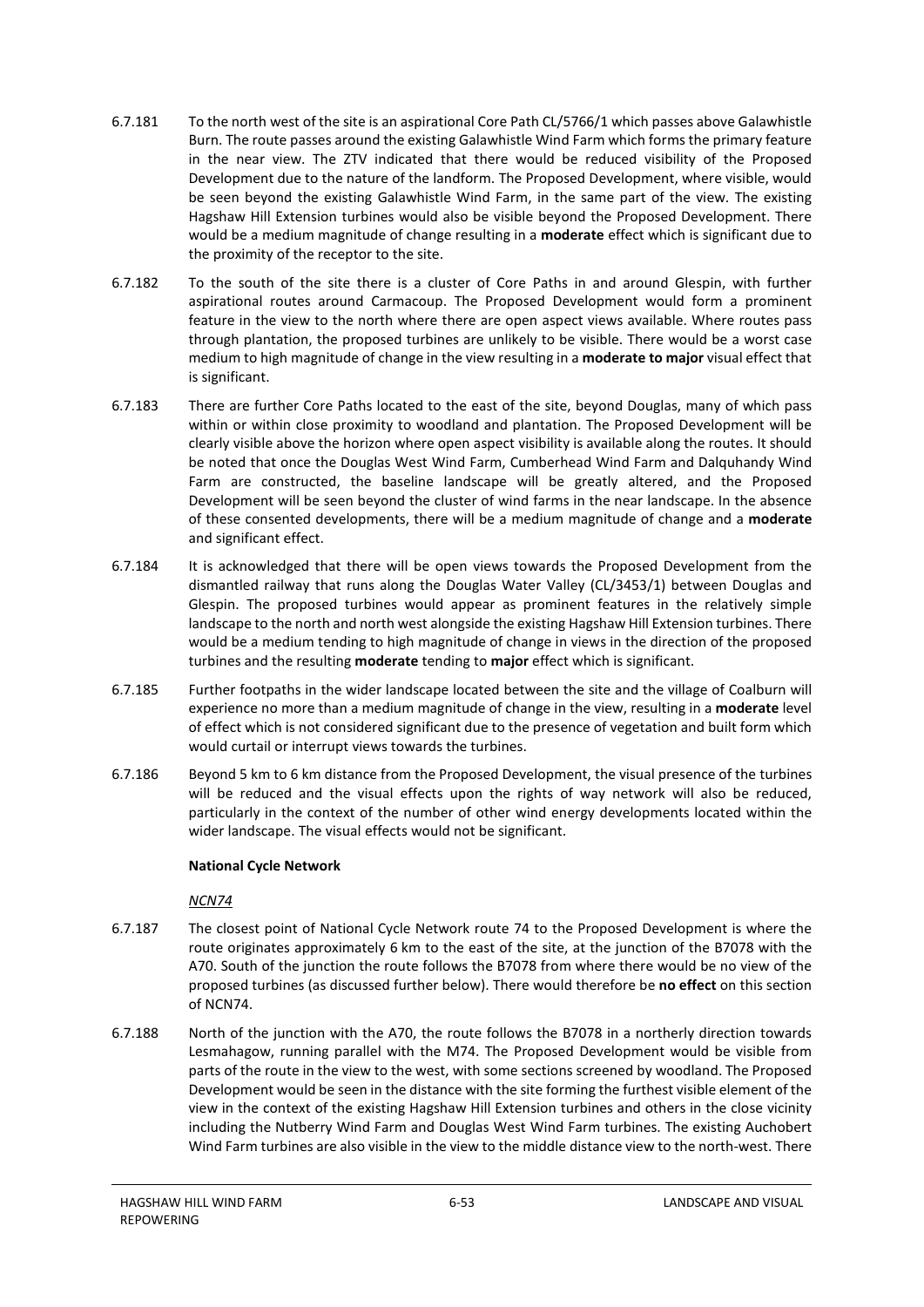are also a number of small scale turbines that line the road which are very prominent features in the immediate view.

- 6.7.189 Overall, there would be a worst-case medium magnitude of effect giving rise in a **moderate** effect which is not considered to be significant due to the context in which the turbines will be seen. Such moderate effects are limited to the section of the route between junction 11 of the M74 and just south of Auldtonheights.
- 6.7.190 Further north of Auldtonheights, the variation in landform between the route and the Proposed Development alongside vegetation in the landscape curtails the overall level of visibility of the proposed turbines and as such there would be limited views of the Proposed Development. Where views are available, they would be at distance, and interrupted by landform and vegetation. There would be no greater than a low magnitude of change resulting in a **moderate/slight** effect that is not significant.

#### **Roads**

## *M74*

- 6.7.191 The ZTV indicates that visibility of the proposed turbines from the M74 would be limited to a short section part way between junctions 13 and 12, a longer section between junction 12 in the south and junction 10 in the north, and intermittent patchy visibility beyond to junction 8. When travelling northwards it is possible that there would be a glimpsed view of the turbine blades approximately 8 km south-east near Wedder Law and when traveling southwards it is possible that there would be glimpsed views of the turbine blades between Larkhall and Blackwood (at a distance of over 15 km) however, these would be very momentary glimpses and at some distance and in reality it is unlikely that people travelling at speed would notice any discernible change at this distance.
- 6.7.192 When travelling northwards along the section of the M74 immediately south of Junction 12, which is shown as lying within the ZTV, views in reality would be screened by roadside planting and adjacent plantation woodland. The junction itself is also largely surrounded by mature vegetation. A short section of approximately 300 m is open immediately north of the junction and as a consequence there would be clear views of the proposed turbines in conjunction with the existing Hagshaw Hill Extension, Douglas West Wind Farm and Nutberry Wind Farm turbines. The route then passes through wooded cuttings on the approach to Junction 11 and from this section of the route, and passing Junction 11, there would be no view of the Proposed Development. Beyond Junction 11 the Proposed Development would be behind the direction of travel and hence whilst in theory it would be possible to look backwards as a passenger, in reality the Proposed Development would generally not be seen. Travelling northwards therefore, views of the turbines would be limited to a very brief section of the motorway immediately north of Junction 12, which cars travelling at typical motorway speed would pass within a matter of seconds. It is therefore considered that there would be no greater than a very low magnitude of change in the view from the M74 travelling northwards and at most a **minor** effect which would not be significant.
- 6.7.193 When travelling southwards from Junction 10, although the ZTV suggests constant visibility up to Junction 12, in reality views would be far more restricted and intermittent. From Junction 10 to the Bog Road overbridge the motorway either lies in cutting or is well screened by roadside vegetation and along this section there would be limited, if any view of the turbines. For the following 3 km to Junction 11, sections of the road are in cutting and other sections have roadside vegetation which would obstruct views, but there would be a number of locations where there are clear views of the proposed turbines at a distance of around 6 km. Along this section of the route there are various built structures in the intervening landscape which would be more prominent (pylons, roadside small scale turbines, telecoms masts, the large bonded warehouse development at junction 11 and utilitarian farm buildings). Beyond Junction 11 the Proposed Development site would start to fall behind the direction of travel and there would be no view of the turbines. It is therefore considered that there would be no greater than a low magnitude of change in the view from the M74 travelling southwards and at most a **minor** effect which would not be significant.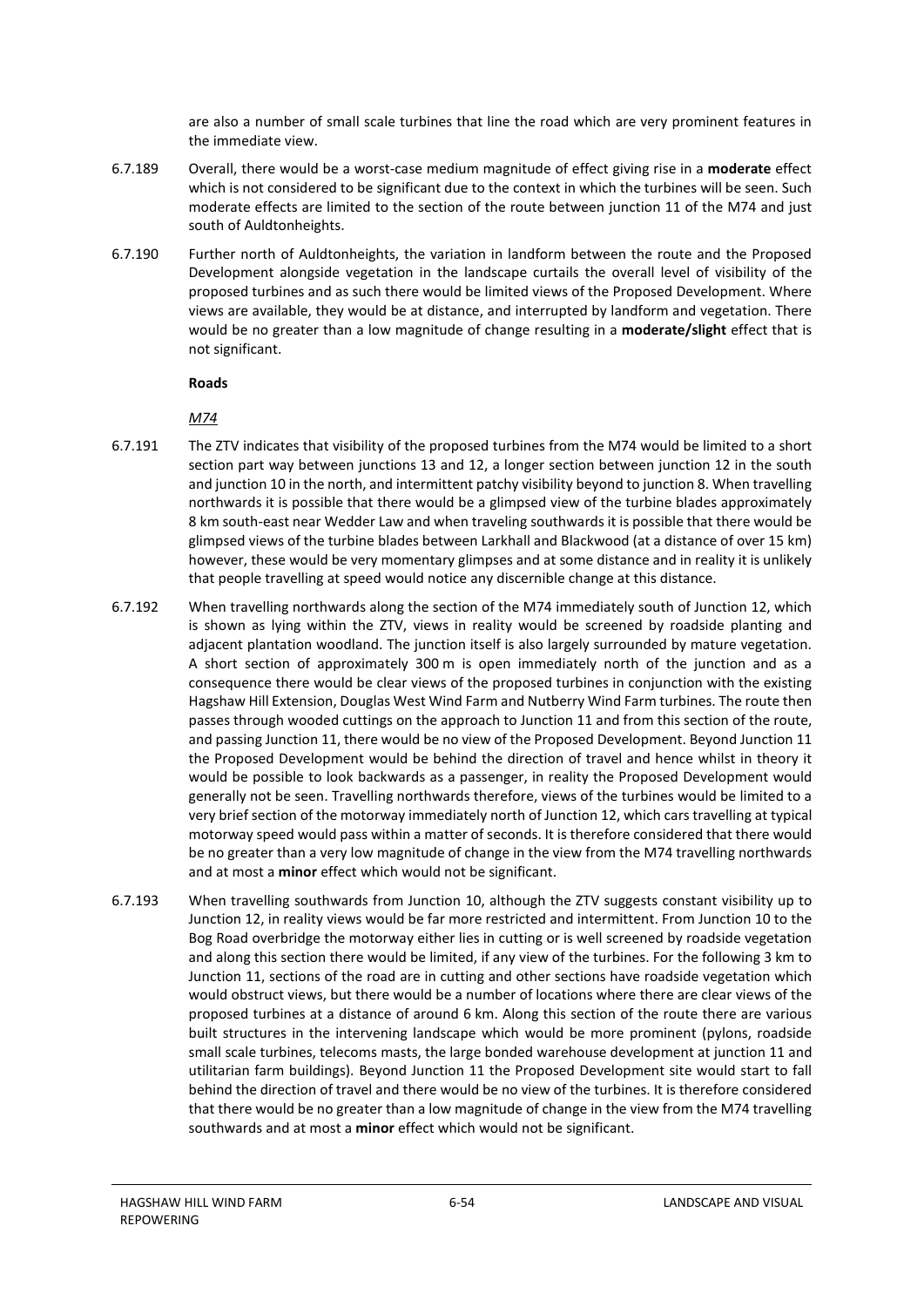*A70*

- 6.7.194 The Proposed Development would be visible to varying degrees along much of the route within 15 km of the proposed turbines. The ZTV illustrates the extent of theoretical visibility along the route, with clear areas of no visibility between Glenbuck and Carmacoup, at Glespin, and further afield at Carbellow. A number of visualisation shave been produced to illustrate the visual experience on the journey between Cumnock and Lanark. These in relation to Viewpoints 5, 7, 9, 12 and 14 respectively.
- 6.7.195 When travelling in a north-easterly direction between Cumnock and Douglas the Proposed Development will be visible intermittently from the road as vegetation and built form within the intervening landscape will interrupt views. Views will also be interrupted by the presence of former mining spoil heaps located in the local landscape.
- 6.7.196 Where the turbines are visible, they will be seen in the distance, above the horizon against the sky in the view from the route between Nether Wellwood and Muirkirk. They will form noticeable features in the landscape but will be seen in the context of other existing wind turbines. Beyond Muirkirk, ZTV coverage reduces and the turbines will not be visible between Glenbuck and Carmacoup. At Carmacoup and on towards Glespin the turbines will be seen at close proximity and would form prominent features in the view for a short stretch of the route. They would again be seen above the horizon alongside the existing Hagshaw Hill Extension turbines, albeit clearly taller features in the view.
- 6.7.197 On the approach to Glespin, ZTV coverage is absent but visibility increases again to the east of the village, by which time the Proposed Development is located behind the receptor when travelling towards Douglas.
- 6.7.198 In theory, when travelling in a south westerly direction, the proposed turbines would be intermittently visible from as far east as the Pentland Hills. In reality, the turbines would not be greatly perceptible features in the view west of Hyndford Bridge. When travelling from Hyndford Bridge to Douglas, the turbines would become increasingly noticeable but still intermittently visible as the road travels through an undulating landscape with roadside vegetation which would regularly interrupt views of the turbines. Between Rigside and Junction 12 of the M74, a series of woodlands, copses and tree belts would increasingly interrupt the view but where there are gaps in the vegetation the turbines would be clearly visible above the horizon alongside the existing Hagshaw Hill Extension turbines, the Nutberry Wind Farm and Galawhistle Wind Farm turbines, and the numerous small scale turbines located to the east of the M74.
- 6.7.199 From the route as it passes between Junction 12 of the M74 and Douglas, the turbines would be intermittently visible but regularly interrupted by roadside plantations and the presence of the stone wall that lines much of the route on the approach to Douglas. Along this section of the road, which overlooks the Douglas Valley, the turbines would be seen beyond the valley and on the horizon. The proposed turbines would appear larger in scale than existing turbines in the landscape, but once constructed, the Douglas West Wind Farm would form a more prominent feature in the near view.
- 6.7.200 Beyond Douglas towards Hazelside and Glespin, the Proposed Development would form a prominent feature in the view from the road. They would appear in the context of a relatively simple landscape alongside existing wind energy development in the wider landscape.
- 6.7.201 Overall, the worst case visual effects would occur in close proximity to the Proposed Development, within 3 km to 4 km of the proposed turbines. Where there are views towards the Proposed Development, there would be high magnitude of change in the view resulting in a **major** effect which is significant. With increasing distance from the site, the proposed turbines would increasingly be seen at distance and in the context of other existing wind farms, particularly as one travels from Rigside towards Douglas. There would be a medium magnitude of change increasing to medium to low with distance from Douglas towards Lanark giving rise to a moderate to **moderate/minor** effect which is not significant. Travelling north east between Muirkirk and Glenbuck there will be a medium magnitude of change. The visual effects would be **moderate** and not significant.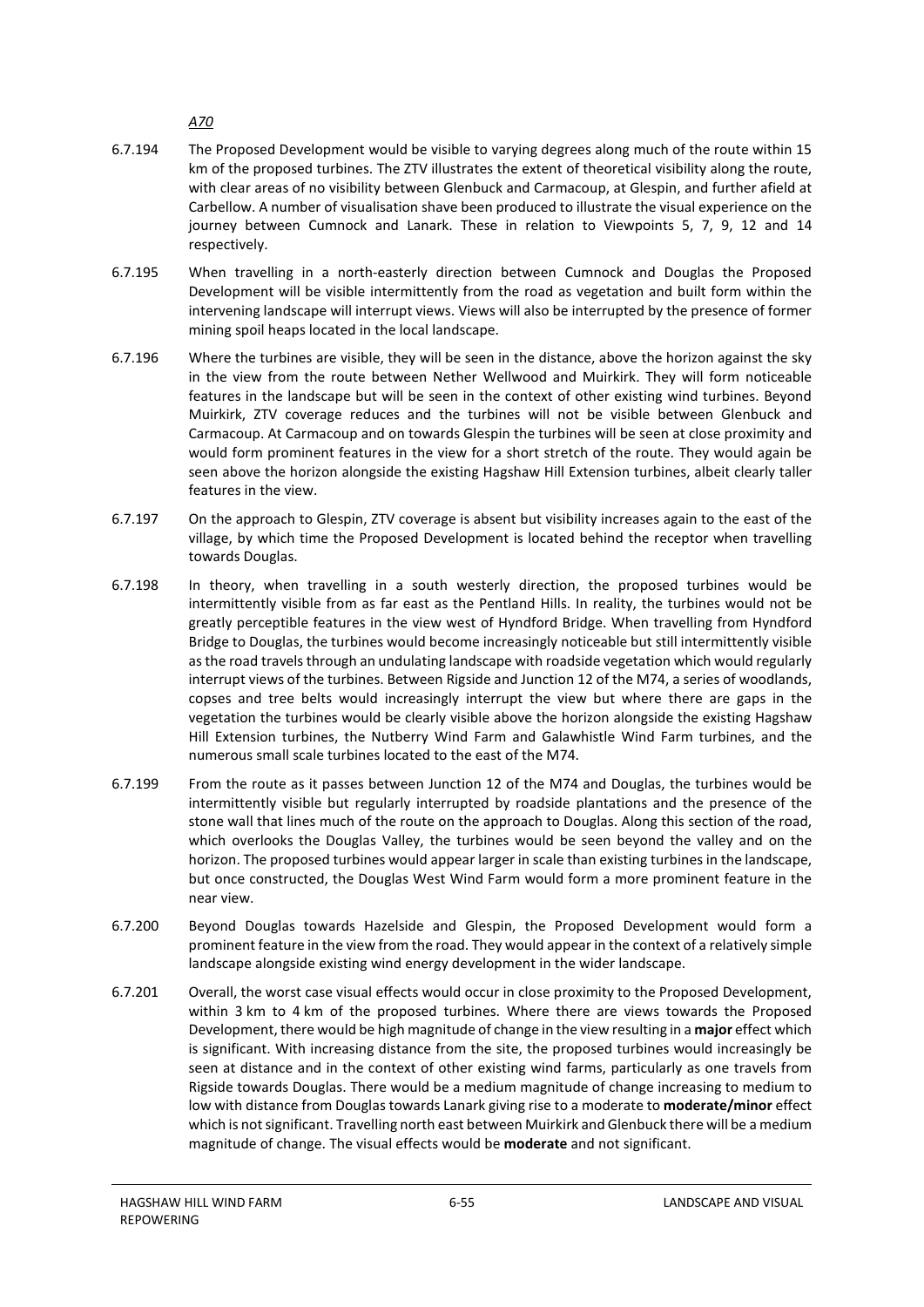*B7078*

- 6.7.202 The B7078 runs broadly parallel and to the west of M74 with the exception of a section of the route between Junctions 11 and 12 which runs on the eastern side of the motorway and serves Happendon Services.
- 6.7.203 Travelling in a northerly direction, despite the theoretical visibility indicated on the ZTV, roadside woodland belts would completely screen any view of the turbines as far as Junction 11 with the exception of a very short length of road in the vicinity of the A70 junction from which there would be filtered views back across the M74 and from where the turbines would be briefly a notable component of the view. There would be no perceptible views of the proposed turbines from Happendon Services due to intervening woodland. North of Junction 11 the turbines would be behind the direction of travel. It is therefore considered that there would be no greater than a very low magnitude of change in the view from the B7078 when travelling northwards and at most a **minor** effect which would not be significant.
- 6.7.204 Travelling in a southerly direction, whilst the ZTV indicates visibility on the B7078 as it passes through Lesmahagow, in reality roadside planting and intervening plantations would screen the view until well south of this town. South of Lesmahagow up to Junction 11 the proposed turbines would be intermittently prominent but filtered by trees and shrubs beside the road. They would be visible on the rolling moorland on which the existing Hagshaw Hill Extension and Nutberry Wind Farm turbines are already visible. They would also be seen in the context of other closer infrastructure such as pylons, farm buildings, and small to medium turbines in the intervening farmland. A view through the roadside vegetation is presented in relation to Viewpoint 4 and assessed in detail at Appendix 6.3. As the B7078 travels parallel to the M74, it is located at least 6 km from the turbines at its closest point. Where views of the turbines are available from the B7078, it is assessed that there will be a medium magnitude of change, resulting in a worst-case **moderate** level of effect. This effect is not considered to be significant due to the context in which the proposed turbines will be seen, at relative distance adjacent to existing turbines. It should be noted that the consented Douglas West Wind Farm and Dalquhandy Wind Farm will alter the nature of the intervening baseline landscape once constructed, as discussed in cumulative scenario 1.

## *B7055*

6.7.205 For the majority of the B7055 there will be no change in the view as much of the route falls outside of ZTV coverage. For approximately 2 km length of the road east of the junction with the A70 at Rigside, where elevated sections of the road provide long distance views to the south-west above the rooftops of properties at Rigside towards the proposed turbines, there will be a medium magnitude of change in the view, resulting in a **moderate** effect. This would not be significant due to the distance in which the turbines will be seen, and the context of the baseline view.

#### **Centres of Recreational and Tourism Activity**

#### *Douglas Valley and Douglas Castle (Castle Dangerous)*

- 6.7.206 A view which is representative of the setting of Douglas Castle is illustrated in relation to Viewpoint 3. It will be possible to experience views of the proposed turbines from Douglas Castle and within parts of the valley surrounding it. Views from such parts of the policy grounds would comprise the proposed turbines seen on the horizon, against the sky, in the same part of the view as the existing Hagshaw Hill Extension. It is acknowledged that views of the proposed turbines marginally extend the horizontal array of turbines in the view, but the turbines will be located lower on the horizon and thus are more likely to be filtered in the view by vegetation, when present, within the Douglas Water Valley.
- 6.7.207 The visualisation in relation to Viewpoint 3 illustrates how views extend across managed grassland and the Douglas Water Valley, towards Long Plantation and above the Cameronian Regimental Memorial. The land gently rises from the Douglas Water to the west with areas of deciduous woodland seen growing in the shelter of the undulating landform, breaking up the appearance of the grassland slopes. Areas of coniferous plantation run down the slopes and line the tops of the valley side. Stable Lake is used for most of the year and presents an area of focus to the landscape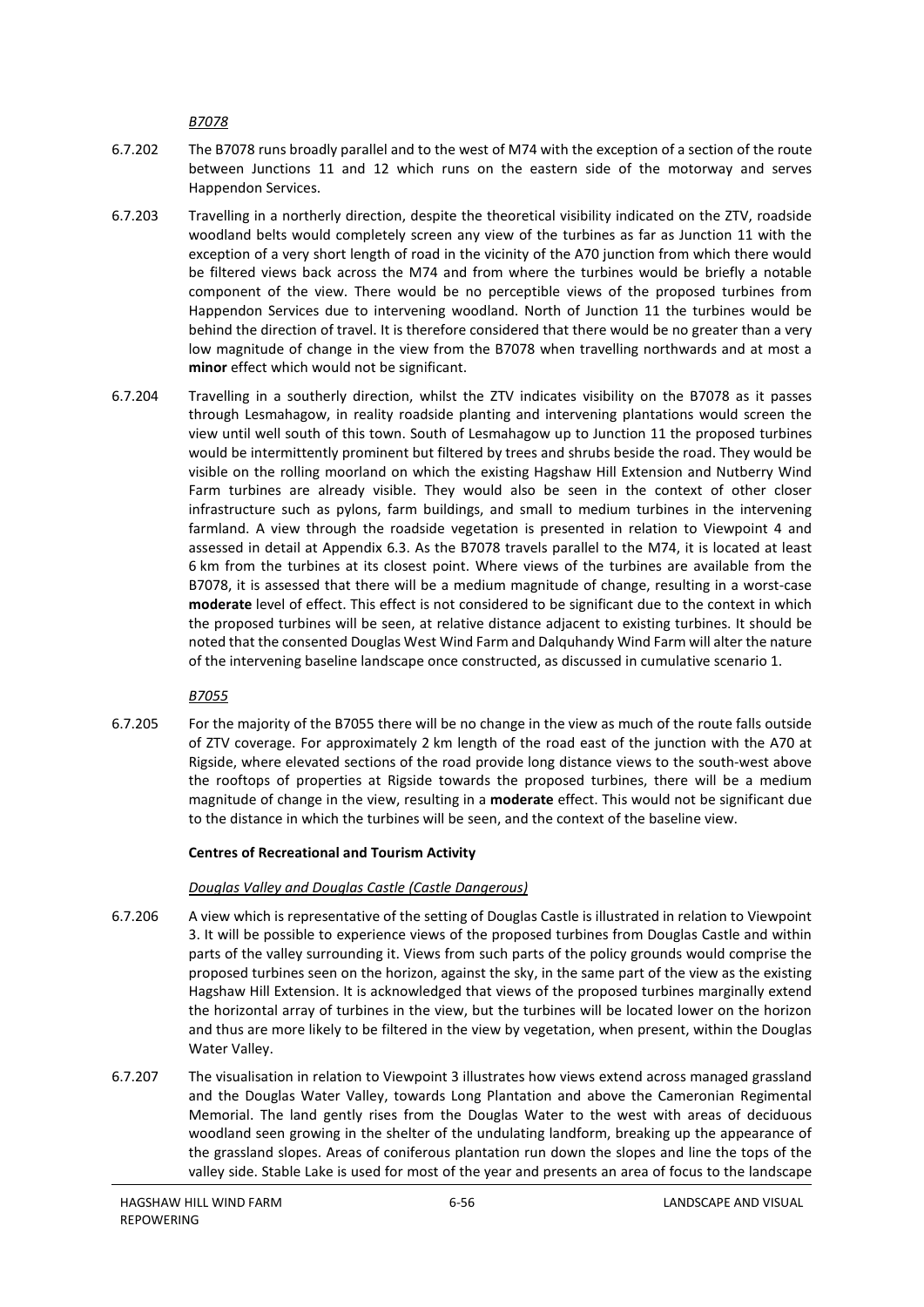with circular walkways, coarse fishing and curling (during winter) attracting mainly local people to this part of the Douglas Valley. Mature trees scattered around the lake will partially filter the availability for clear views of some of the proposed turbines from this particular location.

- 6.7.208 It is noted that the existing Hagshaw Hill Extension turbines are visible from Douglas Castle and from the majority of the Douglas Valley, and it is acknowledged that from certain locations within the valley landscape, particularly to the east of Douglas, the proposed turbines would appear alongside or in close proximity to the Hagshaw Hill Extension turbines. However, it is noted that the proposed turbines would appear taller than the existing turbines in the view. The proposed turbines will not be seen directly beyond the memorial, rather they would appear to the west of the view. It should be noted that the consented Douglas West Wind Farm will alter the nature of views from the Douglas Water Valley once constructed and the Proposed Development would be seen beyond a large number of turbines in the immediate view. This matter is addressed separately in cumulative scenario 1.
- 6.7.209 Visitors to the ruins of Douglas Castle and the Castle Grounds are of high sensitivity to change and the addition of the proposed turbines will result in a medium to high magnitude of change in the view from parts of the policy grounds, resulting in a worst case **moderate to major** and significant effect from certain parts of the Castle Grounds where turbines are visible. This effect would only occur in the absence of the consented Douglas West Wind Farm in the near view. However, the introduction of the proposed turbines would not prevent an enjoyment of the recreational activities experienced in this landscape or an understanding of the underlying landscape which forms the setting for these activities, with the landscape of the Castle Grounds continuing to feel distinct and separate from the upper slopes of the hill ground which lies beyond.

## Former Dalquhandy Opencast Mine

- 6.7.210 The adjacent part of the former Dalquhandy Opencast mine has also been opened up to public access but until restoration work has time to mature, at present, it is not particularly appealing as a recreational centre but is well used by a number of local walkers. It is acknowledged that there will be visual effects at this location as a result of the Proposed Development, however, it is recognised that 15 turbines have been permitted on this part of the former Dalquhandy Opencast already (Dalquhandy Wind Farm). The existing turbines at Hagshaw Hill Extension and Nutberry Wind Farm can currently be seen from this location due to their relatively elevated position to the south of Coalburn. Large areas of coniferous plantation forestry and remnants of the former opencast activities are also characteristic of the surrounding area while the area expresses a sense of exposure to the elements due to the lack of shelter provided by trees and shrubs.
- 6.7.211 From within the former opencast mine, it will be possible to view the Proposed Development, but it would be seen the immediate context of the existing Hagshaw Hill Extension turbines alongside Galawhistle Wind Farm. There will also be numerous turbines in the immediate landscape on the construction of Douglas West Wind Farm and Dalquhandy Wind Farm.
- 6.7.212 In its current form, the former mine is of low sensitivity to change due to the lack of recreational attraction. However, it is acknowledged that with time, this area could become more desirable and attract more people, thus increasing its popularity and ultimately its sensitivity to change. At the same time however, new woodland planting within the area will increasingly filter and soften views of the surrounding landscape. It is considered that there will be a medium magnitude of change in the views from this area and the resulting level of effect will be **moderate**. This effect is deemed to be significant. It should be noted that this judgement is made in the hypothetical assumed absence of the consented Dalquhandy Wind Farm and Douglas West Wind Farm turbines which have been approved in the local landscape and which, once constructed, will alter the baseline character of the area.

## **Visual Effects during Decommissioning**

6.7.213 It is recognised that there would be some additional temporary effects during decommissioning of the turbines after 30 years over and above those assessed under the heading of 'Operational Effects' above. The additional effects resulting from decommissioning activities would be localised and relatively incidental when viewed in the context of the turbines being removed.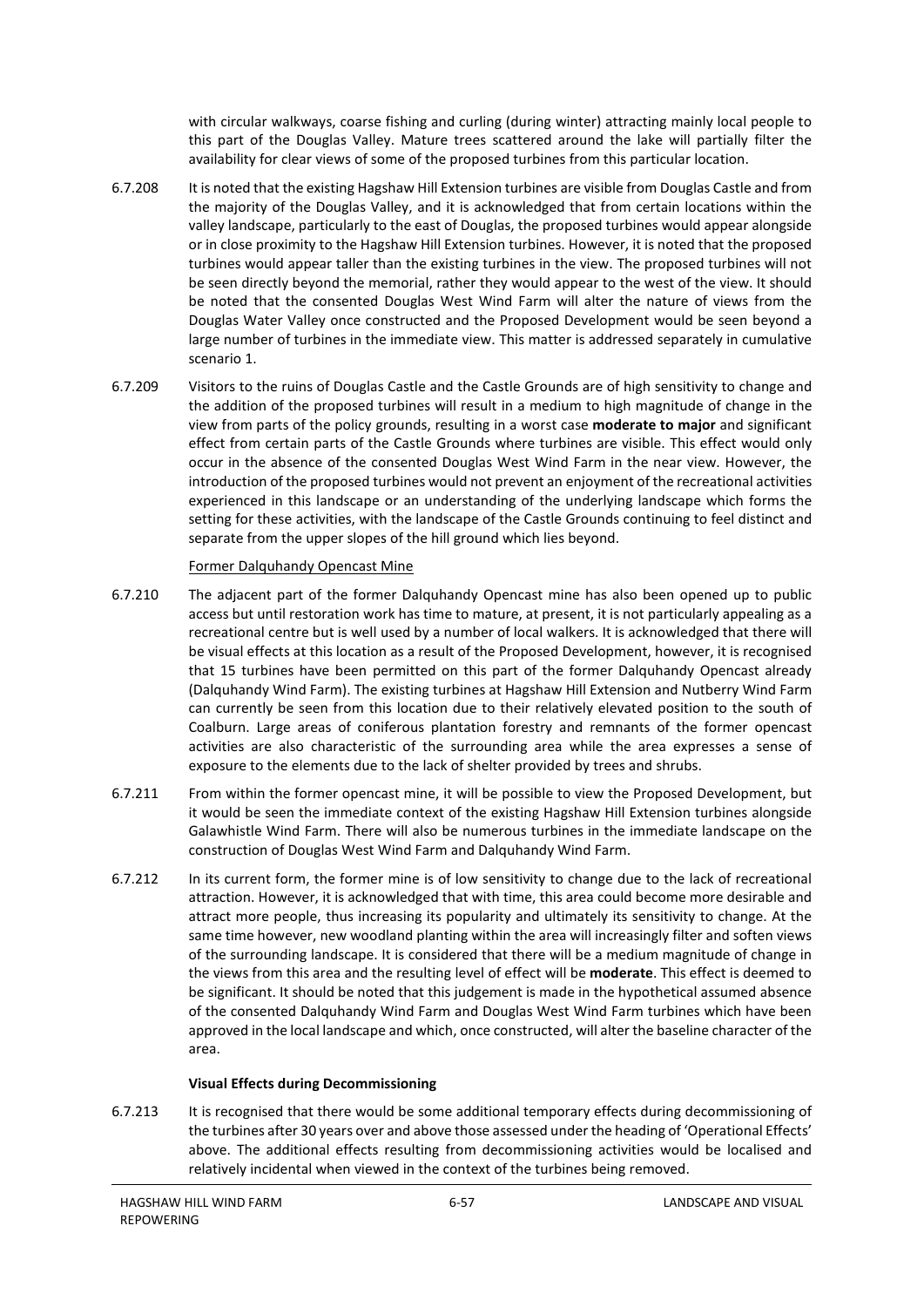- 6.7.214 The effects on visual amenity would therefore decrease incrementally as decommissioning progresses and as more turbines and associated foundations and hardstanding is removed. Users of the Core Paths mentioned above which pass within close proximity, as well as through the site, will experience the greatest effects during decommissioning. Receptors using these routes would have largely unobstructed views of the decommissioning activities associated with the wind turbine elements of the Proposed Development.
- 6.7.215 The effects would be similar to those during the construction phase but in reverse.
- 6.7.216 Overall, it is considered that there would be a low magnitude of additional change (over that during the operation phase) for the reasons outlined above. This would result in no greater than a **minor** temporary effect on the visual amenity of people using the paths mentioned above. The decommissioning effects would be temporary in nature and are unlikely to all occur at the same time during this phase.
- 6.7.217 The decommissioning effects of the development on visual amenity are not deemed to be significant.

# 6.8 Mitigation

## **Mitigation Measures and Design Evolution**

- 6.8.1 As discussed in best practice guidance for EIA, mitigation measures may include:
	- avoidance of effects;
	- reduction in magnitude of effects; and
	- compensation for effects (which may include enhancements to offset any adverse effects).
- 6.8.2 The primary mitigation adopted in relation to the Proposed Development is embedded within the design of the Proposed Development and relates to the consideration that was given to avoiding and minimising landscape and visual effects during the evolution of the Proposed Development layout. This is sometimes referred to as 'mitigation by design'. A detailed discussion of the design evolution and the iterative process underpinning it is provided in Chapter 2 of this EIA Report. Design evolution is summarised below in so far as landscape and visual matters have influenced the Proposed Development.
- 6.8.3 Firstly, it should be noted that the site has operated successfully as a wind farm for many years, with Hagshaw Hill being the location chosen to host Scotland's very first commercial wind farm which was constructed in 1995. Wind energy is a firmly established feature of the local landscape in this area as a consequence of this and a number of other adjacent developments have since been constructed around the site of the Existing Development. In addition, recognition was given to the fact that large tracts of the local landscape have been worked in the recent past as opencast coal mines and that whilst some restoration has taken place, the former workings have, to some degree, altered the local landscape and its quality and condition. These factors alongside the cumulative wind farm picture that now forms the 'Hagshaw Cluster' (refer to Figure 6.3) and the need to replace the ageing machines within the Existing Development culminate in a great opportunity to develop a repowered wind farm at scale on this site with minimal impact on sensitive landscape features and making use of direct motorway access infrastructure which has been consented as part of the Douglas West Wind Farm to reduce the environmental effects of the Proposed Development.
- 6.8.4 Based on general good practice design principles (as set out in SNH guidelines), a review of the *South Lanarkshire Landscape Capacity Study for Wind Energy* technical report and an analysis of sitespecific opportunities and constraints, the Proposed Development layout has evolved to take into consideration a number of landscape and visual constraints whilst maintaining an optimal development.
- 6.8.5 The design rationale adopted included a desire to avoid inconsistent turbine spacing, large gaps, outliers or excessive overlapping of turbines, to minimise visual confusion and ensure a balanced / compact array from key views.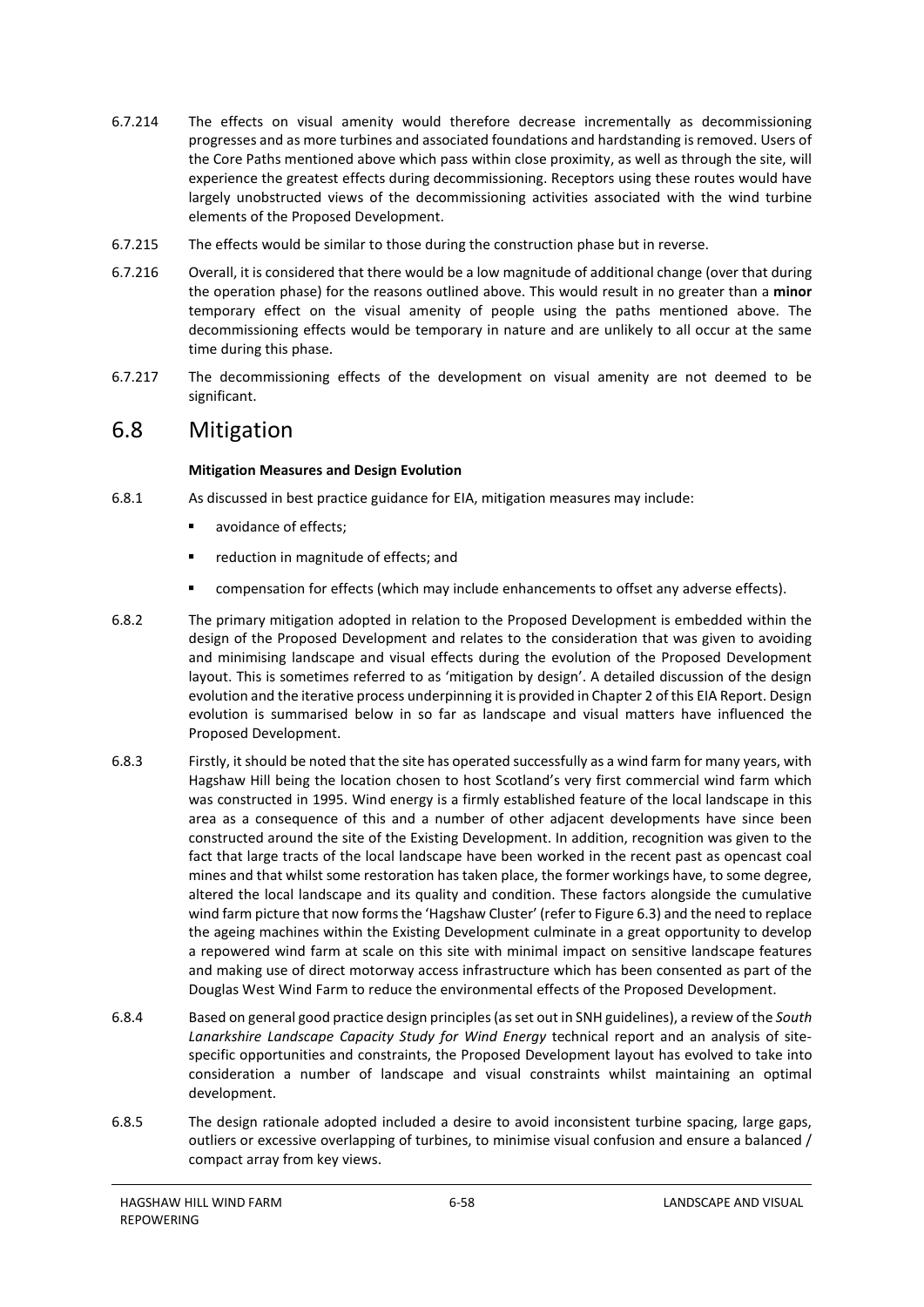- 6.8.6 With regard to turbine height, a review was undertaken to establish whether turbines of 200 m could be accommodated in at the site in a manner which would not be out of context with the overarching characteristics of the landscape (refer to Chapter 2).
- 6.8.7 Appropriate offsets from all properties and settlements, outwith the control of the Applicant or other involved land owner, have been maintained to ensure that no property would experience an overbearing visual impact such that it became an unattractive place to live.
- 6.8.8 The alignment of the Proposed Development turbines with the existing Hagshaw Hill Extension, and other operational and consented turbines including the Galawhistle Wind Farm, Hazelside Wind Farm, Douglas West Wind Farm, Cumberhead Wind Farm and Dalquhandy Wind Farm ensures that the Proposed Development would appear as part of a harmonious overall array in key views.
- 6.8.9 Taking all other engineering and environmental constraints into account, the final layout of the turbines on site was specifically designed to achieve a well-balanced array of turbines when viewed from the surrounding areas in conjunction with the existing and recently consented wind farm developments.
- 6.8.10 In considering the layout of other structures and ancillary features of the Proposed Development, the design has sought to utilise existing infrastructure as far as possible. The first section of the proposed primary access route through the site will therefore utilise an existing redundant haul road formerly used as part of the opencast workings. Subsequent sections will follow a redundant railway line for the most part, and will also utilise part of the existing access tracks associated with the Existing Development and the Hagshaw Hill Extension.
- 6.8.11 The turbines themselves would be painted an off white colour with a low reflectivity semi-matt finish (or similar as agreed with the Local Planning Authority (LPA)). Such a finish is widely regarded to be the least intrusive in the landscape when seen against the sky in a host of weather conditions typically experienced within the UK.
- 6.8.12 In order to offset some of the effects of the Proposed Development investment is proposed in recreational enhancements on the Proposed Development site and the Applicant's wider landholding beyond (as part of the consented Douglas West Wind Farm). These will be delivered through development of a Public Access Strategy which seeks to facilitate the local community's aspirations to create an Adventure Tourism destination at junction 11 of the M74 utilising local wind farm assets. This initiative is discussed in Chapters 3 and 13 of the submission, however the key features of these are summarised below.
- 6.8.13 The proposed Public Access Strategy aims to build upon the commitments that form part of the existing planning permission for the Douglas West Wind Farm and to support the local community's aspiration to develop an Adventure Tourism destination utilising parts of the Applicant's landholding. With a number of points of historic interest and the area's industrial heritage, there is a great opportunity to open up the area and to provide a good network of well waymarked and promoted paths and to develop a mountain biking network. Proposals include creating a Visitor Welcome Area with new parking areas and basic visitor facilities. Implementation of the proposed Strategy would deliver significant recreational benefits.
- 6.8.14 The Proposed Development will make a positive re-use of the site's existing infrastructure, and the Public Access Strategy will deliver significant recreational improvements which will benefit the local communities.
- 6.8.15 In the long term, when the Proposed Development is decommissioned, the turbines would be removed from site and the vegetation along with the proposed access tracks would be restored in accordance with a restoration plan to be approved by the local planning authority.

# 6.9 Residual Effects

- 6.9.1 Best practice for EIA in general terms requires that the significance of potential effects be assessed, mitigation proposals identified and the residual effect (with mitigation in place) then re-assessed to demonstrate the effectiveness of the mitigation proposed.
- 6.9.2 In the case of LVIA for wind farms this presents two interrelated problems: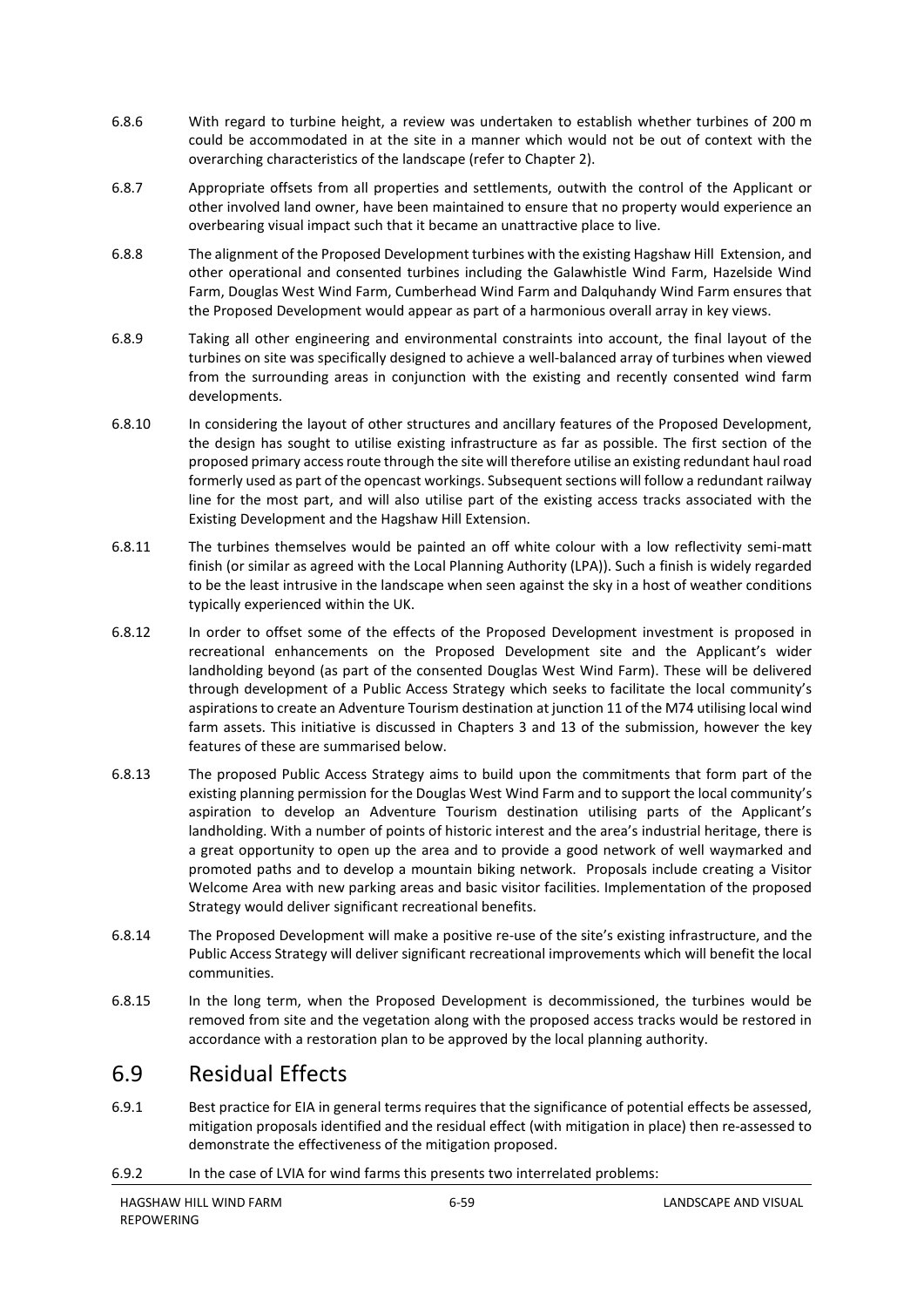- Potential effects cannot be meaningfully assessed in the absence of an assumed layout; and
- Landscape and visual mitigation principally focuses on refinement of the site layout ('mitigation by design').
- 6.9.3 The primary mitigation adopted in relation to the Proposed Development is embedded within the design of the Proposed Development and relates to the consideration that was given to avoiding and minimising landscape and visual effects during the evolution of the Proposed Development layout. The approach taken in this LVIA has therefore been to assess the final layout which is the result of an iterative design process. Therefore, the residual landscape and visual effects are largely the same as those assessed in the main part of the LVIA. The enhancements to the wider site brought about through the implementation of the Public Access Strategy are notable but would not alter the significance of any of the landscape and visual effects reported in the assessment.

# 6.10 Cumulative Assessment

# *Introduction*

- 6.10.1 All other wind energy developments that are operational, under construction, consented or subject to a valid full planning application within 35 km of the Proposed Development were identified and reviewed as part of the cumulative assessment. In addition, the proposed Douglas West Wind Farm Extension which is currently at scoping stage has also been considered in an additional appraisal along with the revised Cumberhead Wind Farm proposal. The sites identified are shown in Figures 6.2 and 6.3.
- 6.10.2 It is acknowledged that this cumulative situation is constantly changing and therefore the 31 July 2018 was used as an effective 'cut off' date after which no further research was undertaken on the evolving status of wind energy development in the study area.
- 6.10.3 In general, schemes that are at scoping or at the pre-planning stage have not been considered due to the uncertainty that these schemes will come forward as a full application and the lack of adequate information about project details. This is in accordance with the approach advocated in GLVIA3. The exception to this is the proposed Douglas West Wind Farm Extension, which is also proposed by the same group of companies to which the Applicant belongs and is located adjacent to the north-east of the site, within the same moorland landscape. This scheme of 13 turbines, 200 m to blade tip has been considered in a separate analysis. Also included is consideration of the proposal to revise the Cumberhead Wind Farm to a scheme of 14 turbines, 149.9 m to blade tip.
- 6.10.4 In order that the cumulative assessment remained focussed on other schemes which have the greatest potential to give rise to significant cumulative effects it was necessary at the outset to decide which schemes realistically needed to be considered in detail and it was very quickly decided that this did not include all schemes within 35 km of the Proposed Development; to do so would simply detract attention from the key issues relating to the application. As there are several large wind farms (either operational, consented or in planning) in the immediate vicinity of the Proposed Development it was recognised that in this context wind farms over 20 km away were highly unlikely to give rise to significant cumulative effects which would not occur in any case with the existing distribution of immediately surrounding wind farms (i.e. in the absence of the Proposed Development). It was also deemed appropriate to scope out turbines under 50 m, or under 80 m and over 10 km from the site. This cumulative impact assessment therefore focuses primarily on those schemes within approximately 15 km of the Proposed Development although the Clyde grouping of wind farms is also taken into account as it was recognised that there was at least the potential for sequential effects to arise when travelling along the M74.
- 6.10.5 The wind farms identified within Table 6.7 are therefore the schemes on which the discussion of the cumulative landscape and visual impact effects are focussed.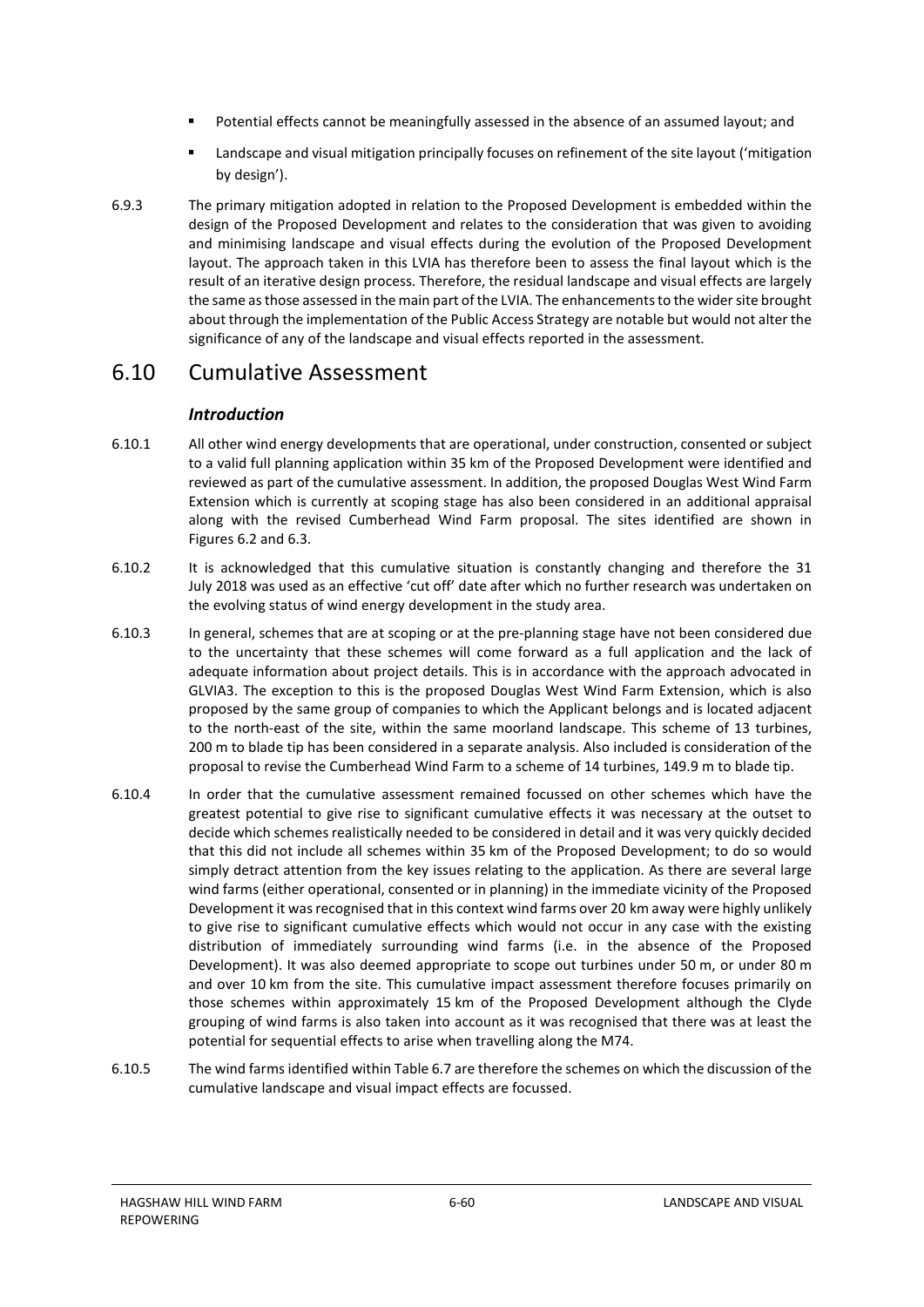| <b>Site</b>                   | Blade tip height of turbines Number of turbines |                                                                                  |  |  |  |
|-------------------------------|-------------------------------------------------|----------------------------------------------------------------------------------|--|--|--|
| Operational                   |                                                 |                                                                                  |  |  |  |
| <b>Hagshaw Hill Extension</b> | 80 m                                            | 20                                                                               |  |  |  |
| Nutberry                      | 125 m                                           | 6                                                                                |  |  |  |
| Galawhistle                   | 121.2 m +110.2 m                                | $4 + 18$                                                                         |  |  |  |
| Birkhill (Harbro)             | 99.5 m                                          | $\mathbf{1}$                                                                     |  |  |  |
| Auchren Farm                  | 66.6 m                                          | $\mathbf{1}$                                                                     |  |  |  |
| Hazelside Farm                | 74 m                                            | 1 operational, 1 to be constructed                                               |  |  |  |
| Dungavel                      | $101.2 + 121.2$ m                               | 14                                                                               |  |  |  |
| Auchrobert                    | 132 m                                           | 12                                                                               |  |  |  |
| <b>Bankend Rig</b>            | 76 m                                            | 11                                                                               |  |  |  |
| Andershaw                     | 125 m                                           | 14                                                                               |  |  |  |
| JJ Farm Turbine               | 102 m                                           | $\mathbf 1$                                                                      |  |  |  |
| Nether Fauldhouse             | 78 m                                            | $\mathbf{1}$                                                                     |  |  |  |
| Letham Farm                   | 51 m                                            | $\mathbf{1}$                                                                     |  |  |  |
| Low Whiteside Farm            | 54 m                                            | $\mathbf 1$                                                                      |  |  |  |
| <b>Yonderton Farm</b>         | 51 m                                            | $\mathbf{1}$                                                                     |  |  |  |
| Lochhead                      | 100 m                                           | 5                                                                                |  |  |  |
|                               | <b>Consented/ Under Construction</b>            |                                                                                  |  |  |  |
| Douglas West                  | 149.9m                                          | 13                                                                               |  |  |  |
| Cumberhead                    | 126.5m                                          | 11                                                                               |  |  |  |
| Poniel                        | 100 m                                           | $\overline{3}$                                                                   |  |  |  |
| Dalquhandy                    | 131m                                            | 15                                                                               |  |  |  |
| Kype Muir                     | 132m                                            | 26                                                                               |  |  |  |
| Kype Muir Extension           | $132m + 152m$                                   | $6 + 12$                                                                         |  |  |  |
| Penbreck                      | 125 m                                           | 9 (note application to increase tip<br>height of 6 of the consented<br>turbines) |  |  |  |
| Middle Muir                   | 136 m +152 m                                    | $8 + 7$                                                                          |  |  |  |
| Kennoxhead                    | 145 m                                           | 19                                                                               |  |  |  |
| Broken Cross (small turbines) | 55.7 m                                          | $\boldsymbol{2}$                                                                 |  |  |  |
| M74 Eco-Park                  | 98.2 m                                          | $\overline{2}$                                                                   |  |  |  |
| Glenmuckloch                  | 133.5 m                                         | 8                                                                                |  |  |  |
| Lethans                       | 136 m to 176 m                                  | 22 - 5 at 176m, 1 at 152m, 9 at<br>149.9m and 7 at 136m                          |  |  |  |

|  |  | Table 6.7: Other Wind Farms Considered in Detail in the Cumulative LVIA |
|--|--|-------------------------------------------------------------------------|
|  |  |                                                                         |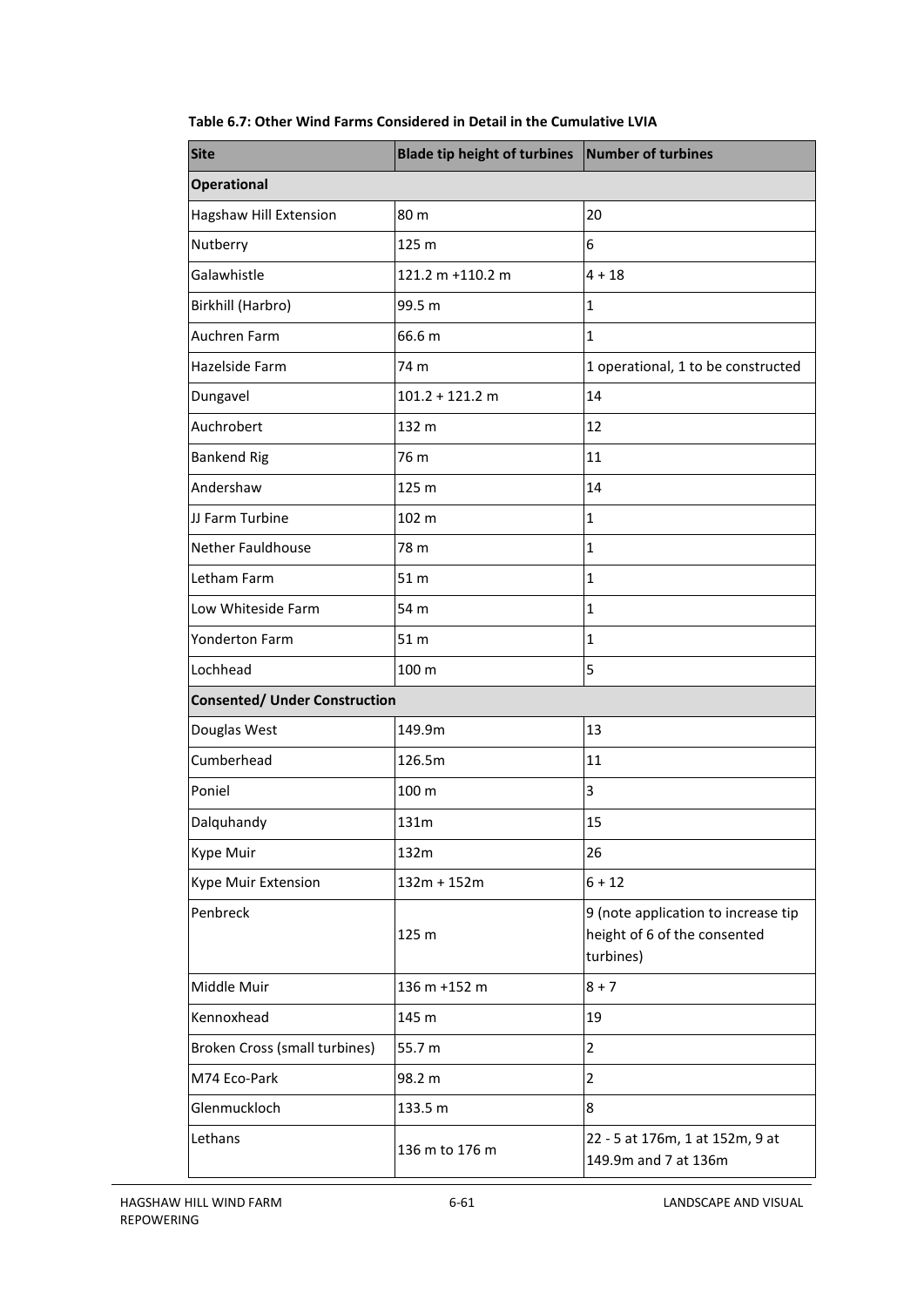| Site                   | <b>Blade tip height of turbines</b> | Number of turbines                                     |  |  |
|------------------------|-------------------------------------|--------------------------------------------------------|--|--|
| South Kyle             | 149.5m                              | 50                                                     |  |  |
| <b>In Planning</b>     |                                     |                                                        |  |  |
| Glentaggart            | 132 m                               | 5                                                      |  |  |
| Priestgill             | 145 m                               | 7                                                      |  |  |
| Penbreck               | 145 m                               | 6 of the 9 previously consented<br>turbines within SLC |  |  |
| Harryburn              | 149.9 m                             | 17                                                     |  |  |
| Lowther Hills          | 149 m                               | 35                                                     |  |  |
| <b>Broken Cross</b>    | 126.5 m                             | 7                                                      |  |  |
| Enoch Hill             | 130 <sub>m</sub>                    | 19                                                     |  |  |
| <b>In Scoping</b>      |                                     |                                                        |  |  |
| Douglas West Extension | 200 m                               | 13                                                     |  |  |
| Cumberhead Revised     | 149.9 m                             | 14                                                     |  |  |

- 6.10.6 For the avoidance of doubt and to reiterate the methodology adopted in the main LVIA, the baseline against which the effects of the addition of the Proposed Development to the landscape has been assessed includes all operational/built wind farms, but excludes the consented schemes in the vicinity of the site (Douglas West Wind Farm, Dalquhandy Wind Farm, Cumberhead Wind farm and Poniel turbines), and does not include any other consented or 'in planning' schemes. An assessment of the effects of developing the Proposed Development in combination with other operational wind farms has already therefore been presented in the main section of this LVIA.
- 6.10.7 The purpose of the cumulative impact assessment is therefore to consider the additional effects that might arise as a result of the Proposed Development if other consented and in planning (awaiting determination) schemes were also operational.
- 6.10.8 The baseline in the cumulative impact assessment is therefore extended to consider other schemes that are not yet present in the landscape but are consented or at various other stages in the planning process.
- 6.10.9 Three scenarios are considered which reflect the different degrees of certainty that these schemes will be constructed:
	- scenario 1 assumes that other consented (but as yet unbuilt) wind farms are operational;
	- scenario 2 extends this further to assume that all schemes in planning are also operational; and
	- scenario 3 also includes a consideration of the proposed Douglas West Wind Farm Extension, which is currently at scoping stage and the revised Cumberhead Wind Farm proposal.
- 6.10.10 By necessity this presents a rather simplistic analysis of future development scenarios. In reality, based on current trends, it is unlikely that all other schemes that are in planning will be approved and constructed but consideration of the latter two scenarios assumes all proposed schemes will go on to become operational and therefore these present 'worst case' scenarios.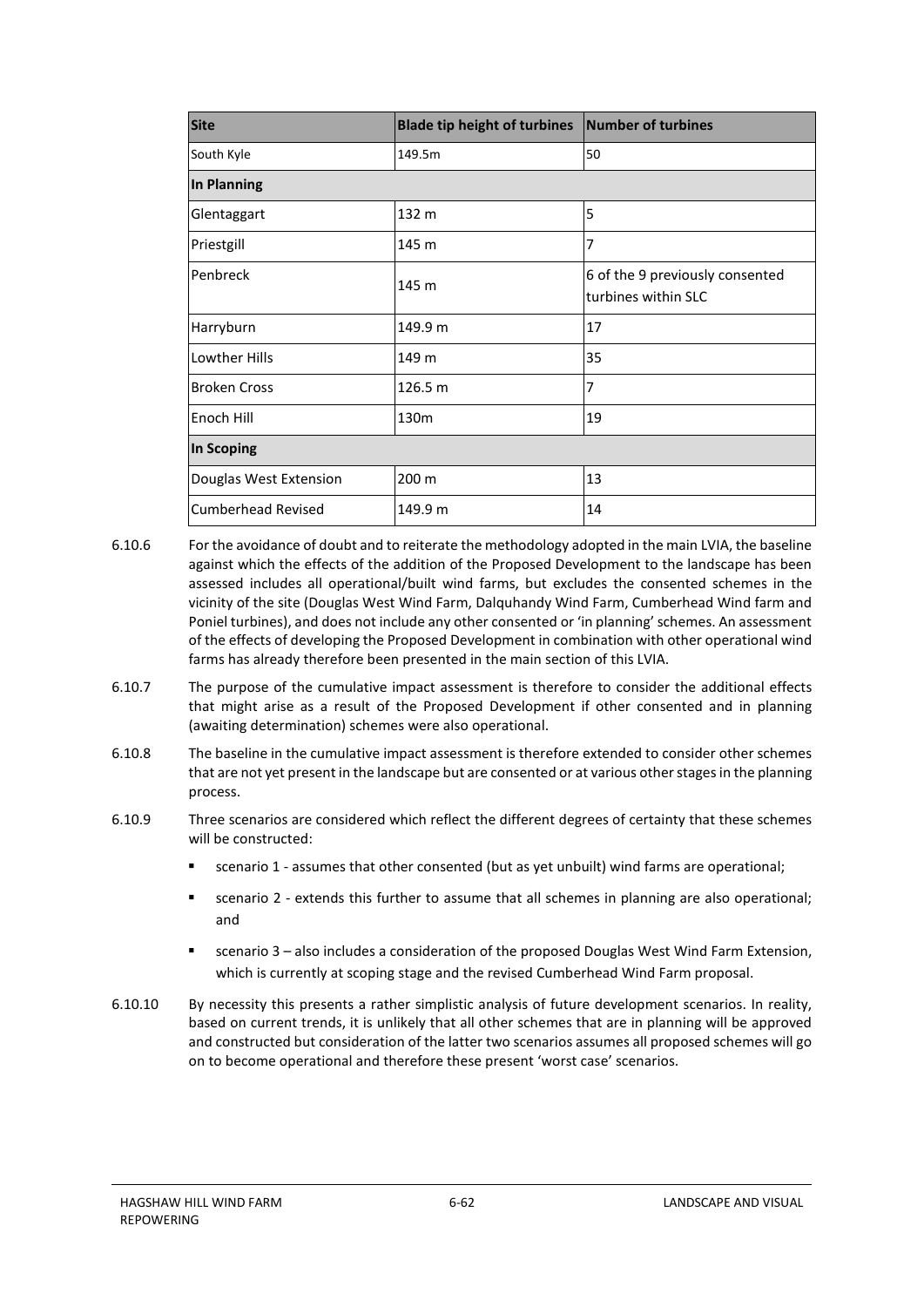# *Cumulative ZTVs, Wireframes and Photomontages*

- 6.10.11 Cumulative ZTVs (CZTVs) have been produced to illustrate the theoretical visibility of various other wind farms and combinations of wind farms with the Proposed Development.
- 6.10.12 It should be reiterated that ZTVs imply a much greater geographical extent of influence on the landscape and views of it than would actually be the case. It therefore follows that the cumulative ZTVs also exaggerate the actual impacts of the turbines on landscape character and visual amenity as they do not take account of vegetation or buildings in the landscape, which may restrict the nature and extent of views.
- 6.10.13 Cumulative ZTVs have been produced for the following combinations of existing and consented wind farm sites and other sites in planning. The list below includes all those sites considered to have the potential to give rise to significant cumulative effects. The cumulative wireframes, Figures 6.32 to 6.48, include all sites within the study area for completeness.
	- Cumulative ZTV with the Existing Development (Figure 6.24);
	- Cumulative ZTV with wind farms in the local landscape (Hagshaw Hill Extension, Nutberry, Galawhistle, Hazelside, Poniel, Cumberhead, Dalquhandy, Douglas West) (Figure 6.25);
	- Cumulative ZTV with Bankend Rig, Bankend Rig II, Dungavel, Stoney Hill Farm, Kype Muir and Extension, Auchrobert, and South Priorhill Farm (Figure 6.26);
	- Cumulative ZTV with Penbreck, Kennoxhead, Andershaw, and Middle Muir (Figure 6.27);
	- Cumulative ZTV with Low Whiteside Farm, Letham Farm, Auchren Farm, M74 Eco Park, Broken Cross Small, Yonderton Farm, JJ's Farm, Birkhill, Nether Fauldhouse (Figure 6.28);
	- Cumulative ZTV with Lethans and Glenmuckloch (Figure 6.29);
	- Cumulative ZTV with Lowther Hills, Leadhills, Harryburn, and Priestgill (Figure 6.30);
	- **EXECUMULARIAT:** Cumulative with Glentaggert and Broken Cross (Figure 6.31);
- 6.10.14 A 'future baseline' image has been included amongst the visual material prepared for each of the assessment viewpoints which illustrates cumulative scenario 1 where other consented (but as yet unbuilt) wind farms are added into the baseline view. These include the recently consented Douglas West Wind Farm, Dalquhandy Wind Farm, Poniel turbines, and Cumberhead Wind Farm (as well as other consented wind farms in the surrounding landscape).
- 6.10.15 Cumulative wireframes have also been produced amongst the visual material prepared for each of the assessment viewpoints to show all operational, under construction, consented and in planning schemes. In addition, these images include the proposed Douglas West Wind Farm Extension and revised Cumberhead Wind Farm proposal. These are presented in Figures 6.32 – 6.48.

# *Cumulative Effects on Landscape Features and Character*

## **Cumulative Scenario 1**

6.10.16 It is noted that there are several consented but as yet unbuilt wind farms in the immediate vicinity of the Proposed Development (as well as within the wider study area). Particularly notable schemes include the consented Douglas West Wind Farm, Dalquhandy Wind Farm, Poniel turbines, and Cumberhead Wind Farm, and the various single turbines across the plateau farmland north east of the site. Whilst GLVIA3 requires the main LVIA to exclude these schemes from the baseline against which the Proposed Development is considered, the first cumulative scenario includes these schemes in the baseline. In the case of this application, the consented (but as yet unbuilt) wind farms in the surrounding landscape are likely to be an important material consideration in determining the acceptability of the Proposed Development (as is the Existing Development at the site which is also discussed separately).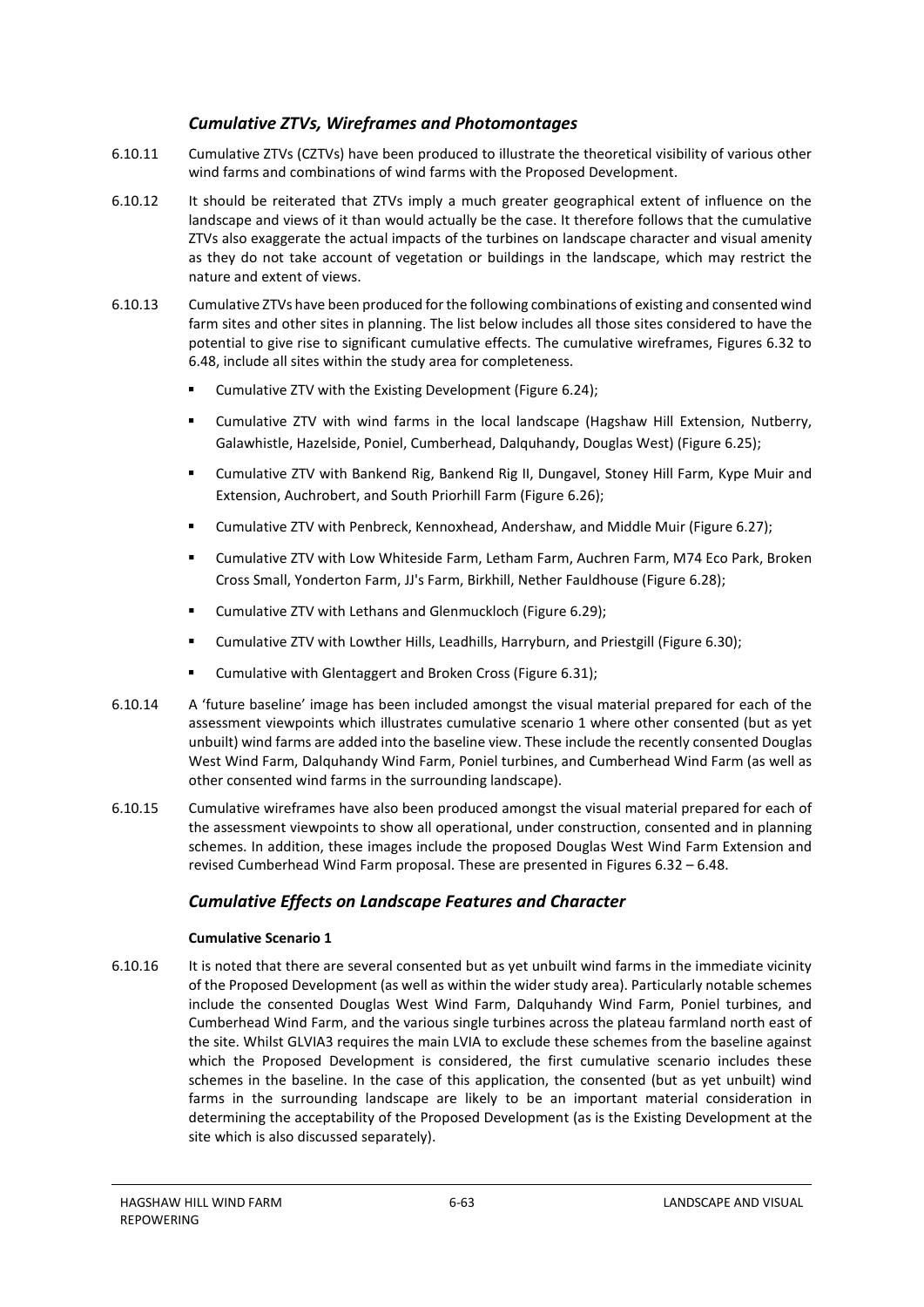- 6.10.17 As demonstrated in the main LVIA section of this report, the Proposed Development would not give rise to effects on any notable existing landscape features. It follows therefore that whatever cumulative effects other operational and consented wind farms have on existing landscape features, the Proposed Development would not contribute any further to this effect and therefore there would be **no cumulative effect** as a result of the Proposed Development on any landscape features.
- 6.10.18 In the first cumulative scenario (in which amongst others the Douglas West Wind Farm, Dalquhandy Wind Farm, Poniel, and Cumberhead Wind Farm turbines form part of the baseline) the character of the landscape within which the Proposed Development is located would be markedly different. With reference to the typologies referred to in the SLLCSWE, these schemes collectively create a 'wind turbine landscape' which would extend over the two character types within which the Proposed Development is located.
- 6.10.19 With the introduction of the Dalquhandy Wind Farm, LCT 5B Plateau Farmland Opencast Mining would in this scenario already need to be redefined as 'Plateau Farmland Opencast Mining and Windfarm' in recognition that the consented Dalquhandy turbines would become an equally defining characteristic of the LCT as the former opencast workings. In this context, the introduction of the Proposed Development would not alter the defining characteristics of this LCT but would instead reinforce the existing characteristics of the baseline landscape.
- 6.10.20 In addition, the small area of LCT 7 in which the Douglas West Wind Farm is to be located would also need to be redefined, as an extension to the existing area of LCT 7B – Rolling Moorland Windfarm. Similarly, the area of LCT 7A in which the eastern section of the Cumberhead Wind Farm is located would need to be redefined as 'Rolling Moorland Forestry and Windfarm'.
- 6.10.21 It is acknowledged that wherever more than one wind farm is present in the landscape there will be a greater overall or combined effect on landscape character than if just one wind farm was visible in the landscape. Likewise, it is acknowledged that the more wind turbines that are constructed in any given landscape, the greater will be the magnitude of overall (or combined) change to the landscape character that prevailed prior to the introduction of the first turbines.
- 6.10.22 However, it is also noted that in any given landscape where turbines are already present the additional effect on landscape character of introducing further turbines may not be as significant as the initial introduction of turbines. Furthermore, in general, the greater the number of turbines in the baseline landscape the less significant the addition of further turbines may be in landscape character terms as the landscape will be more heavily characterised by turbines in the baseline situation. This is certainly the case for this assessment, where due to the notable extent of consented wind energy development in the vicinity of the site a number of the effects identified in relation to both landscape character and visual amenity would reduce when compared to the main assessment presented above.
- 6.10.23 Taking this into account it is considered that in the first cumulative scenario, the effect of introducing the Proposed Development on the landscape character of the nearby character types would be as follows:

## *LCT 7B – Rolling Moorland Windfarm*

6.10.24 Eleven of the 14 Proposed Development turbines are located within this LCT which is defined to cover the area of rolling moorland in and around the Existing Development and Hagshaw Hill Extension turbines. As would be expected, a significant effect was identified on this area as result of the Proposed Development. If the consented wind farms in the vicinity of the site were also constructed, the existing influence of wind energy on this landscape would be greater, reducing the sensitivity of the baseline, such that the impact of the addition of the Proposed Development turbines would be reduced. If the totality of the effects were to be considered, then collectively the turbines would serve to result in this area forming part of a wider 'wind farm' landscape in this section of the plateau and rolling moorland but this would occur in any event in the absence of the Proposed Development.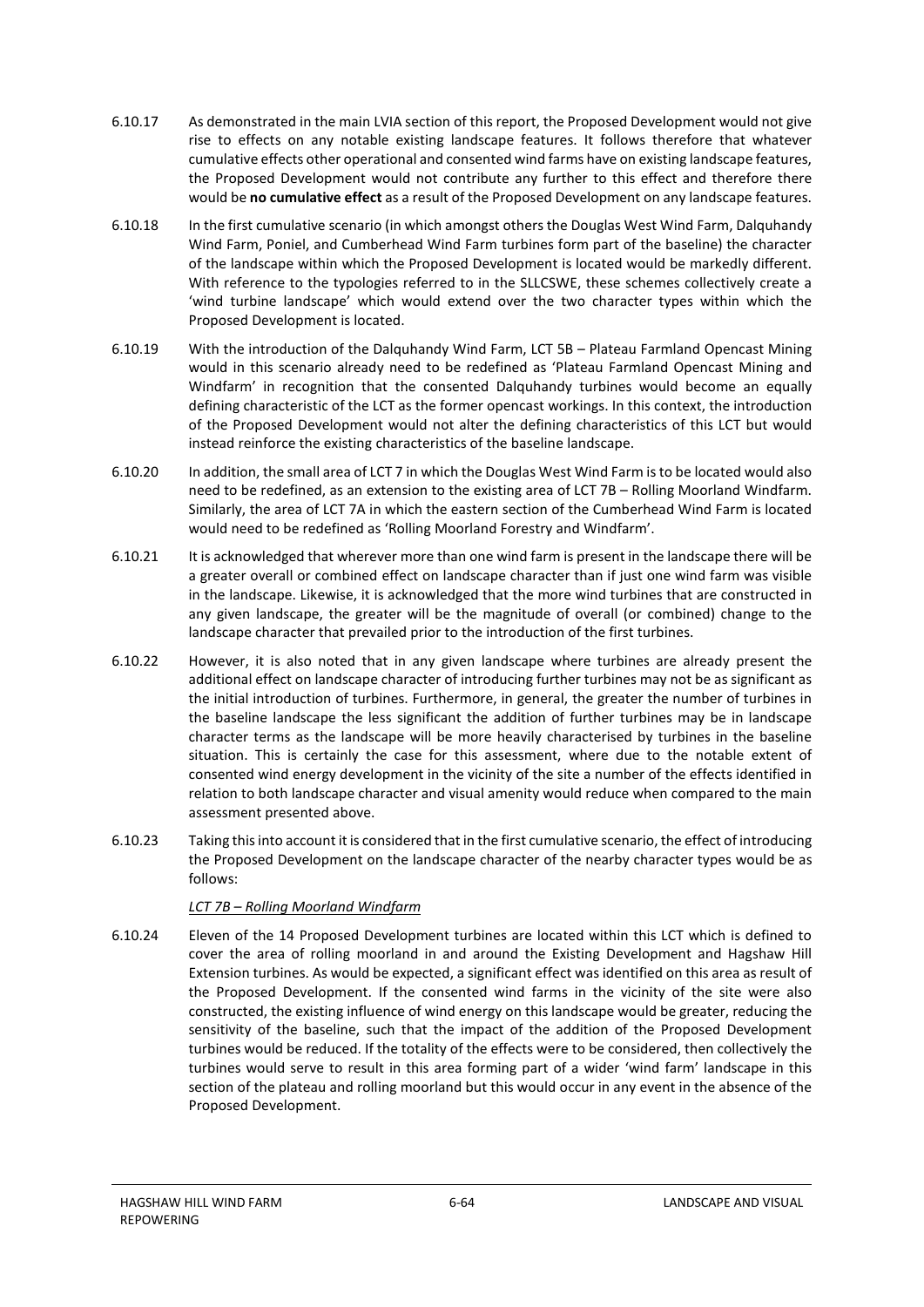#### *LCT 7 – Rolling Moorland*

- 6.10.25 The main assessment considered the small tract of LCT 7 in which three of the Proposed Development turbines would be located, in addition to a number of further areas of the LCT in the surrounding landscape. In the case of the tract in which the turbines would be located, there would be no difference to the main assessment when the other consented schemes are considered. The influence of existing wind energy on this landscape would be greater, reducing the sensitivity of the baseline, but the Proposed Development turbines would still result in a significant effect.
- 6.10.26 One small area of LCT7 lies around 2 km to the north-east of the Proposed Development. The consented Douglas West Wind Farm would lie within this sub unit and would change the character of the small area such that it could already be considered to be characterised by wind energy and would already in reality form part of an extended area of LCT7B – Rolling Moorland Windfarm. In this context it is not considered that any view of the Proposed Development from this area would have the potential to change this existing character and so there would be no additional effect on this landscape sub unit, when the cumulative effects of the Douglas West Wind Farm are included in the assessment. Overall, there would be a significant effect on the character on this part of the landscape, but this would occur in any event in the absence of the Proposed Development.
- 6.10.27 The remaining two areas of LCT 7 to the north of the site would in cumulative scenario 1 have a greater number of visible turbines in views looking towards the site. In this context of a greater degree of built turbines in the view, the potential for the Proposed Development to bring about change to their landscape character is further reduced. As such, there would be a reduction in the worse-case minor level of effect that was identified in the main assessment. When the totality of effect on landscape character is considered on these areas, there would however be a significant effect, but this would occur in any event in the absence of the Proposed Development.
- 6.10.28 The landscape within 10 km to the south of the Proposed Development contains a further four sub units of the LCT 7 – Rolling Moorland. The closest of these areas to the site lies across the Douglas Valley to the south-east, beginning around 4 km away and covers the moorland landscape in and around Pagie Hill and Auchensaugh Hill. It should be noted that the under-construction Middle Muir Wind Farm which lies immediately south of this area of LCT 7 was considered as part of the baseline in the main assessment. However, on the opposite side of the Douglas Valley where the Proposed Development is located, the already operational turbines at Hagshaw Hill Extension, Galawhistle Wind Farm, Hazelside Farm and Nutberry Wind Farm would, in cumulative scenario 1, be supplemented by the consented Douglas West Wind Farm, Dalquhandy Wind Farm, Poniel turbines and Cumberhead Wind Farm.
- 6.10.29 In this context, the introduction of the Proposed Development adjacent to the large grouping of wind farms north of the Douglas Valley would result in a lower impact than previously assessed in the main LVIA. The additional effect of the introduction of the Proposed Development on these sections of LCT 7 would reduce to a **moderate/minor** and non-significant level. The overall combined effect would however be significant but this level of significance would occur in any event in the absence of the Proposed Development.
- 6.10.30 An additional area of LCT7 lies to the south-west of the site, covering a tranche of the landscape between the Douglas Water valley and Cairn Table, including the landscape around Little Cairn Table (517 m) and Urit Hill (451 m). The addition of the consented wind farms to the assessment would consolidate the wind farm landscape in and around Hagshaw Hill, and would also include the addition of the Penbreck Wind Farm and Kennoxhead Wind Farm to the landscape to the immediate east of this area. As a consequence, the assessed level of effect on landscape character in this tract of LCT 7 would reduce when compared with this main assessment, down to a **moderate/minor** and non-significant level. Again, the overall combined effect would however be significant, but this level of significance would occur in any event in the absence of the Proposed Development.
- 6.10.31 The two remaining areas of LCT7 to the south of the site cover tracts of the landscape around Pinkstone Rig and White Hill, and also the area extending between Auchendaff Hill and Cairn Kinney. In cumulative scenario 1, the consented wind farms to the south of the site, Kennoxhead Wind Farm and Penbreck Wind Farm would also be in the landscape alongside the additional turbines in the vicinity of the site as part of the wider Hagshaw cluster. These turbines would serve collectively to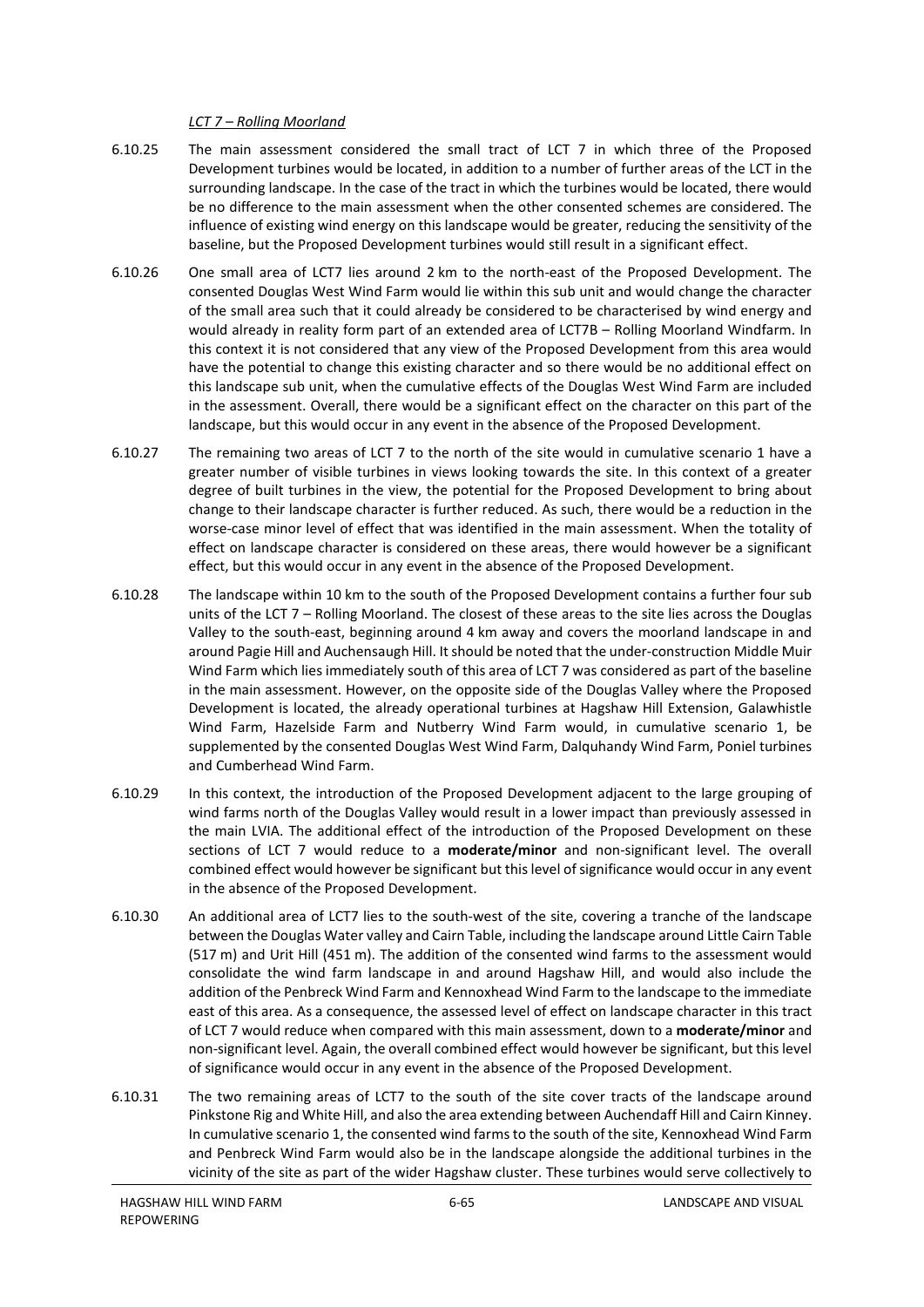reduce the potential impact of the Proposed Development on the character of the landscape when compared with that identified in the main assessment. Again, the effect would reduce to a **moderate/minor** and non-significant level. The overall combined effect would be significant, but this level of significance would occur in any event in the absence of the Proposed Development.

#### *LCT 8 – Upland River Valley*

- 6.10.32 LCT 8 occurs in two discrete locations within 10 km of the site (associated with Douglas Water to the south-east and River Nethan to the north). The Douglas Water area of LCT 8 lies closest to the site and in cumulative scenario 1, the consented Douglas West Wind Farm turbines in particular would be a notable existing visible feature in the landscape from this area. The Douglas West Wind Farm turbines would lie closer to LCT 8 than the Proposed Development and would exert a noticeable degree of influence on its character. In this context the potential for impacts to arise on the character of this tract of LCT 8 from the Proposed Development would be reduced. As such the effect identified in the main assessment would be reduced to **moderate**, up to 3 km from the site but would remain significant. Beyond this distance however up to 4.5 km from the site the previously identified moderate and significant effect, would reduce to a **moderate** but nonsignificant level. The overall combined effect would again be significant but this level of significance would occur in any event in the absence of the Proposed Development, as a result of the Douglas West Wind Farm. Furthermore, this overall combined effect would not however, become such a dominant or defining influence on the character of the part of LCT that its key features and characteristics could not still be appreciated, with the turbines all being clearly separated from the lower lying landform of the river valley.
- 6.10.33 At its closest, the River Nethan area of LCT 8 lies approximately 3 km to the north of the nearest proposed turbine but extends to over 8 km away. In cumulative scenario 1, the consented turbines at Dalquhandy Wind Farm, Douglas West Wind Farm, and Cumberhead Wind Farm would also be notable features alongside the existing Nutberry Wind Farm turbines which are already prominent on the skyline. In this context the potential effect of the turbines would be reduced when compared with the minor level identified in the main assessment. The overall cumulative effect on this area would be significant but this level of significance would occur in any event in the absence of the Proposed Development.

## *LCT 8A – Upland River Valley Incised*

6.10.34 The area of LCT 8A within the vicinity of the site covers the section of the Douglas Water valley to the west of Glespin, and the Kennox Water valley which runs as a tributary to the Douglas Water. At its closest point the LCT lies within around 1 km to the south of the site, and extends to approximately 5 km away at the head of the Kennox Water valley. In cumulative scenario 1 the main addition to the turbines which would now be visible from this area would be the Kennoxhead Wind Farm which would be visible in the landscape to the south of the A70. This scheme would further establish views of wind energy as one of the characteristics of the Kennox Water valley, such that the potential for the Proposed Development to result in impacts to the character of this part of the landscape was reduced, albeit that the significant effect up to 2.5 km from the site identified in the main assessment would remain. Overall, the combined effect would be greater than that of the Proposed Development in isolation, but with much of the impact being brought about by the existing Galawhistle Wind Farm and the consented Kennoxhead Wind Farm.

## *LCT 5 – Plateau Farmland (also LCST 5B – Plateau Farmland Opencast Mining)*

6.10.35 A large area of LCT 5 extends from approximately 3 km to the north-east of the Proposed Development to over 15 km away. In cumulative scenario 1, the extent to which turbines form an element of the character of this landscape would be notably increased through the addition of the Douglas West Wind Farm, Dalquhandy Wind Farm, Cumberhead Wind Farm and Poneil turbines. As a consequence of this, the potential for the Proposed Development to impact on the character of the landscape would be significantly reduced compared to that which is set out in the main assessment and would form no more than a **minor to moderate** effect, which would not be significant. Again, the overall combined effect on this area from the turbines in the Hagshaw cluster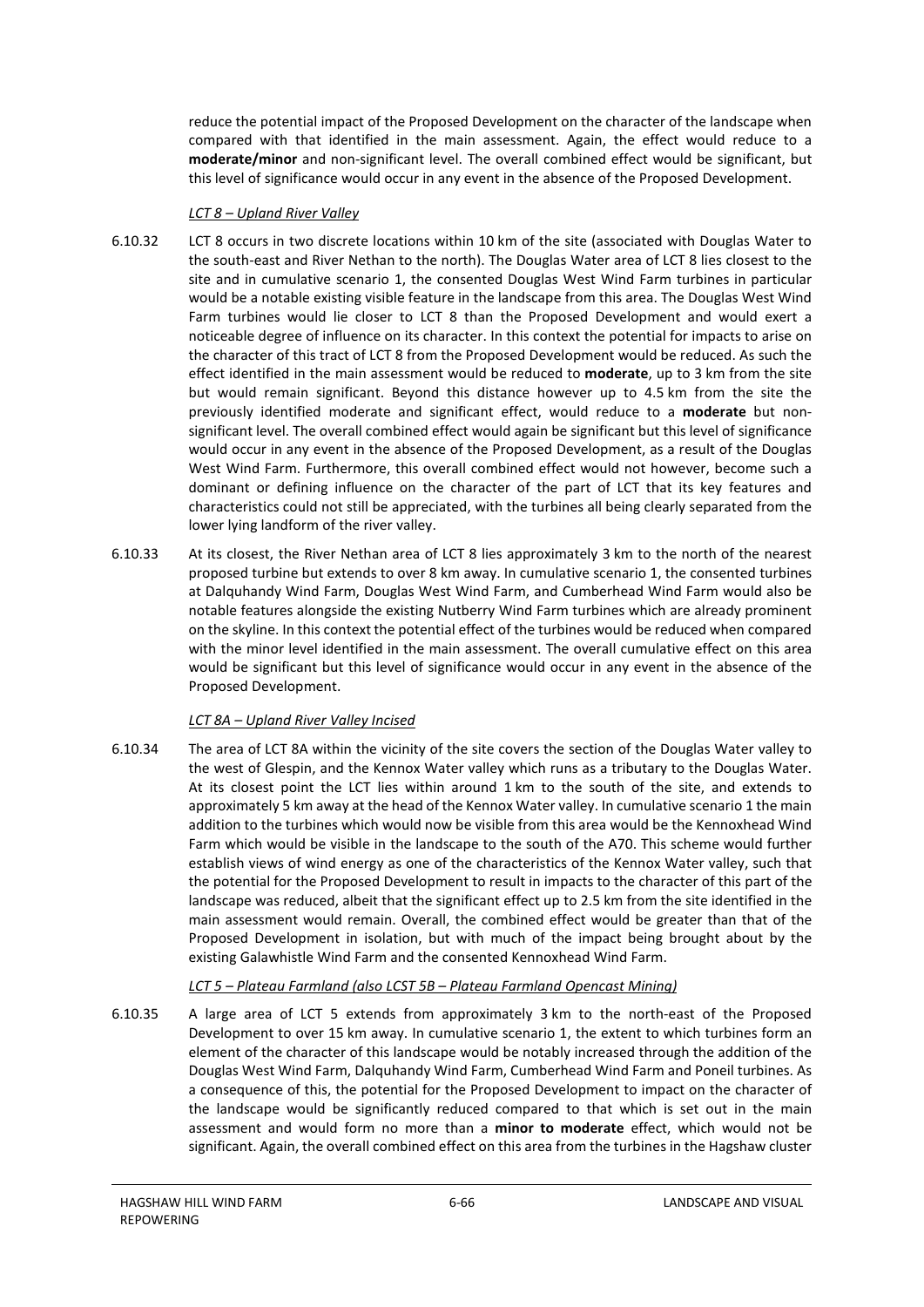and other surrounding developments would be significant, but this level of significance would occur in any event in the absence of the Proposed Development.

6.10.36 LCT 5B in which the Dalquhandy Wind Farm (on part of the former opencast site) would be already present was previously scoped out of the assessment in the main LVIA on the basis of its currently degraded status. Following construction of the Dalquhandy Wind Farm a significant effect on the character of this area would arise and it would become part of the wider 'wind turbine landscape' which is present in this area of the plateau and rolling moorland in conjunction with the adjacent schemes. As such, the combined effect also including the Proposed Development would be significant, but this level of significance would occur in any event in the absence of the Proposed Development.

## *LCT 6 – Plateau Moorland*

- 6.10.37 LCT 6 occurs in two locations within 15 km of the site. In cumulative scenario 1, there would be several additional developments visible from the area which lies between around 3 km and 5 km to the north of the site, including Douglas West Wind Farm, Dalquhandy Wind Farm, Cumberhead Wind Farm and Poneil turbines. As a consequence, the potential for the Proposed Development to impact the character of this area would reduce to a **moderate**, but non-significant level. The overall combined impact would be significant, but this would be brought about in any case by the consented proposals.
- 6.10.38 The second area lies between Auchensaugh Hill and Crawfordjohn, 6 km to the south-east of the site at its closest point. The area includes the site of the Middle Muir Wind Farm which is currently under construction and was included in the baseline assessment, but in cumulative scenario 1, there would also be views of the other consented turbines in the Hagshaw cluster in the vicinity of the site. These would serve to slightly reduce the potential for the Proposed Development to bring about an impact to the character of the landscape, but at this distance the assessment as set out in the main LVIA would remain extant.

#### *LCT 9 – Broad Valley Uplands and LCT 10 – Foothills*

6.10.39 These two LCTs lie to the east of the site, both being around 7 km away at their closest point. In cumulative scenario 1, the consented development at Douglas West would be visible from the LCTs, located slightly closer and in the same direction as the Proposed Development. The Poniel turbines would also be visible, closer still to the LCTs, as would the Dalquhandy Wind Farm. In this context the potential impact of the Proposed Development would reduce when compared with the main assessment, but the overall judgements of impact would remain the same. The combined effect of all the turbines visible from the LCTs would be greater than that identified in the main assessment, but as it would lie beyond a number of other schemes, it would not be the Proposed Development which would bring about the majority of the effect.

## *LCT 10 –Upland River Valley (East Ayrshire)*

6.10.40 East Ayrshire LCT 10 covers the landscape along the River Ayr valley westwards from the boundary with South Lanarkshire, near Glenbuck, which lies around 3 km from the site, and extends for around 15 km. In cumulative scenario 1, there may also be the potential for glimpsed views of the Penbreck Wind Farm and Kennoxhead Wind Farm, but generally the effect on landscape character would be the same as that identified in the main assessment, as the wind farm with the biggest current impact on the character of this area is the Galawhistle Wind Farm, which is already constructed and considered in the baseline of the main assessment.

#### *LCT 18a – East Ayrshire Plateau Moorlands (East Ayrshire)*

6.10.41 The landscape of LCT18a covers the are both to the north and south of the Ayr River Valley to the west of the site and extends across a large tract of the landscape to the south-west of the site including land beyond 20 km away from the Proposed Development. The consented Lethans Wind Farm would lie towards the southern extent of this character area and the Penbreck Wind Farm and Kennoxhead Wind Farm would also be visible from certain sections. As such, in the context of these consented schemes being constructed and wind energy being visible to a greater degree across this landscape, the impact of the addition of the Proposed Development would be reduced when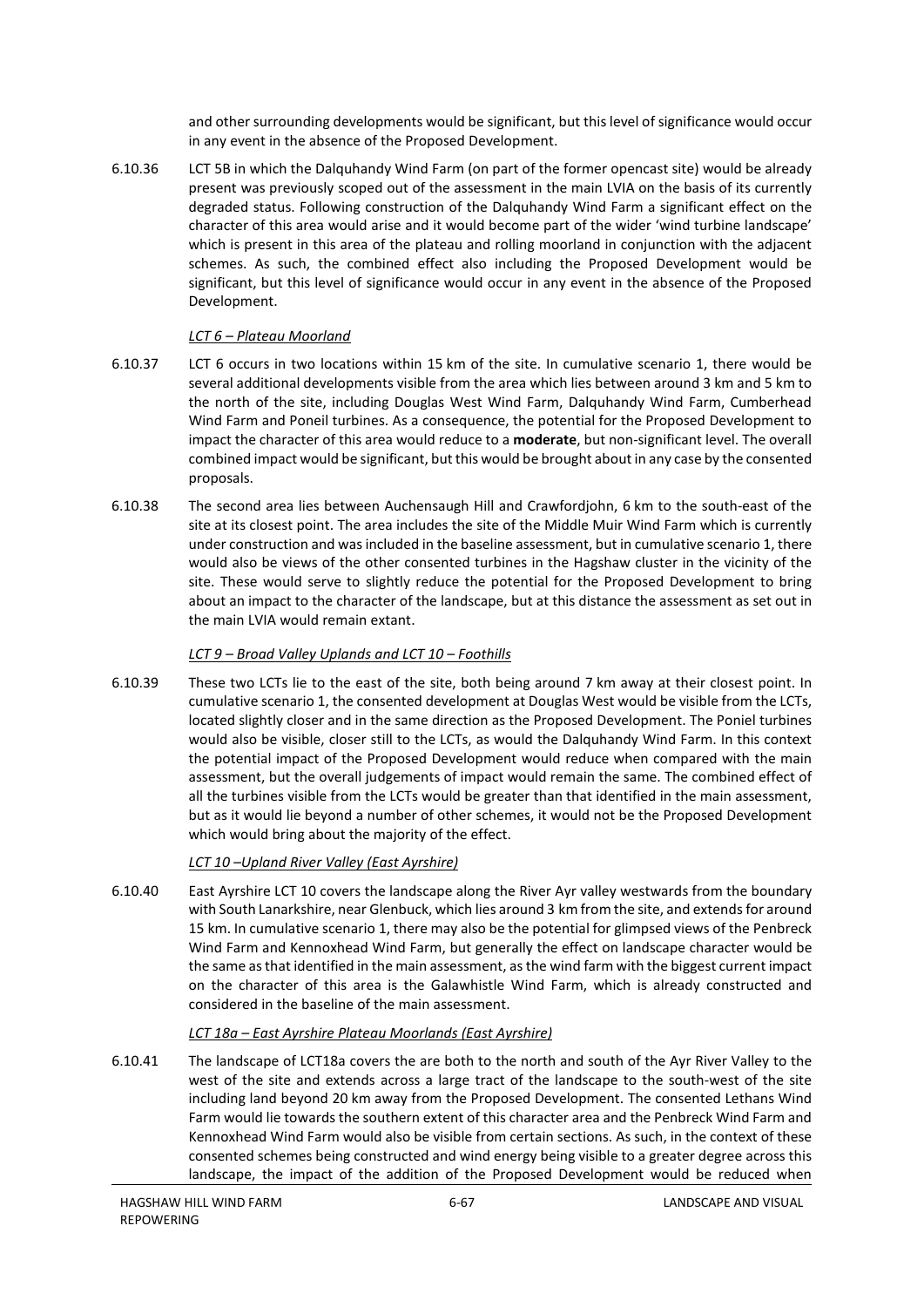compared to the main assessment. The overall combined impact on LCT18a would be greater than that arising from the Proposed Development alone, but given that many of the other schemes which are visible from this area lie either within this area, or in closer proximity to it, then the effect is one which would come about in any event.

#### *Other Landscape Types beyond 10 km of the site*

6.10.42 Beyond 10 km of the site, the main assessment identified there would be no greater than a minor effect on any of the published landscape character areas as a result of the Proposed Development. This was in part because of the existing context of the site within an area which is an established location for wind energy including the visible Hagshaw Hill Extension and Nutberry Wind Farm. In cumulative scenario 1, this same landscape context in the immediate vicinity of the site would be further developed with wind energy such that there would be a clearly defined cluster of wind farms into which the Proposed Development would be added. As such, from LCTs beyond 10 km of the site the Proposed Development would be seen in this further developed context and there would be a reduced effect when compared with the main assessment. The contribution of the Proposed Development as part of the overall cluster of wind energy would in many angles of view be limited.

#### **Cumulative Scenario 2**

- 6.10.43 It is noted that there are six other undetermined schemes in planning located within 20 km of the Proposed Development, of which Broken Cross Wind Farm and Glentaggert Wind Farm lie within 10 km, and Priestgill Wind Farm, Harryburn Wind Farm, Leadhills Wind Farm and Lowther Hills Wind Farm lie between 10 km and 20 km.
- 6.10.44 The Glentaggert Wind Farm is located immediately adjacent to the operational Andershaw Wind Farm, and coupled with the under construction Middle Muir Wind Farm, would simply reinforce the existing density of wind energy development considered in cumulative scenario 1 above.
- 6.10.45 The Broken Cross Wind Farm is located across the M74 from the Hagshaw cluster in an area where a number of operational or consented single turbines are located. This wind farm would introduce commercial scale wind energy to an area of the landscape which does not currently include that form of development, but given the context of the existing and consented development in the Hagshaw cluster it is not considered that the Broken Cross scheme would result in any notable change to the assessment of effects on landscape character.
- 6.10.46 The proposed Priestgill Wind Farm is located approximately 14 km to the south-east of the Proposed Development. There is some intervisibility with this scheme and the concentration of wind farms in the vicinity of the site but there would not be any additional significant cumulative landscape character effects should Priestgill Wind Farm be constructed.
- 6.10.47 The remaining three schemes Harryburn Wind Farm, Leadhills Wind Farm and Lowther Hills Wind Farm would lie close to one another in the upland landscape beyond 10 km to the south of the site. If all three were to be consented this would collectively represent a substantive change to the character of the landscape in this area. This would serve to reduce the sensitivity of the landscape between these schemes and the Proposed Development site to wind energy development as views of turbines would already form an existing feature of the view. In particular this would relate to the Southern Uplands LCTs 13 (covering South Lanarkshire) and 19 (covering Dumfries and Galloway). In this context the effect of the Proposed Development on the character of this part of the landscape would be reduced when compared with the main assessment, however in neither case had a significant effect been identified. The overall combined level of effect would however be much greater, but for the area beyond 10 km towards these sites it would be these proposed schemes that would bring about the bigger part of the effect.
- 6.10.48 Given the relatively high number of operational and consented schemes considered in cumulative scenario 1, the change to the baseline brought about by these other schemes in planning would be minimal for all parts of the study area other than the area beyond 10 km to the south. Therefore, other than for this section of the landscape, where the bigger part of the effect would result from the other in planning turbines, it is not considered that the cumulative effects would be discernibly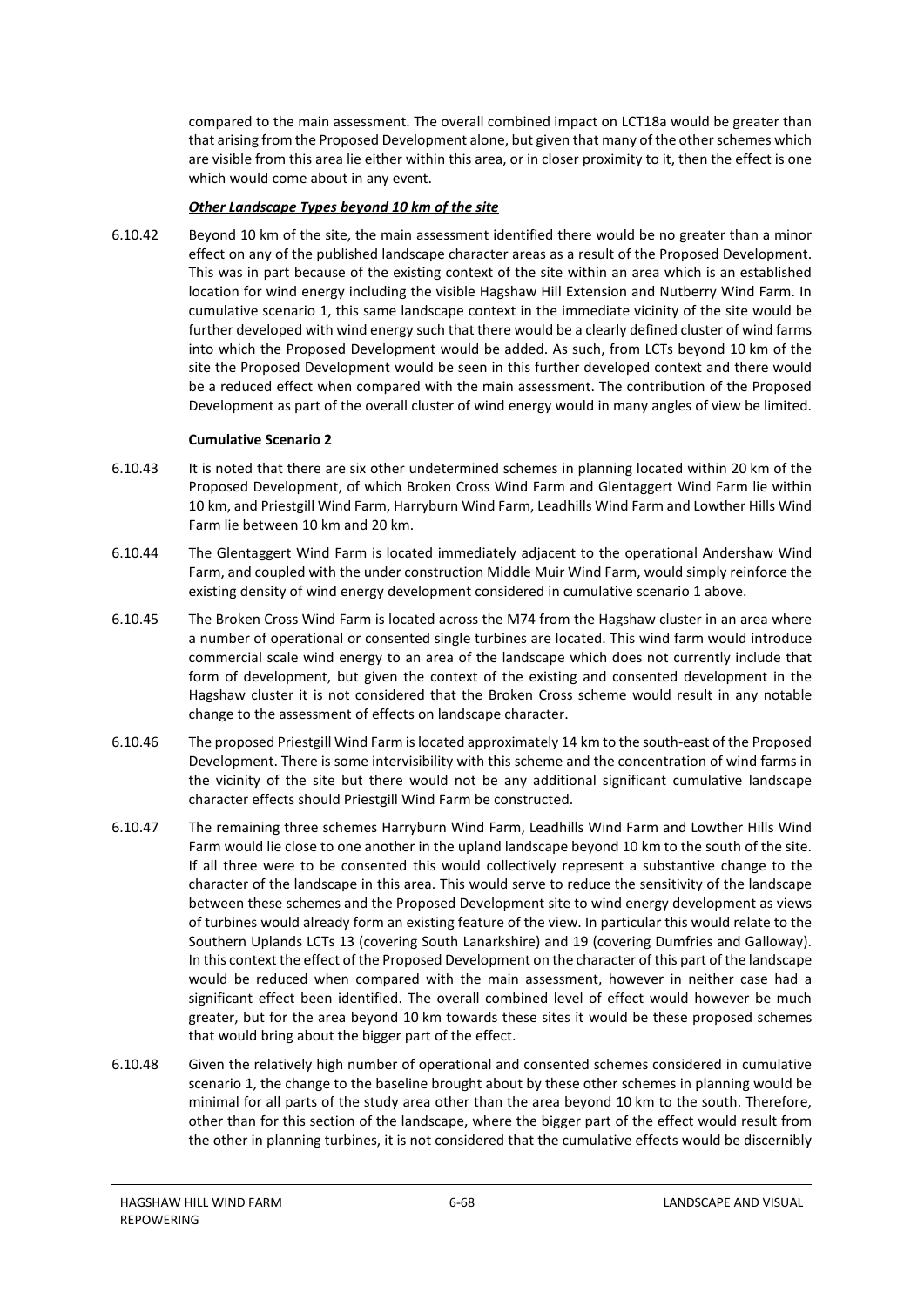greater in cumulative scenario 2 than in scenario 1 and no additional significant cumulative effects on landscape character are predicted.

# *Cumulative Effects on the Douglas Valley SLA*

- 6.10.49 For the Landscape Character Types within the Douglas Valley SLA, considering Cumulative Scenario 1, and taking into account the above cumulative assessment in relation to landscape character, there would be some additional significant effects upon parts of the landscape character within the SLA when compared to the current baseline. However, this level of significance would reduce once the consented developments are added into the baseline against which the effects are judged and the extent over which significant effects would occur would reduce. Furthermore, a significant effect on the character of part of the SLA would occur in any event in the absence of the Proposed Development as a result of existing operational and consented wind turbine development surrounding the site (Hagshaw Hill Extension, Hazelside Farm turbines, Douglas West Wind Farm, Andershaw Wind Farm, Dalquhandy Wind Farm, Cumberhead Wind Farm and Poniel turbines). In other words, in cumulative scenario 1 it is recognised that there would be a significant effect on the SLA as a result of the totality of wind turbines visible in the surrounding landscape but that this level of effect would occur in any case in the absence of the Proposed Development and when compared to the main assessment the extent of significant effects is reduced.
- 6.10.50 In relation to Cumulative Scenario 2, it is noted that there are two other undetermined schemes in planning within 10 km of the site which might have some potential intervisibility with the Douglas Valley SLA, Glentaggart Wind Farm and Broken Cross Wind Farm. However, neither of these schemes are in such close proximity to the SLA that their introduction to the wider landscape would result in any additional significant cumulative effects upon the SLA, beyond that identified in scenario 1.
- 6.10.51 Overall, as noted in relation to the impact on LCT 8, it is concluded that the overall combined effect on the SLA would not become such a dominant or defining influence on the area that its key features and characteristics could not still be appreciated, with the turbines all being clearly separated from the lower lying landform of the river valley.

# *Combined Cumulative Effects on Visual Amenity*

## **Cumulative Scenario 1**

- 6.10.52 Through analysis of the cumulative ZTVs and the 'future baseline' images included with the visualisations a few basic observations can be made.
- 6.10.53 Firstly, in cumulative scenario 1, it is noted that the Proposed Development turbines would, from the vast majority of locations to the north, east and south, be visible in combination with and appear as an extension to one or more of the schemes within the cluster of wind energy in the immediate vicinity of the site, in particular the Douglas West Wind Farm, Cumberhead Wind Farm and Dalquhandy Wind Farm. This is in addition to the existing operational wind farms of Hagshaw Hill Extension, Nutberry Wind Farm, Galawhistle Wind Farm and the Hazelside Farm turbines which together with consented turbines would form a concentration of turbines extending from the rolling moorland down into the foothills bordering the farmland to the east.
- 6.10.54 Furthermore, from most locations to the north and east the Proposed Development turbines would be visible either in combination with or in succession with the consented Poniel turbines and, also to the north-east of the Proposed Development, either in combination with or in succession with the scattered, existing medium to large scale individual turbines in the farmland along the M74 corridor (including Auchren Farm, JJ Farm, Nether Fauldhouse, Letham Farm, Low Whiteside Farm and Yonderton Farm), and the consented M74 Eco Park, and Broken Cross Small Wind Development.
- 6.10.55 To the west, it is the exiting Galawhistle Wind Farm and Hagshaw Hill Extension, which has already been considered in the baseline of the main assessment, that will have the main cumulative impact alongside the Proposed Development, however in cumulative scenario 1, there would be additional successive views of the Pebreck Wind Farm and Kennoxhead Wind Farm turbines in the wider landscape.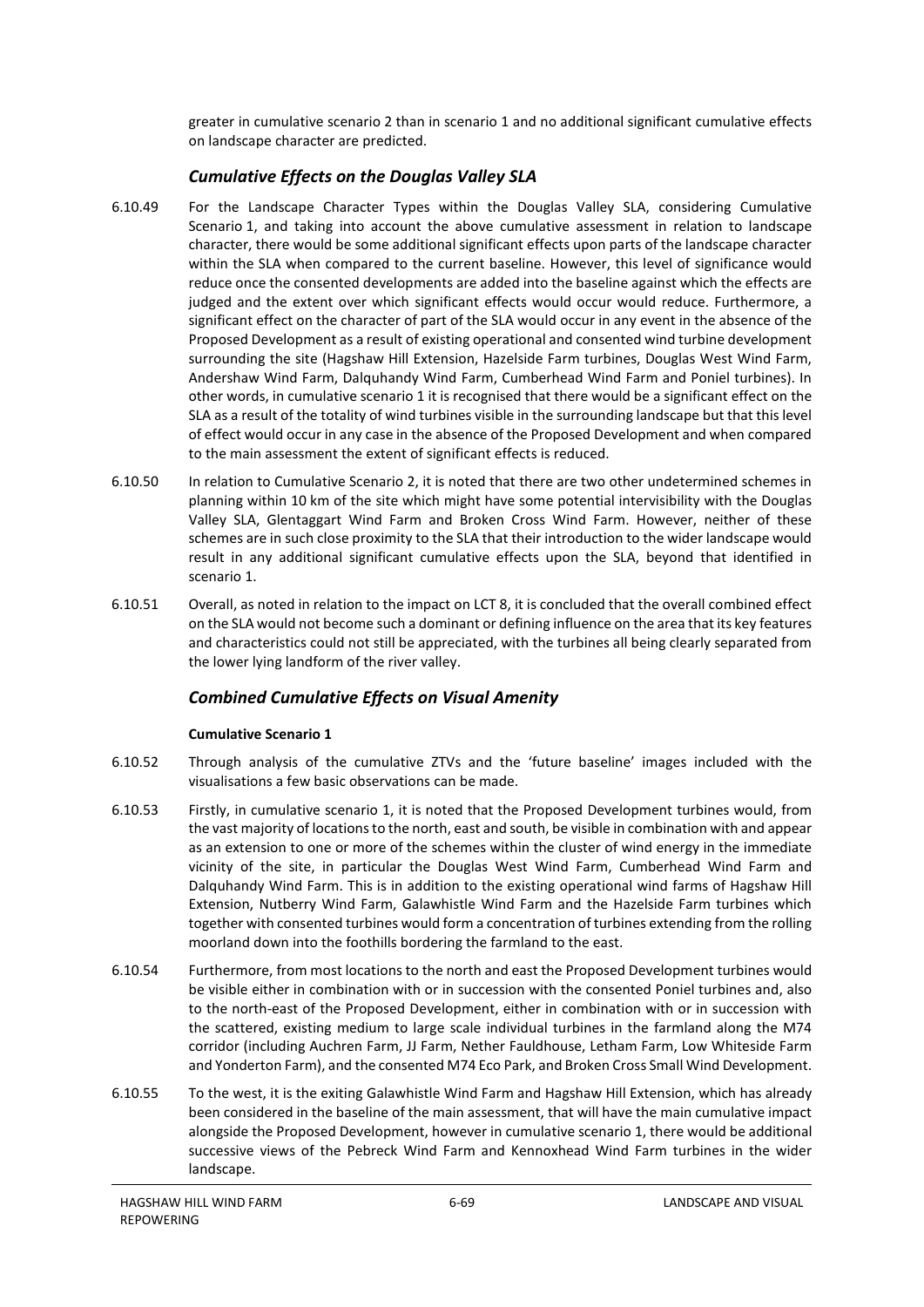- 6.10.56 In general however, where visible, the proposed turbines would reinforce the presence of turbines in views rather than introduce turbines into any views which are currently unaffected by turbines.
- 6.10.57 It is acknowledged that wherever more than one wind farm is present in the view there will be a greater overall or combined effect on visual amenity than if just one wind farm was visible in the landscape. Likewise, it is acknowledged that the more wind turbines that are visible in any given landscape, the greater will be the magnitude of overall (or combined) change to the visual amenity that prevailed prior to the introduction of the first turbines.
- 6.10.58 However, it is also noted that in any given view where turbines are already present the additional effect on visual amenity of introducing further turbines may not be as significant as the initial introduction of turbines. Furthermore, in general, the greater the number of turbines in the baseline view the less significant the addition of further turbines may be in visual amenity terms as the landscape will be more heavily characterised by turbines in the baseline situation.
- 6.10.59 Measured against this baseline, the additional effects arising as a result of introducing the Proposed Development would typically be less significant than reported earlier in the main assessment. Nonetheless, except where stated below the significance of visual effects reported in the main LVIA would still apply in cumulative scenario 1.
- 6.10.60 Firstly, in relation to the properties within 2 km of the Proposed Development turbines (as discussed in the RVAS in Appendix 6.4) it is noted that a number of these properties would have some view of one or more of the other wind farms in the vicinity of the site. Those schemes which are already constructed have been considered in the main assessment, but in cumulative scenario 1 the potential views of the consented Douglas West Wind Farm are also a relevant consideration for the properties to the east of the site at Station House and Blackwood Cottage. The addition of the proposed turbines to a baseline which also included the Douglas West Wind Farm would increase the overall magnitude of change at these properties, the combined effect on each would be significant. However, the overall effect would not be so overbearing as to render the properties an unattractive place to live.
- 6.10.61 In cumulative scenario 1, the baseline landscape in views from Coalburn and Braehead would already be notably changed by the addition of the Douglas West Wind Farm, Cumberhead Wind Farm and Dalquhandy Wind Farm. This is demonstrated by the cumulative wireframe and future baseline photomontage included with the visualisations for Viewpoint 1. As such, throughout Coalburn and Braehead the proposed turbines would be seen as an extension of the existing wind farm landscape which extends across the foothills up into the rolling moorland. In this regard, it is noted that the turbines within the Proposed Development are further away from Coalburn than those already consented and as such would not appear any greater in vertical extent within the view, notwithstanding their greater height. With these turbines in the baseline, the potential for the Proposed Development to impact on the visual amenity of the residents of Coalburn and Braehead would be reduced when compared with that set out in the main assessment. Indeed, the identified significant effect on visual receptors in this area would reduce to a non-significant level.
- 6.10.62 It is acknowledged that the overall combined impact in views from Coalburn and Braehead would be greater and that this combined effect would result in a major effect on the visual amenity of the area. However, the majority of this effect would arise in any case as a result of the Douglas West Wind Farm, Cumberhead Wind Farm and Dalquandy Wind Farm.
- 6.10.63 From Douglas, the consented Dalquhandy Wind Farm would not be visible but the Douglas West Wind Farm would be a notable feature in some views, with the Poniel turbines also being visible above Long Plantation slightly further down the valley from the proposed turbines at an oblique angle. The Poniel turbines would be visible as a discretely separate grouping, whilst the Proposed Development would lie in closer proximity to the Douglas West Wind Farm turbines, as part of the same overall cluster of wind energy development. The existing wind farm at Andershaw is not visible from Douglas and neither would the consented Middle Muir Wind Farm. The cumulative wireframes and future baseline photomontages for Viewpoint 16 illustrates the extent to which the consented Douglas West Wind Farm would be seen in the baseline of the view. In this context the impact of the Proposed Development on Douglas in cumulative scenario 1 would be reduced when compared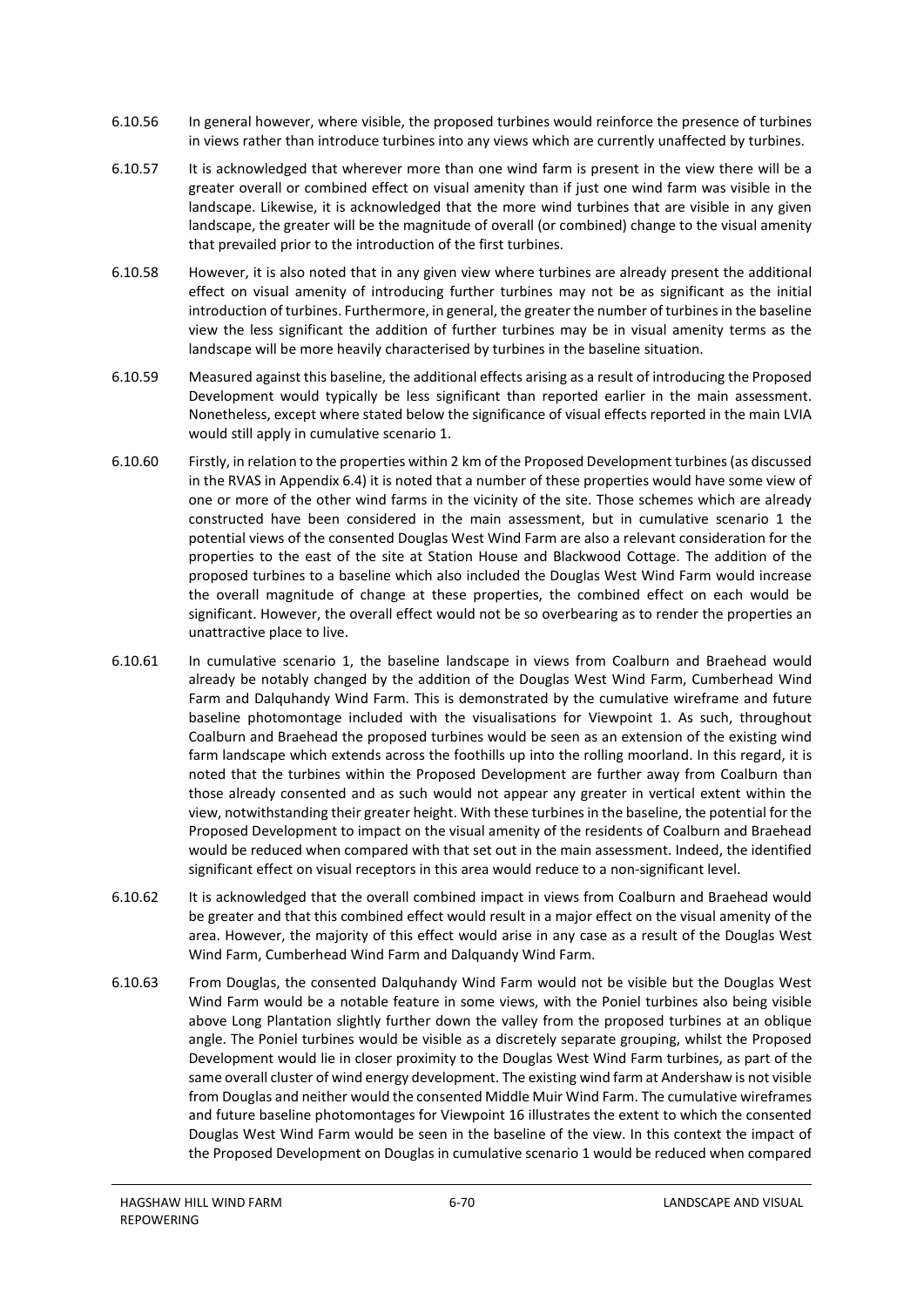with the main assessment, and for visual receptors in the eastern area of Douglas, as represented by viewpoint 16, the impact would reduce to a non-significant level.

- 6.10.64 As with the views from Coalburn and Braehead, it is acknowledged however that the overall combined impact would be greater. Again, consideration has been given to the effect this collective impact would have to the amenity of residents and visitors to Douglas. With regard to the manner in which the developments all clearly relate to the wider upland landscape beyond the Douglas Valley it is not considered that the overall effect would be such that the presence of wind energy development was dominant or overbearing on the experience of being within the settlement.
- 6.10.65 From other residential areas in the wider landscape, as indicated above, the proposed turbines would generally be seen in conjunction with and as an extension to the large grouping of wind farms which would in this scenario include: Hagshaw Hill Extension, Nutberry Wind Farm, Douglas West Wind Farm, Dalquhandy Wind Farm, Galawhistle Wind Farm, Cumberhead Wind Farm, Kennoxhead Wind Farm, Broken Cross Wind Farm, and Poniel turbines. In this context, the additional effects resulting from the introduction of the Proposed Development would be further reduced when compared to the main assessment. In the case of the farmsteads and dwellings scattered along the eastern side of Bellfield Road the effect would reduce to a non-significant level, as would be the case for the worse-case significant effect identified for a small number of properties in and around Lesmahagow, Brocketsbrae, Hawksland, Douglas Water and Rigside.
- 6.10.66 With regard to viewpoints in the wider landscape, the identified significant effect on visual receptors at viewpoints 4 (B7078 south of Lesmahagow), 5 (A70 Rigside) and 13 (Auchensaugh Hill) would also reduce to a non-significant level once the revised baseline including the consented schemes is considered.
- 6.10.67 In terms of the Core Paths and other paths in the immediate vicinity of the site, in cumulative scenario 1 the Douglas West Wind Farm, Dalquhandy Wind Farm and Poniel turbines in particular would, from most locations, be prominent before the introduction of the Proposed Development, in addition to the existing Hagshaw Hill Extension turbines which have been considered in the main assessment. For those footpaths which cross through the Proposed Development site itself the significance of effect identified in the main section of the LVIA would still apply as the very close proximity of the turbines to these paths would have a locally dominating effect and a significant effect even in the presence of other consented turbines nearby. The paths which run across the adjacent landscape including part of the former Dalquhandy Opencast mine, would however experience equally notable effects as a result of the consented Douglas West Wind Farm and Dalquhandy Wind Farm. In this context, the effect of introducing the proposed turbines would be substantially less than that reported in the main section of the LVIA. It is further noted that the mitigation measures for public access set out in Chapter 3 will provide significant recreational enhancement to the local area through the Proposed Development.

### **Cumulative Scenario 2**

- 6.10.68 In cumulative scenario 2, the pattern of wind farm development established and reported above in relation to cumulative scenario 1 would be not be greatly altered by the introduction of the inplanning schemes (if consented and constructed) as the key sites that would collectively form an established wind farm cluster in the vicinity of the Proposed Development site are all consented schemes considered under scenario 1.
- 6.10.69 The additional proposed schemes, are generally located at a distance from the Proposed Development, with limited intervisibility, particularly from lower lying areas, and as such would not alter the baseline or 'cumulative scenario 1' to such an extent that there would be any change to the cumulative effects already reported previously.

# *Sequential Cumulative Effects on Visual Amenity*

6.10.70 The three routes worth considering in the sequential cumulative assessment are the M74, the A70 the B7078, and NCN 74. As NCN 74 follows the route of the B7078, the effects for the cycle route and minor road are the same.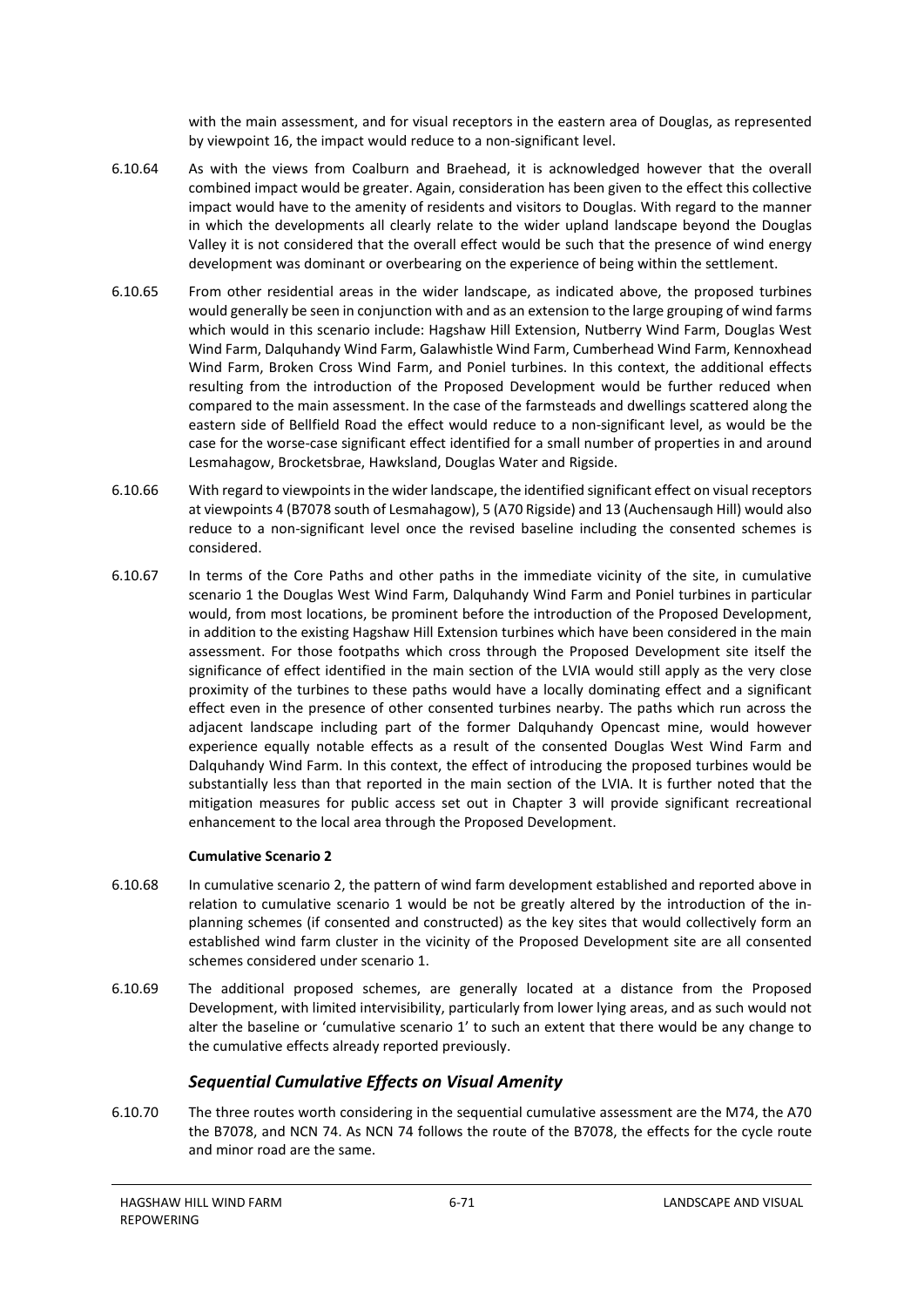#### **Cumulative Scenario 1**

- 6.10.71 In relation to the M74 (which becomes the A74 (M) further south), it is recognised that the existing turbines of Clyde Wind Farm and its extension are already a prominent feature of the route. There is then a section of the route between Junctions 12 and 13 where the under construction Middle Muir Wind Farm will be intermittently visible alongside the existing Andershaw Wind Farm. As previously assessed, between Junctions 12 and 10 the Proposed Development would be visible briefly when travelling northwards and more frequently when travelling southwards. In cumulative scenario 1, the Poniel turbines would lie in close proximity to the motorway alongside a number of existing individual medium to large scale turbines within the farmland along the motorway corridor, as well as the proposed turbines of Broken Cross Small Wind Development and M74 Eco-Park. These turbines are, and would be, located much closer to the road than the proposed turbines, which would be seen further back and appear as a part of the wider Hagshaw Cluster which include the consented Dalquhandy Wind Farm, Douglas West Wind Farm and Cumberhead Wind Farm at the foot of the rolling moorland on which Hagshaw Hill Extension, Hazelside Farm turbines, Galawhistle Wind Farm and Nutberry Wind Farm are already visible. Further north of Junction 10, there are intermittent views of the existing Auchrobert turbines and there may also be intermittent views of Kype Muir Wind Farm following its construction. Just south of Larkhall, the existing Lochhead turbines lie immediately adjacent to the motorway and are so are also visible from the route. In short, wind turbines would become a regular feature of the landscape from Junction 15 at Moffat up towards the southern edge of the Glasgow conurbation. However, in the context of the already consented and operational wind farms in this landscape, the additional effect of introducing the Proposed Development would not be significant.
- 6.10.72 In relation to the A70, in cumulative scenario 1, when travelling westwards from the M74 junction the consented Poniel and Douglas West Wind Farm turbines would become visible to the north of the Douglas Valley from more open sections of the route. This is in addition to the already operational Hagshaw Hill Extension, Hazelside Farm turbines, and Galawhistle Wind Farm. South of the Douglas Valley there would also be intermittent views of the consented Middle Muir Wind Farm, in the vicinity of the existing Andershaw Wind Farm, from the same section of the A70. Further west along the route, in the vicinity of Glespin, there may also be the potential for views of the Kennoxhead Wind Farm or Penbreck Wind Farm, located to the south. Within this established context of wind energy visible from sections of the A70 the addition of the Proposed Development would not appear out of character. The turbines of the Proposed Development would appear within the grouping as Douglas West Wind Farm /Hagshaw Hill Extension/Hazelside/Galawhistle Wind Farm which collectively for an established cluster development. The overall effect on this section of the A70 is likely to be significant but this effect would largely occur in any case in the absence of the proposed turbines.
- 6.10.73 East of the M74 on the A70, where visible, the Proposed Development would be seen in conjunction with the Poniel turbines and the medium to large scale turbines within the farmland along the M74 corridor including Broken Cross Small Wind Development and M74 Eco-Park, which would both lie in closer proximity to this section of the route. There are also a number of existing individual turbines located along the M74 including JJ Farm, Birkhill (Harbro) and Nether Fauldhouse. The Proposed Development would also be seen as an extension to the consented Douglas West Wind Farm, Dalquhandy Wind Farm and Cumberhead Wind Farm and the existing Hagshaw Hill Extension, Nutberry Wind Farm and Galawhistle Wind Farm. Whilst the introduction of the proposed turbines would increase the density of wind farm development in these views, the turbines would not result in a significant effect where one did not already exist as a result of existing and consented wind farms and turbines.
- 6.10.74 The sequential views from the B7078 and NCN 74 would be similar to those experienced along the M74 between Abington Services and Larkhall. In cumulative scenario 1, the consented Poniel turbines would lie in close proximity to the B7078 as would a number of individual medium to large scale turbines within the farmland along the motorway corridor (including Broken Cross Small Wind Development and M74 Eco-Park). These turbines would be located much closer to the route than the proposed turbines, which would be set further back and appear as a part of the established cluster of wind energy development which includes the consented Douglas West Wind Farm /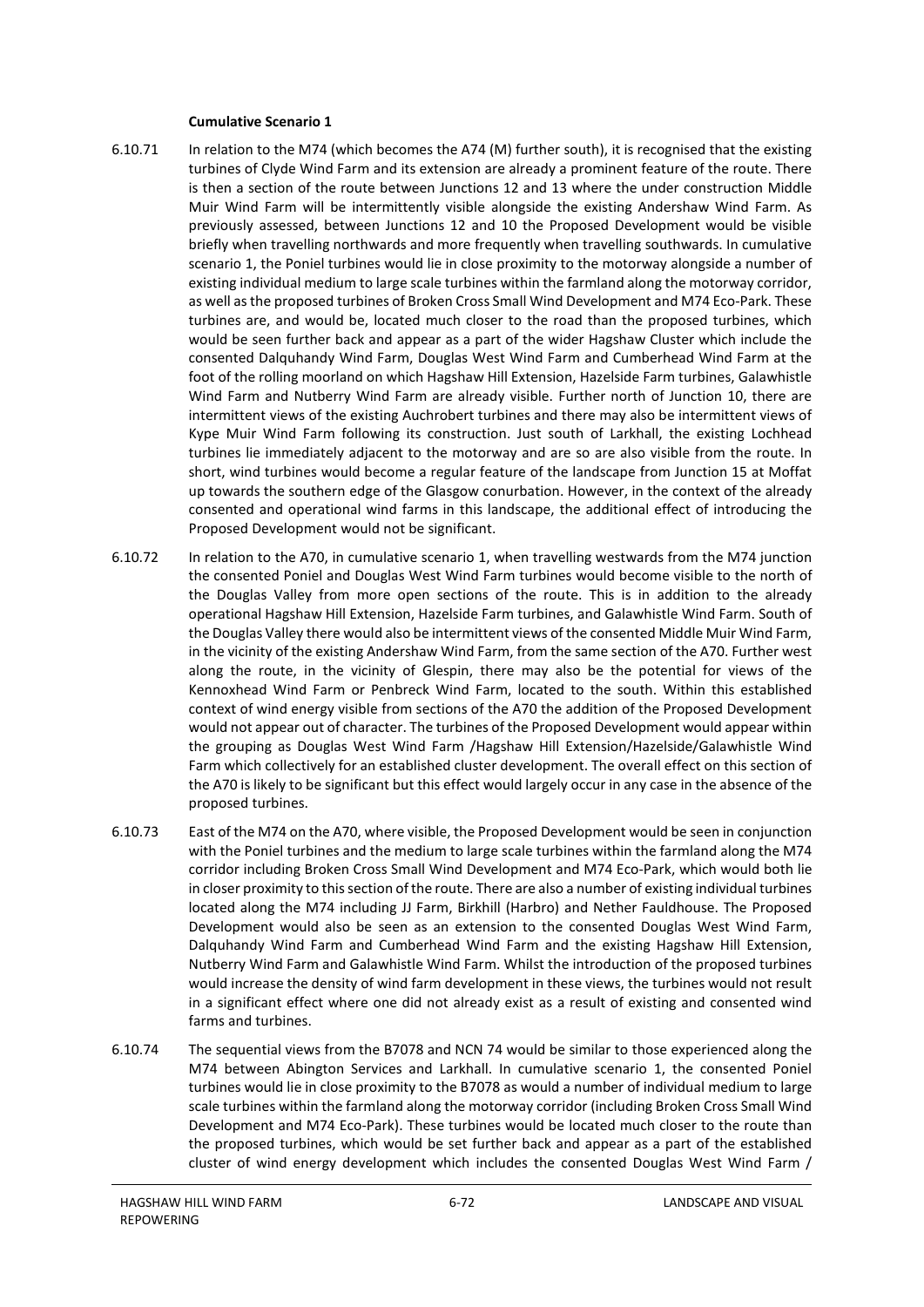Dalquhandy Wind Farm /Cumberhead Wind Farm at the foot of the rolling moorland on which Hagshaw Hill Extension/Galawhistle Wind Farm /Nutberry Wind Farm are already visible. Further north of Junction 10, there are intermittent views of the existing turbines at Auchrobert Wind Farm and they may be intermittent views of the consented Kype Muir Wind Farm. Just south of Larkhall the Lochhead Wind Farm is located immediately adjacent to the M74 and are visible. In short, wind turbines would become a regular feature of the landscape from Abington Services up towards the southern edge of the Glasgow conurbation. However, in the context of the already consented and operational wind farms in this landscape, the additional effect of introducing the Proposed Development would not be significant.

### **Cumulative Scenario 2**

- 6.10.75 In cumulative scenario 2, along the M74 and the parallel B7078, Broken Cross Wind Farm would also be constructed and would reinforce the cluster of wind farms and single turbines that occur along the road corridors. The Proposed Development would be seen in the context of this concentration of turbines. The significance of introducing the proposed turbines into this baseline scenario would not be notably greater than that assessed above, and no further significant effects are predicted.
- 6.10.76 Along the A70, in this scenario, the proposed Glentaggart Wind Farm would be visible south of the Douglas Valley in association with the consented and under construction Middle Muir Wind Farm and the existing Andershaw Wind Farm. However, this would simply reinforce the presence of turbines beyond the valley. As noted above in relation to cumulative scenario 1, the overall effect on this section of the A70 is likely to be significant but this effect would occur in any case in the absence of the proposed turbines.

## *Cumulative Scenario 3*

- 6.10.77 In cumulative scenario 3, the proposed Douglas West Wind Farm Extension scheme is also considered as a development within the baseline landscape, in addition to the schemes in scenarios 1 and 2. In addition regard is also given to the proposed revised Cumberhead Wind Farm. In both cases to aid the consideration of this scenario, the schemes have been included within the cumulative wireframes provided as part of the visualisations for each assessment viewpoint. In the case of the revised Cumberhead Wind Farm, this is illustrated in addition to the consented Cumberhead Wind Farm, using a different colour, so that any difference between the two schemes can be easily understood.
- 6.10.78 Both the Douglas West Wind Farm Extension and the revised Cumberhead Wind Farm, would be located within the heart of the cluster of developments that are either already operational or consented in the vicinity of the site. The effect of this would be to further reinforce the scale and nature of the existing wind farm landscape in this part of South Lanarkshire that already exists to a degree and would be greatly expanded following the introduction of the consented schemes considered previously in scenario 1. As a consequence of this, the effects of the addition of the Proposed Development on landscape character and visual amenity would be further reduced than that set out in both the main assessment and in cumulative scenario 1, but the overall combined effect would increase. It will be for the subsequent LVIAs for these schemes, once they have reached application stage, to demonstrate in full the effects of these proposals against the existing and consented baseline. However, from analysis of the visual material prepared and with regard to the manner in which the schemes would relate to the existing pattern of development, it appears that they would simply serve to consolidate the existing wind farm landscape in the area that will already be in place as a consequence of the existing and consented schemes.

# 6.11 Summary

- 6.11.1 The Proposed Development is located at the site of the Existing Development in South Lanarkshire approximately 3.2 km to the west of Douglas and 3.4 km to the southwest of Coalburn.
- 6.11.2 The site does not fall within a National Scenic Area, National Park or Regional Scenic Area, but does fall within the locally designated Douglas Valley Special Landscape Area which extends eastwards from the site across the valley associated with the Douglas Water.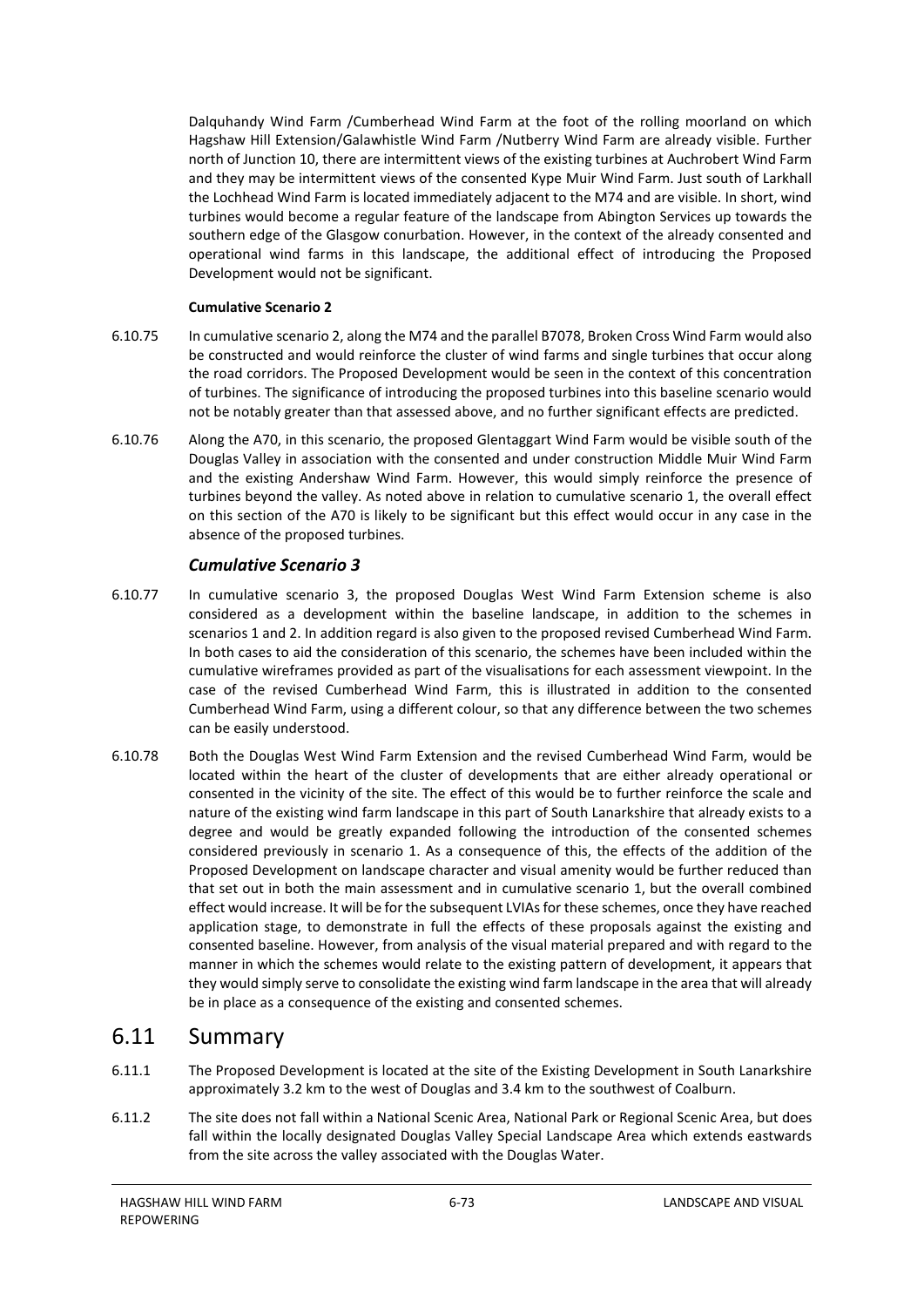- 6.11.3 The Proposed Development turbines would be located within two Landscape Character Types/Landscape Character Sub Types described in the South Lanarkshire Landscape Character Assessment (2010), namely: LCST 7B – Rolling Moorland Windfarm and LCT 7 – Rolling Moorland. The 11 most northerly turbines lie within LCT 7B; the remaining 3 turbines and the other main ancillary features of the Proposed Development lie within LCT 7.
- 6.11.4 The host landscape (spanning these two character types and other surrounding areas) has seen considerable change in the past 30 years and continues to evolve as a result of further wind farm development, opencast mine restoration and forestry activities. Part of the site is already recognised as a wind farm landscape in the published Character Assessment and it is considered that with the additional development now consented this area extends much further across the local landscape than this. This context is highly relevant when considering the baseline against which the development is to be assessed, even once the influence of the Existing Development is set aside from the assessment, as is required by best practice guidance.
- 6.11.5 The structures of the Proposed Development have been designed to avoid any existing notable landscape features and as such there would be no effect on any key existing elements of the landscape. The design of the Proposed Development is the result of a considered iterative process which has sought to minimise landscape and visual effects whilst achieving the technical and commercial requirements to ensure project viability. It was acknowledged that to date only turbines of up to 150 m had been consented in the vicinity of the site and it would be important to ensure that turbines of a greater height would relate well to these other developments and would not be incongruous with the overall pattern or scale of the landscape. Through consideration of turbines in a range between 150 m and 200 m it was established that notwithstanding the additional height of the 200 m turbines the manner in which they related to their immediate landscape context was broadly similar to that of the lower turbine heights. When the additional energy generation and community benefit of these turbines was considered as part of the wider design iteration exercise it was subsequently determined by the project team that they were the most appropriate way in which to proceed. Notably in relation to repowering, South Lanarkshire Council's 'Tall Wind Turbines: Landscape Capacity, Siting and Design Guidance, September 2017' states that: *'Most of the areas in which the [tall] turbines could be most comfortably located either already host substantial wind energy development, or have similar developments consented. Turbines vary between 55m and 149.9m height. The addition of larger turbines could therefore often be, or at least perceived as, an extension to an operational or consented windfarm, or would be a repowering exercise, replacing existing turbines at the end of their commercial or consented life'.*
- 6.11.6 In the main part of the LVIA, the baseline against which the Proposed Development is considered assumes the Existing Development is no longer present in the landscape. It also includes other wind farms which are operational but not those which are consented or the subject of a planning application. This accords with the requirements of GLVIA3 and in this scenario the following observations have been made.
- 6.11.7 Notwithstanding the context of the wind farm landscape in which the site is located, as with almost any onshore wind farm development it is recognised that the Proposed Development would give rise to some additional localised significant effects on landscape character and visual amenity.
- 6.11.8 The Proposed Development would result in a direct significant effect on landscape character across the two relatively small and discrete areas of the character types within which the site is located: LCST 7B – Rolling Moorland Windfarm and LCT 7 – Rolling Moorland. The structural form of the proposed turbines is such that a high degree of visual permeability would be maintained and hence the sense of openness experienced across the area would not be greatly altered by the introduction of the turbines. The proposed turbines are relatively slender structures which would not obstruct the longer distance views when experienced from any direction. Whilst undeniably tall structures, the underlying landform is of a medium to large scale. Within this context the proposed turbines would not diminish the overall scale of the local landscape although in the immediate vicinity of the site the presence of the turbines would be clearly dominant.
- 6.11.9 In addition, it is recognised that the Proposed Development would have a significant indirect effect in some adjoining character types. Within LCT8A - Upland River Valley Incised, significant effects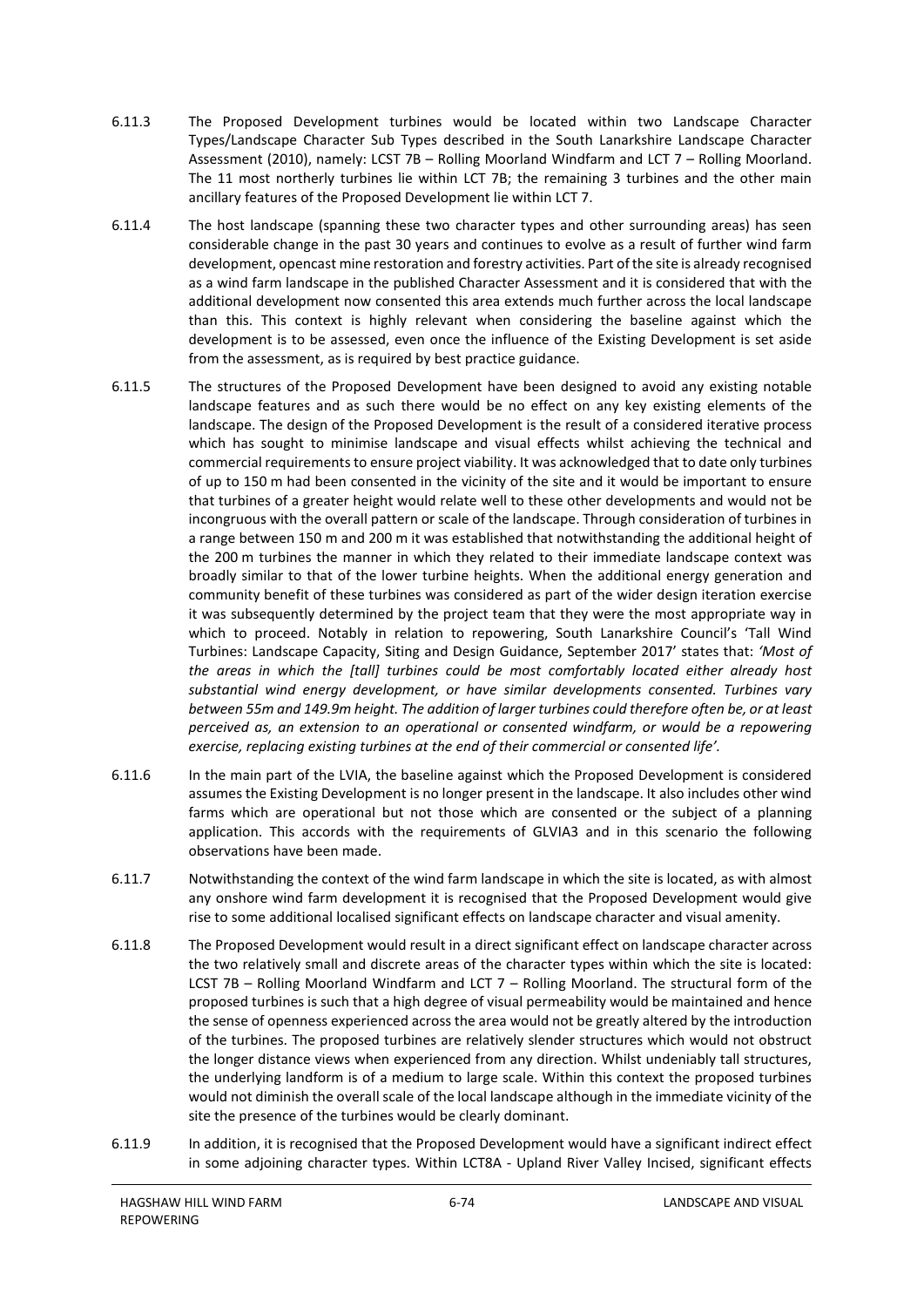would extend up to 4.5 km from the site. Within LCT 5 – Plateau Farmland it is assessed that significant effects on landscape character would extend east to the B7078 and northwards to the row of pylons which run south of Auldtonheights (i.e. within approximately 7 km of the proposed turbines). The significant effects would also extend over the small area of LCT 6 - Plateau Moorland north of the site and which is in essence an extension of LCT 5.

- 6.11.10 Finally, it is recognised that there would be a significant effect on landscape character within part of the Douglas Water Valley area of LCT 8 – Upland River Valley. Significant effects would extend up to 4.5 km from the site but would not include the Conservation Area of Douglas where visibility of the turbines is obscured by intervening buildings. This area lies within the Douglas Valley SLA but it is not considered the Proposed Development would have an overbearing impact on the sense of scale or prevent an appreciation of the underlying valley to the extent that it would prevent an understanding and enjoyment of either LCT 8 or the designated landscape.
- 6.11.11 In relation to visual effects, it is accepted that the Proposed Development would be visible from various nearby properties and settlements as well as the surrounding road network, public footpaths and recreational spaces. However, it has been assessed that the significant effects on visual amenity would be localised to within approximately 9 km of the Proposed Development.
- 6.11.12 Of the 17 representative viewpoints considered it has been assessed that there would be a significant visual effect at 10 locations:
	- Viewpoint 1 Braehead, Coalburn;
	- Viewpoint 2 M74 Overbridge;
	- Viewpoint 3 Monument at Douglas Castle;
	- Viewpoint 4 B7078 south of Lesmahagow Douglas;
	- Viewpoint 5 A70 Rigside;
	- Viewpoint 9 A70 east of Monksfoot Bridge;
	- Viewpoint 12 A70, East of Glespin;
	- **Viewpoint 13 Auchensaugh Hill;**
	- **Ullergensize 16 -Douglas, Crabtree Street; and**
	- Viewpoint 17 Junction of A70 and Station Road, Douglas.
- 6.11.13 There are 23 residential properties or groups of properties within 2 km of the proposed turbines, including the hamlet of Glespin. The RVAS, presented at Appendix 6.4 concludes that there would be significant effects experienced at six of the assessed properties or groups, namely: The Shieling, Inches Cottage, Carmacoup Farm Cottage, Carmacoup Farm, Properties at Hazelside Farm and Station House, but the residents would not experience such an overbearing effect on visual amenity that any property would become an unattractive place to live or visit.
- 6.11.14 A further property, Monksfoot, would experience a moderate, but non-significant effect, whilst the residents of the remaining properties would experience no greater than a **moderate/minor** effect on views from the property and curtilage.
- 6.11.15 It is recognised that certain other residential properties, concentrated mainly within Coalburn and Douglas, would also experience some significant effects as a result of the Proposed Development. It is noted however that a large proportion of the properties within these settlements would experience either no effect or no greater than a minor effect.
- 6.11.16 Outside the settlements discussed above there are a few isolated groups and individual residential properties which would have views of the Proposed Development. Between 2 km and 5 km of the proposed turbines and where properties have largely unrestricted views of the turbines, there would be some significant effects on the visual amenity.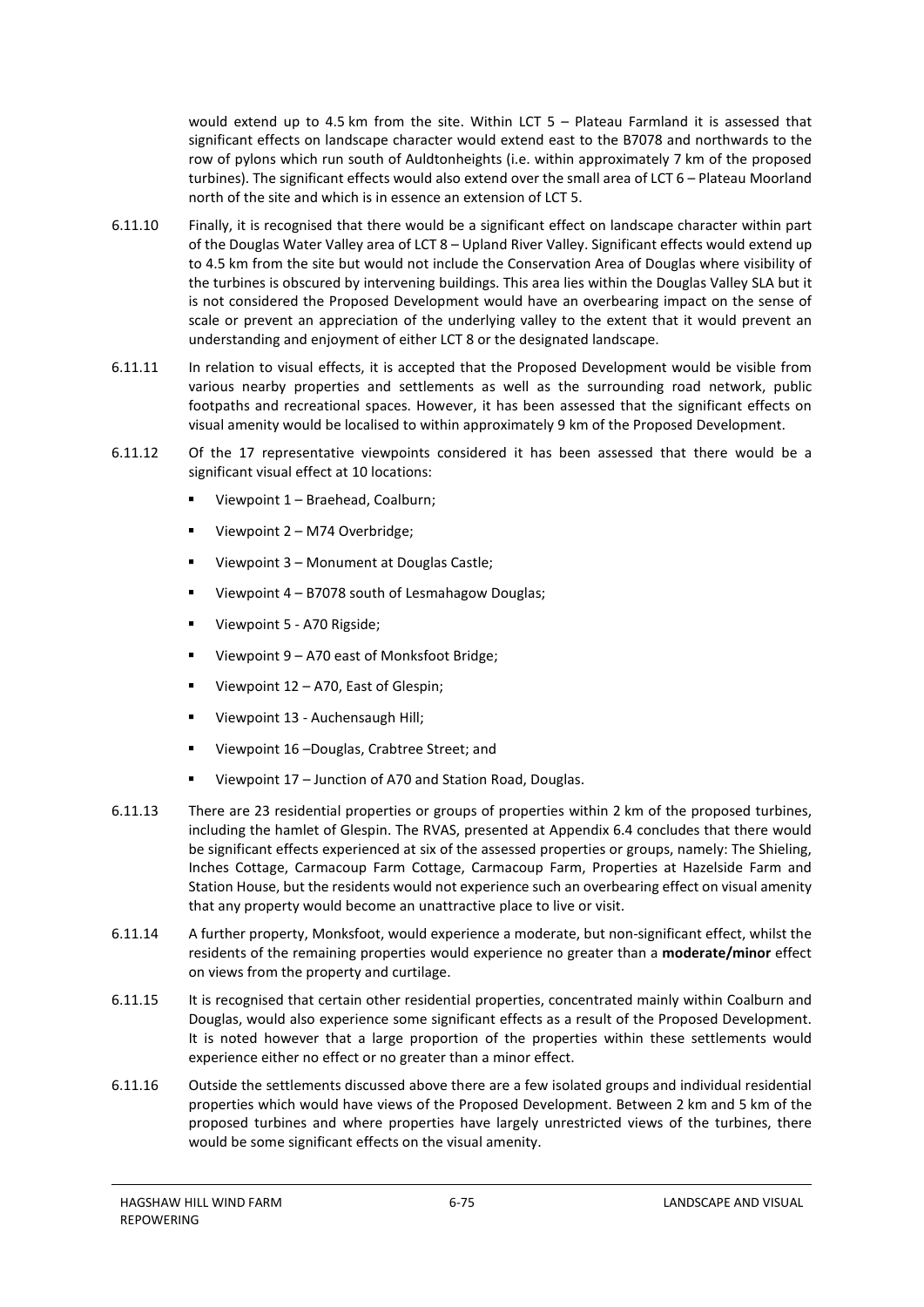- 6.11.17 When considering the Core Paths, Aspirational Core Paths and Wider Network paths within 2 km of the site, some of these routes will experience significant effects where views of the proposed turbines are available. It is noted however that the mitigation measures for public access (set out in Chapter 3 and 13) will provide significant recreational enhancement to the local area through the Proposed Development.
- 6.11.18 The only section of road within the study area that would experience a significant level of effect is the section of the A70 within 3 km to 4 km of the Proposed Development.
- 6.11.19 Some significant effects have been identified from an area of local recreational activity around Douglas Castle due to the proximity to the site and the ability to gain some views of parts of the proposed turbines. The introduction of the proposed turbines would not prevent an enjoyment of the recreational activities experienced in this landscape or an understanding of the underlying landscape which forms the setting for these activities.
- 6.11.20 The assessment of visible turbine lighting (refer to Appendix 6.5) has identified that the visible lighting would be screened by landform and topography from much of the surrounding 10km, in particular from large sections of the M74 and A70, with views generally seen in areas where night time lighting is a familiar element of the landscape. There would be the potential for significant effects on the character of the landscape in the immediate vicinity of the site during low-light levels. Additionally, significant effects have also been identified for visual receptors who are not in the vicinity of artificial light sources (such as car headlights, dashboard lights, or bright torches) in the vicinity of the A70 within up to around 3km of the site, in particular the section to the east of Glespin. Such an effect would however only be likely to be experienced by a relatively small number of transient receptors, as it is a sparsely populated area, with few receptors being likely to take in the view in the dark conditions away from artificial lighting.
- 6.11.21 Whilst the above scenario is the one which GLVIA3 requires an LVIA to address first, it is perhaps the first cumulative scenario which presents the most realistic context against which the acceptability of the Proposed Development should be considered. In this scenario, other consented (but as yet unbuilt) wind farms are taken into account in the baseline against which the effects of the scheme are assessed. In the case of this application, the consented (but as yet unbuilt) wind farms in the surrounding landscape are likely to be a key material consideration in determining the acceptability of the Proposed Development. It is therefore important to consider in particular, how the recently consented Douglas West Wind Farm, Dalquhandy Wind Farm, Cumberhead Wind Farm and Poniel turbines (as well as other consented wind farms in the surrounding landscape) affect the baseline. To this end a 'future baseline' image has been included amongst the visual material prepared for each of the assessment viewpoints which illustrates this scenario.
- 6.11.22 In this first cumulative scenario the character of the landscape context within which the Proposed Development is located would be markedly different. With reference to the typologies referred to in the SLLCSWE, these schemes collectively create a 'wind turbine landscape' which would extend over the two character types within which the Proposed Development is located and others in the locality of the site. In this context, the introduction of the Proposed Development would not alter the defining characteristics of the character types in the local area, but would instead reinforce the existing characteristics of the baseline landscape.
- 6.11.23 It is acknowledged that wherever more than one wind farm is present in the landscape there will be a greater overall or combined effect on landscape character than if just one wind farm was visible in the landscape. Likewise, it is acknowledged that the more wind turbines that are constructed in any given landscape, the greater will be the magnitude of overall (or combined) change to the landscape character that prevailed prior to the introduction of the first turbines. However, it is also noted that in any given landscape where turbines are already present the additional effect on landscape character of introducing further turbines may not be as significant as the initial introduction of turbines. Furthermore, in general, the greater the number of turbines in the baseline landscape the less significant the addition of further turbines may be in landscape character terms as the landscape will be more heavily characterised by turbines in the baseline situation.
- 6.11.24 Taking this into account it is considered that in the first cumulative scenario, the effect of introducing the Proposed Development on the landscape character of a local area in which the Douglas West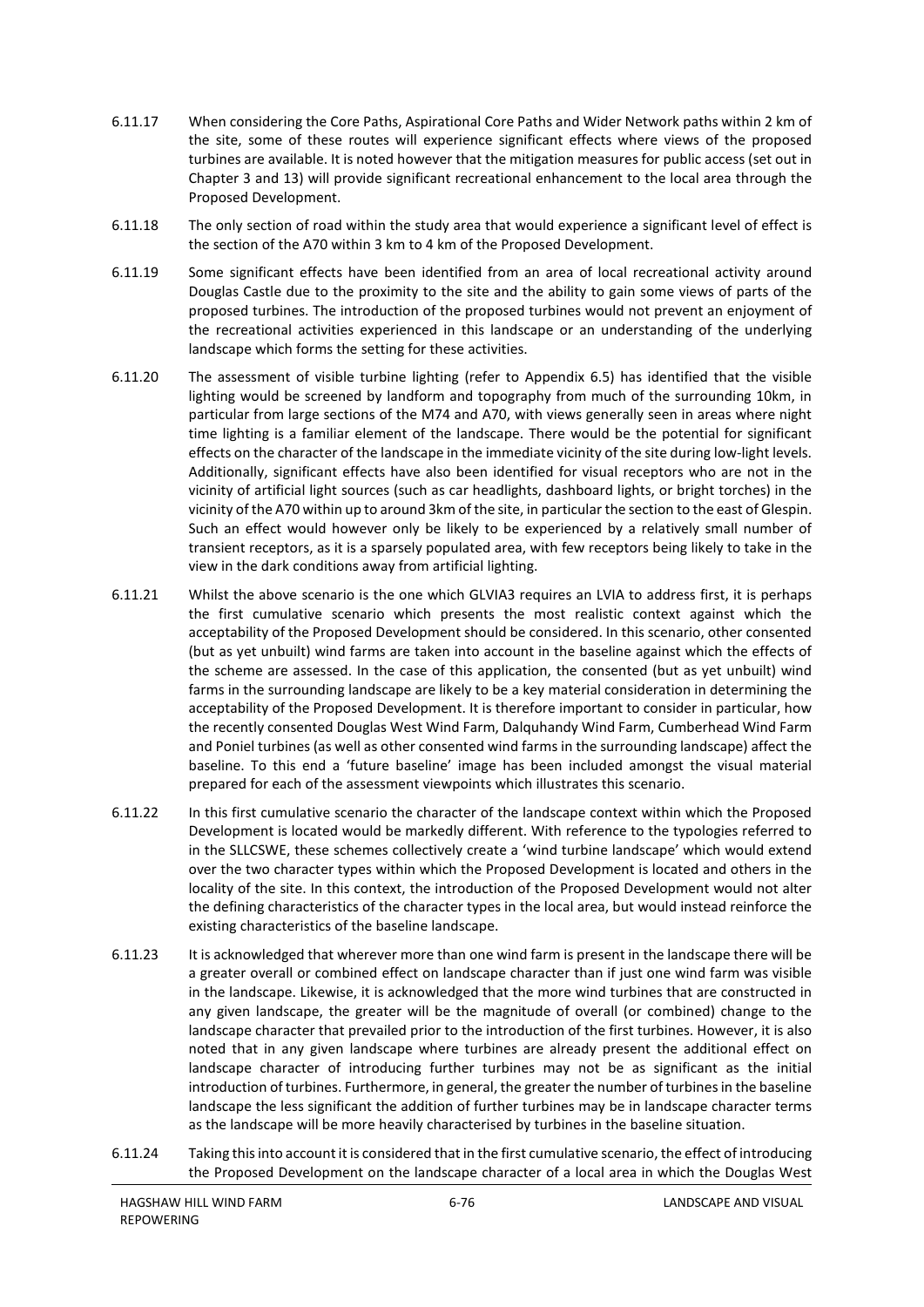Wind Farm, Dalquhandy Wind Farm, Poniel turbines, and Cumberhead Wind Farm were already present would be less significant than previously assessed in the main LVIA. The combined effect on the local landscape would be significant but this level of significance would occur in any event in the absence of the Proposed Development.

- 6.11.25 Similar observations can be made about most of the surrounding LCTs, however in some cases the addition of the additional consented schemes to the baseline would serve to reduce the level of effect to such a degree that it would become non-significant. This would be the case for the section of LCT 8 between 3 and 4 km from the site; the area of LCT 5 up to 7 km to the north of the site; and areas of LCT 7 between 2.5 and 6 km to the south of the site. In each of the LCTs considered, where the overall combined effect would be greater and significant, this level of significance would generally occur in any event in the absence of the Proposed Development.
- 6.11.26 Within the lower lying land of the Douglas Valley SLA, the Proposed Development would be visible alongside the existing Hagshaw Hill Extension and Hazelside Farm turbines and the consented Douglas West Wind Farm and Poniel turbines. However, wind energy development beyond the lower sections of the valley would not become the single most dominant characteristic of the landscape. The topography, vegetation and watercourse would prevail as the defining characteristics of this area. The introduction of the Proposed Development would be significant, as would the combined effect, but there would already be a significant effect on the character of this area as a result of the already consented developments. The introduction of the Proposed Development would not increase the level of cumulative effect of wind farm development such that the combined effect crosses the threshold of the whole SLA becoming part of the wind farm landscape.
- 6.11.27 In terms of cumulative visual effects in cumulative scenario 1, it is noted that the Proposed Development turbines would, from the vast majority of locations, be visible in combination with and appear as an extension to the wider wind farm landscape which would include the consented Douglas West Wind Farm, Dalquhandy Wind Farm and Cumberhead Wind Farm, in addition to the existing operational wind farms of Hagshaw Hill Extension, Galawhistle Wind Farm, Hazelside Farm and Nutberry Wind Farm. Together these schemes would form a concentration of turbines extending from the rolling moorland down into the foothills bordering the farmland to the east. Furthermore, from most locations the proposed turbines would be visible either in combination with or in succession with the consented Poniel turbines and, also to the north of the Proposed Development, either in combination with or in succession with the scattered existing and consented medium to large scale individual turbines in the farmland along the M74 corridor (including Auchren Farm, Broken Cross Small, JJ Farm, M74 Eco-Park, Nether Fauldhouse, Letham Farm, Low Whiteside Farm and Yonderton Farm).
- 6.11.28 In general, where visible, the Proposed Development would reinforce the presence of turbines in views rather than introduce turbines into any views which are currently unaffected by turbines.
- 6.11.29 Measured against this baseline in cumulative scenario 1, whilst the overall combined impact might be greater, the additional effects arising as a result of introducing the Proposed Development would typically be less significant than reported earlier in the main assessment. Indeed, the significant effects identified in the main assessment for the areas around Coalburn and Braehead; the eastern part of Douglas; the farmsteads and dwellings scattered along the eastern side of Bellfield Road; and properties in and around Lesmahagow, Brocketsbrae, Hawksland, Douglas Water and Rigside; would reduce to a non-significant level.
- 6.11.30 With regard to viewpoints in the wider landscape, the identified significant effect on visual receptors at viewpoints 4 (B7078 south of Lesmahagow), 5 (A70 Rigside) and 13 (Auchensaugh Hill) would also reduce to a non-significant level once the revised baseline including the consented schemes is considered.
- 6.11.31 It is recognised that there would be a significant cumulative effect in relation to a small number of properties as a result of the Douglas West Wind Farm and the Proposed Development being constructed in conjunction, however the overall effect would not be overbearing such as to render the properties an unattractive place to live.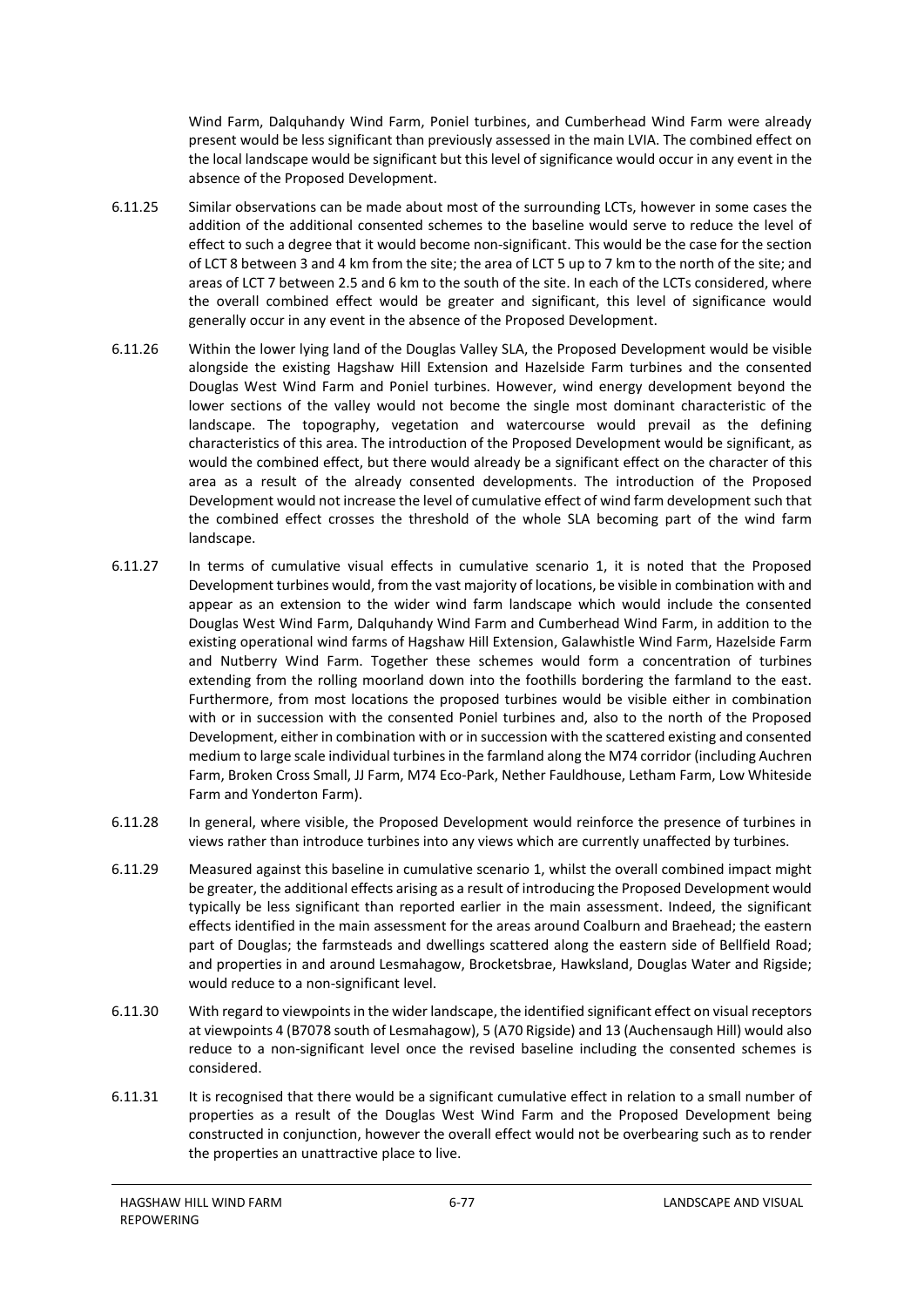- 6.11.32 It is recognised that there would be some sequential cumulative effects along the M74, A70, B7078 and NCN 74. However, in the context of the already consented and operational wind farms in this landscape, the additional effect of introducing the Proposed Development would not be significant. The overall effect on these routes is likely to be significant but this effect would occur in any case in the absence of the proposed turbines.
- 6.11.33 It is noted that whilst the effects are considered to be long term, they are not ultimately permanent and upon decommissioning the Proposed Development the effects are almost entirely reversible. Therefore, there would be no permanent or irreversible effects on landscape character or visual amenity and these residual effects would not be significant.
- 6.11.34 Given the relatively high number of operational and consented schemes considered in cumulative scenario 1, the change to the baseline brought about by the other schemes in planning in scenario 2 would be minimal. Therefore, it is not considered that the cumulative effects would be discernibly greater in cumulative scenario 2 than in scenario 1 and no additional significant cumulative effects on are predicted.
- 6.11.35 It is noted that localised significant effects on landscape character and visual amenity are inevitable as a result of commercial wind energy development anywhere in the UK. Whilst the LVIA identified some significant landscape and visual effects it is considered that the landscape has the capacity to accommodate the effects identified, particularly when the consented but as yet unbuilt wind farms are taken into account in the baseline.
- 6.11.36 Scenario 3 considers the proposed Douglas West Wind Farm Extension and revised Cumberhead Wind Farm proposals alongside the other consented and proposed schemes considered in scenarios 1 and 2. Both the Douglas West Wind Farm Extension and the revised Cumberhead Wind Farm, would be located within the heart of the cluster of developments that are either already operational or consented in the vicinity of the site. The effect of this would be to further reinforce the scale and nature of the existing wind farm landscape in this part of South Lanarkshire that already exists to a degree and would be greatly expanded following the introduction of the consented schemes considered previously in scenario 1.
- 6.11.37 Wind turbines give rise to a wide spectrum of opinions, ranging from strongly adverse to strongly positive, with a wide range of opinions lying somewhere between these two positions. Some people view wind turbines as incongruous or industrial structures whilst others view them as aesthetically pleasing, elegant structures and a positive response to climate change. In the case of the Proposed Development, which aims to repower Scotland's first wind farm, the turbines and associated ancillary development may be viewed by some as a symbol of continued progress by society towards a low carbon future.
- 6.11.38 However, in considering the effects of the Proposed Development, a precautionary approach has been adopted and it is therefore assumed that the effects identified will be adverse in nature even though it is recognised that for some people the impacts could be perceived to be beneficial.
- 6.11.39 The recent consents for other commercial scale wind farms, such as, Douglas West Wind Farm, Dalquhandy Wind Farm, Cumberhead Wind Farm and Poniel turbines, are particularly relevant as once built they will serve to create a wind farm landscape across the locality of the site. In the context of these consented turbines the Proposed Development will sit within an area already surrounded by large scale wind turbines and in this regard, would constitute an obvious continuation to the pattern and distribution of existing wind turbines in this area.
- 6.11.40 There are no definitive quantifiable thresholds of acceptability in landscape and visual impact assessment. The identified effects on landscape character and visual amenity therefore need to be balanced against the other benefits of the Proposed Development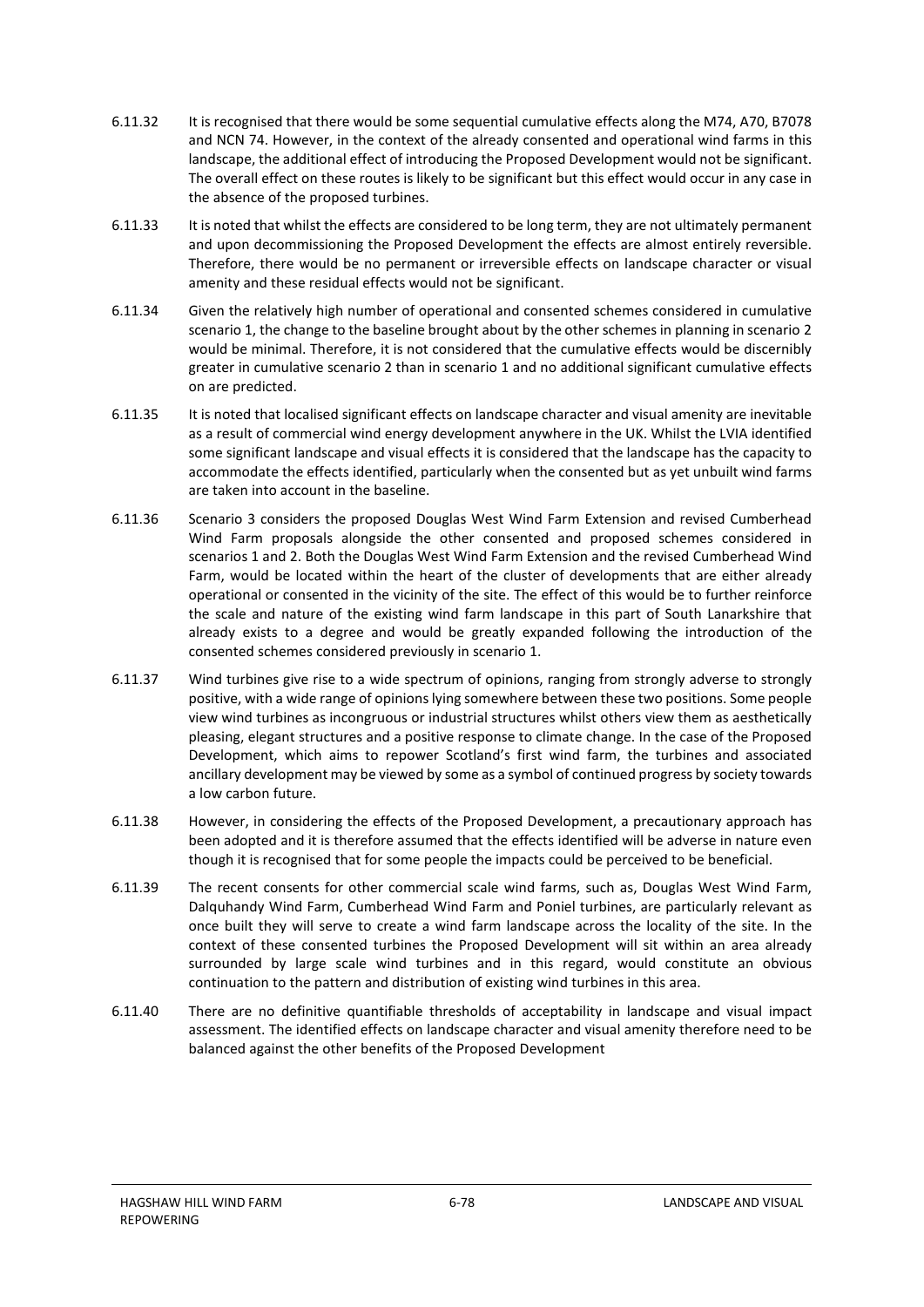### **Table 6.8 – Summary Table**

| <b>Description of</b>                                                          | <b>Significance of Potential Effect</b> |                                      | <b>Mitigation Measure</b>                                                                                                 | <b>Significance of Residual Effect</b> |                                      | <b>Comparison with the Existing Development</b>                                                                                                                                                                                                                                                                                                                                                       |  |  |
|--------------------------------------------------------------------------------|-----------------------------------------|--------------------------------------|---------------------------------------------------------------------------------------------------------------------------|----------------------------------------|--------------------------------------|-------------------------------------------------------------------------------------------------------------------------------------------------------------------------------------------------------------------------------------------------------------------------------------------------------------------------------------------------------------------------------------------------------|--|--|
| <b>Effect</b>                                                                  | Significance                            | <b>Beneficial/</b><br><b>Adverse</b> |                                                                                                                           | Significance                           | <b>Beneficial/</b><br><b>Adverse</b> |                                                                                                                                                                                                                                                                                                                                                                                                       |  |  |
| During Construction / Decommissioning                                          |                                         |                                      |                                                                                                                           |                                        |                                      |                                                                                                                                                                                                                                                                                                                                                                                                       |  |  |
| <b>Landscape Character</b>                                                     |                                         |                                      |                                                                                                                           |                                        |                                      |                                                                                                                                                                                                                                                                                                                                                                                                       |  |  |
| Landscape<br><b>Character Types</b><br>and Sub-Types                           | Worst-case<br>additional<br>Minor       | Adverse                              | No additional mitigation $-$<br>consideration of landscape<br>and visual matters was<br>inherent in the design<br>process | Worst-case<br>additional<br>Minor      | Adverse                              | N/A                                                                                                                                                                                                                                                                                                                                                                                                   |  |  |
| <b>Visual Receptors</b>                                                        |                                         |                                      |                                                                                                                           |                                        |                                      |                                                                                                                                                                                                                                                                                                                                                                                                       |  |  |
| Visual receptors<br>within the study<br>area                                   | Worst-case<br>additional<br>Minor       | Adverse                              | No additional mitigation -<br>consideration of landscape<br>and visual matters was<br>inherent in the design<br>process   | Worst-case<br>additional<br>Minor      | Adverse                              | N/A                                                                                                                                                                                                                                                                                                                                                                                                   |  |  |
| <b>During Operation</b>                                                        |                                         |                                      |                                                                                                                           |                                        |                                      |                                                                                                                                                                                                                                                                                                                                                                                                       |  |  |
| <b>Landscape Character</b>                                                     |                                         |                                      |                                                                                                                           |                                        |                                      |                                                                                                                                                                                                                                                                                                                                                                                                       |  |  |
| Landscape<br><b>Character Types</b><br>in which the<br>Turbines are<br>located | Worst-case<br>Major/<br>moderate        | Adverse                              | No additional mitigation -<br>consideration of landscape<br>and visual matters was<br>inherent in the design<br>process   | Worst-case<br>Major/<br>moderate       | Adverse                              | The Existing Development currently has a<br>significant effect on the character of the<br>landscape type in which it is located. This is<br>recognised by the identification of this landscape<br>as 'Rolling Moorland Windfarm'. The Proposed<br>Development would also have a significant effect<br>on these areas, and therefore notwithstanding<br>the increased turbine height there would be no |  |  |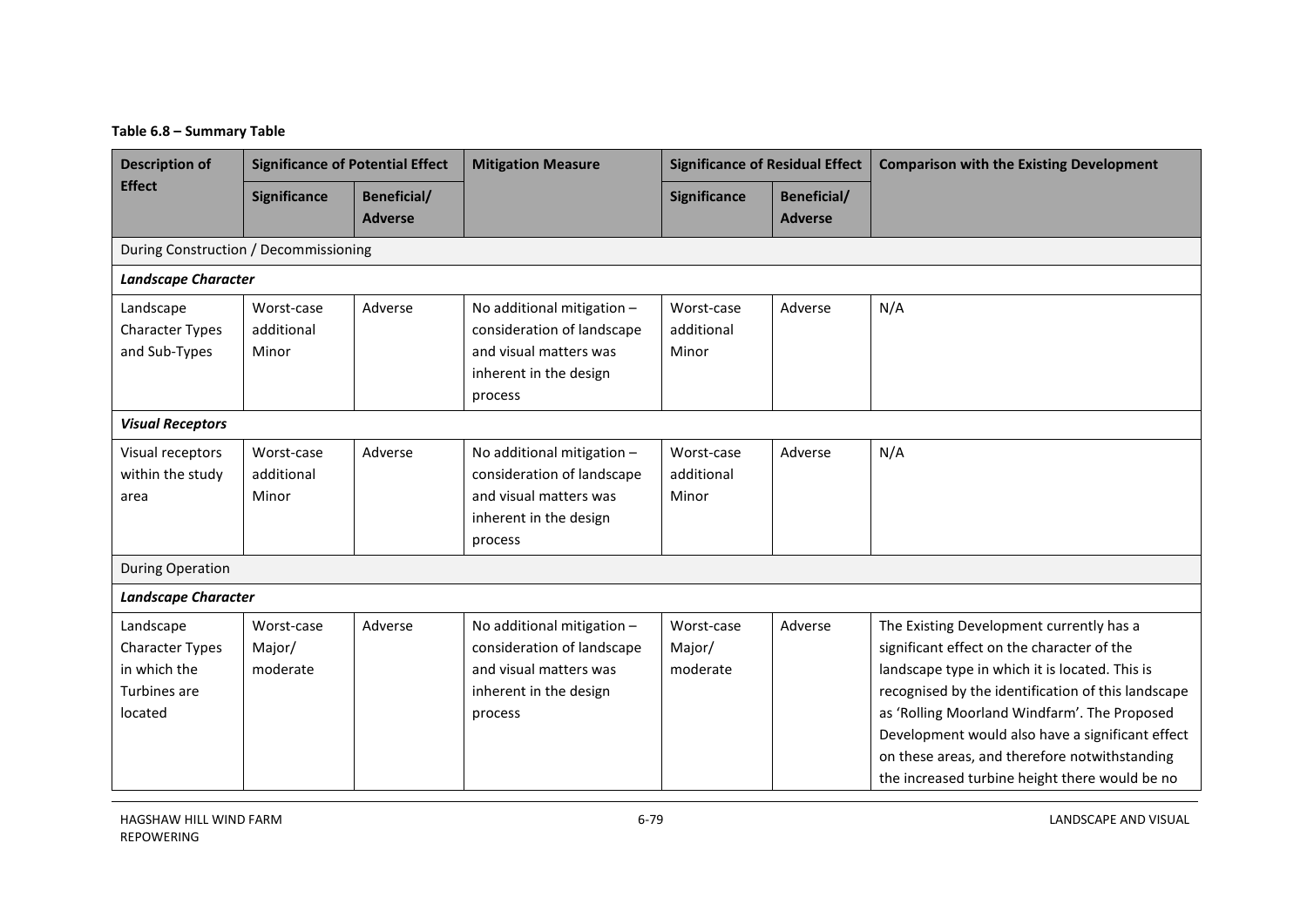| <b>Description of</b>                                    | <b>Significance of Potential Effect</b>                                                                      |                                      | <b>Mitigation Measure</b>                                                                                               | <b>Significance of Residual Effect</b>                          |                                      | <b>Comparison with the Existing Development</b>                                                                                                                                                                                                                                                                                                                                                                                                                                                                                                                                                                                                                                                                                                                                                                                                                                                                                                                                |
|----------------------------------------------------------|--------------------------------------------------------------------------------------------------------------|--------------------------------------|-------------------------------------------------------------------------------------------------------------------------|-----------------------------------------------------------------|--------------------------------------|--------------------------------------------------------------------------------------------------------------------------------------------------------------------------------------------------------------------------------------------------------------------------------------------------------------------------------------------------------------------------------------------------------------------------------------------------------------------------------------------------------------------------------------------------------------------------------------------------------------------------------------------------------------------------------------------------------------------------------------------------------------------------------------------------------------------------------------------------------------------------------------------------------------------------------------------------------------------------------|
| <b>Effect</b>                                            | <b>Significance</b>                                                                                          | <b>Beneficial/</b><br><b>Adverse</b> |                                                                                                                         | Significance                                                    | <b>Beneficial/</b><br><b>Adverse</b> |                                                                                                                                                                                                                                                                                                                                                                                                                                                                                                                                                                                                                                                                                                                                                                                                                                                                                                                                                                                |
|                                                          |                                                                                                              |                                      |                                                                                                                         |                                                                 |                                      | notable change to the character of this part of<br>the landscape when compared with the<br>experience over the last 23 years.                                                                                                                                                                                                                                                                                                                                                                                                                                                                                                                                                                                                                                                                                                                                                                                                                                                  |
| Other Landscape<br><b>Character Types</b><br>within 10km | Worst-case<br>Major/<br>moderate up<br>to 3 km from<br>the site.<br>Moderate<br>(significant)<br>up to 6 km. | Adverse                              | No additional mitigation -<br>consideration of landscape<br>and visual matters was<br>inherent in the design<br>process | Worst-case<br>Major/<br>moderate up<br>to 3 km from<br>the site | Adverse                              | When it was first constructed, as the only wind<br>farm in the nearby landscape, the Existing<br>Development had a significant effect on the<br>character of the landscape extending beyond its<br>boundaries to around 3-4 km. However, with the<br>subsequent consents awarded to the Hagshaw<br>Hill Extension and more recently to other wind<br>farms, including the constructed Galawhistle<br>Wind Farm, the contribution of the Existing<br>Development to the overall effect on landscape<br>character in the area has diminished. It is into<br>this same context of a landscape containing<br>numerous existing wind energy developments<br>that the Proposed Development would be<br>located. Therefore, whilst the effect on landscape<br>character would be greater from the Proposed<br>Development, this difference would be mitigated<br>by the existing impact to the local landscape<br>character which already occurs as a result of the<br>other schemes. |
| Other Landscape<br><b>Character Types</b>                | Worst-case<br>moderate                                                                                       | Adverse                              | No additional mitigation -<br>consideration of landscape<br>and visual matters was                                      | Worst-case<br>moderate                                          | Adverse                              | The Existing Development is visible from some<br>locations between 1 0km and 15 km, and when it<br>was first constructed would have given rise to                                                                                                                                                                                                                                                                                                                                                                                                                                                                                                                                                                                                                                                                                                                                                                                                                              |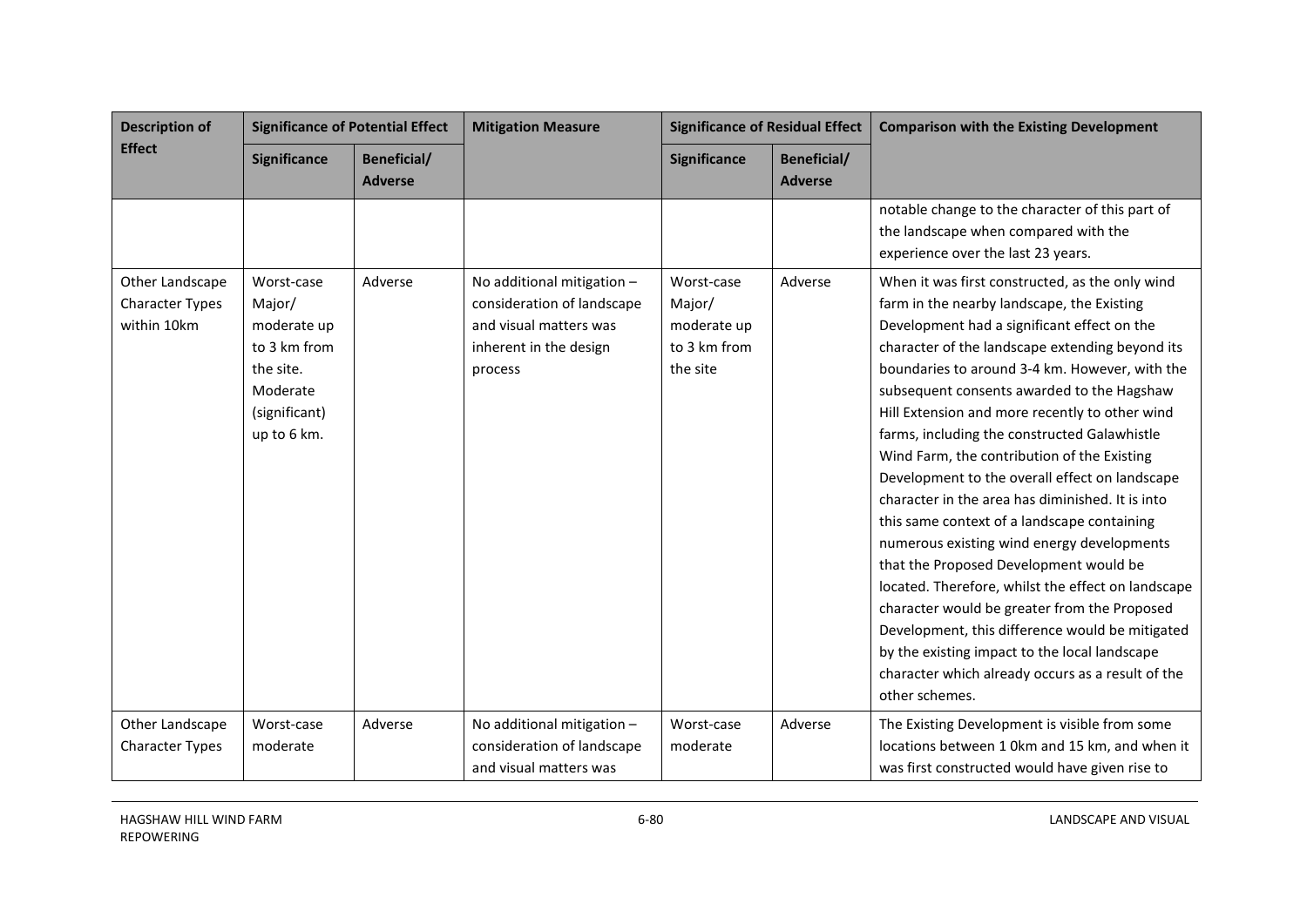| <b>Description of</b><br><b>Effect</b> | <b>Significance of Potential Effect</b>                                                                                |                                      | <b>Mitigation Measure</b>                                                                                               | <b>Significance of Residual Effect</b>                                                                                 |                                      | <b>Comparison with the Existing Development</b>                                                                                                                                                                                                                                                                                                                                                                                                                                                                                                                                                                                                                                                                                    |
|----------------------------------------|------------------------------------------------------------------------------------------------------------------------|--------------------------------------|-------------------------------------------------------------------------------------------------------------------------|------------------------------------------------------------------------------------------------------------------------|--------------------------------------|------------------------------------------------------------------------------------------------------------------------------------------------------------------------------------------------------------------------------------------------------------------------------------------------------------------------------------------------------------------------------------------------------------------------------------------------------------------------------------------------------------------------------------------------------------------------------------------------------------------------------------------------------------------------------------------------------------------------------------|
|                                        | <b>Significance</b>                                                                                                    | <b>Beneficial/</b><br><b>Adverse</b> |                                                                                                                         | <b>Significance</b>                                                                                                    | <b>Beneficial/</b><br><b>Adverse</b> |                                                                                                                                                                                                                                                                                                                                                                                                                                                                                                                                                                                                                                                                                                                                    |
| between 10km<br>and 15km               | $Inon-$<br>significant).                                                                                               |                                      | inherent in the design<br>process                                                                                       | $Inon-$<br>significant)                                                                                                |                                      | some minor impact on landscape character in<br>these areas. However, as with the landscape<br>within 10km, discussed above, since that time<br>other wind farms have been constructed, that<br>have a much greater degree of impact in these<br>areas such that any effect of the Existing<br>Development beyond 10 km is now largely de<br>minimis. This same context serves to reduce the<br>potential impact of the Proposed Development,<br>which whilst greater would also not be significant<br>at this distance.                                                                                                                                                                                                            |
| <b>Visual Receptors</b>                |                                                                                                                        |                                      |                                                                                                                         |                                                                                                                        |                                      |                                                                                                                                                                                                                                                                                                                                                                                                                                                                                                                                                                                                                                                                                                                                    |
| Assessment<br>Viewpoints               | Significant<br>Effect on 10 of<br>the 17<br>representative<br>viewpoints,<br>extending up<br>to 9 km from<br>the site. | Adverse                              | No additional mitigation -<br>consideration of landscape<br>and visual matters was<br>inherent in the design<br>process | Significant<br>Effect on 10 of<br>the 17<br>representative<br>viewpoints,<br>extending up<br>to 9 km from<br>the site. | Adverse                              | When it was first constructed, as the only wind<br>farm in the nearby landscape, the Existing<br>Development had a significant effect on visual<br>amenity extending beyond its boundaries up to<br>around 5 km. This impact has subsequently, been<br>reduced by the additional wind farms consented<br>in close proximity which are now the greater<br>contributor to visual impacts in this area. The<br>Proposed Development would be of a larger<br>scale, but would largely be visible from the same<br>locations in the landscape. Whilst it would result<br>in greater visual effects these would be mitigated<br>by the context of additional existing wind energy<br>in the locality. This will be further reinforced by |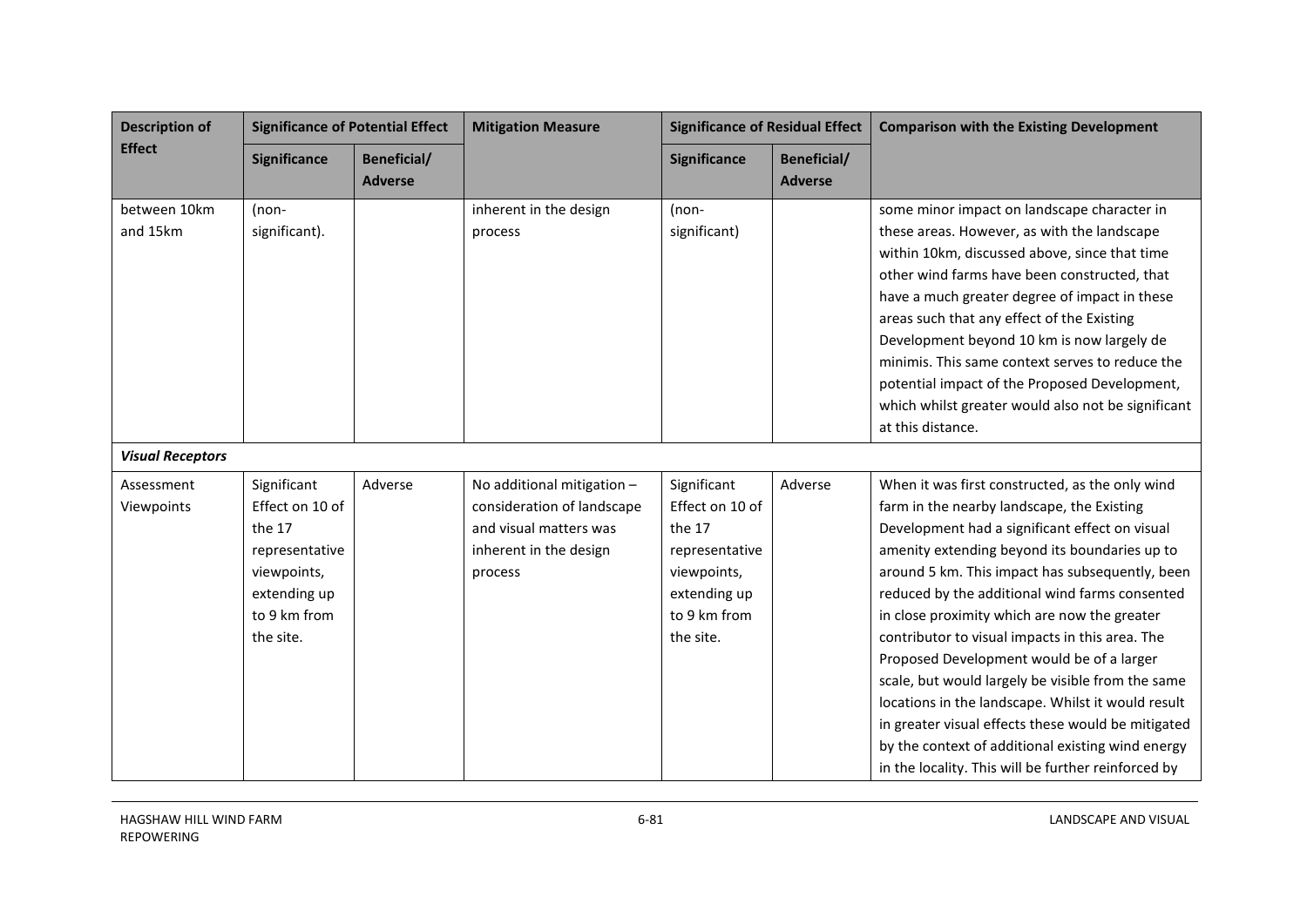| <b>Description of</b>                        | <b>Significance of Potential Effect</b>                                                                                                                                                               |                                      | <b>Mitigation Measure</b>                                                                                               | <b>Significance of Residual Effect</b>                                                                                                                                                                |                                      | <b>Comparison with the Existing Development</b>                                                                                                                                                                                                                                                                                                                                            |
|----------------------------------------------|-------------------------------------------------------------------------------------------------------------------------------------------------------------------------------------------------------|--------------------------------------|-------------------------------------------------------------------------------------------------------------------------|-------------------------------------------------------------------------------------------------------------------------------------------------------------------------------------------------------|--------------------------------------|--------------------------------------------------------------------------------------------------------------------------------------------------------------------------------------------------------------------------------------------------------------------------------------------------------------------------------------------------------------------------------------------|
| <b>Effect</b>                                | <b>Significance</b>                                                                                                                                                                                   | <b>Beneficial/</b><br><b>Adverse</b> |                                                                                                                         | <b>Significance</b>                                                                                                                                                                                   | <b>Beneficial/</b><br><b>Adverse</b> |                                                                                                                                                                                                                                                                                                                                                                                            |
|                                              |                                                                                                                                                                                                       |                                      |                                                                                                                         |                                                                                                                                                                                                       |                                      | additional consented developments, as discussed<br>in cumulative scenario 1.                                                                                                                                                                                                                                                                                                               |
| Residential<br>properties and<br>settlements | Significant<br>effects at: six<br>of the 23<br>properties or<br>groups within<br>2 km; other<br>residential<br>properties up<br>to 5 km,<br>concentrated<br>mainly within<br>Coalburn and<br>Douglas. | Adverse                              | No additional mitigation -<br>consideration of landscape<br>and visual matters was<br>inherent in the design<br>process | Significant<br>effects at: six<br>of the 23<br>properties or<br>groups within<br>2 km; other<br>residential<br>properties up<br>to 5 km,<br>concentrated<br>mainly within<br>Coalburn and<br>Douglas. | Adverse                              | The Existing Development is visible from many of<br>the properties from which the Proposed<br>Development would be seen. It is acknowledged<br>that the Proposed Development would be more<br>visible from a number of residential properties,<br>however, as with the Existing Development, at no<br>property would the effects be overbearing on<br>visual amenity.                      |
| Roads and<br>Railways                        | Significant<br>effects limited<br>to the section<br>of the A70<br>within up to 3<br>km to 4 km.                                                                                                       | Adverse                              | No additional mitigation -<br>consideration of landscape<br>and visual matters was<br>inherent in the design<br>process | Significant<br>effects limited<br>to the section<br>of the A70<br>within up to 3<br>km to 4 km.                                                                                                       | Adverse                              | The Existing Development is visible from many of<br>the sections of the A70 from which the Proposed<br>Development would be seen. Whilst the<br>Proposed Development would result in greater<br>visual effects these would be mitigated by the<br>context of additional existing wind energy in the<br>locality which have come forward since the<br>Existing Development was constructed. |
| Footpaths and<br>Cycleways                   | Significant<br>effects limited<br>to Core Paths,                                                                                                                                                      | Adverse                              | No additional mitigation -<br>consideration of landscape<br>and visual matters was                                      | Significant<br>effects limited<br>to Core Paths,                                                                                                                                                      | Adverse                              | The Existing Development is visible from many of<br>the sections of the footpaths and cycleways from<br>which the Proposed Development would be                                                                                                                                                                                                                                            |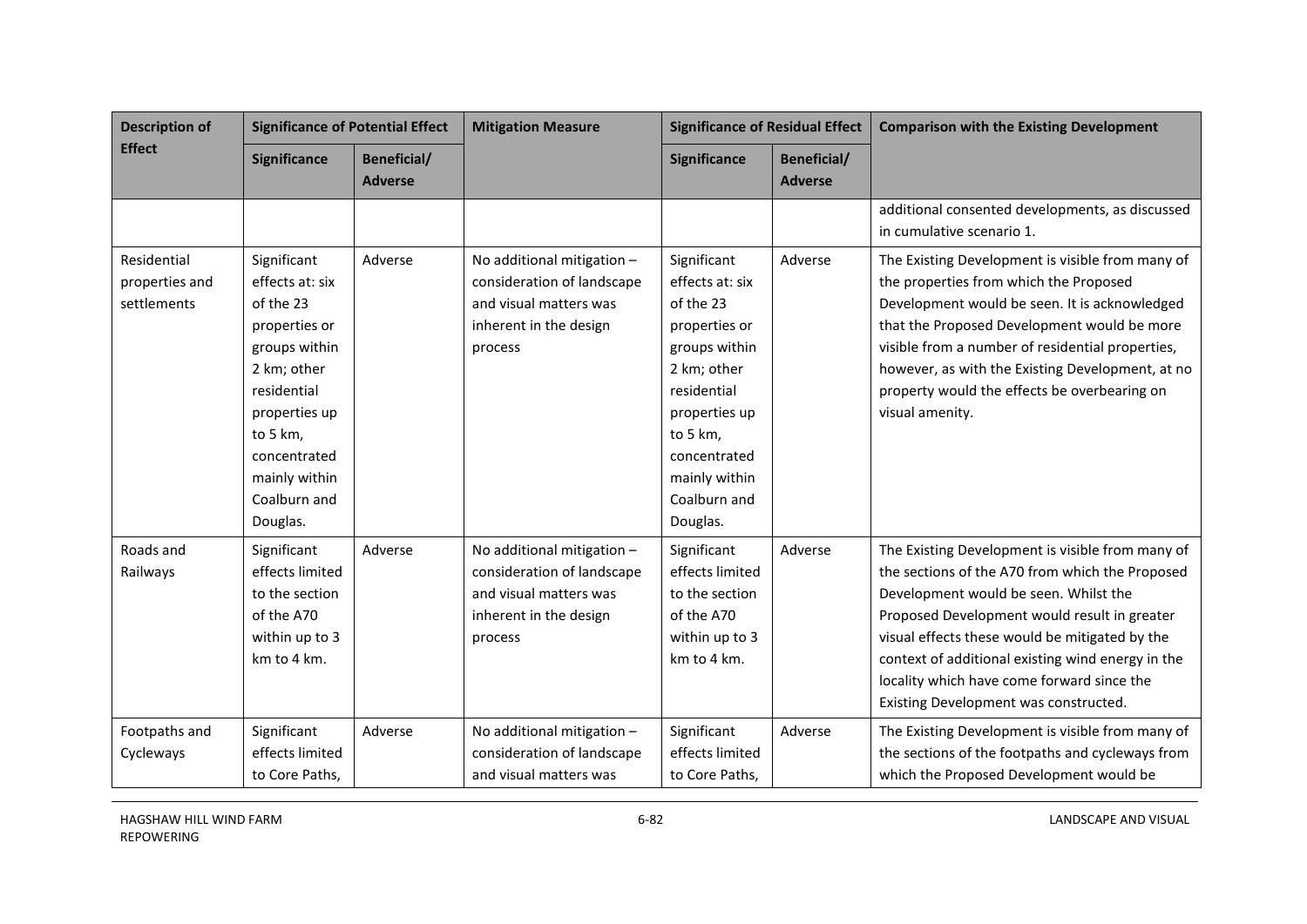| <b>Description of</b>     | <b>Significance of Potential Effect</b>                                                                                                                                                                                                                                                                                                                                                                                                                                                                                                                                                                                                                                        |                                                                                                                                                                                                                                                                                                                                                                                                                                 | <b>Mitigation Measure</b>         | <b>Significance of Residual Effect</b>                                      |                                      | <b>Comparison with the Existing Development</b>                                                                                                                                                                                                                                                                          |  |  |  |
|---------------------------|--------------------------------------------------------------------------------------------------------------------------------------------------------------------------------------------------------------------------------------------------------------------------------------------------------------------------------------------------------------------------------------------------------------------------------------------------------------------------------------------------------------------------------------------------------------------------------------------------------------------------------------------------------------------------------|---------------------------------------------------------------------------------------------------------------------------------------------------------------------------------------------------------------------------------------------------------------------------------------------------------------------------------------------------------------------------------------------------------------------------------|-----------------------------------|-----------------------------------------------------------------------------|--------------------------------------|--------------------------------------------------------------------------------------------------------------------------------------------------------------------------------------------------------------------------------------------------------------------------------------------------------------------------|--|--|--|
| <b>Effect</b>             | <b>Significance</b>                                                                                                                                                                                                                                                                                                                                                                                                                                                                                                                                                                                                                                                            | <b>Beneficial/</b><br><b>Adverse</b>                                                                                                                                                                                                                                                                                                                                                                                            |                                   | Significance                                                                | <b>Beneficial/</b><br><b>Adverse</b> |                                                                                                                                                                                                                                                                                                                          |  |  |  |
|                           | Aspirational<br>Core Paths<br>and Wider<br>Network paths<br>within 2 km.                                                                                                                                                                                                                                                                                                                                                                                                                                                                                                                                                                                                       |                                                                                                                                                                                                                                                                                                                                                                                                                                 | inherent in the design<br>process | Aspirational<br>Core Paths<br>and Wider<br>Network<br>paths within<br>2 km. |                                      | seen. The Proposed Development would be of a<br>larger scale, but would largely result in effects<br>that would affect the same areas and where<br>additional existing wind energy has come<br>forward since the Existing Development was<br>constructed which has already extended the<br>impacts to cover these areas. |  |  |  |
| <b>Cumulative Effects</b> |                                                                                                                                                                                                                                                                                                                                                                                                                                                                                                                                                                                                                                                                                |                                                                                                                                                                                                                                                                                                                                                                                                                                 |                                   |                                                                             |                                      |                                                                                                                                                                                                                                                                                                                          |  |  |  |
| Scenario 1                |                                                                                                                                                                                                                                                                                                                                                                                                                                                                                                                                                                                                                                                                                |                                                                                                                                                                                                                                                                                                                                                                                                                                 |                                   |                                                                             |                                      |                                                                                                                                                                                                                                                                                                                          |  |  |  |
| Landscape<br>Character    | In this first cumulative scenario the character of the landscape context within which the Proposed Development is located would be markedly<br>different. With reference to the typologies referred to in the SLLCSWE, these schemes collectively create a 'wind turbine landscape' which would<br>extend over the two character types within which the Proposed Development is located and others in the locality of the site. In this context, the<br>introduction of the Proposed Development would not alter the defining characteristics of the character types in the local area, but would instead<br>reinforce the existing characteristics of the baseline landscape. |                                                                                                                                                                                                                                                                                                                                                                                                                                 |                                   |                                                                             |                                      |                                                                                                                                                                                                                                                                                                                          |  |  |  |
| <b>Visual Receptors</b>   | Measured against this baseline in cumulative scenario 1, whilst the overall combined impact might be greater, the additional effects arising as a<br>result of introducing the Proposed Development would typically be less significant than reported earlier in the main assessment. Indeed, the<br>significant effects identified in the main assessment for the areas around Coalburn and Braehead; the eastern part of Douglas; the farmsteads and<br>dwellings scattered along the eastern side of Bellfield Road; and properties in and around Lesmahagow, Brocketsbrae, Hawksland, Douglas Water<br>and Rigside; would reduce to a non-significant level                |                                                                                                                                                                                                                                                                                                                                                                                                                                 |                                   |                                                                             |                                      |                                                                                                                                                                                                                                                                                                                          |  |  |  |
|                           |                                                                                                                                                                                                                                                                                                                                                                                                                                                                                                                                                                                                                                                                                |                                                                                                                                                                                                                                                                                                                                                                                                                                 |                                   |                                                                             |                                      |                                                                                                                                                                                                                                                                                                                          |  |  |  |
| <b>Scenario 2</b>         |                                                                                                                                                                                                                                                                                                                                                                                                                                                                                                                                                                                                                                                                                | Given the relatively high number of operational and consented schemes considered in cumulative scenario 1, the change to the baseline brought<br>about by the other schemes in planning in scenario 2 would be minimal. Therefore, it is not considered that the cumulative effects would be<br>discernibly greater in cumulative scenario 2 than in scenario 1 and no additional significant cumulative effects are predicted. |                                   |                                                                             |                                      |                                                                                                                                                                                                                                                                                                                          |  |  |  |
| Scenario 3                | Scenario 3 considers the proposed Douglas West Wind Farm Extension and revised Cumberhead Wind Farm proposals alongside the other consented<br>and proposed schemes considered in scenarios 1 and 2. Both the Douglas West Wind Farm Extension and the revised Cumberhead Wind Farm,                                                                                                                                                                                                                                                                                                                                                                                           |                                                                                                                                                                                                                                                                                                                                                                                                                                 |                                   |                                                                             |                                      |                                                                                                                                                                                                                                                                                                                          |  |  |  |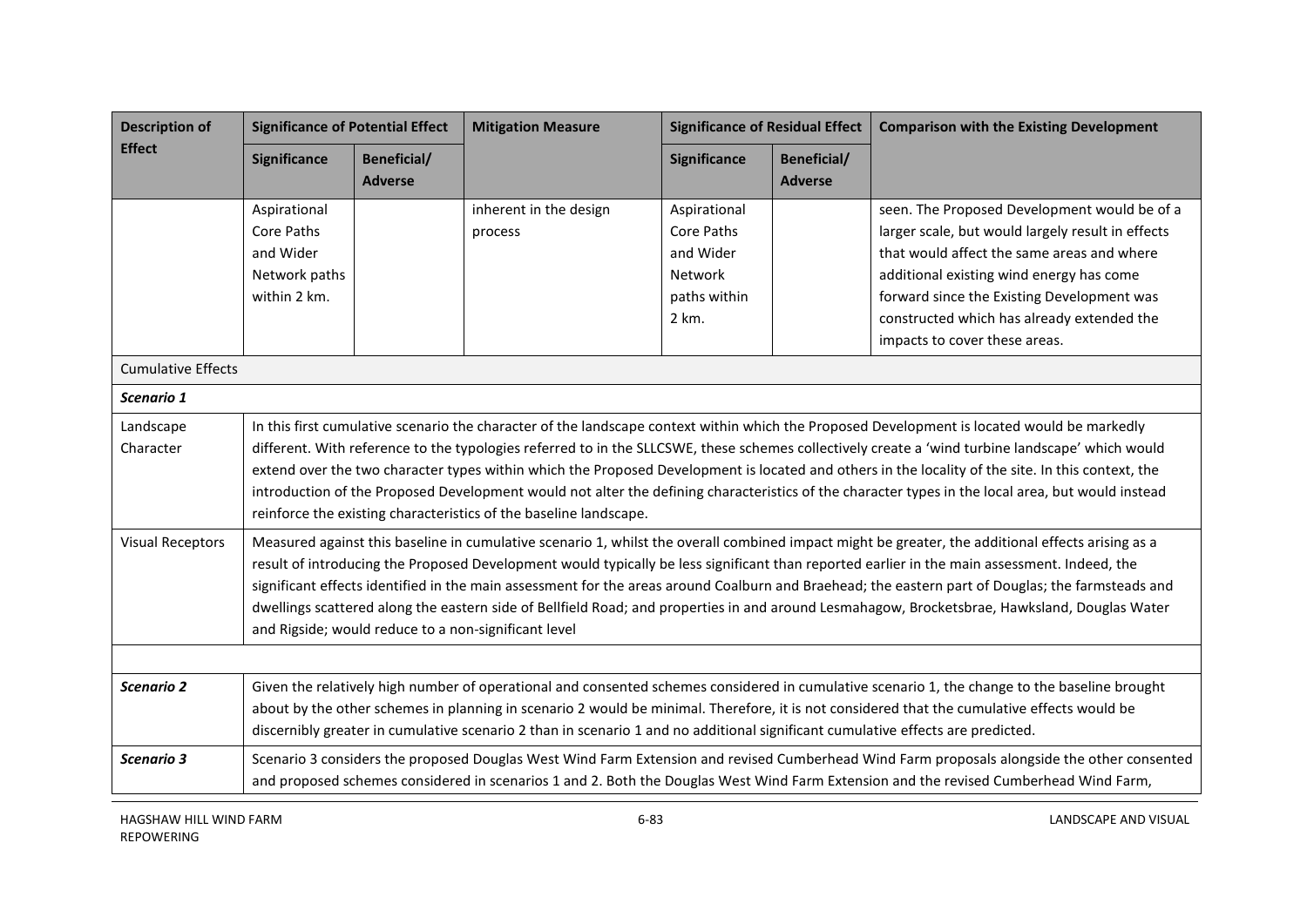| Description of<br><b>Effect</b> | <b>Significance of Potential Effect</b>                                                                                                                                                                                                                                                                    |                                      | <b>Mitigation Measure</b> | <b>Significance of Residual Effect</b> |                                      | <b>Comparison with the Existing Development</b> |  |
|---------------------------------|------------------------------------------------------------------------------------------------------------------------------------------------------------------------------------------------------------------------------------------------------------------------------------------------------------|--------------------------------------|---------------------------|----------------------------------------|--------------------------------------|-------------------------------------------------|--|
|                                 | <b>Significance</b>                                                                                                                                                                                                                                                                                        | <b>Beneficial/</b><br><b>Adverse</b> |                           | Significance                           | <b>Beneficial/</b><br><b>Adverse</b> |                                                 |  |
|                                 | would be located within the heart of the cluster of developments that are either already operational or consented in the vicinity of the site. The<br>effect of this would be to further reinforce the scale and nature of the existing wind farm landscape in this part of South Lanarkshire that already |                                      |                           |                                        |                                      |                                                 |  |
|                                 | exists to a degree and would be greatly expanded following the introduction of the consented schemes considered previously in scenario 1                                                                                                                                                                   |                                      |                           |                                        |                                      |                                                 |  |